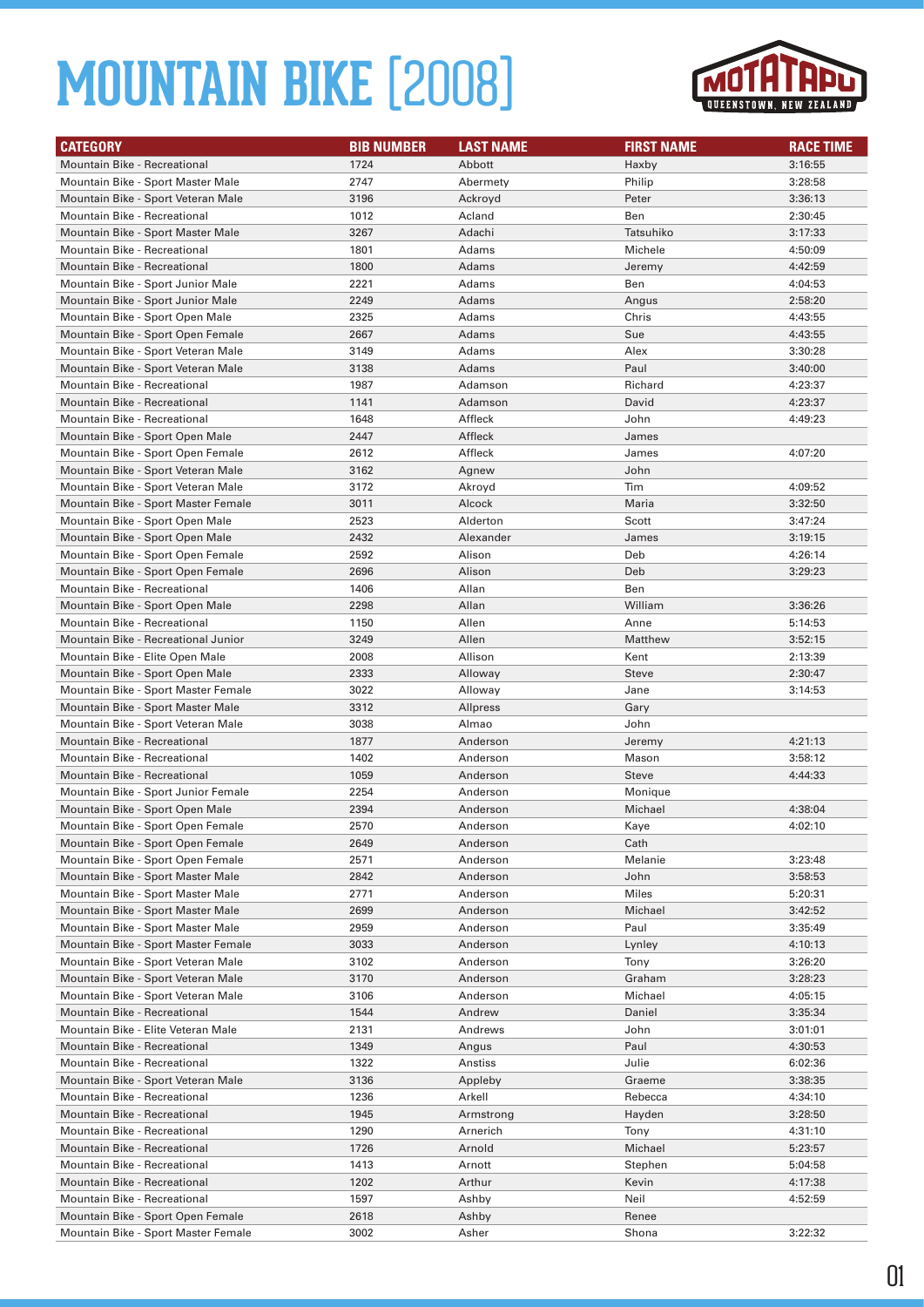

| <b>CATEGORY</b>                                                      | <b>BIB NUMBER</b> | <b>LAST NAME</b>        | <b>FIRST NAME</b>   | <b>RACE TIME</b>   |
|----------------------------------------------------------------------|-------------------|-------------------------|---------------------|--------------------|
| <b>Mountain Bike - Recreational</b>                                  | 1027              | Aspinall                | Julia               | 5:21:32            |
| Mountain Bike - Sport Master Male                                    | 2739              | Atherfold               | Nigel               | 2:58:58            |
| Mountain Bike - Recreational                                         | 1343              | Atkinson                | Emily               |                    |
| Mountain Bike - Recreational                                         | 1411              | Atkinson                | Peter               |                    |
| <b>Mountain Bike - Recreational</b>                                  | 1545              | Atkinson                | Peter               | 4:25:07            |
| Mountain Bike - Recreational                                         | 1692              | Attewell                | Chris               | 4:54:31            |
| Mountain Bike - Sport Open Male                                      | 2289              | Auchinvole              | Derek john (archie) | 2:32:24            |
| Mountain Bike - Recreational                                         | 1923              | Auld                    | Brian               | 3:15:08            |
| <b>Mountain Bike - Recreational</b>                                  | 1738              | Ayers                   | Andy                | 6:04:22            |
| Mountain Bike - Recreational                                         | 1739              | Ayers                   | Andy                |                    |
| Mountain Bike - Recreational                                         | 1497              | Babe                    | Bill                | 4:17:06            |
| Mountain Bike - Recreational                                         | 1853              | <b>Baddock</b>          | Sally               |                    |
| <b>Mountain Bike - Recreational</b>                                  | 1854              | <b>Baddock</b>          | Allan               |                    |
| Mountain Bike - Recreational                                         | 1722              | Bailey                  | Sarah               |                    |
| Mountain Bike - Sport Open Male                                      | 2305              | <b>Bailey</b>           | <b>Nick</b>         | 3:27:23            |
| Mountain Bike - Sport Open Male                                      | 2421              | <b>Bailey</b>           | Stuart              | 3:39:38            |
| Mountain Bike - Sport Open Male                                      | 2403              | <b>Bailey</b>           | Tim                 | 2:53:38            |
| Mountain Bike - Recreational                                         | 1569              | <b>Baillie</b>          | Russell             | 3:51:07            |
| Mountain Bike - Sport Master Male                                    | 2722              | Bain                    | Darrin              | 2:45:08            |
| Mountain Bike - Recreational                                         | 1683              | Baird                   | Gill                | 6:55:53            |
| <b>Mountain Bike - Recreational</b>                                  | 1684              | <b>Baird</b>            | David               | 6:55:53            |
| Mountain Bike - Elite Junior Male                                    | 2000              | Baird                   | Luke                | 2:40:53            |
| Mountain Bike - Elite Veteran Male                                   | 2170              | Baird                   | Bryce               | 3:17:43            |
| Mountain Bike - Sport Junior Male                                    | 2243              | <b>Bakker</b>           | Joshua              |                    |
| Mountain Bike - Recreational                                         | 1767              | <b>Balfour</b>          | Tony                |                    |
| Mountain Bike - Sport Open Female                                    | 2561              | <b>Ballam</b>           | Jenna               | 3:55:36            |
| Mountain Bike - Sport Veteran Male                                   | 3048              | <b>Ballam</b>           | Jack                | 3:37:12            |
| Mountain Bike - Sport Veteran Female                                 | 3200              | <b>Ballam</b>           | Jules               | 4:04:33            |
| Mountain Bike - Sport Master Male                                    | 2896              | <b>Ballantyne</b>       | Peter               |                    |
| Mountain Bike - Sport Open Male                                      | 2395              | Ban                     | Richard             | 4:59:40            |
| Mountain Bike - Sport Open Male                                      | 2459              | Banham                  | Mark                | 3:03:30            |
| Mountain Bike - Sport Master Male                                    | 2831              | <b>Barker</b>           | Geoff               | 3:04:33            |
| Mountain Bike - Recreational                                         | 1140              | Barkman                 | Murray              | 4:06:30            |
| Mountain Bike - Recreational                                         | 1142              | Barkman                 | Lisa                |                    |
| <b>Mountain Bike - Recreational</b>                                  | 1408              | <b>Barlow</b>           | Marilyn             | 5:19:19            |
| Mountain Bike - Recreational<br>Mountain Bike - Sport Veteran Female | 1808<br>3207      | <b>Barlow</b><br>Barnie | Robert<br>Jan       | 4:28:55<br>4:09:05 |
| Mountain Bike - Recreational                                         | 1744              | Barr-brown              | John                | 3:15:48            |
| Mountain Bike - Sport Open Male                                      | 2526              | <b>Barrett</b>          | Tony                | 2:59:32            |
| Mountain Bike - Sport Veteran Male                                   | 3114              | Barrett                 | John                | 4:18:55            |
| Mountain Bike - Recreational                                         | 1423              | Barriff                 | Colin               | 4:05:31            |
| Mountain Bike - Recreational                                         | 1564              | Barrow                  | Peter               | 3:23:17            |
| Mountain Bike - Recreational                                         | 1585              | <b>Barrow</b>           | Annette             | 5:32:33            |
| Mountain Bike - Recreational                                         | 1447              | <b>Barton</b>           | Mike                | 6:25:43            |
| Mountain Bike - Recreational                                         | 1448              | <b>Barton</b>           | Leanne              | 6:25:44            |
| Mountain Bike - Recreational Junior                                  | 3247              | Barton                  | Mike                | 6:25:41            |
| Mountain Bike - Recreational                                         | 1565              | <b>Batchelor</b>        | Shane               |                    |
| Mountain Bike - Recreational                                         | 3265              | Bateman                 | Stephen             | 3:43:58            |
| Mountain Bike - Sport Veteran Male                                   | 3178              | Bath                    | <b>Stewart</b>      | 5:27:44            |
| Mountain Bike - Sport Master Male                                    | 2942              | Batt                    | Richard             | 4:03:02            |
| Mountain Bike - Sport Master Female                                  | 2972              | Batt                    | Debra               | 5:44:57            |
| Mountain Bike - Sport Open Male                                      | 2363              | <b>Battersby</b>        | Karl                | 3:48:42            |
| Mountain Bike - Recreational                                         | 1147              | Batty                   | Anne                | 5:05:53            |
| Mountain Bike - Sport Junior Female                                  | 2257              | Baumgartner             | Katharina           | 3:20:58            |
| Mountain Bike - Recreational                                         | 1774              | <b>Bayles</b>           | Serena              |                    |
| Mountain Bike - Recreational Junior                                  | 3233              | <b>Bayles</b>           | Kit                 |                    |
| Mountain Bike - Sport Junior Male                                    | 2252              | Beadle                  | Tom                 | 3:10:14            |
| Mountain Bike - Sport Master Male                                    | 2882              | Beadle                  | David               |                    |
| Mountain Bike - Sport Open Male                                      | 2501              | <b>Beatson</b>          | Daniel              | 3:49:34            |
| Mountain Bike - Recreational                                         | 1632              | Beavon                  | Peter               | 4:57:52            |
| Mountain Bike - Recreational                                         | 1797              | Beckett                 | Jazz                | 4:59:43            |
| Mountain Bike - Sport Master Male                                    | 2903              | Beentjes                | Terry               | 2:39:32            |
| Mountain Bike - Recreational                                         | 1066              | Beer                    | Julianne            | 5:53:03            |
| Mountain Bike - Sport Master Male                                    | 2846              | Beere                   | Richard             |                    |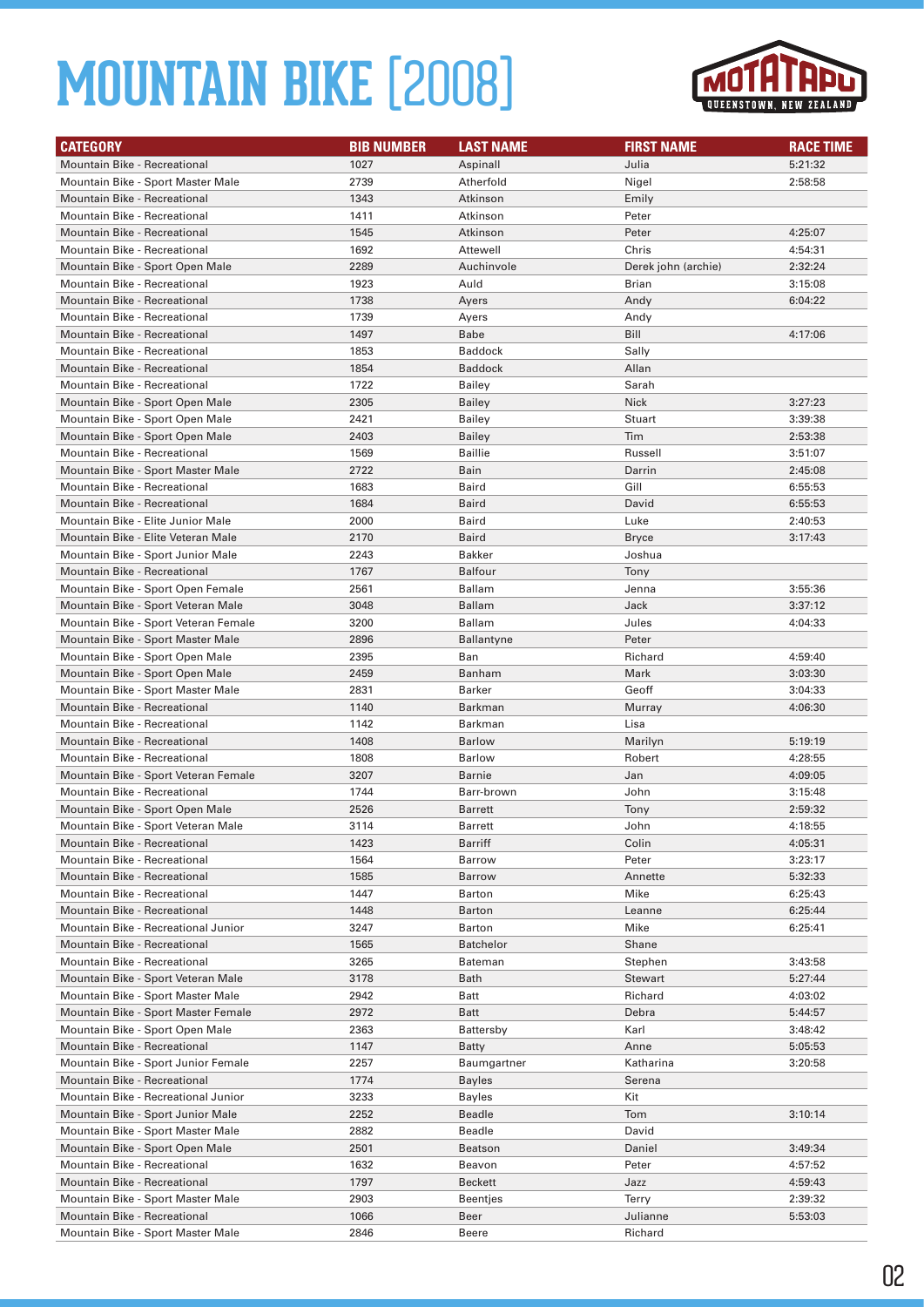

| <b>CATEGORY</b>                      | <b>BIB NUMBER</b> | <b>LAST NAME</b>  | <b>FIRST NAME</b> | <b>RACE TIME</b> |
|--------------------------------------|-------------------|-------------------|-------------------|------------------|
| <b>Mountain Bike - Recreational</b>  | 1420              | Bell              | Phillip           | 5:10:36          |
| Mountain Bike - Recreational         | 1421              | Bell              | Phillip           | 5:10:32          |
| Mountain Bike - Sport Open Female    | 2656              | Bell              | Nicole            | 4:02:03          |
| Mountain Bike - Recreational         | 1946              | Belleau           | Marie-josee       | 6:12:10          |
| Mountain Bike - Elite Junior Male    | 1992              | Bellerby          | Cameron           | 3:44:04          |
| Mountain Bike - Elite Veteran Female | 2216              | <b>Bellerby</b>   | Lucy              | 2:56:21          |
| Mountain Bike - Sport Junior Male    | 2231              | Bellerby          | Lucy              | 3:03:50          |
| Mountain Bike - Recreational         | 1824              | Benfell           | Nathan            | 3:29:00          |
| Mountain Bike - Sport Open Male      | 2282              | Bergin            | David             | 3:47:53          |
| Mountain Bike - Sport Open Female    | 2609              | Bergmans          | Debbie            | 4:22:17          |
| <b>Mountain Bike - Recreational</b>  | 1865              | Berrill           | Karyn             | 4:06:50          |
| <b>Mountain Bike - Recreational</b>  | 1967              | Berry             | Joane             | 5:27:44          |
| Mountain Bike - Sport Veteran Male   | 3081              | Berry             | Warwick           | 4:15:32          |
| Mountain Bike - Sport Master Male    | 2962              | Bewley            | Stephen           | 5:05:05          |
| Mountain Bike - Sport Veteran Male   | 3168              | Bezar             | Steve             | 4:00:15          |
| Mountain Bike - Recreational         | 1001              | Biggar            | John              | 4:26:41          |
| Mountain Bike - Sport Master Male    | 2837              | Biggs             | Craig             | 3:26:46          |
| Mountain Bike - Recreational         | 1968              | Binks             | Nicholas          |                  |
| Mountain Bike - Recreational Junior  | 3238              | <b>Binks</b>      | <b>Nicholas</b>   |                  |
| Mountain Bike - Recreational         | 1518              | <b>Binstead</b>   | David             | 3:28:07          |
| <b>Mountain Bike - Recreational</b>  | 1256              | <b>Bird</b>       | Aidan             | 3:42:10          |
| Mountain Bike - Elite Veteran Male   | 2154              | <b>Birtwistle</b> | Paul              | 2:30:49          |
| Mountain Bike - Sport Open Male      | 2534              | Bisset            | Andrew            | 4:52:41          |
| <b>Mountain Bike - Recreational</b>  | 1222              | <b>Black</b>      | Jenny             | 5:58:30          |
| Mountain Bike - Recreational         | 1223              | <b>Black</b>      | Jenny             | 5:58:23          |
| Mountain Bike - Recreational         | 1225              | <b>Black</b>      | Jenny             | 3:20:21          |
| <b>Mountain Bike - Recreational</b>  | 1226              | <b>Black</b>      | Jenny             | 5:56:53          |
| Mountain Bike - Elite Open Male      | 2009              | <b>Black</b>      | Ryan              | 2:58:10          |
| Mountain Bike - Elite Veteran Male   | 2148              | <b>Black</b>      | Don               | 2:52:14          |
| Mountain Bike - Sport Open Male      | 2322              | <b>Black</b>      | Grant             | 2:54:08          |
| Mountain Bike - Sport Open Male      | 2321              | <b>Black</b>      | Regan             | 3:25:26          |
| Mountain Bike - Recreational         | 1204              | Black             | Phil              | 4:55:33          |
| Mountain Bike - Recreational         | 1700              | <b>Blackley</b>   | Nicola            | 4:57:43          |
| Mountain Bike - Recreational         | 1701              | <b>Blackley</b>   | Hugh              | 3:59:32          |
| <b>Mountain Bike - Recreational</b>  | 1723              | Blackman          | Tim               | 4:33:58          |
| Mountain Bike - Sport Open Male      | 2467              | Blain             | Cam               | 3:04:24          |
| Mountain Bike - Sport Open Male      | 2263              | Blake             | James             | 3:25:17          |
| Mountain Bike - Recreational         | 1772              | Blakely           | Phil              | 0:00:00          |
| Mountain Bike - Sport Veteran Male   | 3195              | Blatch            | Ken               | 3:14:33          |
| Mountain Bike - Sport Open Male      | 2396              | Blissett          | Stephen           | 2:58:47          |
| Mountain Bike - Sport Junior Male    | 2240              | Blomfield         | Brandon           | 2:40:59          |
| Mountain Bike - Sport Junior Male    | 2225              | Blomfield         | Nathan            |                  |
| Mountain Bike - Sport Master Male    | 2709              | Blomfield         | Nathan            | 3:40:09          |
| Mountain Bike - Sport Master Male    | 2783              | Bloomfield        | Evan              | 3:36:13          |
| Mountain Bike - Sport Master Male    | 2824              | Blue              | John              | 4:19:06          |
| Mountain Bike - Recreational         | 1159              | Blunden           | John              | 3:54:25          |
| <b>Mountain Bike - Recreational</b>  | 1702              | Blyth             | Kellie            | 4:42:03          |
| Mountain Bike - Recreational         | 1703              | Blyth             | John              | 5:10:27          |
| Mountain Bike - Elite Master Male    | 2066              | Blyth             | Mark              | 4:08:28          |
| Mountain Bike - Elite Master Male    | 2049              | Bocamy            | Franck            | 2:56:06          |
| Mountain Bike - Recreational         | 1488              | Boivin            | Matt              | 3:52:42          |
| Mountain Bike - Recreational         | 1578              | <b>Bolton</b>     | Glenn             | 4:27:41          |
| Mountain Bike - Recreational Junior  | 3226              | Bolton            | Scott             | 4:45:11          |
| Mountain Bike - Sport Master Male    | 3269              | Bolton            | Mark              | 4:02:23          |
| Mountain Bike - Recreational         | 1840              | Bone              | Michael           | 3:55:31          |
| Mountain Bike - Recreational         | 1160              | Bonis             | Matt              | 3:38:00          |
| Mountain Bike - Recreational         | 1379              | Bonnar            | <b>Bruce</b>      | 6:12:50          |
| Mountain Bike - Recreational         | 1819              | Booth             | Jeff              | 5:02:24          |
| Mountain Bike - Sport Open Male      | 2393              | Booth             | Dale              | 4:34:11          |
| Mountain Bike - Recreational         | 1589              | Boraman           | Dave              |                  |
| Mountain Bike - Sport Master Male    | 2830              | Borland           | Andy              | 3:44:36          |
| Mountain Bike - Recreational         | 1269              | Borren            | Lee               | 4:26:27          |
| Mountain Bike - Sport Master Male    | 2924              | Bosworth          | Peter             | 3:59:25          |
| Mountain Bike - Recreational         | 1030              | <b>Botting</b>    | Nathan            | 3:35:54          |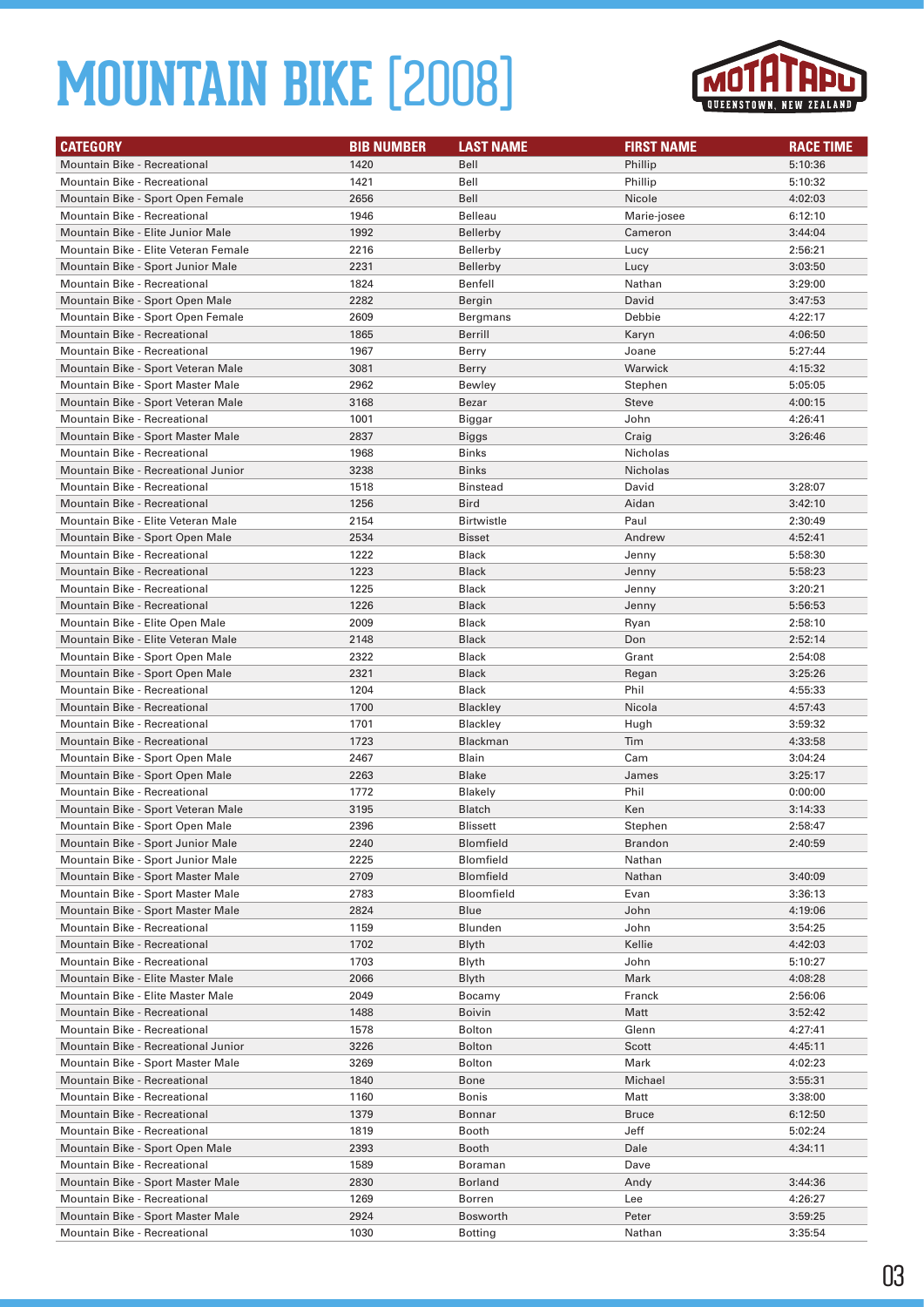

| <b>CATEGORY</b>                      | <b>BIB NUMBER</b> | <b>LAST NAME</b>  | <b>FIRST NAME</b> | <b>RACE TIME</b> |
|--------------------------------------|-------------------|-------------------|-------------------|------------------|
| Mountain Bike - Sport Open Male      | 2489              | <b>Bouwer</b>     | Greg              | 3:56:46          |
| <b>Mountain Bike - Recreational</b>  | 1095              | <b>Bowler</b>     | Kathryn           | 4:28:17          |
| Mountain Bike - Elite Veteran Male   | 2197              | <b>Bowler</b>     | Winston           | 3:10:13          |
| Mountain Bike - Recreational         | 1602              | Bowman            | Kate              |                  |
| <b>Mountain Bike - Recreational</b>  | 1062              | Boyd              | Helen             | 6:02:26          |
| Mountain Bike - Recreational         | 1063              | Boyd              | Howard            | 6:02:25          |
| <b>Mountain Bike - Recreational</b>  | 1085              | Boyd              | <b>Terrence</b>   | 3:06:40          |
| Mountain Bike - Elite Open Female    | 2034              | Boyd              | Kaytee            | 2:27:49          |
| Mountain Bike - Sport Veteran Male   | 3040              | Boyd              | Rick              | 3:50:34          |
| Mountain Bike - Sport Veteran Female | 3221              | Boyd              | Lesley            |                  |
| <b>Mountain Bike - Recreational</b>  | 1064              | <b>Bradley</b>    | Alice             | 6:03:58          |
| <b>Mountain Bike - Recreational</b>  | 1548              | <b>Bradshaw</b>   | Angus             |                  |
| <b>Mountain Bike - Recreational</b>  | 1890              | <b>Brailey</b>    | Paul              | 4:20:15          |
| Mountain Bike - Sport Veteran Male   | 3071              | Brash             | Roger             | 4:11:15          |
| Mountain Bike - Elite Veteran Male   | 2132              | <b>Brass</b>      | Gary              | 4:00:36          |
| Mountain Bike - Recreational         | 1255              | <b>Brebner</b>    | Neal              | 4:20:11          |
| Mountain Bike - Sport Open Male      | 2411              | Breen             | Mark              | 4:07:48          |
| <b>Mountain Bike - Recreational</b>  | 1380              | <b>Bremner</b>    | Scott             | 3:30:38          |
| <b>Mountain Bike - Recreational</b>  | 1498              | <b>Brenssell</b>  | Matthew           | 3:30:24          |
| Mountain Bike - Recreational         | 1661              | <b>Brenssell</b>  | Diane             | 4:06:42          |
| Mountain Bike - Sport Open Male      | 2525              | <b>Bretherton</b> | Marc              | 3:09:57          |
| Mountain Bike - Recreational         | 1203              | Briggs            | Stacey            | 4:07:17          |
| <b>Mountain Bike - Recreational</b>  | 1735              | Briggs            | Harry             | 3:49:38          |
| Mountain Bike - Recreational         | 1522              | Brightwell        | Rachelle          | 4:46:12          |
| Mountain Bike - Sport Master Male    | 2940              | <b>Briscoe</b>    | Simon             | 4:03:50          |
| Mountain Bike - Recreational         | 1183              | <b>Broadhead</b>  | Keith             | 4:16:21          |
| <b>Mountain Bike - Recreational</b>  | 1449              | <b>Brock</b>      | Kelvin            | 3:26:14          |
| Mountain Bike - Sport Open Male      | 2466              | <b>Brockwell</b>  | Richard           | 4:06:19          |
| <b>Mountain Bike - Recreational</b>  | 1781              | <b>Broderick</b>  | Sarah             | 6:12:52          |
| Mountain Bike - Recreational         | 1924              | <b>Brodie</b>     | Allan             |                  |
| <b>Mountain Bike - Recreational</b>  | 1952              | <b>Bromell</b>    | Kearin            | 4:58:09          |
| Mountain Bike - Recreational         | 1953              | <b>Bromell</b>    | Kearin            | 3:44:50          |
| <b>Mountain Bike - Recreational</b>  | 1955              | <b>Bromell</b>    | Kearin            | 4:58:17          |
| Mountain Bike - Recreational         | 1956              | <b>Bromell</b>    | Kearin            | 3:13:38          |
| Mountain Bike - Sport Master Male    | 2913              | <b>Brookland</b>  | David             | 3:24:19          |
| Mountain Bike - Elite Veteran Male   | 2143              | Brough            | <b>Steve</b>      | 2:38:57          |
| <b>Mountain Bike - Recreational</b>  | 1814              | Broughton         | Chris             | 3:53:06          |
| Mountain Bike - Recreational         | 1655              | <b>Brown</b>      | Erin              |                  |
| <b>Mountain Bike - Recreational</b>  | 1344              | <b>Brown</b>      | Jacq              | 4:29:38          |
| Mountain Bike - Recreational         | 1345              | Brown             | Herbie            | 3:21:39          |
| Mountain Bike - Recreational         | 1577              | Brown             | Howard            | 5:32:35          |
| Mountain Bike - Recreational         | 1576              | Brown             | Jeanette          | 5:32:31          |
| <b>Mountain Bike - Recreational</b>  | 1070              | Brown             | Malcolm           | 3:53:54          |
| Mountain Bike - Recreational         | 1374              | Brown             | Murray            | 4:34:26          |
| Mountain Bike - Recreational         | 1783              | Brown             | Tim               | 4:57:32          |
| Mountain Bike - Elite Open Male      | 2024              | Brown             | Chris             | 2:33:33          |
| Mountain Bike - Sport Open Male      | 2490              | Brown             | Aaron             | 4:29:57          |
| Mountain Bike - Sport Open Male      | 2388              | Brown             | Jason             |                  |
| Mountain Bike - Sport Open Male      | 2344              | Brown             | Mike              | 3:20:25          |
| Mountain Bike - Sport Open Female    | 2690              | Brown             | Nic               | 3:41:51          |
| Mountain Bike - Sport Master Male    | 2713              | Brown             | Graeme            | 3:18:06          |
| Mountain Bike - Sport Veteran Male   | 3160              | Brown             | lan               |                  |
| Mountain Bike - Sport Veteran Female | 3204              | Brown             | Barbara           | 3:45:12          |
| Mountain Bike - Recreational Junior  | 3259              | Brown             | Eva               | 3:33:41          |
| Mountain Bike - Sport Veteran Male   | 3077              | <b>Brownie</b>    | John              |                  |
| Mountain Bike - Sport Veteran Female | 3215              | <b>Brownie</b>    | John              | 3:19:32          |
| Mountain Bike - Recreational         | 1593              | <b>Brownlee</b>   | Brent             |                  |
| Mountain Bike - Sport Master Male    | 2796              | Bruce             | Lincoln           | 2:47:33          |
| Mountain Bike - Recreational         | 1507              | Bryant            | Craig             | 3:41:21          |
| Mountain Bike - Recreational         | 1375              | Buchanan          | Katie             | 4:26:23          |
| Mountain Bike - Sport Veteran Male   | 3058              | <b>Buchanan</b>   | Andy              | 3:55:30          |
| Mountain Bike - Recreational Junior  | 3250              | Buchanan          | Katie             | 4:20:57          |
| Mountain Bike - Recreational         | 1690              | Budden            | Gillian           | 5:21:30          |
| Mountain Bike - Recreational         | 1079              | <b>Buddicom</b>   | Neil              | 4:33:37          |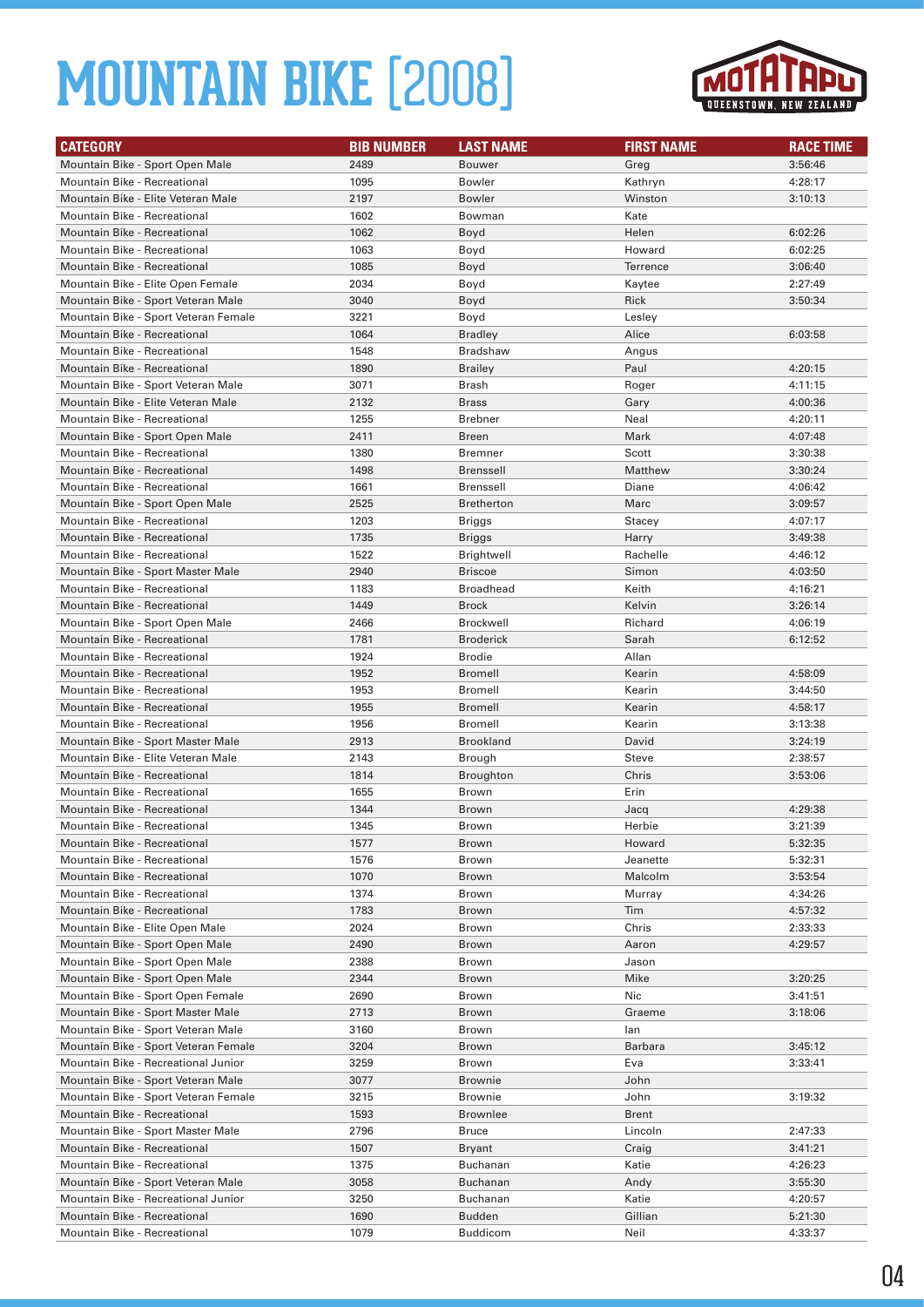

| <b>CATEGORY</b>                                                        | <b>BIB NUMBER</b> | <b>LAST NAME</b>     | <b>FIRST NAME</b> | <b>RACE TIME</b>   |
|------------------------------------------------------------------------|-------------------|----------------------|-------------------|--------------------|
| Mountain Bike - Elite Junior Male                                      | 1988              | <b>Bulling</b>       | Pieter            | 2:17:27            |
| Mountain Bike - Sport Open Male                                        | 2275              | <b>Bulman</b>        | Chris             | 3:57:06            |
| Mountain Bike - Sport Veteran Male                                     | 3108              | <b>Bulman</b>        | Derek             | 4:17:14            |
| Mountain Bike - Elite Veteran Female                                   | 2213              | Bunny                | Debbie            | 3:30:06            |
| Mountain Bike - Sport Open Female                                      | 2566              | <b>Burfoot</b>       | Kerry             | 3:48:19            |
| Mountain Bike - Sport Master Male                                      | 2950              | <b>Burfoot</b>       | Tim               | 2:45:11            |
| <b>Mountain Bike - Recreational</b>                                    | 1321              | <b>Burgess</b>       | Matthew           | 4:09:55            |
| Mountain Bike - Recreational                                           | 1428              | Burke                | Michael           | 5:38:54            |
| Mountain Bike - Sport Open Male                                        | 2453              | <b>Burnett</b>       | Alistair          | 5:03:34            |
| <b>Mountain Bike - Recreational</b>                                    | 1167              | <b>Burney</b>        | Ann               | 5:43:05            |
| <b>Mountain Bike - Recreational</b>                                    | 1286              | <b>Burns</b>         | Ross              | 3:37:16            |
| Mountain Bike - Sport Master Male                                      | 2698              | <b>Burns</b>         | Tim               | 3:19:15            |
| <b>Mountain Bike - Recreational</b>                                    | 1121              | Burrell              | Jennie            | 5:26:42            |
| Mountain Bike - Sport Master Male                                      | 2899              | Burrell              | Stephen           | 3:03:13            |
| Mountain Bike - Sport Master Male                                      | 2923              | <b>Burrell</b>       | Rob               | 3:30:19            |
| Mountain Bike - Sport Open Male                                        | 2359              | Burridge             | <b>Brendon</b>    | 3:51:00            |
| <b>Mountain Bike - Recreational</b>                                    | 3303              | <b>Burrows</b>       | Mike              | 7:04:30            |
| Mountain Bike - Recreational                                           | 1734              | <b>Busse</b>         | Nick              | 4:47:14            |
| <b>Mountain Bike - Recreational</b>                                    | 1425              | <b>Butler</b>        | John              | 5:10:13            |
| Mountain Bike - Recreational                                           | 1887              | Butt                 | Nigel             | 3:08:48            |
| Mountain Bike - Sport Open Male                                        | 2372              | <b>Button</b>        | Paul              | 3:18:26            |
| <b>Mountain Bike - Recreational</b>                                    | 1022              | Bye                  | Geoff             | 4:36:31            |
| <b>Mountain Bike - Recreational</b>                                    | 1023              | Bye                  | Thomas            | 4:57:33            |
| Mountain Bike - Sport Open Male                                        | 2445              | <b>Byers</b>         | Mike              | 2:56:12            |
| Mountain Bike - Sport Open Male                                        | 2504              | <b>Byers</b>         | Paul              | 3:48:18            |
| Mountain Bike - Recreational                                           | 1454              | <b>Bylett</b>        | Dave              | 4:53:09            |
| Mountain Bike - Sport Master Male                                      | 2735              | Bylsma               | Peter             | 4:09:56            |
| Mountain Bike - Sport Veteran Female                                   | 3212              | Bylsma               | Jane              |                    |
| <b>Mountain Bike - Recreational</b>                                    | 1609              | Byrne                | Bronwyn           | 4:15:56            |
| Mountain Bike - Recreational                                           | 1610              | Byrne                | Bronwyn           | 3:53:48            |
| Mountain Bike - Recreational Junior                                    | 3230              | Byrne                | Bronwyn           | 3:56:19            |
| Mountain Bike - Elite Veteran Male                                     | 2142              | Cahill               | Julian            | 4:20:05            |
| Mountain Bike - Sport Open Male                                        | 2391              | Cain                 | Scott             | 2:59:54            |
| Mountain Bike - Sport Master Male                                      | 2861              | Calder               | Kevin             | 4:42:31            |
| Mountain Bike - Sport Junior Male                                      | 2250              | Calder               | Callum            | 3:07:11            |
| Mountain Bike - Recreational                                           | 1553              | Cameron              | Brian             | 4:36:23            |
| <b>Mountain Bike - Recreational</b>                                    | 1003              | Cameron              | Julie             | 5:31:49            |
| <b>Mountain Bike - Recreational</b>                                    | 1007              | Cameron              | Julie             | 5:31:15            |
| <b>Mountain Bike - Recreational</b>                                    | 1018              | Cameron              | Claire            | 6:08:41            |
| <b>Mountain Bike - Recreational</b>                                    | 1866              | Campbell             | Claire            |                    |
| Mountain Bike - Recreational                                           | 1688              | Campbell             | Rob               | 4:42:30            |
| Mountain Bike - Recreational                                           | 1579              | Campbell             | Peter             | 4:59:01            |
| Mountain Bike - Recreational                                           | 1580              | Campbell             | Peter             | 4:52:57            |
| <b>Mountain Bike - Recreational</b>                                    | 1311              | Campbell             | Roy               | 3:52:40            |
| Mountain Bike - Recreational                                           | 1207              | Campbell             | Scott             | 5:13:36            |
| Mountain Bike - Recreational                                           | 1869              | Campbell             | Albert            | 5:35:22            |
| Mountain Bike - Sport Open Male                                        | 2306              | Campbell             | Sheree            | 3:28:23            |
| Mountain Bike - Sport Open Male                                        | 2416              | Campbell             | Malcolm           | 2:41:51            |
| Mountain Bike - Sport Open Female<br>Mountain Bike - Sport Master Male | 2633              | Campbell<br>Campbell | Susie             | 3:36:21            |
| Mountain Bike - Sport Veteran Female                                   | 2952<br>3211      | Campbell             | David<br>Annie    | 4:52:20<br>3:54:49 |
| Mountain Bike - Recreational                                           | 1338              | Campbell-price       | Margie            | 4:49:36            |
| Mountain Bike - Recreational                                           | 1446              | Camplin              | Rae               | 3:45:36            |
| Mountain Bike - Elite Open Female                                      | 2032              | Canny                | Andrew            |                    |
| Mountain Bike - Sport Master Male                                      | 2951              | Canny                | Andrew            | 4:20:50            |
| Mountain Bike - Sport Open Male                                        | 2294              | Canziani             | Marcel            | 3:33:59            |
| Mountain Bike - Sport Master Male                                      | 2815              | Capstick             | Dean              | 3:20:59            |
| Mountain Bike - Recreational                                           | 1252              | Carden               | Geoff             | 3:01:10            |
| Mountain Bike - Sport Master Male                                      | 2792              | Cardno               | Steve             |                    |
| Mountain Bike - Sport Open Female                                      | 2587              | Cardyn               | Raphaelle         | 3:53:46            |
| Mountain Bike - Sport Master Male                                      | 2956              | Carleton             | Geoff             | 3:17:45            |
| Mountain Bike - Recreational                                           | 1888              | Carr                 | Craig             | 3:52:26            |
| Mountain Bike - Sport Open Female                                      | 2670              | Carrington           | Abby              |                    |
| Mountain Bike - Recreational                                           | 1719              | Carter               | Liz               | 7:05:11            |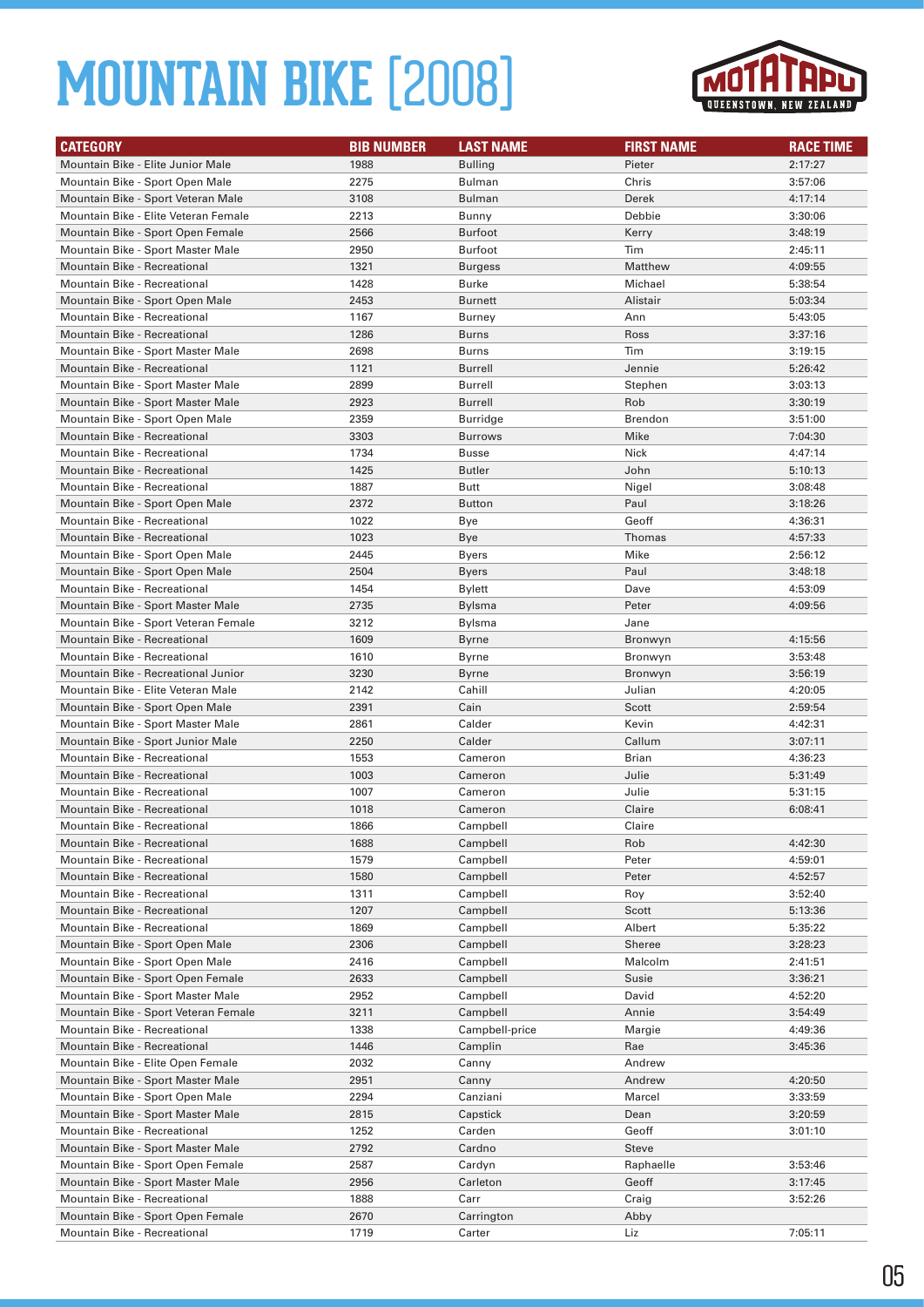

| <b>CATEGORY</b>                     | <b>BIB NUMBER</b> | <b>LAST NAME</b> | <b>FIRST NAME</b> | <b>RACE TIME</b> |
|-------------------------------------|-------------------|------------------|-------------------|------------------|
| Mountain Bike - Recreational        | 1470              | Carter           | <b>Steve</b>      | 7:05:11          |
| Mountain Bike - Elite Master Male   | 2061              | Carter           | Mark              | 2:43:06          |
| <b>Mountain Bike - Recreational</b> | 1896              | Casey            | Donn              | 5:45:37          |
| Mountain Bike - Recreational        | 1391              | Cashen           | Thomas            | 4:40:34          |
| <b>Mountain Bike - Recreational</b> | 1618              | Casley           | Angela            | 3:32:07          |
| Mountain Bike - Recreational        | 1619              | Casley           | Paul              | 4:01:15          |
| Mountain Bike - Sport Master Female | 2965              | Caughey          | <b>Barbara</b>    |                  |
| Mountain Bike - Recreational        | 1572              | Caughley         | Alan              | 3:42:19          |
| <b>Mountain Bike - Recreational</b> | 1458              | Caulfield        | Yvonne            | 5:31:22          |
| Mountain Bike - Recreational        | 1381              | Challis          | Karl              | 4:53:20          |
| Mountain Bike - Elite Veteran Male  | 2166              | Challis          | Paul              | 3:17:06          |
| Mountain Bike - Recreational        | 1174              | Chalmers         | Jane              | 5:15:23          |
| Mountain Bike - Sport Open Male     | 2478              | Chamberlain      | <b>Terry</b>      | 3:31:32          |
| Mountain Bike - Sport Open Female   | 2569              | Chamberlain      | <b>Bronnie</b>    | 4:16:55          |
| Mountain Bike - Recreational        | 1711              | Chambers         | Graeme            | 3:51:39          |
| Mountain Bike - Sport Master Male   | 2930              | Chambers         | Ross              | 5:02:32          |
| Mountain Bike - Sport Open Male     | 2513              | Chapman          | Jonathan          | 3:16:43          |
| Mountain Bike - Sport Open Male     | 2348              | Chapman          | Olly              | 3:25:34          |
| Mountain Bike - Sport Veteran Male  | 3153              | Chappell         | Michael           | 2:53:09          |
| Mountain Bike - Sport Open Male     | 2511              | Chatfield        | Brendon           | 3:29:23          |
| Mountain Bike - Sport Master Male   | 2860              | Chignell         | Mark              | 3:24:15          |
| Mountain Bike - Recreational        | 1180              | Chilton          | Chris             |                  |
| Mountain Bike - Sport Veteran Male  | 3123              | Chin             | Michael           | 4:07:17          |
| Mountain Bike - Recreational        | 1898              | Chinnery-brown   | Ross              | 5:21:27          |
| <b>Mountain Bike - Recreational</b> | 1630              | Chisholm         | Chris             | 5:15:27          |
| Mountain Bike - Recreational        | 1512              | Chisholm         | Andrea            | 3:45:15          |
| <b>Mountain Bike - Recreational</b> | 1983              | Chisholm         | Peter             | 5:04:30          |
| Mountain Bike - Recreational        | 1984              | Chisholm         | Anya              |                  |
| <b>Mountain Bike - Recreational</b> | 1318              | Chisman          | Naomi             | 5:04:49          |
| Mountain Bike - Elite Master Male   | 2069              | Chittock         | Grant             | 2:55:31          |
| Mountain Bike - Elite Master Female | 2110              | Chittock         | Tamsin            | 3:04:38          |
| Mountain Bike - Sport Master Male   | 2732              | Chris            | Keville           | 4:15:20          |
| <b>Mountain Bike - Recreational</b> | 1730              | Christie         | Johanna           | 5:21:39          |
| Mountain Bike - Recreational        | 1065              | Chronican        | Garry             | 4:19:33          |
| Mountain Bike - Sport Junior Male   | 2242              | Chronican        | Niam              | 3:48:37          |
| Mountain Bike - Sport Open Male     | 2267              | Church           | Tim               | 3:12:03          |
| <b>Mountain Bike - Recreational</b> | 1268              | Churchill        | Kelly             | 4:35:58          |
| Mountain Bike - Elite Veteran Male  | 2162              | Churchill        | Craig             | 3:20:22          |
| Mountain Bike - Elite Veteran Male  | 2137              | Claridge         | Paul              | 3:49:07          |
| Mountain Bike - Sport Open Female   | 2689              | Claridge         | Penny             | 3:46:21          |
| Mountain Bike - Recreational        | 1394              | Clark            | Barrie            | 4:28:43          |
| Mountain Bike - Recreational        | 1245              | Clark            | Peter             | 4:08:01          |
| Mountain Bike - Elite Junior Male   | 1997              | Clark            | Nick              | 2:42:53          |
| Mountain Bike - Elite Master Male   | 2086              | Clark            | Jason             |                  |
| Mountain Bike - Sport Open Male     | 2503              | Clark            | Aaron             | 2:57:45          |
| Mountain Bike - Sport Open Male     | 2293              | Clark            | Geoff             | 3:10:58          |
| Mountain Bike - Sport Open Female   | 2644              | Clark            | Vickie            |                  |
| Mountain Bike - Sport Master Male   | 2851              | Clark            | Andrew            | 5:49:54          |
| Mountain Bike - Sport Master Male   | 2810              | Clark            | Keith             | 4:16:18          |
| Mountain Bike - Sport Master Male   | 2770              | Clark            | Tim               | 3:30:47          |
| Mountain Bike - Recreational        | 1312              | Clarke           | Paul              | 4:23:44          |
| Mountain Bike - Elite Veteran Male  | 2127              | Clarke           | Wayne             | 5:04:16          |
| Mountain Bike - Sport Open Male     | 2516              | Clarke           | Garry             | 3:58:34          |
| Mountain Bike - Sport Open Male     | 2548              | Clarke           | Walter            | 3:31:24          |
| Mountain Bike - Sport Open Female   | 2584              | Clarke           | Rachael           | 3:57:54          |
| Mountain Bike - Recreational        | 1718              | Clarkson         | Rodger            | 5:25:56          |
| Mountain Bike - Sport Open Male     | 2546              | Clarkson         | Daniel            | 3:58:32          |
| Mountain Bike - Sport Open Female   | 2565              | Clarkson         | Vicki             | 3:59:25          |
| Mountain Bike - Recreational        | 1704              | Clearwater       | Margaret          |                  |
| Mountain Bike - Recreational        | 1705              | Clearwater       | Greg              | 5:49:19          |
| Mountain Bike - Sport Veteran Male  | 3089              | Clearwater       | Mervyn            | 4:35:29          |
| Mountain Bike - Elite Master Male   | 2070              | Clifford         | Alastair          | 2:44:22          |
| Mountain Bike - Sport Open Female   | 2610              | Cloudesley       | Penny             | 4:42:49          |
| Mountain Bike - Recreational        | 1918              | Coales           | Simon             |                  |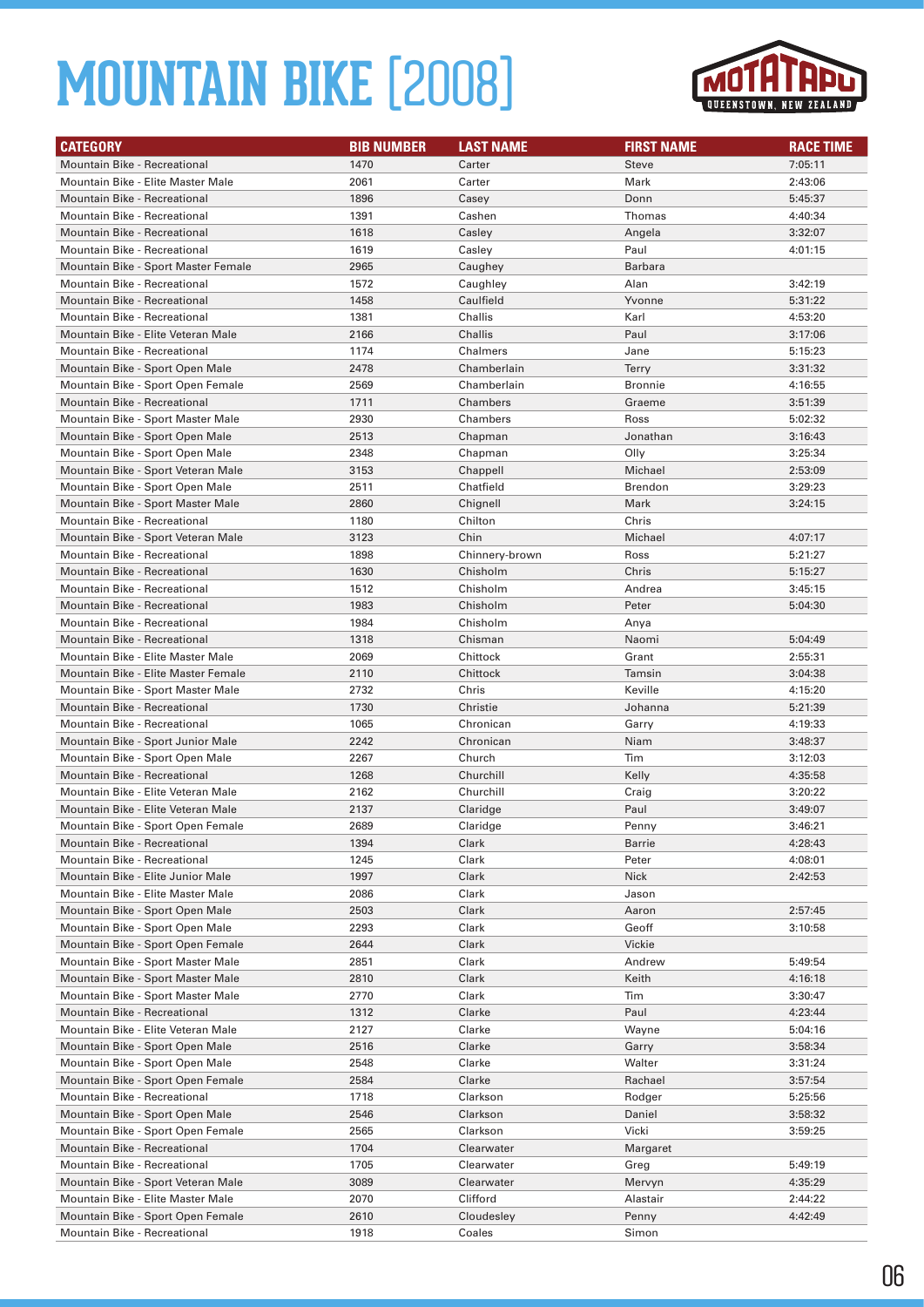

| <b>CATEGORY</b>                     | <b>BIB NUMBER</b> | <b>LAST NAME</b> | <b>FIRST NAME</b> | <b>RACE TIME</b> |
|-------------------------------------|-------------------|------------------|-------------------|------------------|
| Mountain Bike - Recreational        | 1270              | Coaley           | Neil              | 4:17:23          |
| Mountain Bike - Sport Master Male   | 2898              | Cockroft         | Karin             | 3:03:26          |
| Mountain Bike - Sport Master Female | 2984              | Cockroft         | Karin             | 3:38:30          |
| Mountain Bike - Elite Veteran Male  | 2200              | Cody             | Matthew           | 3:02:32          |
| Mountain Bike - Sport Master Male   | 2712              | Cody             | Gerard            | 3:31:49          |
| Mountain Bike - Recreational        | 1042              | Cohen            | Mark              | 4:44:30          |
| <b>Mountain Bike - Recreational</b> | 1532              | Coleman          | Chris             | 4:06:10          |
| Mountain Bike - Recreational        | 1486              | Collins          | Maurice           | 6:07:35          |
| <b>Mountain Bike - Recreational</b> | 1570              | Collins          | Roger             | 3:51:04          |
| Mountain Bike - Recreational        | 1477              | Collins          | Susan             | 6:07:34          |
| Mountain Bike - Sport Open Female   | 2680              | Commons          | Anne              | 4:43:42          |
| Mountain Bike - Sport Veteran Male  | 3100              | Connaghan        | Dennis            | 5:35:33          |
| Mountain Bike - Recreational        | 1054              | Cook             | Barry             | 4:18:52          |
| Mountain Bike - Recreational        | 1383              | Cook             | Judith            | 5:43:22          |
| Mountain Bike - Sport Open Male     | 2357              | Cook             | Brendan           | 3:19:52          |
| Mountain Bike - Sport Master Male   | 2729              | Cook             | Bill              | 3:58:07          |
| Mountain Bike - Sport Veteran Male  | 3166              | Cook             | David bryan       | 3:45:17          |
| Mountain Bike - Sport Veteran Male  | 3134              | Cookson          | Tim               | 3:33:42          |
| <b>Mountain Bike - Recreational</b> | 1543              | Coombes          | lan               | 3:20:10          |
| <b>Mountain Bike - Recreational</b> | 1329              | Cooper           | Christine         | 6:55:14          |
| Mountain Bike - Elite Veteran Male  | 2207              | Cooper           | Sandra            |                  |
| Mountain Bike - Sport Open Female   | 2682              | Cooper           | Leigh             | 3:26:45          |
| Mountain Bike - Sport Master Male   | 2718              | Cooper           | Paul              | 3:35:42          |
| Mountain Bike - Elite Master Male   | 2084              | Coote            | Craig             | 3:01:09          |
| Mountain Bike - Sport Open Male     | 2269              | Copland          | Paul              | 3:42:43          |
| Mountain Bike - Sport Open Male     | 2468              | Corcoran         | Shane             | 3:14:38          |
| Mountain Bike - Recreational        | 1105              | Cordelle         | Stu               | 3:56:19          |
| Mountain Bike - Sport Open Male     | 2488              | Cordery          | David             | 3:00:16          |
| Mountain Bike - Sport Open Female   | 2694              | Costello         | Paula             | 3:36:42          |
| Mountain Bike - Recreational        | 1489              | Coughlan         | <b>Brad</b>       | 3:34:43          |
| <b>Mountain Bike - Recreational</b> | 1014              | Coulbeck         | Warren            | 3:39:46          |
| Mountain Bike - Recreational        | 1195              | Coulter          | Jeff              | 3:56:51          |
| <b>Mountain Bike - Recreational</b> | 1191              | Coulter          | Peter             | 4:27:48          |
| Mountain Bike - Sport Veteran Male  | 3124              | Coulter          | Lindsay           | 5:30:20          |
| Mountain Bike - Recreational        | 1158              | Coupland         | Michael           | 4:06:27          |
| Mountain Bike - Recreational        | 1922              | Cowan            | Leanne            | 4:45:10          |
| Mountain Bike - Recreational        | 1090              | Cowan            | Trevor            |                  |
| Mountain Bike - Sport Veteran Male  | 3173              | Cowan            | <b>Stewart</b>    | 4:55:26          |
| Mountain Bike - Sport Veteran Male  | 3177              | Cowan            | <b>Stewart</b>    | 4:55:26          |
| Mountain Bike - Elite Master Male   | 2047              | Cowie            | Dave              | 2:51:18          |
| Mountain Bike - Sport Open Male     | 2356              | Cowie            | Roger             | 3:31:50          |
| Mountain Bike - Recreational        | 1272              | Cox              | Mark              |                  |
| Mountain Bike - Sport Open Male     | 2343              | Cox              | Craig allan       | 3:04:17          |
| Mountain Bike - Sport Open Female   | 2573              | Cox              | Kerry             | 4:24:42          |
| Mountain Bike - Recreational        | 1506              | Coyle            | Matt              | 3:26:11          |
| Mountain Bike - Recreational        | 1971              | Craig            | Stuart            | 3:28:32          |
| Mountain Bike - Recreational        | 1974              | Craig            | Leonie            | 3:57:47          |
| Mountain Bike - Recreational        | 1019              | Craw             | Jeremy            | 3:03:59          |
| Mountain Bike - Recreational        | 1093              | Crawford         | Bob               |                  |
| Mountain Bike - Sport Master Male   | 2753              | Cray             | Godfrey           | 3:52:59          |
| Mountain Bike - Recreational        | 1976              | Creagh           | <b>Terry</b>      | 4:08:15          |
| Mountain Bike - Sport Master Male   | 2880              | Crean            | Richard           |                  |
| Mountain Bike - Recreational        | 1273              | Creighton        | Sue               | 3:58:12          |
| Mountain Bike - Recreational        | 1274              | Creighton        | Sue               | 3:58:14          |
| Mountain Bike - Sport Master Male   | 2840              | Crombie          | Peter             |                  |
| Mountain Bike - Sport Master Female | 2983              | Crombie          | Annie             | 3:00:21          |
| Mountain Bike - Elite Master Male   | 2089              | Crooks           | Stu               | 2:44:22          |
| Mountain Bike - Elite Veteran Male  | 2205              | Crooks           | Michael           | 3:21:50          |
| Mountain Bike - Recreational        | 1310              | Crosbie          | Gillian           | 5:18:13          |
| Mountain Bike - Recreational        | 1239              | Cross            | Brent             | 3:42:59          |
| Mountain Bike - Sport Open Male     | 2491              | Cross            | Jamie             | 3:18:54          |
| Mountain Bike - Sport Veteran Male  | 3061              | Cross            | Vaughan           | 4:50:04          |
| Mountain Bike - Recreational        | 1912              | Crotty           | Charles           |                  |
| Mountain Bike - Recreational        | 1899              | Croy             | Ryan              | 3:14:03          |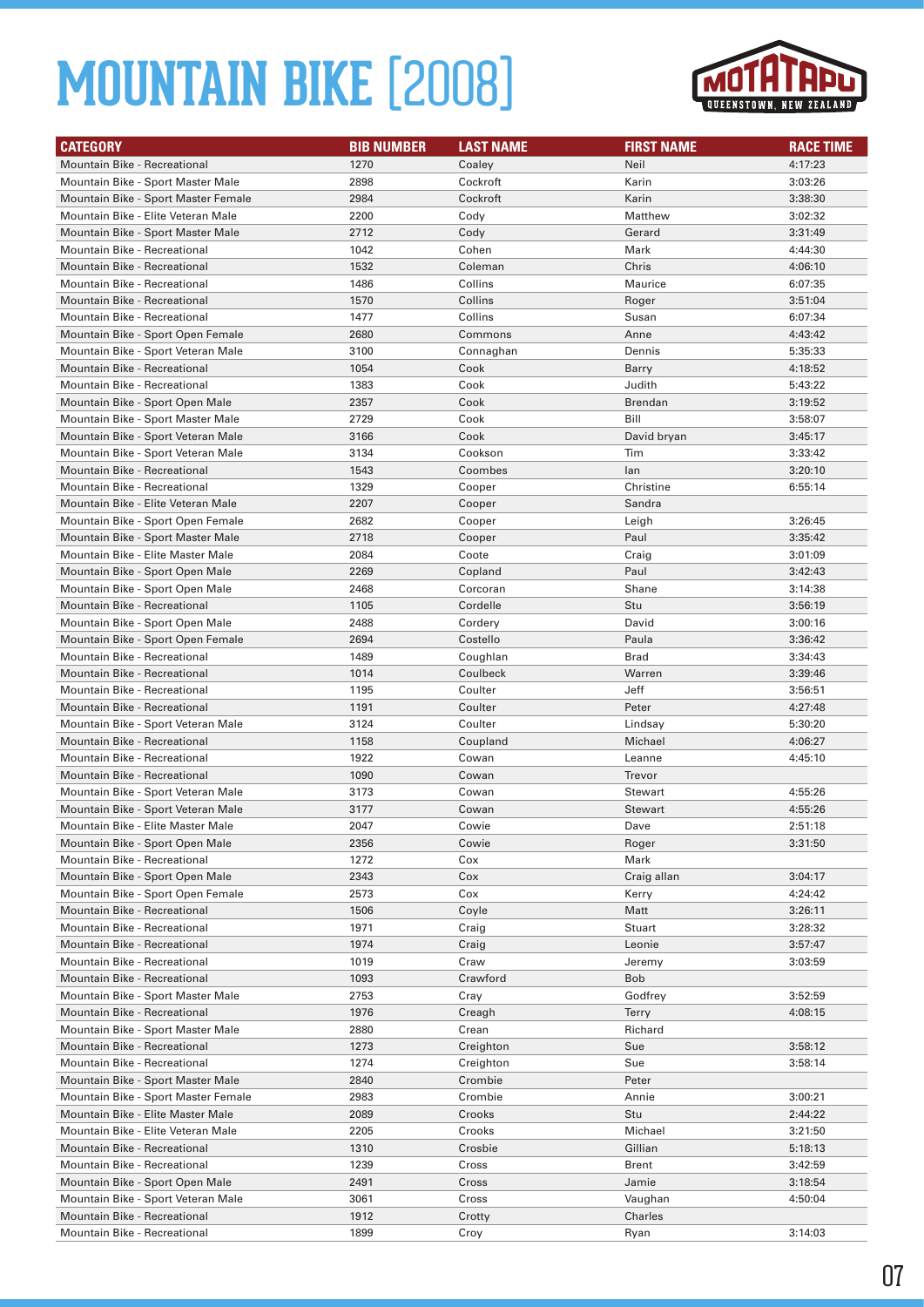

| <b>CATEGORY</b>                                                        | <b>BIB NUMBER</b> | <b>LAST NAME</b>  | <b>FIRST NAME</b> | <b>RACE TIME</b>   |
|------------------------------------------------------------------------|-------------------|-------------------|-------------------|--------------------|
| <b>Mountain Bike - Recreational</b>                                    | 1972              | Crutchley         | Bex               | 4:30:50            |
| <b>Mountain Bike - Recreational</b>                                    | 1978              | Crutchley         | Jacquie           | 4:30:51            |
| Mountain Bike - Elite Veteran Male                                     | 2117              | Culshaw           | Tony              | 3:52:32            |
| Mountain Bike - Recreational                                           | 1412              | Cummings          | Hilliary          | 5:07:19            |
| Mountain Bike - Recreational                                           | 1440              | Cummings          | Christopher       |                    |
| Mountain Bike - Recreational                                           | 1557              | Cunliffe          | Leaane            | 4:56:00            |
| Mountain Bike - Sport Master Male                                      | 2727              | Cunliffe          | Richard           | 3:22:31            |
| Mountain Bike - Recreational                                           | 1926              | Cunningham        | Jamie             |                    |
| Mountain Bike - Sport Veteran Male                                     | 3143              | Cunningham        | <b>Brian</b>      | 3:51:59            |
| Mountain Bike - Recreational                                           | 1265              | Currie            | Peter             | 3:51:01            |
| Mountain Bike - Elite Open Male                                        | 2010              | Currie            | Blair             | 2:32:39            |
| <b>Mountain Bike - Recreational</b>                                    | 1612              | Curtin            | Cathal            | 3:15:56            |
| Mountain Bike - Sport Open Male                                        | 2274              | Cusiel            | Matt              | 3:33:58            |
| Mountain Bike - Recreational                                           | 1082              | Cutler            | Courtney          | 3:45:34            |
| Mountain Bike - Sport Master Male                                      | 2895              | Cuttance          | Harry             | 4:07:17            |
| Mountain Bike - Recreational                                           | 1291              | Dallas            | Riki              | 4:21:19            |
| <b>Mountain Bike - Recreational</b>                                    | 1292              | Dallas            | Riki              | 5:50:19            |
| Mountain Bike - Recreational                                           | 1288              | Daly              | Lyn               | 4:34:35            |
| Mountain Bike - Recreational Junior                                    | 3251              | Daly              | Sam               |                    |
| <b>Mountain Bike - Recreational</b>                                    | 1950              | Dalzell           | Kris              | 3:50:58            |
| Mountain Bike - Sport Master Male                                      | 2849              | Dalzell           | Daryll            | 3:44:31            |
| Mountain Bike - Recreational                                           | 1309              | Dalziel           | Andrew            | 4:04:19            |
| Mountain Bike - Recreational                                           | 1921              | Daniel            | Mike              | 4:42:23            |
| Mountain Bike - Recreational                                           | 1429              | Daniels           | Angie             | 5:57:39            |
| Mountain Bike - Sport Open Female                                      | 2666              | Darracott         | Rebecca           | 4:17:39            |
| Mountain Bike - Sport Master Male                                      | 2943              | Davenport         | Nigel             | 3:38:20            |
| Mountain Bike - Sport Master Male                                      | 2710              | Davey             | Greg              |                    |
| Mountain Bike - Sport Junior Male                                      | 2237              | Davidson          | Kieran            |                    |
| <b>Mountain Bike - Recreational</b>                                    | 1395              | Davies            | John              | 4:01:33            |
| Mountain Bike - Elite Master Male                                      | 2064              | Davies            | Chris             | 2:48:09            |
| Mountain Bike - Sport Master Female                                    | 3032              | Davies            | Michelle          | 4:04:06            |
| Mountain Bike - Recreational                                           | 1504              | Davis             | Pip               | 4:52:41            |
| <b>Mountain Bike - Recreational</b>                                    | 1253              | Davis             | Tim               | 5:26:56            |
| Mountain Bike - Elite Open Female                                      | 2033              | Davis             | Louisa            | 3:00:05            |
| Mountain Bike - Sport Master Female                                    | 3035              | Davis             | Nicola            | 4:06:37            |
| Mountain Bike - Recreational Junior                                    | 3253              | Davis             | Claire            | 5:26:58            |
| Mountain Bike - Sport Open Male<br>Mountain Bike - Sport Master Female | 2276<br>2982      | Davison<br>Dawber | Chris             | 3:16:23<br>4:45:11 |
| Mountain Bike - Sport Veteran Male                                     | 3154              | Dawber            | Russ<br>Russ      | 4:44:05            |
| Mountain Bike - Elite Master Male                                      | 2063              | Dawson            | Paul              | 4:29:54            |
| Mountain Bike - Sport Veteran Male                                     | 3164              | Dawson            | Tas               | 4:53:15            |
| <b>Mountain Bike - Recreational</b>                                    | 1870              | Day               | Jerry             | 3:28:51            |
| Mountain Bike - Sport Open Female                                      | 2606              | Day               | Robyn             | 5:45:50            |
| Mountain Bike - Elite Veteran Male                                     | 2173              | De garnham        | John              | 3:01:43            |
| Mountain Bike - Sport Open Male                                        | 2460              | De garnham        | Gareth            |                    |
| Mountain Bike - Recreational                                           | 1193              | De goldi          | Rosie             | 5:39:06            |
| Mountain Bike - Recreational                                           | 1194              | De goldi          | Phillip           | 5:39:13            |
| Mountain Bike - Recreational                                           | 1346              | De groot          | Rob               | 4:15:03            |
| Mountain Bike - Recreational                                           | 1832              | Deacon            | Roger             | 3:41:24            |
| Mountain Bike - Recreational                                           | 1833              | Deacon            | Kathleen          |                    |
| Mountain Bike - Sport Open Male                                        | 2371              | Deacon            | Mark              | 2:22:49            |
| Mountain Bike - Recreational                                           | 1397              | Dear              | Tom               |                    |
| Mountain Bike - Sport Master Male                                      | 2893              | Dearlove          | Steven            | 3:05:28            |
| Mountain Bike - Sport Master Male                                      | 2954              | Dennis            | Neville           | 3:28:09            |
| Mountain Bike - Sport Junior Male                                      | 2251              | Dennison          | Jonathan          | 3:23:54            |
| Mountain Bike - Sport Open Female                                      | 2685              | Dennison          | Rachelle          | 3:44:01            |
| Mountain Bike - Sport Open Female                                      | 2695              | Denny             | Lisa              |                    |
| Mountain Bike - Recreational                                           | 1839              | Dermody           | Grant             | 3:28:23            |
| Mountain Bike - Recreational                                           | 1433              | Dethridge         | Robert            | 5:47:04            |
| Mountain Bike - Recreational                                           | 1426              | Dethridge         | Robert            | 5:04:31            |
| Mountain Bike - Recreational                                           | 1067              | Devereux          | Mark              |                    |
| Mountain Bike - Recreational                                           | 1606              | Devlin            | Donal             |                    |
| Mountain Bike - Elite Master Male                                      | 2074              | Devlin            | Dave              | 3:33:22            |
| Mountain Bike - Recreational                                           | 1908              | Dewey             | William           | 6:14:22            |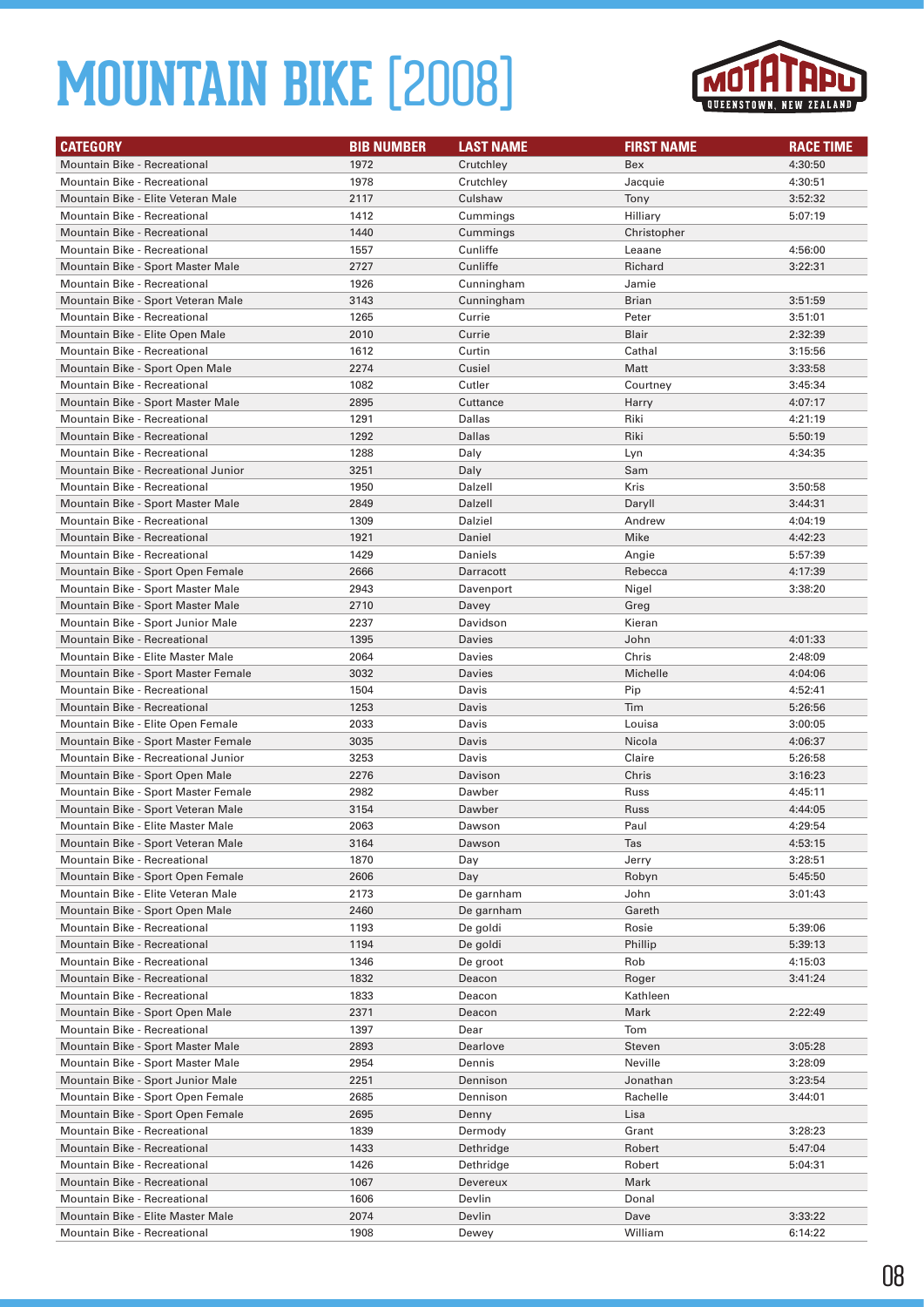

| <b>CATEGORY</b>                                                         | <b>BIB NUMBER</b> | <b>LAST NAME</b> | <b>FIRST NAME</b> | <b>RACE TIME</b> |
|-------------------------------------------------------------------------|-------------------|------------------|-------------------|------------------|
| <b>Mountain Bike - Recreational</b>                                     | 1175              | Dey              | Tony              |                  |
| Mountain Bike - Recreational                                            | 1076              | Dibben           | Sharron           | 6:13:45          |
| Mountain Bike - Sport Open Male                                         | 2279              | Dibben           | Stefan            | 4:09:57          |
| Mountain Bike - Recreational                                            | 1587              | Dick             | Chris             | 4:35:48          |
| <b>Mountain Bike - Recreational</b>                                     | 1287              | Dick             | Graham            | 4:28:46          |
| Mountain Bike - Sport Open Female                                       | 3318              | Dick             | Meghan            | 4:16:27          |
| <b>Mountain Bike - Recreational</b>                                     | 1278              | Dicken           | Michelle          |                  |
| Mountain Bike - Recreational                                            | 1928              | Dickson          | Trudi             | 5:17:01          |
| Mountain Bike - Elite Veteran Male                                      | 2146              | Dickson          | Mark              | 2:34:34          |
| Mountain Bike - Sport Veteran Male                                      | 3126              | Dickson          | Max               | 3:49:22          |
| Mountain Bike - Recreational                                            | 1873              | Dijkstra         | Daan              |                  |
| Mountain Bike - Sport Open Male                                         | 2472              | Dimmock          | Scott             | 3:21:04          |
| Mountain Bike - Sport Open Male                                         | 2512              | Dingley          | Andrew            | 3:33:30          |
| Mountain Bike - Sport Master Male                                       | 2723              | Direen           | Derek             | 3:23:15          |
| Mountain Bike - Recreational                                            | 1242              | <b>Divers</b>    | Devon             |                  |
| Mountain Bike - Elite Veteran Male                                      | 2187              | Dobbs            | Peter             | 3:21:16          |
| Mountain Bike - Elite Veteran Male                                      | 2174              | Dobson           | Greg              | 2:13:29          |
| Mountain Bike - Sport Junior Male                                       | 2224              | Dodds            | Alex              | 3:15:40          |
| Mountain Bike - Elite Master Female                                     | 2114              | Dollman          | Karina            | 3:10:21          |
| Mountain Bike - Sport Veteran Male                                      | 3094              | Dolman           | Barry             | 4:08:14          |
| <b>Mountain Bike - Recreational</b>                                     | 1588              | Donald           | <b>Brent</b>      | 3:42:49          |
| Mountain Bike - Sport Open Female                                       | 2629              | Donaldson        | Sharon            | 4:33:43          |
| Mountain Bike - Sport Open Female                                       | 2604              | Donaldson        | Patrina           | 4:33:20          |
| Mountain Bike - Sport Veteran Male                                      | 3117              | Doornenbal       | Julie             | 3:51:30          |
| Mountain Bike - Elite Master Male                                       | 2099              | Doran            | Michael sean      |                  |
| Mountain Bike - Recreational                                            | 1751              | Dormer           | Pete              | 5:01:54          |
| <b>Mountain Bike - Recreational</b>                                     | 1635              | Dorset           | Amanda            | 4:30:30          |
| Mountain Bike - Recreational                                            | 1205              | Douglas          | Dion              | 4:02:24          |
| Mountain Bike - Elite Master Male                                       | 2091              | Douglas          | Grant             |                  |
| Mountain Bike - Sport Open Female                                       | 2643              | Douglas          | Jen               |                  |
| Mountain Bike - Recreational Junior                                     | 3255              | Douglas          | Ryan              | 4:02:23          |
| Mountain Bike - Sport Open Female                                       | 2631              | Dow              | Angela            | 3:50:12          |
| Mountain Bike - Recreational                                            | 1951              | Dowling          | <b>Nick</b>       | 3:50:06          |
| Mountain Bike - Recreational                                            | 1106              | Dowling          | Sarah             | 5:22:45          |
| Mountain Bike - Sport Veteran Male                                      | 3111              | Downer           | Jack              | 4:46:23          |
| Mountain Bike - Sport Open Male                                         | 2476              | Drake            | Aaron             | 3:11:34          |
| Mountain Bike - Elite Master Male                                       | 2038              | Drew             | Dave              | 3:28:36          |
| Mountain Bike - Recreational                                            | 1864              | Druce            | Daniel            | 3:30:32          |
| Mountain Bike - Sport Veteran Male                                      | 3158              | Drummond         | Mike              | 4:10:44          |
| Mountain Bike - Recreational                                            | 1904              | Duffy            | Robert            | 5:17:35          |
| <b>Mountain Bike - Recreational</b>                                     | 1907              | Duffy            | Robert            | 4:31:04          |
| Mountain Bike - Recreational                                            | 1748              | Duffy            | Rob               | 5:38:09          |
| Mountain Bike - Recreational                                            | 1108              | Dunbar           | Warren            | 4:06:11          |
| Mountain Bike - Recreational                                            | 1654              | Duncan           | Geraldine         | 4:06:49          |
| Mountain Bike - Recreational                                            | 1957              | Dunlop           | Demian            | 4:17:35          |
| Mountain Bike - Sport Veteran Male                                      | 3044              | Dunlop           | Jim               | 4:00:43          |
| Mountain Bike - Recreational                                            | 1698              | Dunn             | David             | 4:16:42          |
| Mountain Bike - Recreational                                            | 1813              | Duthie           | Christine         | 5:21:34          |
| Mountain Bike - Recreational<br>Mountain Bike - Recreational            | 1044              | Duthie           | Ewen              | 3:41:54          |
|                                                                         | 1227<br>2740      | Duyvesteyn       | Hans<br>Peter     | 5:56:43          |
| Mountain Bike - Sport Master Male<br>Mountain Bike - Elite Veteran Male | 2168              | Dyer<br>Dyet     | Steve             | 3:18:40          |
| Mountain Bike - Recreational                                            | 1233              | Eaglesfield      | Will              | 3:53:51          |
| Mountain Bike - Sport Master Male                                       | 2906              | Eden             | Peter             | 3:47:24          |
| Mountain Bike - Elite Master Male                                       | 2062              | Edgar            | Antony            | 3:36:16          |
| Mountain Bike - Recreational                                            | 1566              | Edge             | Jude              |                  |
| Mountain Bike - Sport Veteran Male                                      | 3190              | Edwards          | Robert            | 3:19:58          |
| Mountain Bike - Recreational                                            | 1122              | Egerton          | Jill              | 4:30:53          |
| Mountain Bike - Elite Veteran Male                                      | 2139              | Elcock           | Andrew            | 2:38:41          |
| Mountain Bike - Sport Junior Male                                       | 2230              | Elder            | Tim               | 3:31:43          |
| Mountain Bike - Sport Veteran Male                                      | 3125              | Elder            | Jessica           | 3:41:09          |
| Mountain Bike - Recreational                                            | 1112              | Elford           | Stephen           | 4:41:17          |
| Mountain Bike - Sport Open Male                                         | 2555              | Ellery           | Kim               | 3:05:01          |
| Mountain Bike - Recreational                                            | 1444              | Elliot           | Anton             |                  |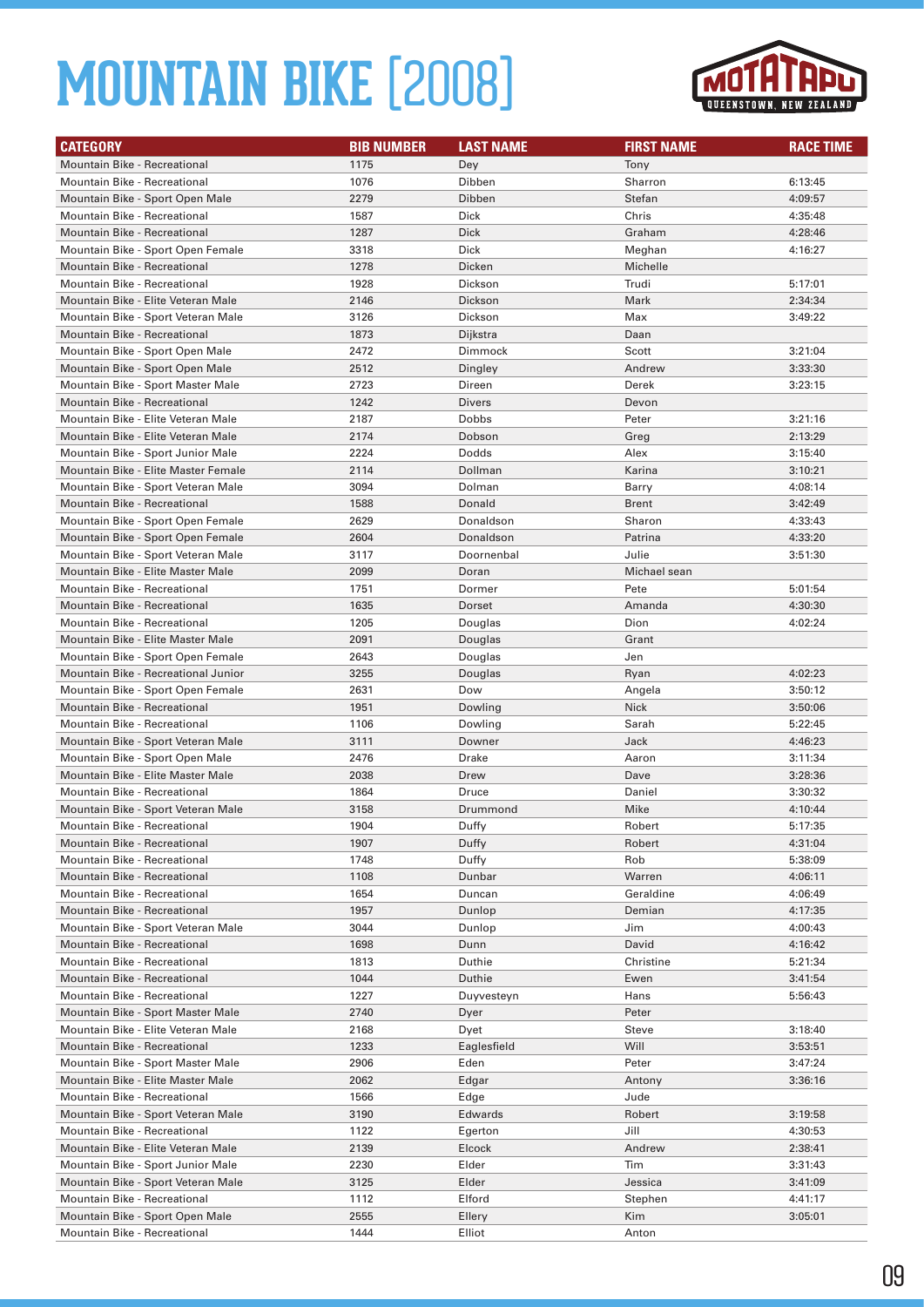

| <b>CATEGORY</b>                     | <b>BIB NUMBER</b> | <b>LAST NAME</b> | <b>FIRST NAME</b> | <b>RACE TIME</b> |
|-------------------------------------|-------------------|------------------|-------------------|------------------|
| <b>Mountain Bike - Recreational</b> | 1341              | <b>Ellis</b>     | Roger             | 4:17:26          |
| Mountain Bike - Sport Open Female   | 2601              | <b>Ellis</b>     | Kirsten           |                  |
| Mountain Bike - Sport Master Male   | 2827              | <b>Ellis</b>     | Greg              | 3:46:05          |
| Mountain Bike - Sport Master Male   | 2944              | <b>Ellis</b>     | Ken               | 3:29:52          |
| <b>Mountain Bike - Recreational</b> | 1538              | Elworthy         | Richard           | 5:47:12          |
| Mountain Bike - Recreational        | 1539              | Elworthy         | Annabel           | 6:01:56          |
| <b>Mountain Bike - Recreational</b> | 1126              | Empson           | Nick              | 3:40:52          |
| Mountain Bike - Sport Veteran Male  | 3147              | Endre            | Zoltan            | 3:52:12          |
| Mountain Bike - Recreational        | 1372              | Engel            | John              | 4:31:39          |
| Mountain Bike - Sport Master Male   | 2756              | Erceg            | John              | 3:19:59          |
| Mountain Bike - Sport Master Male   | 2850              | Erskine          | Richard           | 3:35:12          |
| Mountain Bike - Recreational        | 1871              | Erving           | Gary              | 3:37:01          |
| <b>Mountain Bike - Recreational</b> | 1624              | Evans            | Dave              | 4:31:11          |
| Mountain Bike - Recreational        | 1262              | Evans            | Wayne             | 4:40:23          |
| Mountain Bike - Elite Master Male   | 2101              | Evans            | Ariki             | 4:02:51          |
| Mountain Bike - Sport Veteran Male  | 3131              | Evans            | Graeme            | 3:22:44          |
| <b>Mountain Bike - Recreational</b> | 1307              | Everett          | Glenn             | 4:25:01          |
| Mountain Bike - Recreational        | 1109              | Excell           | Cindy             | 6:06:47          |
| <b>Mountain Bike - Recreational</b> | 1257              | Excell           | Joy               | 6:24:16          |
| Mountain Bike - Sport Master Male   | 2835              | Eyles            | Trevor            | 3:36:42          |
| <b>Mountain Bike - Recreational</b> | 1882              | Eyre             | Darren            |                  |
| <b>Mountain Bike - Recreational</b> | 1732              | Facer            | Rob               | 4:47:13          |
| <b>Mountain Bike - Recreational</b> | 1462              | Fahey            | Jason             | 4:12:35          |
| Mountain Bike - Elite Open Male     | 2021              | Fairbairn        | Will              | 2:53:54          |
| Mountain Bike - Recreational        | 1319              | Fallow           | Raewyn            |                  |
| Mountain Bike - Sport Veteran Male  | 3189              | Fallow           | Alex              | 3:56:30          |
| Mountain Bike - Sport Open Male     | 1020              | Farmer           | Scott             | 3:16:38          |
| Mountain Bike - Sport Open Male     | 2349              | Farquharson      | Steve             | 2:48:25          |
| <b>Mountain Bike - Recreational</b> | 1315              | Farrell          | Lee               | 4:17:16          |
| Mountain Bike - Recreational        | 1316              | Farrell          | Ruth              | 4:17:14          |
| Mountain Bike - Sport Master Male   | 2791              | Farrell          | Fergus            | 3:38:07          |
| Mountain Bike - Recreational        | 1508              | Farrelly         | Mike              | 3:54:03          |
| <b>Mountain Bike - Recreational</b> | 1568              | Faul             | Sharon            | 5:17:21          |
| Mountain Bike - Recreational        | 1650              | Faulkner         | Cheryl            | 5:11:00          |
| <b>Mountain Bike - Recreational</b> | 1652              | Faulkner         | Cheryl            | 4:46:24          |
| Mountain Bike - Elite Master Male   | 2046              | Faulkner         | Paul              |                  |
| Mountain Bike - Sport Open Male     | 2533              | Featherston      | Tim               | 3:40:44          |
| <b>Mountain Bike - Recreational</b> | 1640              | Fenwick          | David             | 4:09:44          |
| <b>Mountain Bike - Recreational</b> | 1161              | Ferguson         | Chris             | 3:37:52          |
| <b>Mountain Bike - Recreational</b> | 1712              | Ferguson         | Mary              |                  |
| Mountain Bike - Elite Master Male   | 2042              | Ferguson         | Tom               | 3:43:14          |
| Mountain Bike - Sport Veteran Male  | 3063              | Ferguson         | Gary              | 2:24:28          |
| Mountain Bike - Recreational        | 1753              | Ferreira         | Lisa              |                  |
| Mountain Bike - Recreational        | 1474              | Field            | Duncan            |                  |
| Mountain Bike - Recreational        | 1916              | Field            | Paul              | 5:36:34          |
| Mountain Bike - Sport Open Male     | 2404              | Findlater        | Damon             | 4:08:33          |
| Mountain Bike - Recreational        | 1623              | Findlay          | Wayne             | 4:50:18          |
| Mountain Bike - Recreational        | 1330              | Finlay           | Vicki             |                  |
| Mountain Bike - Elite Veteran Male  | 2201              | Finnerty         | Nigel             | 2:53:59          |
| Mountain Bike - Sport Open Male     | 2351              | Finnerty         | Barry             | 3:12:18          |
| Mountain Bike - Elite Master Male   | 2093              | Finnie           | Scott             | 3:08:56          |
| Mountain Bike - Elite Master Male   | 2044              | Fitch            | Stuart            | 2:26:18          |
| Mountain Bike - Sport Open Male     | 2315              | Fitzgerald       | Ryan              | 3:13:27          |
| Mountain Bike - Recreational        | 1549              | Flanagan         | Mark              | 2:59:52          |
| Mountain Bike - Sport Open Male     | 2406              | Flanagan         | Steve             | 3:09:17          |
| Mountain Bike - Recreational        | 1228              | Fleck            | Raewyn            | 3:50:28          |
| Mountain Bike - Sport Open Male     | 2448              | Fleck            | Richard           | 2:55:15          |
| Mountain Bike - Sport Veteran Male  | 3113              | Fleck            | Graham            | 3:56:11          |
| Mountain Bike - Sport Open Male     | 2528              | Fleet            | Paul              |                  |
| Mountain Bike - Sport Master Male   | 2897              | Fleet            | Matthew           | 3:45:13          |
| Mountain Bike - Recreational        | 1770              | Fleetwood        | Nick              | 3:58:45          |
| Mountain Bike - Recreational        | 1891              | Fleming          | Jo                | 4:13:26          |
| Mountain Bike - Recreational        | 1666              | Fleming          | Tracey            | 3:50:07          |
| Mountain Bike - Recreational        | 1599              | Fleming          | Malcolm           | 3:26:32          |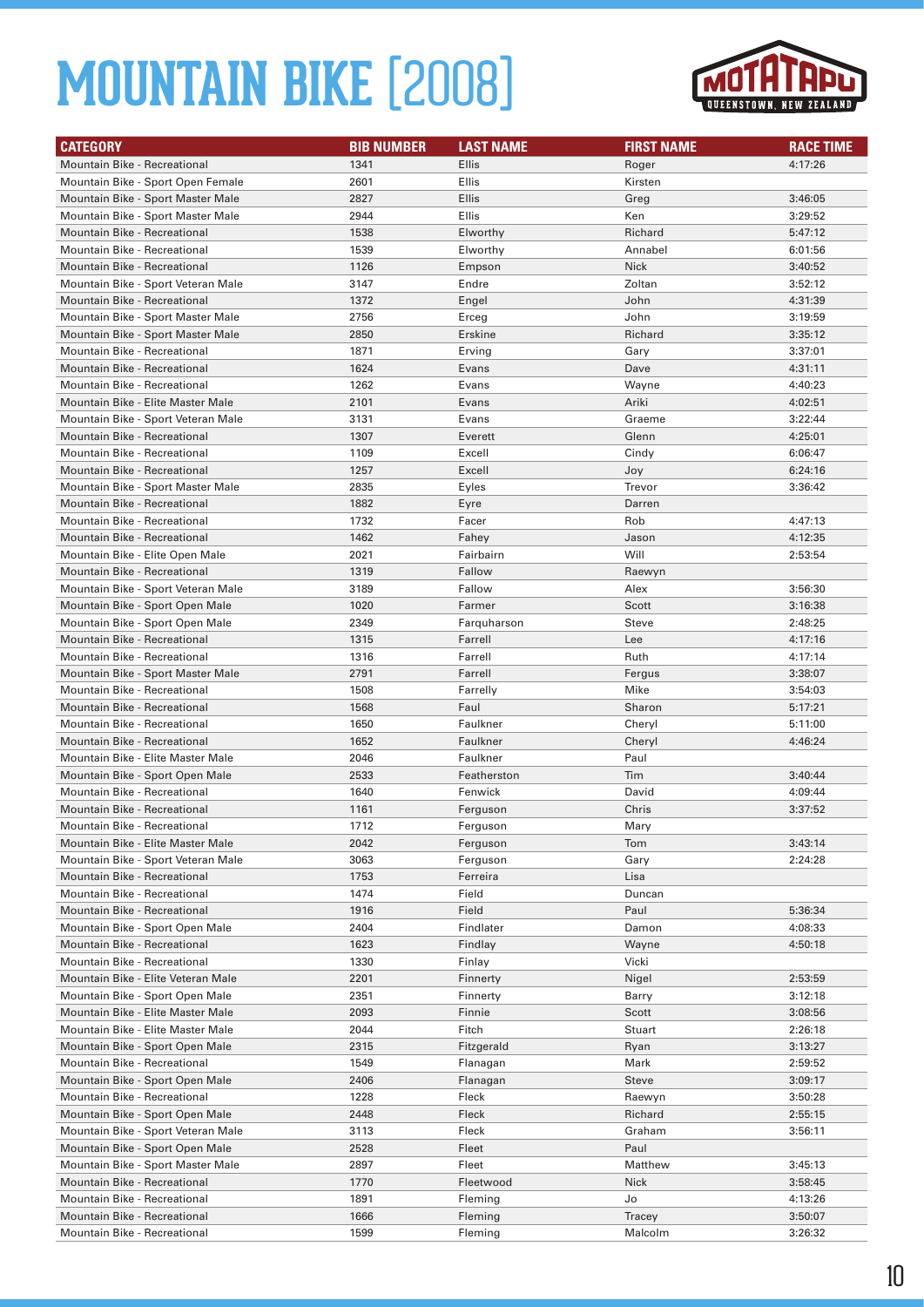

| <b>CATEGORY</b>                                                 | <b>BIB NUMBER</b> | <b>LAST NAME</b>  | <b>FIRST NAME</b> | <b>RACE TIME</b>   |
|-----------------------------------------------------------------|-------------------|-------------------|-------------------|--------------------|
| Mountain Bike - Sport Veteran Female                            | 3205              | Flinkenberg       | Karen             | 4:18:24            |
| Mountain Bike - Sport Open Male                                 | 2373              | Flood             | Eamonn            | 2:30:55            |
| Mountain Bike - Sport Master Male                               | 2765              | Floyd             | Mark              | 2:52:58            |
| Mountain Bike - Recreational                                    | 1450              | Foot              | Matthew           | 3:57:38            |
| Mountain Bike - Sport Open Female                               | 2651              | Foote             | Alice             |                    |
| Mountain Bike - Recreational                                    | 1164              | Forbes            | Nigel             | 5:36:08            |
| Mountain Bike - Sport Open Male                                 | 2313              | Forbes            | Jason             | 4:23:42            |
| Mountain Bike - Recreational                                    | 1727              | Ford              | Nicki             | 5:46:56            |
| Mountain Bike - Sport Master Male                               | 2760              | Ford              | Nicki             | 3:27:24            |
| Mountain Bike - Sport Open Male                                 | 2310              | Ford              | Julian            | 3:46:33            |
| Mountain Bike - Elite Veteran Male                              | 2157              | Forde             | Peter             | 3:30:32            |
| Mountain Bike - Sport Open Male                                 | 2407              | Forde             | Aaron             | 3:08:13            |
| <b>Mountain Bike - Recreational</b>                             | 1686              | Forrest           | Phil              | 4:15:23            |
| Mountain Bike - Recreational                                    | 1582              | Forster           | Richard           |                    |
| <b>Mountain Bike - Recreational</b>                             | 1889              | Forsyth           | John              | 4:11:31            |
| Mountain Bike - Recreational                                    | 1809              | Foster            | Kurt              |                    |
| <b>Mountain Bike - Recreational</b>                             | 1129              | Foster            | Andrew            | 3:23:26            |
| Mountain Bike - Recreational                                    | 1130              | Foster            | Andrew            | 3:59:02            |
| <b>Mountain Bike - Recreational</b>                             | 1760              | Fowler            | Chris             | 4:09:03            |
| Mountain Bike - Recreational                                    | 1768              | Fowler            | Glen              |                    |
| <b>Mountain Bike - Recreational</b>                             | 1761              | Fowler            | Hilary            | 4:19:23            |
| Mountain Bike - Sport Open Male                                 | 2441              | Fowler            | Matt              | 3:44:14            |
| Mountain Bike - Elite Junior Male                               | 1989              | Fox               | Sean              | 2:46:48            |
| Mountain Bike - Sport Open Male                                 | 2368              | Francis           | Duane             | 2:57:16            |
| Mountain Bike - Sport Open Female                               | 2660              | Francis           | Meghan            | 4:41:41            |
| Mountain Bike - Sport Veteran Male                              | 3103              | Franklin          | Bob               | 4:14:40            |
| <b>Mountain Bike - Recreational</b>                             | 1123              | Fraser            | Noel              | 3:38:14            |
| Mountain Bike - Sport Master Male                               | 2716              | Fraser            | lan               | 3:50:26            |
| Mountain Bike - Sport Open Male                                 | 2518              | Frater            | Gerrad            | 3:48:50            |
| Mountain Bike - Recreational                                    | 1487              | Frazer            | Darren            | 4:25:05            |
| Mountain Bike - Sport Open Female                               | 2564              | French            | Anna              | 3:57:12            |
| Mountain Bike - Recreational                                    | 1271              | Frendin           | Tim               | 3:34:29            |
| Mountain Bike - Recreational                                    | 1862              | Frengley          | Shona             | 4:52:20            |
| Mountain Bike - Recreational                                    | 1863              | Frengley          | Shona             | 4:52:20            |
| <b>Mountain Bike - Recreational</b>                             | 1348              | Frew              | Julian            | 2:57:57            |
| Mountain Bike - Sport Open Male                                 | 2477              | Frew              | Clark             | 3:40:43            |
| Mountain Bike - Sport Master Male                               | 2847              | Frew              | Barry             | 3:31:27            |
| Mountain Bike - Recreational                                    | 1437              | Friar             | Judith            | 4:03:27            |
| <b>Mountain Bike - Recreational</b>                             | 1438              | Friar             | Judith            | 4:31:34            |
| Mountain Bike - Elite Veteran Male                              | 3321              | Frost             | Mark              | 2:59:29            |
| Mountain Bike - Sport Open Male                                 | 3266              | Fujii             | Iwao              | 2:51:19            |
| Mountain Bike - Sport Master Male                               | 3268              | Fujii             | Iwao              | 3:45:36            |
| Mountain Bike - Recreational                                    | 1663              | Fuller            | Halina            |                    |
| Mountain Bike - Sport Open Female                               | 1791              | Furney            | Jo                | 4:02:24            |
| Mountain Bike - Recreational<br>Mountain Bike - Elite Open Male | 1834<br>2026      | Gadd<br>Galbraith | Jonathan<br>David | 4:06:11<br>3:04:00 |
|                                                                 |                   |                   |                   |                    |
| Mountain Bike - Recreational<br>Mountain Bike - Recreational    | 1466<br>1960      | Gale<br>Gale      | Martin<br>Michael | 3:53:20            |
| Mountain Bike - Recreational                                    | 1861              | Gamble            | Alastair          | 4:17:27            |
| Mountain Bike - Sport Open Male                                 | 2301              | Garden            | Robert            | 2:59:30            |
| Mountain Bike - Recreational                                    | 1045              | Gardener          | George            | 5:29:18            |
| Mountain Bike - Recreational                                    | 1046              | Gardener          | George            | 5:29:16            |
| Mountain Bike - Sport Open Female                               | 2646              | Garden-thompson   | Natalya           | 3:27:25            |
| Mountain Bike - Recreational                                    | 1061              | Gardiner          | Mary              |                    |
| Mountain Bike - Sport Open Male                                 | 2316              | Gardiner          | Andrew            | 3:44:07            |
| Mountain Bike - Sport Open Female                               | 2673              | Gardiner          | Nicola            | 4:29:27            |
| Mountain Bike - Sport Master Male                               | 2821              | Gardyne           | <b>Brent</b>      | 3:39:37            |
| Mountain Bike - Recreational                                    | 1552              | Gatward-ferguson  | David             | 4:37:09            |
| Mountain Bike - Sport Open Male                                 | 2527              | Gaudin            | Nigel             | 3:30:36            |
| Mountain Bike - Elite Master Male                               | 2085              | Gawn              | Stephen jarred    | 2:40:53            |
| Mountain Bike - Sport Open Male                                 | 2443              | Gawn              | Steve             | 3:09:17            |
| Mountain Bike - Sport Master Male                               | 2708              | Gawn              | Russell           | 4:52:29            |
| Mountain Bike - Sport Open Female                               | 2599              | Gear              | Lisa              | 4:24:24            |
| Mountain Bike - Sport Master Male                               | 2891              | Gear              | Lisa              | 4:15:08            |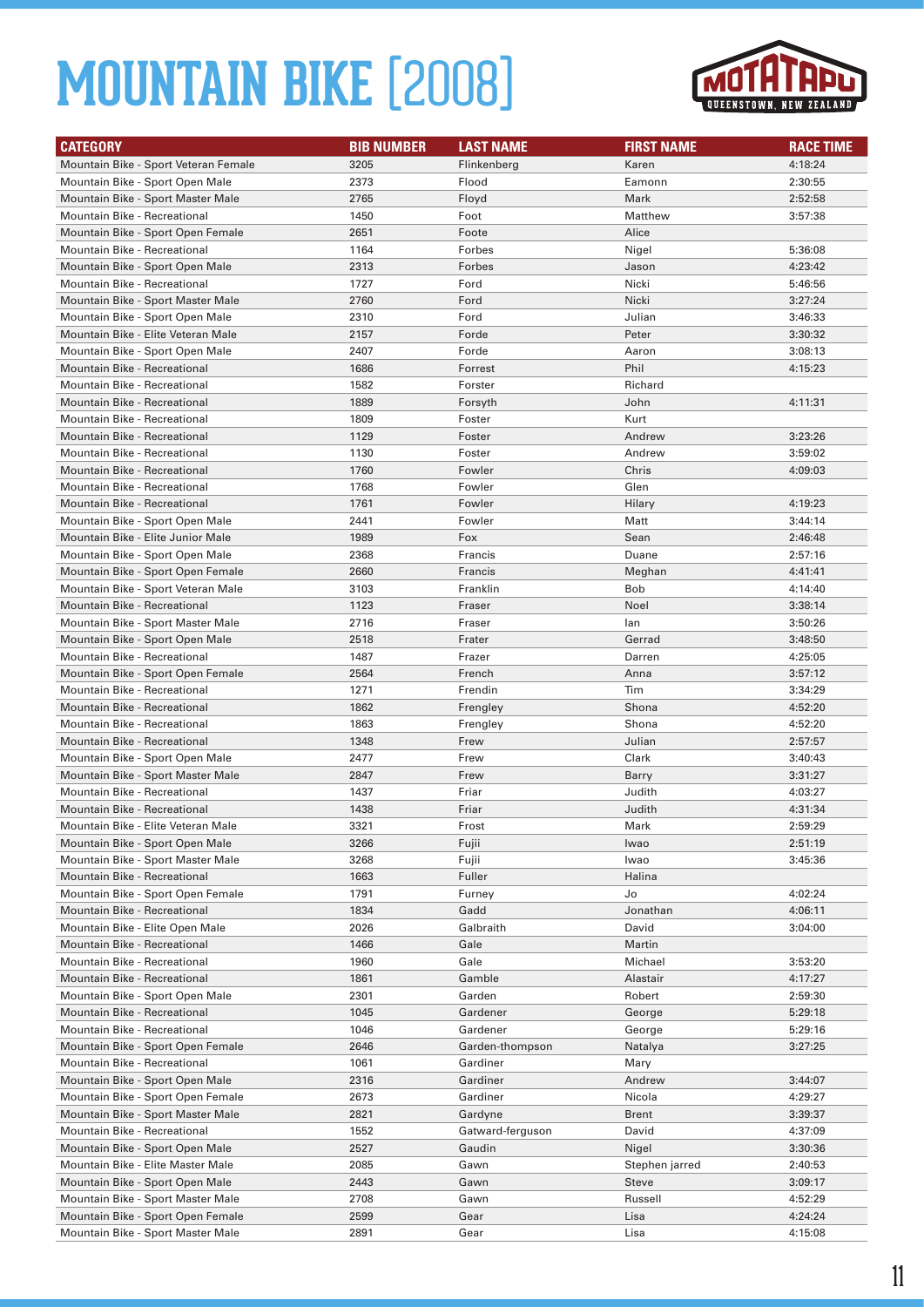

| <b>CATEGORY</b>                                                          | <b>BIB NUMBER</b> | <b>LAST NAME</b>  | <b>FIRST NAME</b> | <b>RACE TIME</b>   |
|--------------------------------------------------------------------------|-------------------|-------------------|-------------------|--------------------|
| Mountain Bike - Sport Open Female                                        | 2593              | Gebhard           | Susanne           | 3:46:37            |
| Mountain Bike - Sport Master Male                                        | 2720              | Geisreiter        | Marco             | 3:52:38            |
| Mountain Bike - Recreational                                             | 1829              | Gentle            | Darrell           | 3:53:11            |
| Mountain Bike - Sport Open Male                                          | 2260              | Gerard            | Dan               | 3:04:43            |
| <b>Mountain Bike - Recreational</b>                                      | 1434              | Gerritse          | Paul              |                    |
| Mountain Bike - Sport Master Female                                      | 2970              | Gerry             | Alison            |                    |
| <b>Mountain Bike - Recreational</b>                                      | 1459              | Gerty             | John              | 4:28:37            |
| Mountain Bike - Recreational                                             | 1237              | Geytenbeek        | Mark              | 5:31:55            |
| Mountain Bike - Recreational                                             | 1238              | Geytenbeek        | Mark              | 5:31:54            |
| Mountain Bike - Recreational                                             | 1837              | Gibb              | Christine         | 5:45:51            |
| Mountain Bike - Sport Open Female                                        | 2662              | Gibb              | Elysia            | 4:01:06            |
| Mountain Bike - Sport Master Male                                        | 2834              | Gibbon            | David             | 3:02:27            |
| Mountain Bike - Sport Open Male                                          | 2428              | Gibbons           | Shane             |                    |
| Mountain Bike - Sport Master Female                                      | 3001              | Gibbons           | Shane             | 4:20:42            |
| Mountain Bike - Sport Open Male                                          | 2360              | Gibbs             | Loran             | 3:18:28            |
| Mountain Bike - Recreational                                             | 1107              | Gibson            | Guy               | 4:33:49            |
| <b>Mountain Bike - Recreational</b>                                      | 1787              | Gilbert           | Grant             | 4:18:17            |
| Mountain Bike - Elite Veteran Male                                       | 2196              | Gilchrist         | Phil              | 4:43:31            |
| Mountain Bike - Sport Master Male                                        | 2763              | Gilden            | Rob               | 4:26:04            |
| Mountain Bike - Recreational                                             | 1464              | Gilder            | Pamela            | 4:31:12            |
| <b>Mountain Bike - Recreational</b>                                      | 1289              | Gilder            | Kelly             | 5:16:23            |
| Mountain Bike - Recreational                                             | 1074              | Giles             | Wayne             | 3:55:44            |
| Mountain Bike - Recreational                                             | 1410              | Giles             | Todd              | 3:55:42            |
| Mountain Bike - Sport Open Male                                          | 2429              | Giles             | Andy              | 2:59:36            |
| Mountain Bike - Recreational Junior                                      | 3239              | Giles             | Joshua            | 3:12:22            |
| Mountain Bike - Sport Open Male                                          | 2493              | Gill              | Greg              | 3:46:06            |
| <b>Mountain Bike - Recreational</b>                                      | 1376              | Gillaly           | Terrie            |                    |
| Mountain Bike - Elite Master Male                                        | 3271              | Giller            | Aaron             | 2:35:47            |
| Mountain Bike - Elite Veteran Male                                       | 2177              | Gillman           | <b>Brian</b>      | 3:04:14            |
| Mountain Bike - Recreational                                             | 1445              | Gilmour           | Denis             | 3:46:06            |
| Mountain Bike - Recreational                                             | 1594<br>2934      | Gilmour           | Lesley<br>Simon   | 5:06:32            |
| Mountain Bike - Sport Master Male<br><b>Mountain Bike - Recreational</b> | 1903              | Gilroy<br>Gleeson | Stephen           | 3:24:14<br>4:14:12 |
| Mountain Bike - Recreational                                             | 1905              | Gleeson           |                   |                    |
| Mountain Bike - Sport Veteran Male                                       | 3193              | Gloag             | Stephen<br>Kevin  | 4:29:35            |
| Mountain Bike - Sport Veteran Female                                     | 3197              | Gloag             | Sonja             | 4:29:33            |
| Mountain Bike - Sport Open Female                                        | 2678              | Godward           | Carla             | 3:56:05            |
| Mountain Bike - Sport Master Male                                        | 2743              | Godward           | Carla             | 3:40:50            |
| Mountain Bike - Sport Open Female                                        | 2683              | Gold              | Melanie           | 4:43:41            |
| Mountain Bike - Sport Master Male                                        | 2931              | Gold              | Muir              | 3:15:00            |
| Mountain Bike - Sport Master Male                                        | 2726              | Gold              | <b>Stuart</b>     | 3:11:56            |
| <b>Mountain Bike - Recreational</b>                                      | 1078              | Golden            | Leigh             | 4:48:48            |
| Mountain Bike - Sport Master Male                                        | 2778              | Gootjes           | Peter             | 4:34:26            |
| Mountain Bike - Recreational                                             | 1340              | Gordon            | Andrew            | 3:29:40            |
| Mountain Bike - Recreational                                             | 1786              | Gormack           | Nigel             | 5:21:48            |
| Mountain Bike - Recreational                                             | 1621              | Gorman            | Peter             | 4:29:44            |
| Mountain Bike - Recreational                                             | 1790              | Gorrie            | Jared             | 4:14:47            |
| Mountain Bike - Recreational Junior                                      | 3245              | Gorrie            | Jared             |                    |
| Mountain Bike - Recreational                                             | 1897              | Gough             | Neil              | 4:05:12            |
| Mountain Bike - Sport Open Male                                          | 2377              | Gould             | David             | 2:51:25            |
| Mountain Bike - Sport Veteran Male                                       | 2155              | Gould             | <b>Brett</b>      | 3:26:11            |
| Mountain Bike - Recreational                                             | 1060              | Gowing            | Linda             | 4:55:32            |
| Mountain Bike - Recreational                                             | 1132              | Graham            | Neville           | 3:48:05            |
| Mountain Bike - Recreational                                             | 1261              | Graham            | lan               | 3:44:57            |
| Mountain Bike - Recreational                                             | 1664              | Graham            | Lance             |                    |
| Mountain Bike - Recreational                                             | 1296              | Graham            | Lindy             | 4:39:19            |
| Mountain Bike - Elite Veteran Male                                       | 2138              | Graham            | Geoff             | 3:59:01            |
| Mountain Bike - Sport Veteran Male                                       | 3116              | Graham            | Geoff             | 4:30:23            |
| Mountain Bike - Recreational                                             | 1667              | Grandiek          | James             | 3:58:37            |
| Mountain Bike - Recreational                                             | 1213              | Granger           | Brett             | 3:58:18            |
| Mountain Bike - Recreational                                             | 1427              | Grant             | Charlie           | 4:22:41            |
| Mountain Bike - Recreational                                             | 1710              | Grant             | Will              |                    |
| Mountain Bike - Recreational Junior                                      | 3240              | Grant             | Fergus            | 6:01:01            |
| Mountain Bike - Recreational                                             | 1021              | Graves            | Lionel            | 4:44:46            |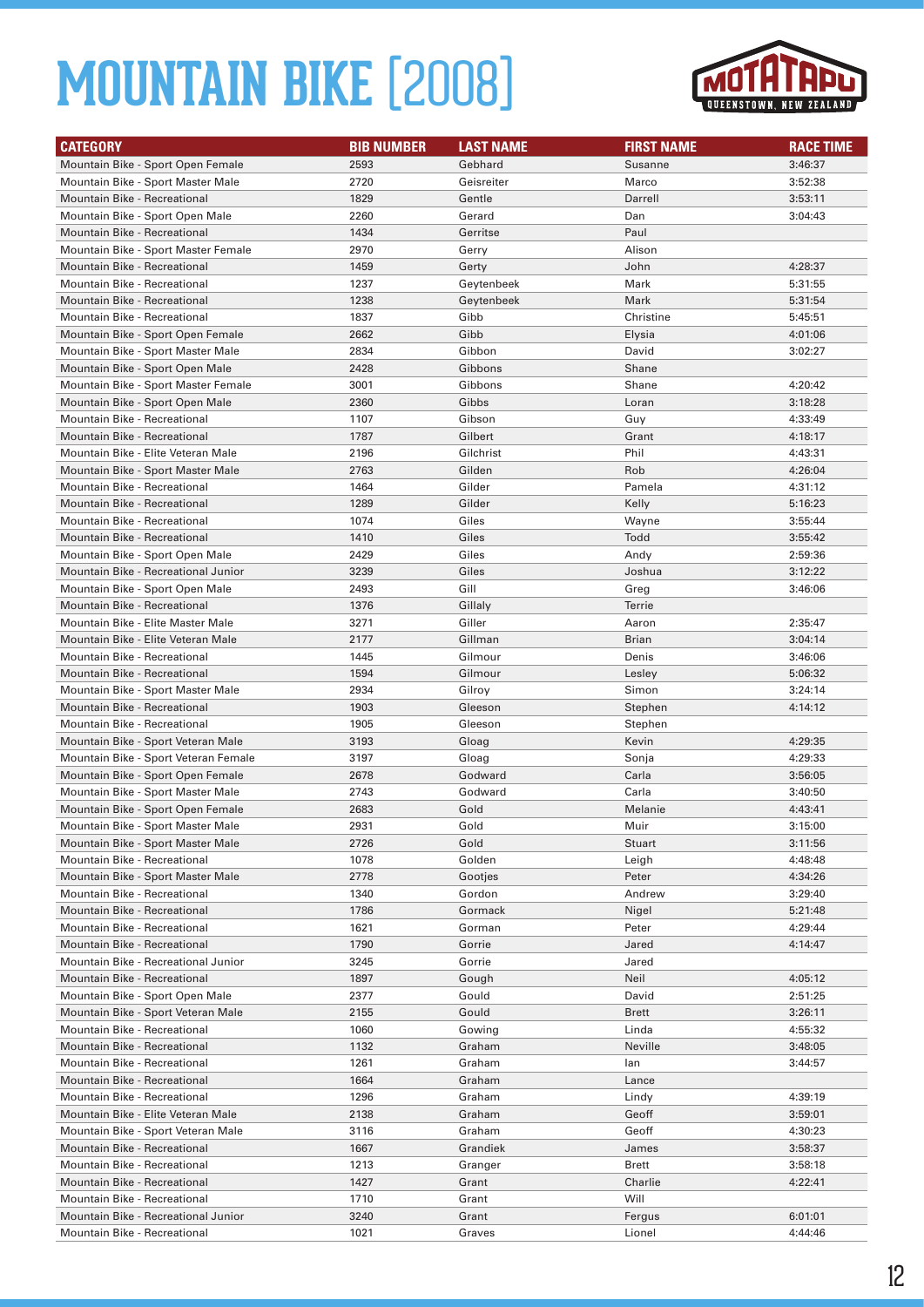

| <b>CATEGORY</b>                                                          | <b>BIB NUMBER</b> | <b>LAST NAME</b>      | <b>FIRST NAME</b> | <b>RACE TIME</b>   |
|--------------------------------------------------------------------------|-------------------|-----------------------|-------------------|--------------------|
| <b>Mountain Bike - Recreational</b>                                      | 1784              | Gray                  | Paul              | 4:01:06            |
| <b>Mountain Bike - Recreational</b>                                      | 1785              | Gray                  | Shelley           | 4:11:03            |
| Mountain Bike - Sport Open Male                                          | 2430              | Gray                  | Marcel            | 3:08:10            |
| Mountain Bike - Sport Open Female                                        | 2574              | Grealish              | Jan               |                    |
| Mountain Bike - Sport Open Male                                          | 2296              | Greaves               | Michael           | 3:02:16            |
| Mountain Bike - Elite Veteran Male                                       | 2150              | Green                 | Peter             |                    |
| Mountain Bike - Sport Veteran Male                                       | 3085              | Green                 | Peter             | 3:29:47            |
| Mountain Bike - Sport Open Male                                          | 1367              | Greene                | Shane             | 2:50:06            |
| Mountain Bike - Sport Open Male                                          | 2284              | Gregory               | Andrew            | 4:14:21            |
| Mountain Bike - Recreational                                             | 1581              | Greig                 | Lee               | 7:06:20            |
| Mountain Bike - Sport Master Male                                        | 2774              | Grey                  | David             | 3:52:31            |
| Mountain Bike - Elite Open Male                                          | 2016              | Grieve                | Jacob             | 2:57:52            |
| <b>Mountain Bike - Recreational</b>                                      | 1969              | Griffiths             | Jayne             | 4:25:00            |
| Mountain Bike - Sport Open Male                                          | 2367              | Griffiths             | Phillip           | 3:20:14            |
| Mountain Bike - Recreational                                             | 1838              | Grimmer               | Paul              | 3:55:08            |
| Mountain Bike - Elite Open Male                                          | 2014              | Groot                 | Jens              | 3:00:24            |
| Mountain Bike - Recreational                                             | 1530              | Grose                 | <b>Tracey</b>     | 5:10:45            |
| Mountain Bike - Sport Master Male                                        | 2806              | Groves                | Gary              | 3:19:20            |
| Mountain Bike - Sport Open Male                                          | 2549              | Guy                   | Edward            |                    |
| Mountain Bike - Recreational                                             | 1209              | Hadler                | Steve             | 3:47:05            |
| Mountain Bike - Elite Veteran Male                                       | 2202              | Haggerty              | Haggis            | 2:48:26            |
| Mountain Bike - Sport Master Male                                        | 2919              | Haggerty              | Vic               | 3:44:21            |
| Mountain Bike - Sport Master Male                                        | 2921              | Haggerty              | <b>Vic</b>        | 4:59:45            |
| Mountain Bike - Recreational                                             | 1184              | Haig                  | Sean              |                    |
| <b>Mountain Bike - Recreational</b>                                      | 1396              | Hall                  | Janette           | 4:11:39            |
| Mountain Bike - Recreational                                             | 1352              | Hall                  | George            | 4:47:40            |
| Mountain Bike - Sport Open Male                                          | 2435              | Hall                  | <b>Stuart</b>     | 4:32:33            |
| Mountain Bike - Sport Master Male                                        | 2833              | Hall                  | Gary              | 3:29:55            |
| Mountain Bike - Sport Master Male                                        | 2900              | Hall                  | Warwick           |                    |
| Mountain Bike - Recreational Junior                                      | 3223              | Hall                  | Michael           | 4:09:54            |
| Mountain Bike - Sport Veteran Female                                     | 3202              | Hallberg              | Anita             | 5:28:01            |
| Mountain Bike - Recreational                                             | 1876              | Halligan              | Vicki             | 7:10:18            |
| Mountain Bike - Recreational Junior                                      | 3236              | Halligan              | Amy               | 7:10:14            |
| Mountain Bike - Sport Open Male                                          | 2437              | Halliwell             | Shaun             | 3:42:23            |
| Mountain Bike - Sport Master Male                                        | 2776              | Ham                   | Steve             |                    |
| Mountain Bike - Elite Master Female                                      | 2108              | Hamer                 | Cathy             |                    |
| Mountain Bike - Sport Junior Female                                      | 2258              | Hamill                | Alice             |                    |
| Mountain Bike - Recreational                                             | 3260              | Hamilton              | Jackie            | 5:14:20            |
| <b>Mountain Bike - Recreational</b>                                      | 1493              | Hamilton              | Neville           | 6:31:11            |
| Mountain Bike - Sport Open Female                                        | 2622              | Hamilton              | Dolina            | 5:31:36            |
| Mountain Bike - Sport Master Male<br>Mountain Bike - Recreational Junior | 2841              | Hamilton              | Chris             | 5:02:47            |
|                                                                          | 3225              | Hamilton              | Courtney          | 6:04:32            |
| Mountain Bike - Sport Open Male<br>Mountain Bike - Recreational          | 2461<br>1208      | Hammersley<br>Hammond | Daniel            | 4:28:45            |
| Mountain Bike - Elite Master Male                                        | 2946              | Hammond               | Kylie<br>Simon    | 3:58:31<br>2:32:33 |
| Mountain Bike - Recreational                                             | 1677              | Hanger                | Carl              | 4:42:07            |
| Mountain Bike - Recreational                                             | 1714              | Hanlon                | Margaret          | 4:27:53            |
| Mountain Bike - Recreational                                             | 1715              | Hanlon                | Michael           | 3:55:07            |
| Mountain Bike - Recreational                                             | 1186              | Hansen                | Rod               | 3:34:45            |
| Mountain Bike - Elite Master Male                                        | 2082              | Hansen                | Jamarl            |                    |
| Mountain Bike - Recreational                                             | 1729              | Hanson                | Karen             | 4:34:33            |
| Mountain Bike - Sport Open Male                                          | 2262              | Harcombe              | Matt              | 4:05:13            |
| Mountain Bike - Sport Open Male                                          | 2327              | Harcourt              | Richard           | 2:54:19            |
| Mountain Bike - Sport Master Male                                        | 2717              | Hardie                | Bill              | 4:02:48            |
| Mountain Bike - Recreational                                             | 1858              | Harding               | Chris             | 3:51:16            |
| Mountain Bike - Recreational                                             | 1859              | Harding               | Leigh             | 2:54:42            |
| Mountain Bike - Sport Veteran Male                                       | 3099              | Harding               | Fraser            | 3:16:49            |
| Mountain Bike - Sport Master Male                                        | 2865              | Hardinge              | Glenn             | 2:51:38            |
| Mountain Bike - Recreational Junior                                      | 3244              | Hardinge              | Luke              | 4:12:18            |
| Mountain Bike - Recreational                                             | 1954              | Hardy                 | Stephen           | 2:55:55            |
| Mountain Bike - Sport Veteran Male                                       | 3088              | Hargest               | Jim               | 2:42:13            |
| Mountain Bike - Elite Master Male                                        | 2068              | Hargreaves            | Tom               | 3:14:49            |
| Mountain Bike - Sport Master Female                                      | 2968              | Harman                | Tarnia            | 3:04:52            |
| Mountain Bike - Sport Open Male                                          | 1746              | Harmer                | Drew              | 4:06:09            |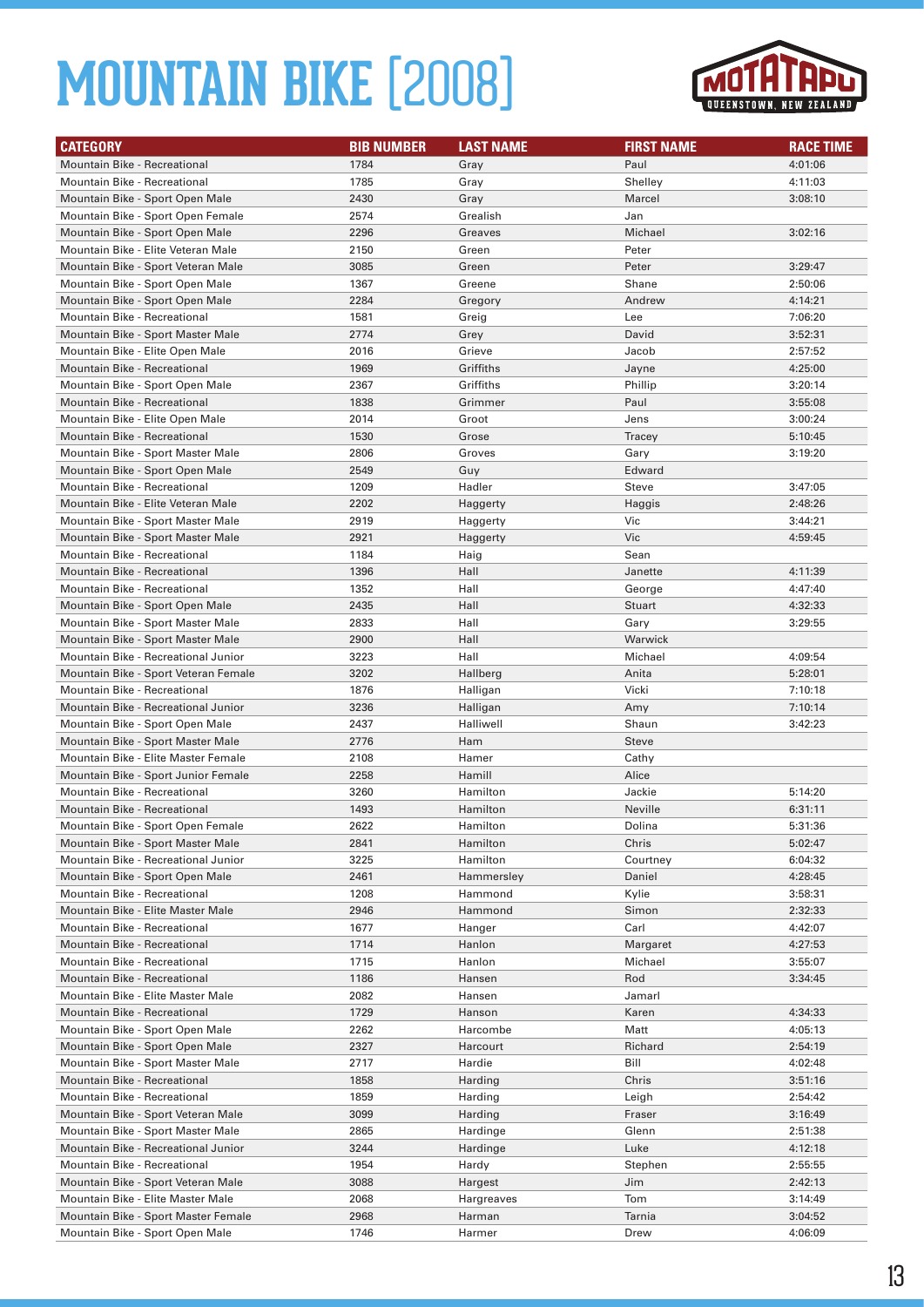

| <b>CATEGORY</b>                                              | <b>BIB NUMBER</b> | <b>LAST NAME</b>     | <b>FIRST NAME</b>   | <b>RACE TIME</b>   |
|--------------------------------------------------------------|-------------------|----------------------|---------------------|--------------------|
| <b>Mountain Bike - Recreational</b>                          | 1936              | Harper               | Gemma               | 4:29:38            |
| Mountain Bike - Recreational                                 | 1691              | Harrison             | Jon                 | 5:36:34            |
| <b>Mountain Bike - Recreational</b>                          | 1937              | Harrold              | Rhys                | 5:36:57            |
| Mountain Bike - Recreational Junior                          | 3246              | Harrold              | Rhys                | 3:56:01            |
| Mountain Bike - Sport Open Male                              | 2067              | Harrow               | Ben                 | 3:20:41            |
| Mountain Bike - Sport Open Female                            | 2657              | Hart                 | Sophie              | 2:55:27            |
| Mountain Bike - Sport Master Female                          | 3003              | Hart                 | Kay                 |                    |
| Mountain Bike - Recreational                                 | 1694              | Hartwell             | Michael             | 2:57:29            |
| <b>Mountain Bike - Recreational</b>                          | 1693              | Hartwell             | Sioban              | 3:20:54            |
| Mountain Bike - Recreational                                 | 1339              | Harvey               | Irwin               | 4:37:42            |
| <b>Mountain Bike - Recreational</b>                          | 1125              | Harvey               | Ryan                | 5:04:38            |
| <b>Mountain Bike - Recreational</b>                          | 1847              | Harvey               | Shaun               | 5:11:56            |
| <b>Mountain Bike - Recreational</b>                          | 1260              | Hattaway             | Grant               |                    |
| Mountain Bike - Recreational                                 | 1799              | Haveron              | Richard             | 4:00:30            |
| Mountain Bike - Sport Open Male                              | 2336              | Hawke                | Gavin               | 3:39:25            |
| Mountain Bike - Sport Master Female                          | 2974              | Hawke                | Pip                 | 3:29:04            |
| Mountain Bike - Sport Veteran Male                           | 3167              | Hawke                | Tony                | 3:02:49            |
| Mountain Bike - Sport Open Female                            | 2567              | Hawkins              | Lauren              | 4:11:58            |
| <b>Mountain Bike - Recreational</b>                          | 1055              | Hay                  | Gordon              | 4:54:49            |
| <b>Mountain Bike - Recreational</b>                          | 1116              | Hay                  | John                | 4:29:09            |
| <b>Mountain Bike - Recreational</b>                          | 1886              | Hay                  | Robert              | 4:21:55            |
| Mountain Bike - Sport Open Male                              | 2510              | Hay                  | Campbell            | 5:29:36            |
| Mountain Bike - Sport Open Female                            | 2585              | Hayes                | Tamsyn              | 4:46:55            |
| Mountain Bike - Sport Master Female                          | 2975              | Hayes                | Lynley              | 4:05:32            |
| Mountain Bike - Recreational                                 | 1961              | Haynes               | lan                 | 5:32:36            |
| Mountain Bike - Sport Open Female                            | 2630              | Hayward              | Lisa                | 4:46:39            |
| Mountain Bike - Sport Open Male                              | 2365              | Head                 | Rhys                | 3:25:58            |
| Mountain Bike - Recreational                                 | 1827              | Heah                 | Lee lee             |                    |
| <b>Mountain Bike - Recreational</b>                          | 1169              | Healey               | Owen                | 4:17:58            |
| Mountain Bike - Sport Open Male                              | 2433              | Healey               | Mark                | 6:03:54            |
| <b>Mountain Bike - Recreational</b>                          | 1032              | Healy                | John                | 3:37:45            |
| Mountain Bike - Sport Open Male                              | 2520              | Hearsey              | Simon               | 4:32:31            |
| <b>Mountain Bike - Recreational</b>                          | 1259              | Heatley              | Craig               |                    |
| Mountain Bike - Sport Master Female                          | 2969              | Heatley              | Katherine           | 3:26:14            |
| Mountain Bike - Sport Open Male                              | 2452              | Heaton               | <b>Stuart</b>       | 4:25:25            |
| Mountain Bike - Recreational                                 | 1453              | Heenan               | Eddie               | 4:17:16            |
| Mountain Bike - Sport Junior Male                            | 2229              | Heenan               | Tom                 | 3:34:17            |
| Mountain Bike - Sport Master Male                            | 2797              | Hegan                | Graeme robert       | 3:43:20            |
| <b>Mountain Bike - Recreational</b>                          | 1795              | Heinzel              | Michael             | 2:54:52            |
| Mountain Bike - Elite Veteran Male                           | 2123              | <b>Hellebrekers</b>  | Paul                | 2:28:25            |
| Mountain Bike - Sport Master Female                          | 3031              | <b>Hellebrekers</b>  | Tess                | 4:48:23            |
| Mountain Bike - Recreational                                 | 1171              | Helmore              | James               | 3:23:15            |
| Mountain Bike - Recreational<br>Mountain Bike - Recreational | 1821<br>1155      | Hemi                 | Richard<br>Kathleen | 5:05:56<br>5:05:54 |
| Mountain Bike - Recreational                                 | 1156              | Hempseed<br>Hempseed | Simon               | 3:47:35            |
| Mountain Bike - Recreational                                 | 1482              | Henderson            | Daniel              |                    |
| Mountain Bike - Recreational                                 | 1328              | Henderson            | Peter               | 4:41:06            |
| Mountain Bike - Recreational                                 | 1118              | Henderson            | Miles               | 3:44:06            |
| Mountain Bike - Sport Open Male                              | 2308              | Henderson            | Andrew              | 2:50:12            |
| Mountain Bike - Sport Open Male                              | 2494              | Henderson            | Darrell             | 4:05:31            |
| Mountain Bike - Sport Master Male                            | 2794              | Henderson            | Quin                |                    |
| Mountain Bike - Sport Veteran Male                           | 3084              | Henkes               | Martin              | 3:22:16            |
| Mountain Bike - Recreational                                 | 1013              | Henry                | Ross                |                    |
| Mountain Bike - Sport Open Male                              | 2319              | Henry                | Christopher         | 3:12:08            |
| Mountain Bike - Recreational                                 | 1232              | Hepburn              | Paula               | 3:50:18            |
| Mountain Bike - Sport Open Female                            | 2619              | Herman               | Alison              | 5:04:51            |
| Mountain Bike - Recreational                                 | 1537              | Hervey               | Alan                | 4:20:28            |
| Mountain Bike - Sport Veteran Male                           | 3185              | Hervey               | Mark                | 2:53:26            |
| Mountain Bike - Sport Veteran Male                           | 3141              | Heslop               | Chris               | 3:41:03            |
| Mountain Bike - Recreational                                 | 1658              | Hewitt               | Harry               |                    |
| Mountain Bike - Recreational                                 | 1659              | Hewitt               | Harry               | 5:31:34            |
| Mountain Bike - Recreational Junior                          | 3224              | Hewitt               | Greta               | 5:26:53            |
| Mountain Bike - Recreational Junior                          | 3229              | Hewitt               | Harry               | 4:34:32            |
| Mountain Bike - Sport Master Male                            | 2822              | Heyes                | Colin               | 3:30:58            |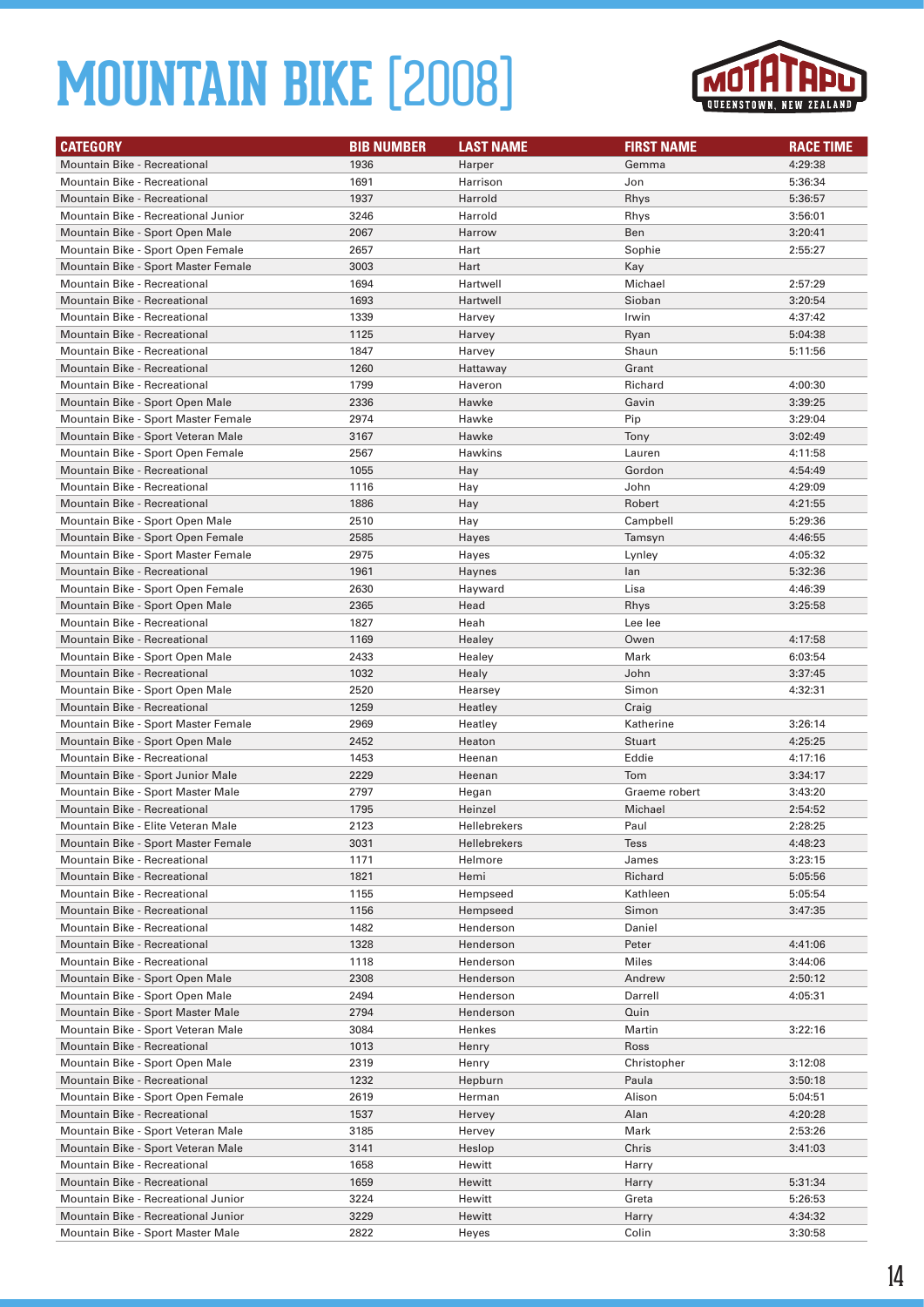

| <b>CATEGORY</b>                                                   | <b>BIB NUMBER</b> | <b>LAST NAME</b> | <b>FIRST NAME</b>     | <b>RACE TIME</b> |
|-------------------------------------------------------------------|-------------------|------------------|-----------------------|------------------|
| <b>Mountain Bike - Recreational</b>                               | 1502              | Hickley          | Martin                | 4:45:08          |
| Mountain Bike - Recreational                                      | 1503              | Hickley          | Robyn                 | 4:45:08          |
| <b>Mountain Bike - Recreational</b>                               | 1217              | Higgins          | Don                   | 4:08:55          |
| <b>Mountain Bike - Recreational</b>                               | 1935              | Highet           | Ruth                  |                  |
| <b>Mountain Bike - Recreational</b>                               | 1400              | Hill             | Angela                | 3:57:35          |
| Mountain Bike - Elite Open Female                                 | 2029              | Hill             | Olivia                | 3:57:09          |
| Mountain Bike - Elite Master Male                                 | 2059              | Hill             | Roger                 | 3:07:39          |
| Mountain Bike - Elite Veteran Male                                | 2156              | Hill             | Lawrence              | 3:14:11          |
| Mountain Bike - Sport Open Male                                   | 2442              | Hill             | Doug                  | 4:04:00          |
| Mountain Bike - Sport Veteran Male                                | 3145              | Hill             | Tony                  | 3:33:28          |
| Mountain Bike - Sport Open Female                                 | 2681              | Hille            | Fleur                 |                  |
| Mountain Bike - Recreational                                      | 1115              | Hilston          | Georgina              |                  |
| Mountain Bike - Sport Master Male                                 | 2855              | Hilston          | Ewan gerard           | 3:37:32          |
| Mountain Bike - Recreational                                      | 1201              | Hipango          | Hoani                 | 5:45:15          |
| Mountain Bike - Sport Master Male                                 | 2862              | Hishon           | Michael               | 3:55:28          |
| Mountain Bike - Elite Veteran Male                                | 2159              | Hoare            | Peter                 | 3:07:23          |
| Mountain Bike - Elite Veteran Male                                | 2180              | Hoban            | Tim                   | 2:36:38          |
| Mountain Bike - Sport Veteran Male                                | 3050              | Hobbs            | Keith                 | 4:12:36          |
| Mountain Bike - Sport Master Male                                 | 2928              | Hobson           | Stephen               | 2:55:51          |
| Mountain Bike - Recreational                                      | 1641              | Hocquard         | David                 |                  |
| Mountain Bike - Elite Veteran Male                                | 2171              | Hodsell          | Craig                 | 2:54:03          |
| Mountain Bike - Recreational                                      | 1432              | Hodson           | Johnathan             | 3:49:27          |
| Mountain Bike - Sport Veteran Male                                | 3188              | Hodson           | Don                   | 4:44:34          |
| Mountain Bike - Recreational                                      | 1846              | Hogan            | Anthony               | 3:52:10          |
| Mountain Bike - Sport Master Male                                 | 2752              | Hogan            | Peter                 | 3:22:43          |
| Mountain Bike - Elite Master Male                                 | 2106              | Hogg             | Tony                  | 2:02:17          |
| Mountain Bike - Sport Master Male                                 | 2803              | Hogg             | Andrew                | 5:09:26          |
| Mountain Bike - Sport Master Male                                 | 2804              | Hogg             | Andrew                | 4:28:31          |
| Mountain Bike - Sport Open Male                                   | 2495              | Hollands         | Anthony               |                  |
| Mountain Bike - Recreational                                      | 1707              | Holloway         | Michael               | 4:03:02          |
| Mountain Bike - Elite Veteran Male                                | 2208              | Holmes           | Andrew                | 2:55:59          |
| Mountain Bike - Elite Veteran Male                                | 2136              | Honeychurch      | Malcolm               | 3:18:01          |
| <b>Mountain Bike - Recreational</b>                               | 1177              | Honore           | John                  | 5:32:05          |
| Mountain Bike - Sport Master Male                                 | 2781              | Hoogduin         | Dave                  | 3:44:58          |
| <b>Mountain Bike - Recreational</b>                               | 1601              | Hope             | Kylie                 | 5:39:51          |
| Mountain Bike - Elite Veteran Male                                | 3311              | Hope             | Ray                   | 2:23:08          |
| Mountain Bike - Sport Open Male                                   | 2436              | Hope             | John                  | 3:55:01          |
| Mountain Bike - Recreational                                      | 1200              | Hopkins          | <b>Bob</b>            | 4:19:38          |
| <b>Mountain Bike - Recreational</b>                               | 1353              | Hopkins          | Simon                 | 4:12:08          |
| Mountain Bike - Sport Open Male                                   | 2502              | Hopman           | Peter                 | 3:09:05          |
| Mountain Bike - Recreational                                      | 1555              | Horgan           | Maree                 | 6:03:25          |
| Mountain Bike - Sport Open Male                                   | 2507              | Horgan           | Mark                  | 3:03:02          |
| Mountain Bike - Sport Open Female                                 | 2598              | Horn             | Jennifer              | 5:10:18          |
| Mountain Bike - Elite Veteran Male                                | 2125              | Horner           | Gary                  | 3:02:25          |
| Mountain Bike - Sport Master Male                                 | 2705              | Horo             | Paul                  | 3:41:14          |
| Mountain Bike - Recreational                                      | 1081              | Horton           | Andrew                | 3:37:38          |
| <b>Mountain Bike - Recreational</b>                               | 1613              | Hotchin          | Steve                 | 3:49:42          |
| Mountain Bike - Recreational                                      | 1099              | Hotop            | Devon                 | 6:09:38          |
| Mountain Bike - Sport Open Female                                 | 2697              | Houge            | Susan                 | 4:47:33          |
| Mountain Bike - Recreational                                      | 1657              | Howard           | Ant                   |                  |
| Mountain Bike - Recreational                                      | 1777              | Howard           | Cinnamon              | 6:12:54          |
| Mountain Bike - Recreational                                      | 1672              | Howard           | Roger                 |                  |
| Mountain Bike - Recreational Junior                               | 3232              | Howard           | Ant                   |                  |
| Mountain Bike - Recreational Junior                               | 3235              | Howard           | Charlotte             | 6:13:59          |
| Mountain Bike - Recreational                                      | 1575              | Howe             | Peter                 | 3:51:11          |
| Mountain Bike - Sport Open Female                                 | 2594              | Howell           | Sue                   | 4:43:59          |
| Mountain Bike - Sport Master Male                                 | 2909              | Howell           | Sue                   | 2:59:00          |
| Mountain Bike - Recreational                                      |                   |                  |                       |                  |
|                                                                   | 1283              | Howie            | Allan                 | 4:39:14          |
| Mountain Bike - Sport Master Male<br>Mountain Bike - Recreational | 2787              | Hubbard          | Slim (grant)<br>Jamie |                  |
|                                                                   | 1627              | Hughes           |                       |                  |
| Mountain Bike - Recreational                                      | 1626              | Hughes           | Michael               |                  |
| Mountain Bike - Recreational                                      | 1165              | Hughes           | <b>Bruce</b>          | 4:06:55          |
| Mountain Bike - Elite Open Male                                   | 2006<br>1304      | Hughson          | Andy                  |                  |
| Mountain Bike - Recreational                                      |                   | Hull             | Garry                 | 4:17:22          |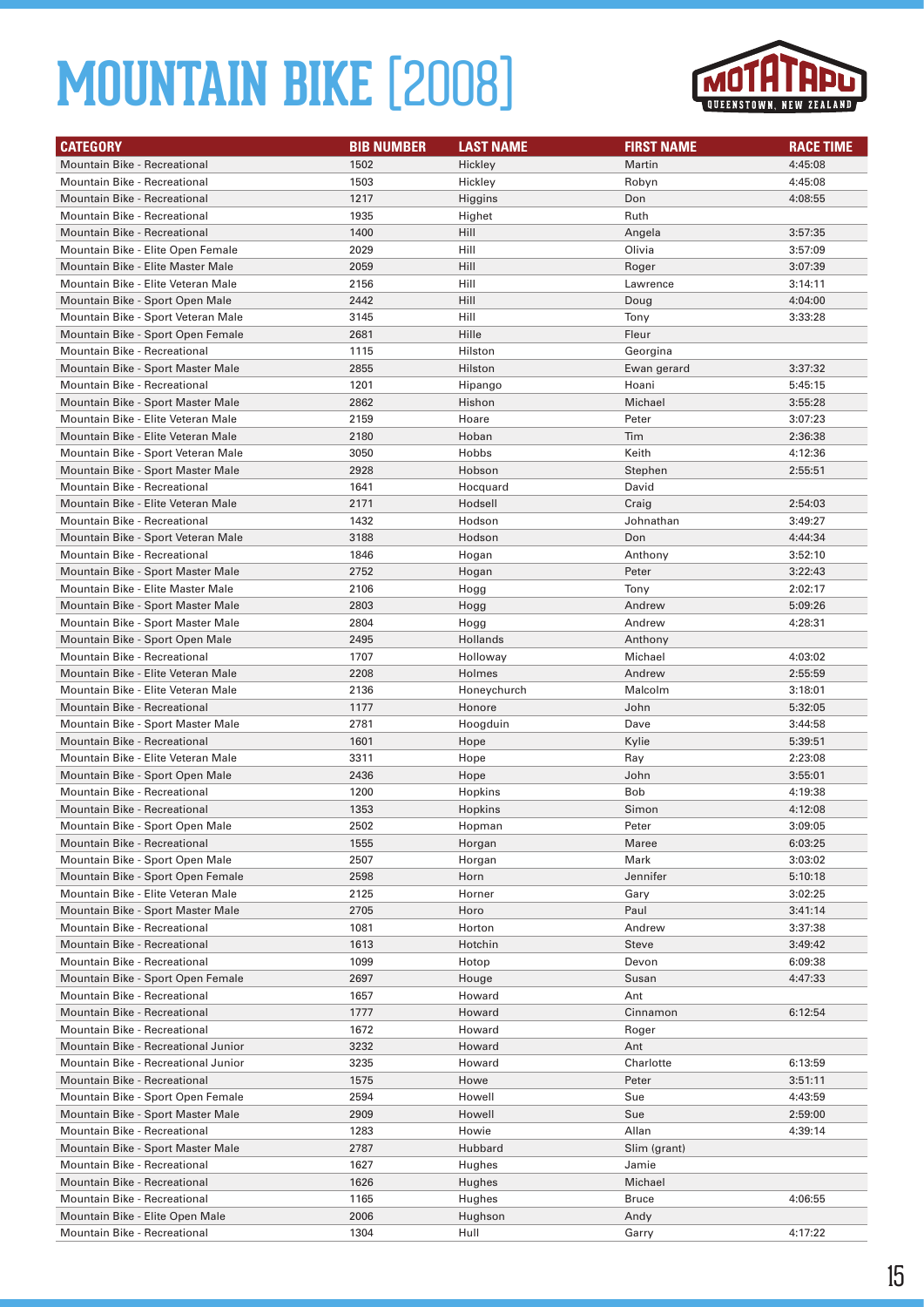

| <b>CATEGORY</b>                                                    | <b>BIB NUMBER</b> | <b>LAST NAME</b>   | <b>FIRST NAME</b>     | <b>RACE TIME</b>   |
|--------------------------------------------------------------------|-------------------|--------------------|-----------------------|--------------------|
| Mountain Bike - Sport Open Male                                    | 2318              | Humphreys          | David                 | 3:14:11            |
| Mountain Bike - Elite Veteran Male                                 | 2153              | Hunt               | Geoff                 | 2:42:56            |
| Mountain Bike - Sport Master Male                                  | 2926              | Hunt               | Willy                 |                    |
| Mountain Bike - Sport Veteran Male                                 | 3192              | Hunt               | Ross                  | 3:47:02            |
| <b>Mountain Bike - Recreational</b>                                | 1017              | Hunter             | Janine                | 4:24:29            |
| Mountain Bike - Sport Master Male                                  | 2805              | Hunter             | Simon                 | 3:34:50            |
| <b>Mountain Bike - Recreational</b>                                | 1927              | Hunter             | Chris                 | 3:53:17            |
| Mountain Bike - Recreational                                       | 1091              | Hurley             | Karen                 | 5:22:33            |
| Mountain Bike - Elite Master Male                                  | 2077              | Hurring            | Peter                 | 2:35:46            |
| Mountain Bike - Elite Open Male                                    | 2005              | Huse               | Robert                | 2:46:49            |
| Mountain Bike - Recreational                                       | 1567              | Hutchinson         | Mark                  | 4:28:43            |
| <b>Mountain Bike - Recreational</b>                                | 1077              | Hutchinson         | Paul                  | 3:37:04            |
| Mountain Bike - Sport Veteran Male                                 | 3041              | Hutton             | <b>Terry</b>          | 4:37:37            |
| Mountain Bike - Sport Veteran Male                                 | 3064              | Hyde               | Graeme                | 3:25:47            |
| <b>Mountain Bike - Recreational</b>                                | 1398              | Hyland             | John                  | 5:07:20            |
| Mountain Bike - Recreational                                       | 1958              | Hyndman            | lan                   | 5:01:34            |
| <b>Mountain Bike - Recreational</b>                                | 1959              | Hyndman            | lan                   | 5:01:28            |
| Mountain Bike - Sport Veteran Male                                 | 3086              | Hyndman            | Michael               | 3:51:22            |
| Mountain Bike - Sport Veteran Male                                 | 3135              | Hyndman            | Murray                | 4:05:26            |
| Mountain Bike - Recreational                                       | 1586              | Hyslop             | Neville ross          | 3:44:56            |
| Mountain Bike - Elite Veteran Male                                 | 2181              | Iddles             | Jamie                 | 3:15:16            |
| Mountain Bike - Sport Junior Female                                | 2256              | Iddles             | Jamie                 | 4:22:48            |
| Mountain Bike - Sport Master Female                                | 2998              | Iddles             | Vanessa               | 5:45:50            |
| Mountain Bike - Sport Open Female                                  | 2677              | Impey              | Michelle              |                    |
| Mountain Bike - Elite Veteran Male                                 | 2118              | Inglis             | Euan                  | 3:42:30            |
| Mountain Bike - Recreational                                       | 1695              | Ingram             | Shannon               |                    |
| Mountain Bike - Sport Master Female                                | 3007              | Inkster            | Amanda                | 3:55:20            |
| Mountain Bike - Sport Open Male                                    | 2556              | Irvine             | Nick                  | 3:57:20            |
| Mountain Bike - Sport Master Male                                  | 2894              | Irvine             | Graham                | 3:58:56            |
| Mountain Bike - Sport Master Male                                  | 2922              | Irvine             | Sean                  |                    |
| Mountain Bike - Sport Master Female                                | 2985              | Irvine             | Graham                | 4:49:31            |
| Mountain Bike - Sport Master Male                                  | 2886              | Iversen            | Richard               | 4:17:26            |
| <b>Mountain Bike - Recreational</b>                                | 1823              | Jack               | Garry                 | 4:31:10            |
| Mountain Bike - Recreational                                       | 1895              | Jack               | Richard               | 4:50:07            |
| Mountain Bike - Sport Open Male                                    | 3264              | Jack               | Darren                | 3:28:12            |
| Mountain Bike - Recreational                                       | 1002              | Jackson            | Andrew                | 4:45:29            |
| <b>Mountain Bike - Recreational</b>                                | 1399              | Jackson            | Graham                | 4:03:38            |
| <b>Mountain Bike - Recreational</b>                                | 1789              | Jackson            | <b>Teresa</b>         | 4:59:35            |
| Mountain Bike - Sport Veteran Male                                 | 3171              | Jackson            | Peter                 | 3:29:51            |
| Mountain Bike - Sport Open Male                                    | 2280              | Jacobsen           | Ephraim               | 3:38:57            |
| Mountain Bike - Recreational                                       | 1771              | Jamieson           | Mike                  |                    |
| Mountain Bike - Sport Master Male                                  | 2955              | Jar                | Peter                 | 3:16:10            |
| Mountain Bike - Sport Open Female                                  | 2639              | Jeffers            | Calli                 | 4:44:44            |
| Mountain Bike - Recreational                                       | 1214              | Jeffery            | Judy anne             | 4:17:25            |
| Mountain Bike - Recreational                                       | 1631              | Jeffery            | Patricia              | 6:33:37            |
| Mountain Bike - Recreational                                       | 1638              | <b>Jeffries</b>    | Amanda                | 5:07:11            |
| Mountain Bike - Recreational                                       | 1639              | <b>Jeffries</b>    | Chris                 | 5:07:53            |
| Mountain Bike - Recreational                                       | 1893              | Jeffs              | Michael               | 3:56:14            |
| Mountain Bike - Recreational<br>Mountain Bike - Sport Veteran Male | 1736              | Jellyman           | Gerry                 | 6:04:20<br>4:10:19 |
| <b>Mountain Bike - Recreational</b>                                | 3073              | Jellyman           | Don                   |                    |
| Mountain Bike - Recreational                                       | 1219<br>1743      | Jenkins<br>Jenkins | <b>Bruce</b><br>Donna | 4:36:34<br>5:49:21 |
| Mountain Bike - Elite Veteran Male                                 | 2872              | Jenkins            | <b>Bruce</b>          | 2:18:45            |
| Mountain Bike - Sport Junior Male                                  | 2236              | Jenkins            | <b>Bruce</b>          | 3:21:58            |
| Mountain Bike - Sport Master Male                                  | 2702              | Jenkins            | <b>Bryce</b>          | 4:16:28            |
| Mountain Bike - Sport Master Male                                  | 2703              | Jenkins            | <b>Bryce</b>          | 4:47:14            |
| Mountain Bike - Sport Master Male                                  | 2704              | Jenkins            | <b>Bryce</b>          | 5:10:02            |
| Mountain Bike - Sport Veteran Male                                 | 3191              | Jenkins            | Peter                 |                    |
| Mountain Bike - Recreational Junior                                | 3254              | Jenkins            | <b>Bruce</b>          | 4:20:08            |
| Mountain Bike - Sport Master Male                                  | 2890              | Jensen             | Kurt                  | 4:18:12            |
| Mountain Bike - Sport Master Male                                  | 2734              | Jessop             | Darren                | 3:18:35            |
| Mountain Bike - Recreational                                       | 1475              | Jessup             | David                 | 5:38:31            |
| Mountain Bike - Recreational                                       | 1788              | Jochim             | Allison               | 6:07:32            |
| Mountain Bike - Recreational                                       | 1831              | Johnson            | Emma                  | 5:27:12            |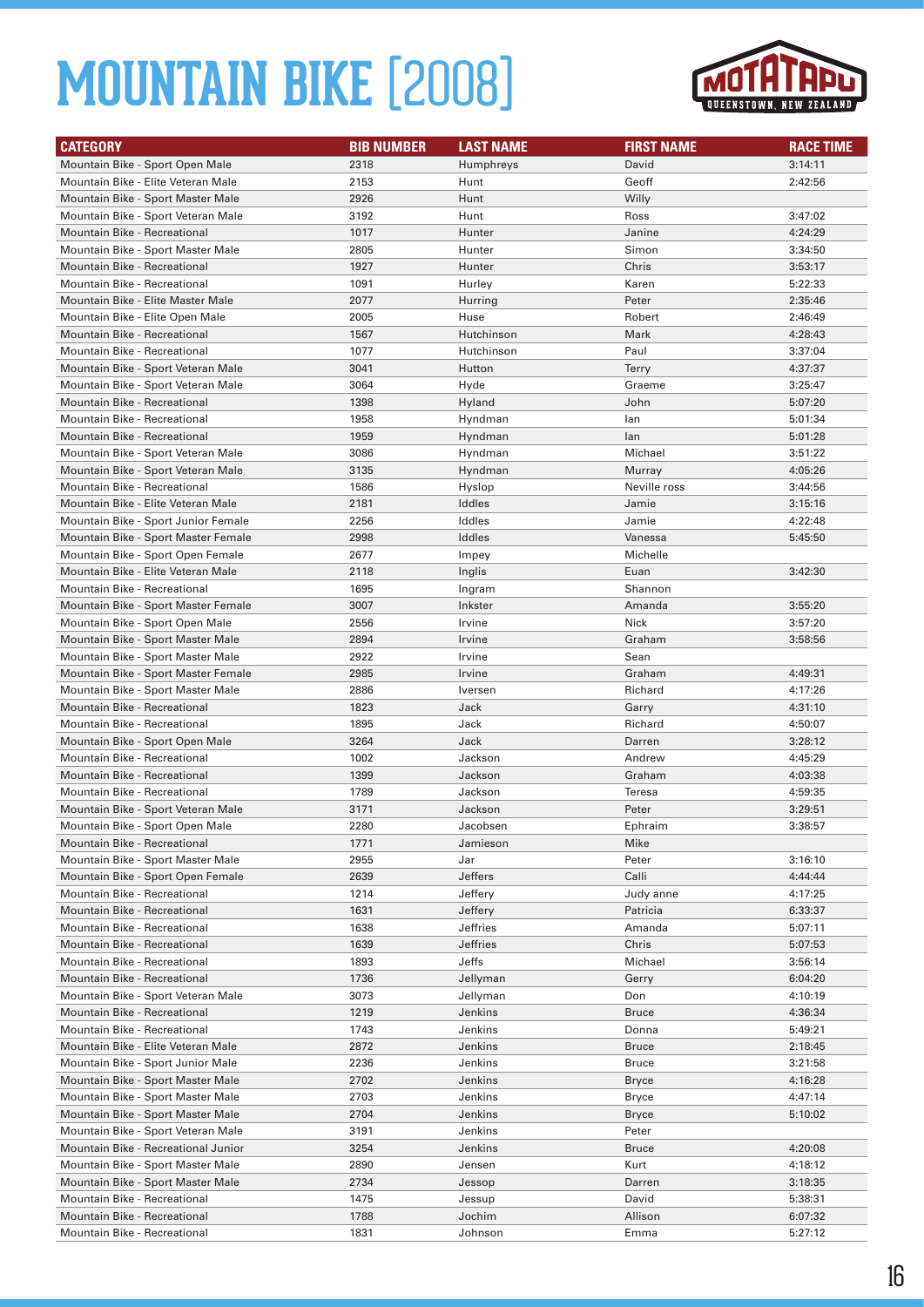

| <b>CATEGORY</b>                      | <b>BIB NUMBER</b> | <b>LAST NAME</b> | <b>FIRST NAME</b> | <b>RACE TIME</b> |
|--------------------------------------|-------------------|------------------|-------------------|------------------|
| Mountain Bike - Elite Master Male    | 2057              | Johnson          | Rich              |                  |
| Mountain Bike - Sport Master Male    | 2863              | Johnson          | David             | 3:13:36          |
| Mountain Bike - Recreational         | 1050              | Johnston         | Gus               | 4:21:32          |
| <b>Mountain Bike - Recreational</b>  | 1189              | Johnston         | Karen             |                  |
| Mountain Bike - Recreational         | 1190              | Johnston         | Paul              |                  |
| Mountain Bike - Elite Master Male    | 2081              | Johnston         | James             | 2:44:51          |
| Mountain Bike - Elite Master Male    | 2105              | Johnston         | Roy               | 2:49:31          |
| Mountain Bike - Elite Veteran Male   | 2126              | Johnston         | Kevin             | 3:02:34          |
| Mountain Bike - Sport Open Male      | 2537              | Johnston         | <b>Blair</b>      | 3:59:43          |
| Mountain Bike - Sport Open Male      | 2273              | Johnston         | Mark              | 3:00:44          |
| Mountain Bike - Sport Open Female    | 2686              | Johnston         | Olivia            | 3:38:40          |
| Mountain Bike - Recreational         | 1128              | Johnstone        | Louise            | 5:26:47          |
| <b>Mountain Bike - Recreational</b>  | 1942              | Jolley           | Julie             |                  |
| Mountain Bike - Sport Master Male    | 2768              | Jolly            | Greg              | 3:18:54          |
| <b>Mountain Bike - Recreational</b>  | 1884              | Jones            | Kendall           | 4:55:55          |
| Mountain Bike - Recreational         | 1842              | Jones            | Lachlan           |                  |
| Mountain Bike - Elite Junior Male    | 1996              | Jones            | Andrew            | 2:54:55          |
| Mountain Bike - Elite Veteran Male   | 2192              | Jones            | Darrin            | 3:01:06          |
| Mountain Bike - Sport Open Male      | 2457              | Jones            | Gareth            | 3:27:47          |
| Mountain Bike - Sport Open Male      | 2283              | Jones            | Murray            | 3:21:38          |
| Mountain Bike - Sport Open Male      | 2389              | Jones            | Sean              | 3:03:14          |
| Mountain Bike - Sport Open Female    | 2650              | Jones            | Alexandra         | 4:05:05          |
| Mountain Bike - Sport Master Male    | 2782              | Jones            | David             | 2:48:14          |
| Mountain Bike - Sport Veteran Male   | 3130              | Jones            | Carrick           | 4:32:28          |
| Mountain Bike - Sport Veteran Male   | 3042              | Jones            | Murray            | 3:18:15          |
| Mountain Bike - Sport Veteran Female | 3220              | Jones            | Sue               | 4:40:01          |
| Mountain Bike - Sport Veteran Female | 3208              | Jones            | Philippa          | 4:57:19          |
| Mountain Bike - Recreational Junior  | 3258              | Jones            | Kate              |                  |
| <b>Mountain Bike - Recreational</b>  | 1560              | Jones            | Louise            | 6:05:43          |
| Mountain Bike - Sport Open Female    | 2590              | Jonsson          | Petra             | 5:33:07          |
| Mountain Bike - Recreational         | 1979              | Jordan           | Mark              | 4:14:22          |
| Mountain Bike - Recreational         | 1966              | Jordan           | Jenny             | 4:55:40          |
| Mountain Bike - Sport Open Male      | 2332              | Jordan           | Peter             | 3:46:20          |
| Mountain Bike - Elite Master Male    | 2071              | Jordon           | Pierre            | 2:18:38          |
| Mountain Bike - Sport Master Female  | 2978              | Jordon           | Pierre            | 4:32:23          |
| Mountain Bike - Sport Master Male    | 2925              | Joyce            | Peter             | 4:02:57          |
| Mountain Bike - Sport Open Male      | 2390              | Kamo             | Danny             | 3:35:37          |
| Mountain Bike - Recreational         | 1138              | Kane             | Brian             | 4:49:57          |
| Mountain Bike - Sport Open Female    | 2611              | Kane             | Alana             |                  |
| Mountain Bike - Sport Veteran Male   | 3090              | Karlovsky        | Nicholas          | 5:14:21          |
| Mountain Bike - Recreational         | 1607              | Karsten          | Andrew            | 4:51:59          |
| Mountain Bike - Sport Master Male    | 2711              | Kassel           | Greg              | 3:40:01          |
| Mountain Bike - Elite Master Male    | 2052              | Kearney          | Jerry             | 3:25:46          |
| Mountain Bike - Elite Master Male    | 2037              | Keast            | Stephen           | 2:42:49          |
| Mountain Bike - Sport Open Male      | 2265              | Keeber           | Alan              | 4:05:12          |
| Mountain Bike - Sport Junior Male    | 2239              | Keen             | David             | 3:21:33          |
| Mountain Bike - Sport Open Male      | 2375              | Keen             | Joshua            |                  |
| Mountain Bike - Sport Veteran Male   | 3152              | Keen             | Mike              | 4:27:16          |
| Mountain Bike - Sport Master Male    | 2802              | Keenan           | Patrick           | 3:27:35          |
| Mountain Bike - Recreational         | 1759              | Kell             | Robert            | 4:15:05          |
| <b>Mountain Bike - Recreational</b>  | 1975              | Kelland          | Guy               | 3:29:19          |
| Mountain Bike - Recreational         | 1973              | Kelland          | Nicky             | 3:28:13          |
| Mountain Bike - Sport Master Male    | 2866              | Kelly            | Denis             | 3:30:34          |
| Mountain Bike - Sport Open Female    | 2603              | Kemper           | Penny             |                  |
| Mountain Bike - Recreational         | 1513              | Kendrick         | Justin            | 3:45:16          |
| Mountain Bike - Sport Open Female    | 2602              | Kennard          | Rachel            | 3:34:06          |
| Mountain Bike - Recreational         | 1299              | Kennedy          | Andrew            | 3:36:01          |
| Mountain Bike - Recreational         | 1925              | Kennedy          | Tom               | 2:46:00          |
| Mountain Bike - Elite Master Male    | 2073              | Kennedy          | Stacey            | 4:27:27          |
| Mountain Bike - Elite Veteran Male   | 2164              | Kennedy          | Robert            | 2:33:12          |
| Mountain Bike - Sport Open Male      | 2517              | Kennedy          | Kurt              | 3:18:44          |
| Mountain Bike - Sport Open Male      | 2381              | Kennedy          | Zane              | 4:06:30          |
| Mountain Bike - Sport Open Female    | 2638              | Kennedy          | Sue               |                  |
| Mountain Bike - Sport Veteran Male   | 3122              | Kennedy          | Stu               | 3:13:27          |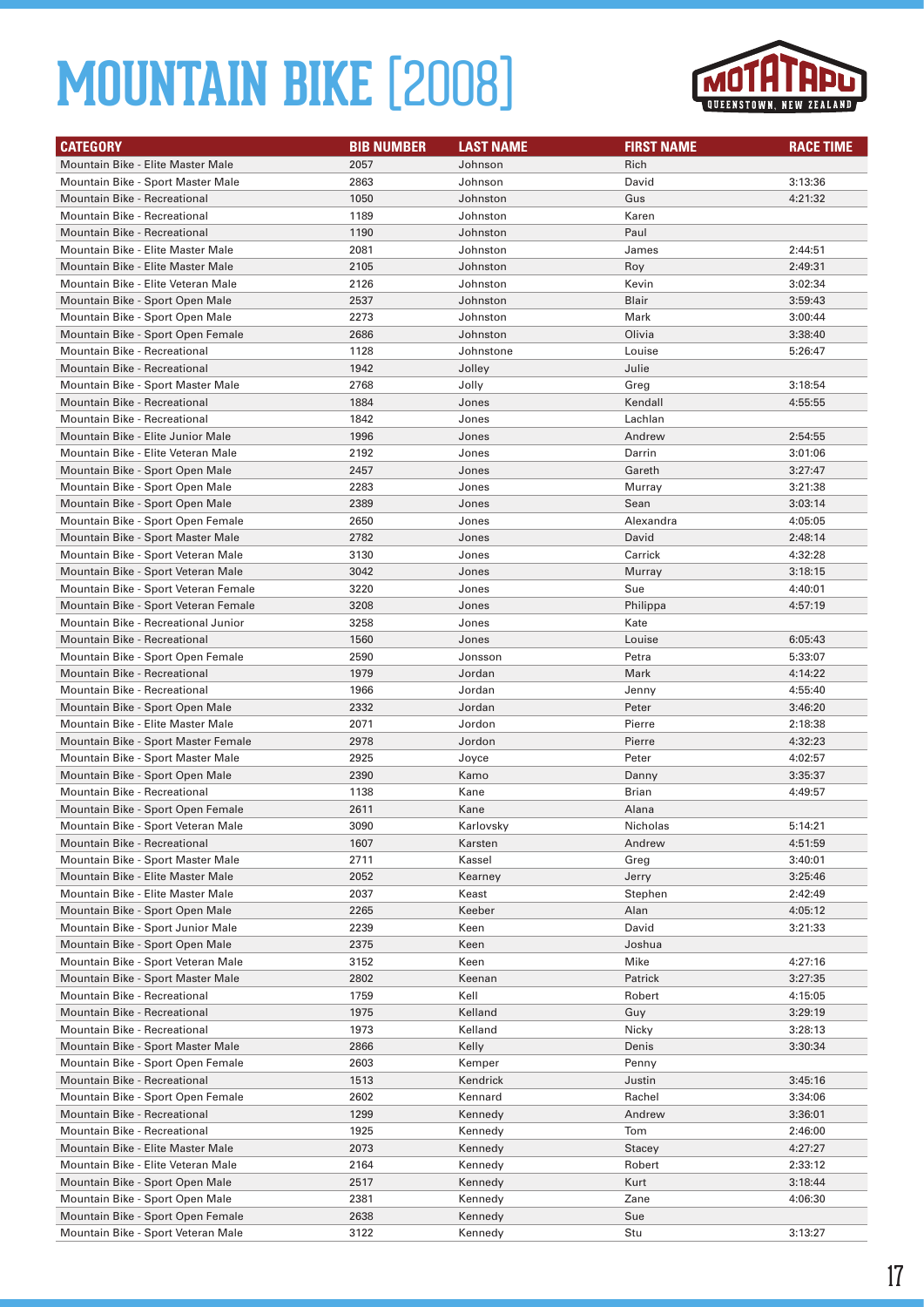

| <b>CATEGORY</b>                     | <b>BIB NUMBER</b> | <b>LAST NAME</b> | <b>FIRST NAME</b> | <b>RACE TIME</b> |
|-------------------------------------|-------------------|------------------|-------------------|------------------|
| Mountain Bike - Sport Veteran Male  | 3133              | Kennedy          | John              | 4:35:33          |
| Mountain Bike - Recreational        | 1948              | Kent             | Ben               | 3:09:11          |
| Mountain Bike - Sport Master Male   | 2858              | Kenworthy        | Mike              | 4:32:36          |
| Mountain Bike - Elite Master Male   | 2036              | Kerr             | <b>Brendan</b>    | 2:30:03          |
| Mountain Bike - Sport Junior Male   | 2244              | Keyse            | Timothy           | 3:26:12          |
| Mountain Bike - Sport Master Male   | 2857              | Keyse            | Graeme            | 3:20:04          |
| Mountain Bike - Sport Master Male   | 2853              | Kiesanowski      | Craig             | 3:47:52          |
| Mountain Bike - Sport Master Male   | 2744              | Kilsby           | lan               | 4:05:44          |
| Mountain Bike - Recreational        | 1298              | King             | Alistair          | 5:18:57          |
| Mountain Bike - Recreational        | 1541              | King             | Galen             |                  |
| <b>Mountain Bike - Recreational</b> | 1653              | King             | Mathew            | 4:19:30          |
| Mountain Bike - Recreational        | 1540              | King             | Nicole            |                  |
| Mountain Bike - Sport Open Male     | 2439              | King             | Anthony           | 4:10:15          |
| Mountain Bike - Sport Master Male   | 2814              | King             | Barry             |                  |
| Mountain Bike - Recreational        | 1646              | Kingsbury        | Ann               | 4:46:38          |
| Mountain Bike - Sport Open Male     | 2497              | Kingsland        | Brent             | 2:58:01          |
| Mountain Bike - Sport Junior Female | 2255              | Kinnaird         | Amelia            |                  |
| Mountain Bike - Sport Master Male   | 2864              | Kinnaird         | Julian            |                  |
| <b>Mountain Bike - Recreational</b> | 1145              | Kirk             | Blair             | 3:40:49          |
| <b>Mountain Bike - Recreational</b> | 1198              | Kirk             | Roderick          | 3:31:15          |
| Mountain Bike - Sport Master Male   | 2953              | Kirksmith        | Jeremy            | 3:19:58          |
| Mountain Bike - Elite Open Male     | 2025              | Kissell          | Danny             | 2:57:49          |
| <b>Mountain Bike - Recreational</b> | 1008              | Kitto            | Peter             | 5:26:44          |
| Mountain Bike - Recreational        | 1279              | Kleinjan         | Arie              | 5:28:15          |
| Mountain Bike - Recreational        | 1523              | Knight           | Mark              | 4:37:01          |
| Mountain Bike - Sport Open Female   | 2659              | Knight           | Brenda            | 3:20:21          |
| <b>Mountain Bike - Recreational</b> | 1407              | Knowles          | Michael           |                  |
| Mountain Bike - Elite Master Male   | 2043              | Kramers          | Tristan           | 2:46:33          |
| Mountain Bike - Sport Open Male     | 2326              | Kreft            | Gareth            | 3:19:31          |
| Mountain Bike - Recreational        | 1769              | Kristel          | Esther            | 4:01:31          |
| <b>Mountain Bike - Recreational</b> | 1277              | Kyle             | Lyn               | 4:30:24          |
| Mountain Bike - Recreational        | 1469              | Lahood           | Mark              | 3:55:46          |
| Mountain Bike - Sport Open Female   | 2626              | Laidlaw          | Robyn             | 5:11:30          |
| Mountain Bike - Sport Open Male     | 2339              | Lalonde          | Eric              | 6:00:06          |
| <b>Mountain Bike - Recreational</b> | 1176              | Lambert          | Jeff              | 3:56:04          |
| Mountain Bike - Elite Veteran Male  | 2203              | Lambeth          | Christopher       | 3:11:53          |
| <b>Mountain Bike - Recreational</b> | 1754              | L'ami            | Fred              | 6:14:43          |
| Mountain Bike - Recreational        | 1181              | Lancaster        | Kris              | 4:04:15          |
| Mountain Bike - Elite Veteran Male  | 2167              | Lane             | Bryan             | 2:54:07          |
| Mountain Bike - Sport Veteran Male  | 3056              | Lane             | Jonathan          |                  |
| Mountain Bike - Sport Open Male     | 2402              | Lang             | Tobias            | 2:56:18          |
| Mountain Bike - Sport Veteran Male  | 3080              | Langley          | Steve             | 3:45:30          |
| Mountain Bike - Sport Veteran Male  | 3036              | Langmuir         | John              |                  |
| Mountain Bike - Sport Open Male     | 2530              | Lankow           | Mark              | 4:00:38          |
| Mountain Bike - Recreational        | 1403              | Large            | Jim               | 6:21:08          |
| Mountain Bike - Recreational        | 1758              | Larowe           | Sandy             |                  |
| Mountain Bike - Sport Master Male   | 2960              | Larsen           | Karl              | 3:10:07          |
| Mountain Bike - Recreational        | 1867              | Latta            | Murray            | 4:30:27          |
| Mountain Bike - Recreational        | 1049              | Lattimore        | David             | 5:52:41          |
| Mountain Bike - Recreational        | 1051              | Lattimore        | David             | 6:13:34          |
| Mountain Bike - Sport Open Male     | 2465              | Laughton         | Campbell          | 4:10:55          |
| Mountain Bike - Sport Veteran Male  | 3047              | Laurie           | Dave              | 3:25:26          |
| Mountain Bike - Sport Master Male   | 2813              | Law              | Malcolm           |                  |
| Mountain Bike - Sport Master Female | 3013              | Law              | Sally             |                  |
| Mountain Bike - Sport Veteran Male  | 3142              | Lawrence         | Murray            | 3:47:47          |
| Mountain Bike - Sport Open Male     | 2482              | Lawson           | Richard           | 3:34:49          |
| Mountain Bike - Recreational        | 1152              | Lawton           | Maggie            | 6:03:43          |
| Mountain Bike - Sport Open Female   | 2635              | Lay              | Vicki             | 4:29:00          |
| Mountain Bike - Sport Master Male   | 2829              | Lay              | Roger denis       | 3:25:13          |
| Mountain Bike - Recreational        | 1231              | Leatham          | Jodelle           |                  |
| Mountain Bike - Sport Veteran Male  | 3179              | Leckie           | David             | 4:05:45          |
| Mountain Bike - Sport Veteran Male  | 3151              | Leckie           | Hamish            | 3:20:20          |
| Mountain Bike - Recreational        | 3306              | Lee              | Jean              | 5:43:22          |
| Mountain Bike - Sport Master Male   | 2701              | Lee              | Michael           | 3:33:07          |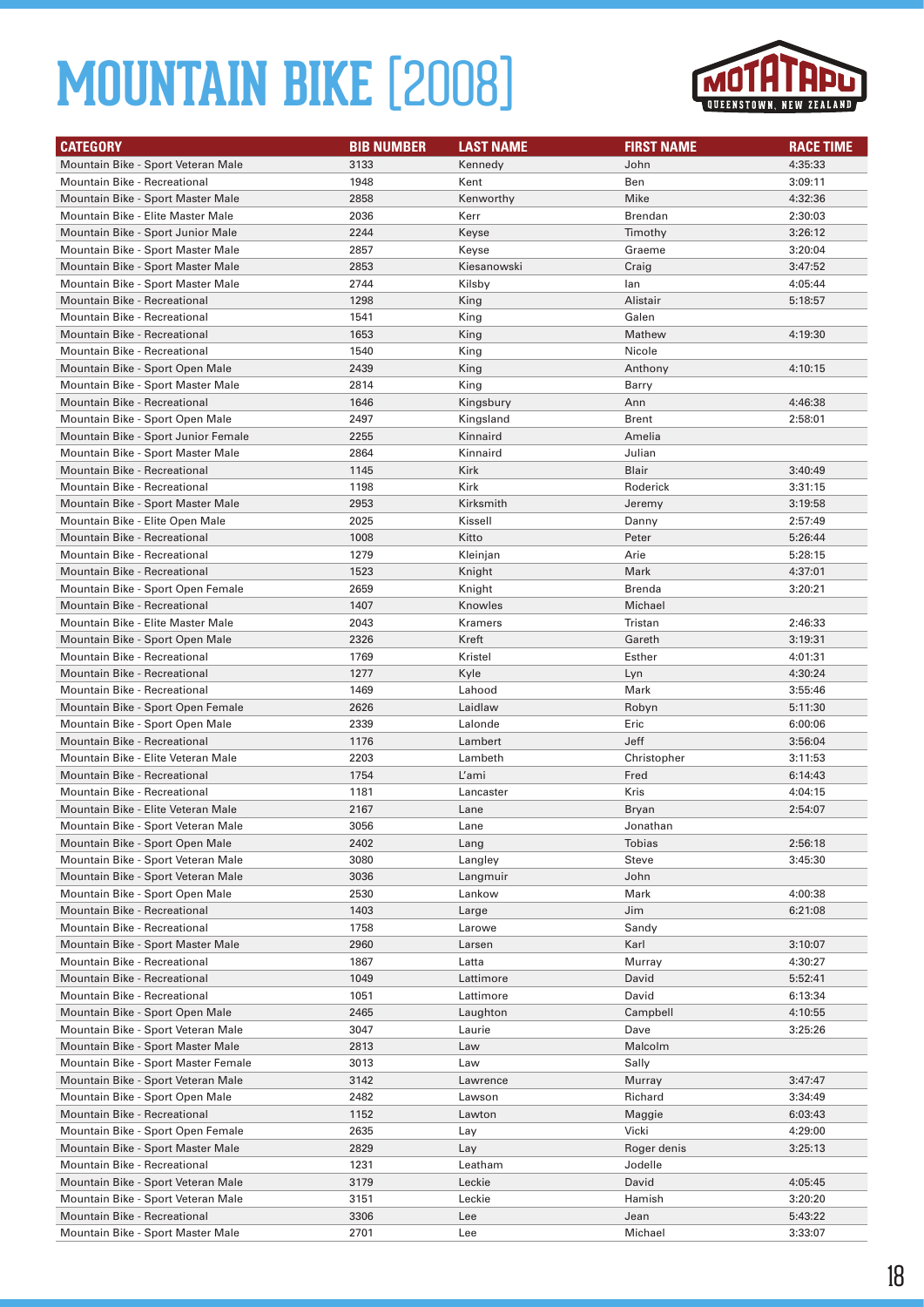

| <b>CATEGORY</b>                                                       | <b>BIB NUMBER</b> | <b>LAST NAME</b>       | <b>FIRST NAME</b> | <b>RACE TIME</b>   |
|-----------------------------------------------------------------------|-------------------|------------------------|-------------------|--------------------|
| Mountain Bike - Sport Master Male                                     | 2773              | Lee                    | Swee aik          | 4:39:43            |
| Mountain Bike - Sport Master Male                                     | 2809              | Lee                    | Steve             | 3:22:24            |
| Mountain Bike - Sport Veteran Female                                  | 3203              | Lee                    | Mary              | 4:04:31            |
| Mountain Bike - Recreational                                          | 1901              | Leech                  | Genevieve         | 4:36:39            |
| <b>Mountain Bike - Recreational</b>                                   | 1605              | Legaz-clua             | Juan carlos       | 3:59:53            |
| Mountain Bike - Recreational                                          | 1825              | Legaz-clua             | Tanya             |                    |
| Mountain Bike - Sport Open Male                                       | 2290              | Legg                   | Guy               | 3:21:20            |
| Mountain Bike - Recreational                                          | 1668              | Leishman               | Russell           | 4:50:23            |
| <b>Mountain Bike - Recreational</b>                                   | 1234              | Leonard                | <b>Maree</b>      |                    |
| Mountain Bike - Recreational                                          | 1235              | Leonard                | David             |                    |
| <b>Mountain Bike - Recreational</b>                                   | 1224              | Leonard                | Mark              |                    |
| Mountain Bike - Recreational                                          | 1196              | Lesueur                | Justin            | 3:35:24            |
| <b>Mountain Bike - Recreational</b>                                   | 1913              | Lett                   | Dave              | 3:56:51            |
| Mountain Bike - Recreational                                          | 1615              | Lewis                  | Jo                |                    |
| Mountain Bike - Sport Open Female                                     | 2589              | Liddell                | Di                | 4:01:22            |
| Mountain Bike - Sport Open Female                                     | 2661              | Lightbourne            | Caro              |                    |
| Mountain Bike - Sport Junior Male                                     | 2241              | Lilley                 | James             |                    |
| Mountain Bike - Recreational                                          | 1068              | Lilly                  | Glenn             |                    |
| Mountain Bike - Sport Open Female                                     | 2674              | Lim                    | Lin               | 5:09:26            |
| Mountain Bike - Elite Veteran Male                                    | 2209              | Lindsay                | Steve             |                    |
| Mountain Bike - Sport Open Male                                       | 2551              | Lindsay                | Reuben            | 3:27:36            |
| <b>Mountain Bike - Recreational</b>                                   | 1143              | Linterman              | Freddie           | 3:58:14            |
| Mountain Bike - Sport Master Male                                     | 2775              | Lister                 | Ken               |                    |
| <b>Mountain Bike - Recreational</b>                                   | 1104              | Little                 | Mark              | 3:22:37            |
| <b>Mountain Bike - Recreational</b>                                   | 1103              | Little                 | Julie             | 3:55:13            |
| Mountain Bike - Recreational                                          | 1483              | Litton                 | David             | 3:27:07            |
| <b>Mountain Bike - Recreational</b>                                   | 1323              | Livingston             | Ruth              | 5:04:50            |
| Mountain Bike - Recreational                                          | 1325              | Livingston             | Greg              |                    |
| <b>Mountain Bike - Recreational</b>                                   | 1267              | Lo                     | Chern             | 5:57:36            |
| Mountain Bike - Recreational                                          | 1254              | Lo                     | San               | 4:20:11            |
| Mountain Bike - Sport Master Male                                     | 2883              | Lobb                   | Richard           | 3:23:59            |
| Mountain Bike - Recreational                                          | 1685              | Lockrose               | Jason             | 3:53:23            |
| Mountain Bike - Elite Veteran Female                                  | 2218              | Logan                  | Lesley            | 3:00:00            |
| Mountain Bike - Sport Open Male                                       | 2405              | Logan                  | Alan              | 5:09:49            |
| Mountain Bike - Sport Master Male                                     | 2907              | Lohrey                 | Martin            | 4:17:08            |
| Mountain Bike - Elite Master Male                                     | 2103              | Love                   | Matthew           | 2:17:55            |
| Mountain Bike - Sport Open Male                                       | 2329              | Lovelock               | Tim               | 3:56:55            |
| Mountain Bike - Sport Open Female                                     | 2634              | Lovie                  | Sarah             | 4:27:06            |
| Mountain Bike - Elite Master Male                                     | 2056              | Low                    | Jason             | 2:25:57            |
| Mountain Bike - Sport Open Male                                       | 2514              | Lowery                 | Steve             | 3:25:51            |
| <b>Mountain Bike - Recreational</b>                                   | 1357              | Lucas                  | Michael           | 3:18:02            |
| Mountain Bike - Elite Master Male                                     | 2080              | Lucas                  | Tom               | 2:30:39            |
| Mountain Bike - Sport Veteran Male                                    | 3112              | Lucas                  | Tony              | 4:12:34            |
| Mountain Bike - Sport Open Female                                     | 2616              | Lyall                  | Fiona             | 3:56:28            |
| Mountain Bike - Recreational                                          | 1782              | Lynch                  | Ron               | 5:07:03            |
| Mountain Bike - Recreational                                          | 1157              | Lyon                   | Luana             |                    |
| Mountain Bike - Elite Master Male                                     | 2058              | Lyon                   | Grant             | 2:07:57            |
| Mountain Bike - Elite Master Male                                     | 2078              | Lyons                  | Jamie             | 2:41:30            |
| Mountain Bike - Sport Veteran Male<br>Mountain Bike - Sport Open Male | 3068              | Lyons                  | Neil              | 3:54:55            |
| Mountain Bike - Elite Open Male                                       | 2340              | Mac donald             | Martin            | 3:21:59            |
| Mountain Bike - Elite Open Female                                     | 2004<br>2031      | Macdonald<br>MacDonald | Jeremy<br>Sara    | 2:38:16<br>2:25:42 |
| Mountain Bike - Elite Veteran Male                                    | 2195              | Macdonald              | Colin             | 3:12:09            |
| Mountain Bike - Elite Veteran Male                                    | 2206              | Macdonald              |                   |                    |
| Mountain Bike - Recreational                                          | 1004              | Macewan                | Martin<br>Hugh    | 2:22:55<br>3:31:41 |
| Mountain Bike - Elite Junior Male                                     | 1999              | Macfarlane             | Conor             |                    |
| Mountain Bike - Recreational                                          | 1293              | Mackay                 | <b>Bruce</b>      | 4:36:01            |
| Mountain Bike - Recreational                                          | 1294              | Mackay                 | Maria             | 4:37:01            |
| Mountain Bike - Recreational                                          | 1636              | Mackay                 | Helen             | 4:58:17            |
| Mountain Bike - Recreational                                          | 1637              | Mackay                 | lain              | 5:26:51            |
| Mountain Bike - Sport Master Male                                     | 2793              | Mackay                 | Tim               | 4:48:39            |
| Mountain Bike - Recreational Junior                                   | 3237              | Mackay                 | Tom               |                    |
| Mountain Bike - Sport Veteran Female                                  | 3216              | Mackenzie              | Fiona             | 5:09:21            |
| Mountain Bike - Recreational                                          | 1009              | Mackersy               | Ron               | 4:27:52            |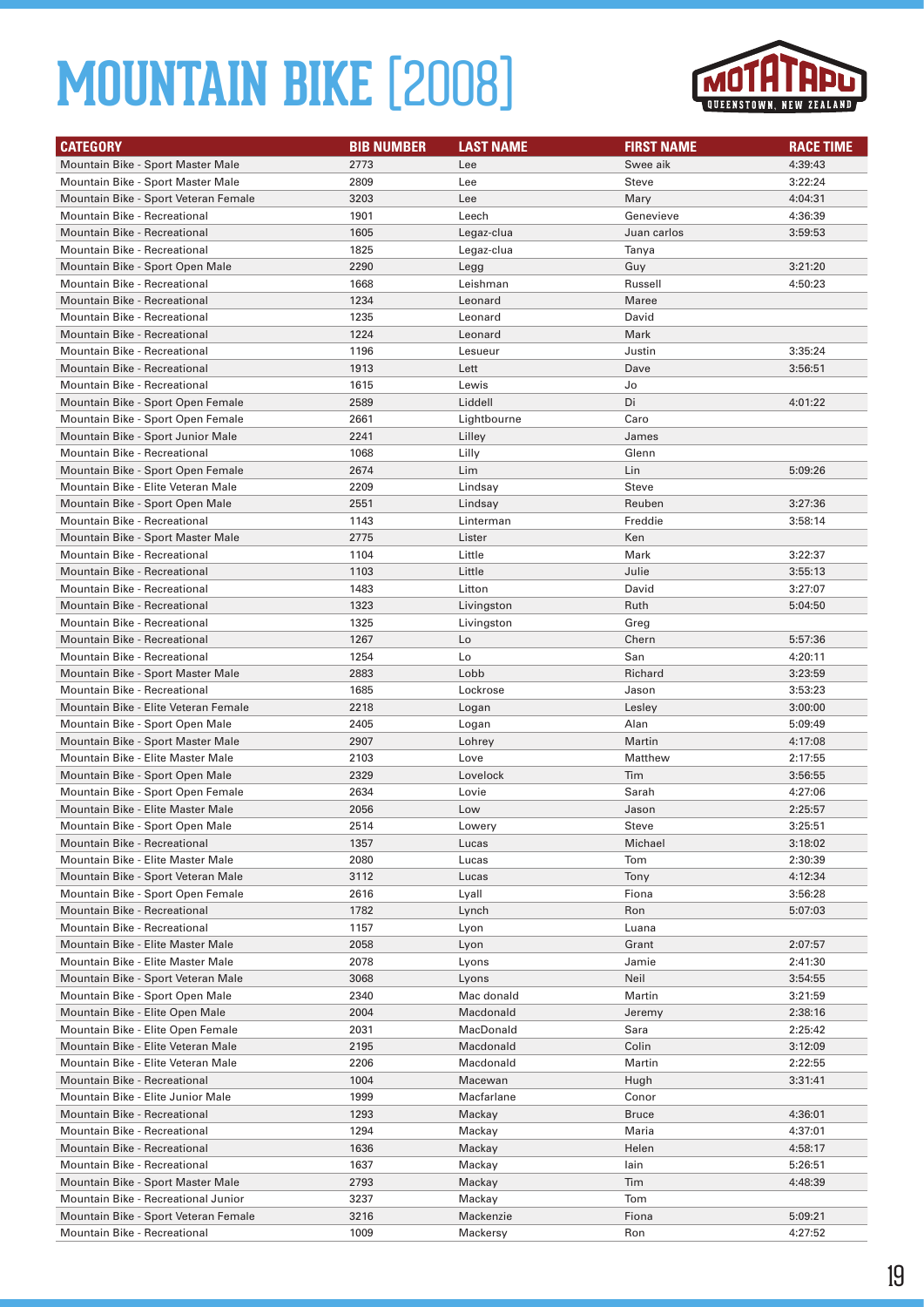

| <b>CATEGORY</b>                      | <b>BIB NUMBER</b> | <b>LAST NAME</b> | <b>FIRST NAME</b> | <b>RACE TIME</b> |
|--------------------------------------|-------------------|------------------|-------------------|------------------|
| <b>Mountain Bike - Recreational</b>  | 1010              | Mackersy         | Ron               | 6:37:10          |
| Mountain Bike - Elite Veteran Male   | 2186              | Mackey           | Mike              | 2:32:02          |
| Mountain Bike - Elite Veteran Male   | 2185              | Mackey           | Steve             |                  |
| Mountain Bike - Sport Open Female    | 2605              | Mackey           | Kirstie           | 4:18:36          |
| <b>Mountain Bike - Recreational</b>  | 1422              | Mackinnon        | Julie             | 5:46:59          |
| Mountain Bike - Sport Open Male      | 2304              | Mackley          | Richard           | 2:49:11          |
| <b>Mountain Bike - Recreational</b>  | 1505              | Maclean          | Rafe              | 4:38:41          |
| Mountain Bike - Recreational         | 1604              | Macleod          | Jennifer          | 4:30:05          |
| Mountain Bike - Sport Open Male      | 2454              | Macleod          | Stuart            | 3:18:30          |
| Mountain Bike - Recreational         | 1037              | Macmanus         | Elizabeth         |                  |
| <b>Mountain Bike - Recreational</b>  | 1071              | Macpherson       | Jan               |                  |
| Mountain Bike - Recreational         | 1072              | Macpherson       | Jan               |                  |
| Mountain Bike - Sport Veteran Male   | 3096              | Macrae           | Graham            | 3:52:11          |
| Mountain Bike - Sport Veteran Female | 3209              | Macrae           | Annette           | 4:38:55          |
| Mountain Bike - Sport Veteran Male   | 3146              | Maddison         | Max               | 3:50:17          |
| Mountain Bike - Sport Master Male    | 2800              | Mahan            | Peter             |                  |
| <b>Mountain Bike - Recreational</b>  | 1056              | Maheno           | Debra             |                  |
| Mountain Bike - Recreational         | 1057              | Maheno           | Debra             |                  |
| Mountain Bike - Sport Open Male      | 2354              | Mair             | <b>Brennan</b>    | 4:12:48          |
| Mountain Bike - Sport Open Female    | 2669              | Major            | Charlotte         | 4:11:16          |
| Mountain Bike - Sport Veteran Male   | 3070              | Major            | Grant             | 4:16:07          |
| Mountain Bike - Sport Open Male      | 2483              | Malcolm          | Andy              | 3:38:09          |
| <b>Mountain Bike - Recreational</b>  | 1534              | Maling           | Tom               | 5:59:11          |
| Mountain Bike - Recreational         | 1535              | Maling           | Caroline          | 6:11:28          |
| <b>Mountain Bike - Recreational</b>  | 1962              | Maling           | <b>Nick</b>       |                  |
| Mountain Bike - Recreational         | 1964              | Maling           | Nick              |                  |
| <b>Mountain Bike - Recreational</b>  | 1857              | Mangin           | Dee               |                  |
| Mountain Bike - Recreational         | 1817              | Manuel           | Elizabeth         | 5:59:02          |
| <b>Mountain Bike - Recreational</b>  | 1818              | Manuel           | Sonny             | 5:59:03          |
| Mountain Bike - Recreational         | 1220              | Marett           | Lynley            | 5:24:31          |
| <b>Mountain Bike - Recreational</b>  | 1221              | Marett           | <b>Brian</b>      | 5:24:36          |
| Mountain Bike - Sport Open Male      | 2464              | Marquardt        | Maurice           | 2:50:53          |
| <b>Mountain Bike - Recreational</b>  | 1563              | Marr             | Sally             | 5:24:16          |
| Mountain Bike - Recreational         | 1985              | Marriott         | Andrew            | 4:08:14          |
| <b>Mountain Bike - Recreational</b>  | 1430              | Marsh            | Dave              | 5:11:07          |
| Mountain Bike - Recreational         | 1479              | Marshall         | Mary              | 5:53:39          |
| <b>Mountain Bike - Recreational</b>  | 1389              | Marshall         | Frances           | 5:47:37          |
| Mountain Bike - Recreational         | 1390              | Marshall         | Basil             | 4:49:14          |
| <b>Mountain Bike - Recreational</b>  | 1212              | Marshall         | Chris             | 4:26:35          |
| Mountain Bike - Elite Master Male    | 2079              | Marshall         | Dean              | 2:38:15          |
| Mountain Bike - Sport Open Male      | 3273              | Marshall         | Judd              |                  |
| Mountain Bike - Sport Open Male      | 2535              | Marshall         | Paul              | 3:31:42          |
| Mountain Bike - Sport Open Female    | 2607              | Marshall         | Amber             |                  |
| Mountain Bike - Sport Master Male    | 2825              | Marshall         | Alec              | 4:28:51          |
| Mountain Bike - Sport Master Male    | 2939              | Marshall         | Howard            | 4:26:35          |
| Mountain Bike - Sport Master Female  | 3009              | Marshall         | Alec              | 4:36:21          |
| Mountain Bike - Recreational         | 1332              | Martin           | Mike              | 4:46:31          |
| Mountain Bike - Recreational         | 1656              | Martin           | Paul              |                  |
| Mountain Bike - Sport Open Male      | 2422              | Martin           | Tony              | 4:32:37          |
| Mountain Bike - Sport Open Male      | 2420              | Martin           | Nick              | 2:56:46          |
| Mountain Bike - Sport Master Male    | 2786              | Martin           | Laurie            | 3:56:15          |
| Mountain Bike - Recreational         | 1041              | Mason            | Hopene            | 5:25:55          |
| Mountain Bike - Sport Veteran Male   | 3075              | Mason            | Mike              | 3:16:10          |
| Mountain Bike - Recreational         | 1100              | Massey           | Nola              | 5:06:10          |
| Mountain Bike - Recreational         | 1101              | Massey           | Dion              | 5:06:10          |
| Mountain Bike - Sport Master Male    | 2916              | Massie           | <b>Stuart</b>     | 4:14:39          |
| Mountain Bike - Recreational         | 1086              | Mather           | Kirsty            | 5:18:48          |
| Mountain Bike - Recreational         | 1166              | Matheson         | Guy               | 3:17:29          |
| Mountain Bike - Sport Veteran Male   | 3079              | Matheson         | <b>Bruce</b>      | 5:19:00          |
| Mountain Bike - Recreational         | 1776              | Mathieson        | Honor             | 4:18:19          |
| Mountain Bike - Recreational         | 1359              | Mawhinney        | Russell           | 3:49:35          |
| Mountain Bike - Recreational         | 1584              | Maxwell          | Rob               | 4:01:07          |
| Mountain Bike - Recreational         | 1355              | Maxwell          | Shona             |                  |
| Mountain Bike - Sport Master Male    | 2779              | Maynard          | Peter             | 3:30:44          |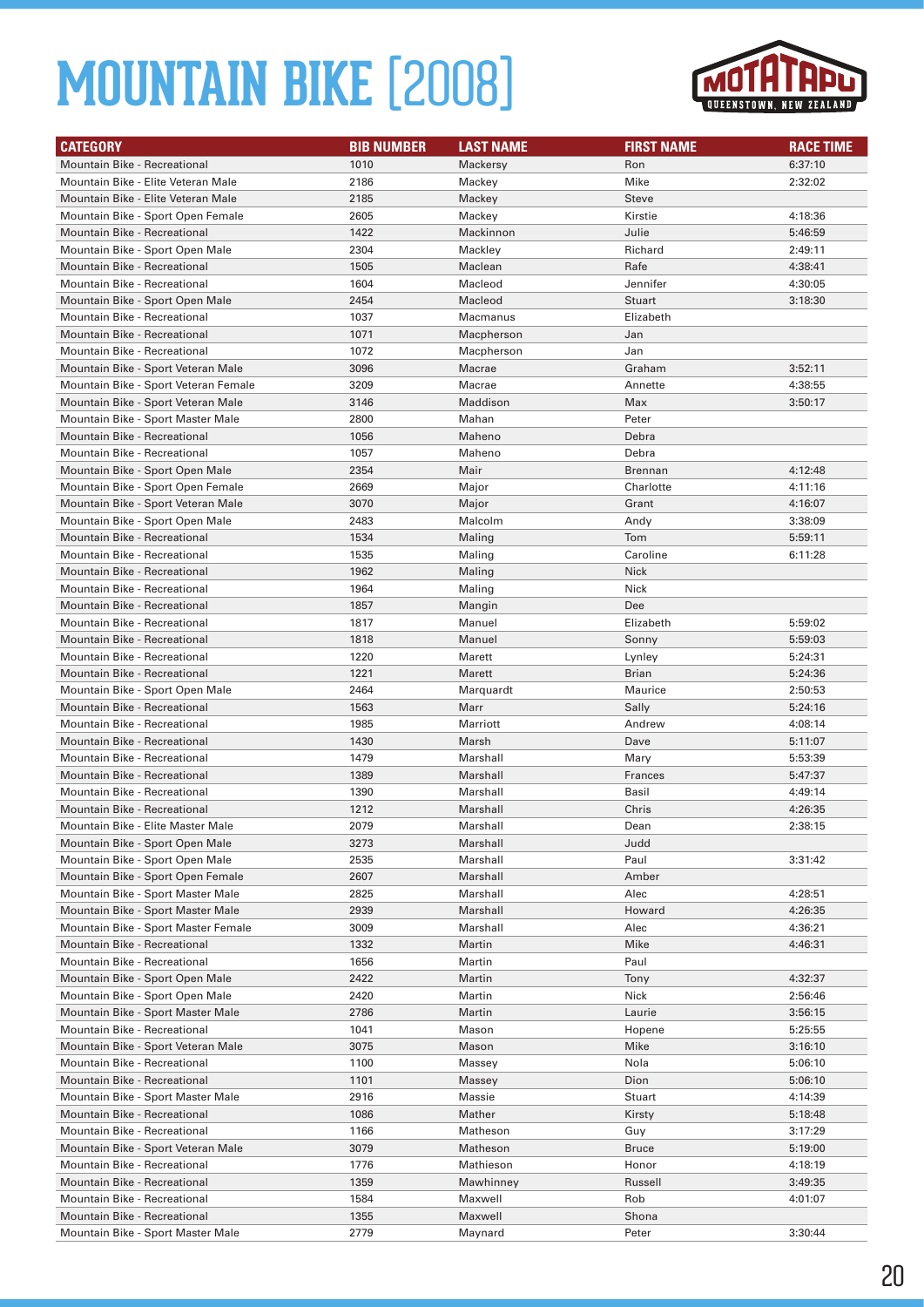

| <b>CATEGORY</b>                      | <b>BIB NUMBER</b> | <b>LAST NAME</b> | <b>FIRST NAME</b> | <b>RACE TIME</b> |
|--------------------------------------|-------------------|------------------|-------------------|------------------|
| <b>Mountain Bike - Recreational</b>  | 1133              | Mc cleery        | Cherie            | 4:47:17          |
| Mountain Bike - Recreational         | 1134              | Mc cleery        | Cherie            | 4:47:14          |
| <b>Mountain Bike - Recreational</b>  | 1135              | Mc cleery        | Cherie            |                  |
| Mountain Bike - Recreational         | 1136              | Mc cleery        | Cherie            |                  |
| <b>Mountain Bike - Recreational</b>  | 1148              | Mc cleery        | Cherie            | 5:43:09          |
| Mountain Bike - Recreational         | 1149              | Mc cleery        | Cherie            | 5:43:07          |
| <b>Mountain Bike - Recreational</b>  | 1745              | Mcara            | Katrina           | 3:59:18          |
| Mountain Bike - Sport Master Female  | 2988              | Mcara            | Nicola            | 3:22:45          |
| Mountain Bike - Sport Master Male    | 2918              | Mcarthur         | Clive             |                  |
| Mountain Bike - Recreational         | 1550              | Mcauley          | Sid               | 4:40:27          |
| Mountain Bike - Sport Master Female  | 3020              | Mcauliffe        | Diane             | 4:05:43          |
| Mountain Bike - Sport Master Female  | 2991              | Mcbain           | Sue               | 4:05:09          |
| <b>Mountain Bike - Recreational</b>  | 1033              | Mcbride          | Robert            | 4:17:04          |
| Mountain Bike - Recreational         | 1034              | McBride          | Jillian           | 4:23:36          |
| Mountain Bike - Sport Open Male      | 2557              | Mccall           | Levi              | 4:30:27          |
| Mountain Bike - Sport Master Male    | 2935              | Mccallum         | Craig             | 3:09:41          |
| Mountain Bike - Recreational         | 1443              | Mccaughan        | Wayne             | 3:54:22          |
| Mountain Bike - Recreational         | 1651              | Mccaw            | Mike              | 4:49:15          |
| <b>Mountain Bike - Recreational</b>  | 1354              | Mccaw            | Tisha jesse       | 5:00:25          |
| Mountain Bike - Sport Veteran Male   | 3161              | Mcclean          | Jeremy            | 4:07:59          |
| Mountain Bike - Sport Open Male      | 2399              | Mcclelland       | Luke              | 3:18:57          |
| Mountain Bike - Sport Master Male    | 2881              | Mcconachie       | Jamie             | 3:20:29          |
| Mountain Bike - Sport Master Female  | 3004              | Mccorkindale     | Kate              | 5:28:19          |
| Mountain Bike - Sport Master Female  | 2981              | Mccorkindale     | Kirsty            | 5:05:55          |
| Mountain Bike - Sport Veteran Male   | 3261              | Mccormack        | John              |                  |
| Mountain Bike - Recreational Junior  | 3252              | Mccoy            | Simon             | 3:28:19          |
| Mountain Bike - Elite Veteran Female | 2214              | Mccrostie        | Raewyn            | 4:04:46          |
| Mountain Bike - Recreational         | 1525              | Mccully          | Ann               | 5:33:43          |
| Mountain Bike - Sport Master Female  | 2989              | Mccutcheon       | Glenda            | 5:14:14          |
| Mountain Bike - Elite Master Male    | 2090              | Mcdermott        | <b>Brendon</b>    | 2:50:44          |
| <b>Mountain Bike - Recreational</b>  | 1248              | Mcdonald         | Nick              | 3:47:10          |
| Mountain Bike - Recreational         | 1536              | Mcdonald         | James             | 3:55:52          |
| Mountain Bike - Recreational         | 1590              | Mcdonald         | <b>Stewart</b>    | 4:08:24          |
| Mountain Bike - Sport Open Female    | 2628              | Mcdonald         | Fiona             | 3:16:58          |
| Mountain Bike - Sport Open Female    | 2577              | McDonald         | Katrina           | 4:52:52          |
| Mountain Bike - Sport Master Male    | 2904              | Mcdonald         | Steven            | 3:37:42          |
| Mountain Bike - Sport Veteran Male   | 3115              | Mcdonald         | Peter             | 4:30:19          |
| Mountain Bike - Recreational         | 1644              | Mcdowall         | Elaine            | 5:14:10          |
| Mountain Bike - Sport Open Male      | 2505              | Mcdowall         | Kent              |                  |
| Mountain Bike - Sport Open Female    | 2588              | Mcdowall         | Katie             |                  |
| Mountain Bike - Sport Master Female  | 1478              | Mcdowall         | Pixie             | 4:04:47          |
| Mountain Bike - Elite Master Male    | 2087              | McEwan           | Duncan            | 3:30:05          |
| Mountain Bike - Sport Master Male    | 2832              | Mcewan           | Tony              | 4:22:51          |
| Mountain Bike - Recreational         | 1848              | Mcfadzien        | Bruce             | 5:35:35          |
| Mountain Bike - Sport Master Female  | 1998              | Mcfadzien        | Julie             | 3:54:17          |
| Mountain Bike - Sport Open Male      | 3263              | Mcfarlane        | Scott             | 5:44:19          |
| Mountain Bike - Recreational         | 1849              | Mcfaul           | Grant             | 4:55:10          |
| Mountain Bike - Recreational         | 1850              | Mcfaul           | Lynne             | 4:55:20          |
| Mountain Bike - Sport Veteran Male   | 3083              | McGarry          | Russell           | 3:31:19          |
| Mountain Bike - Sport Veteran Male   | 3097              | McGinn           | Alistair          |                  |
| Mountain Bike - Recreational         | 1851              | Mcglinn          | Graeme            | 5:53:02          |
| Mountain Bike - Recreational         | 1852              | Mcglinn          | Diana             | 5:53:04          |
| Mountain Bike - Recreational         | 1154              | Mcgowan          | Helen             | 3:57:51          |
| Mountain Bike - Recreational         | 2115              | Mcilroy          | Scott             | 4:54:01          |
| Mountain Bike - Sport Master Male    | 2801              | Mcinally         | Pete              | 3:35:57          |
| Mountain Bike - Recreational         | 1472              | Mcinnes          | Don               | 4:42:10          |
| Mountain Bike - Recreational         | 1473              | Mcinnes          | Don               | 4:41:58          |
| Mountain Bike - Recreational         | 1114              | Mckay            | Dot               | 6:09:38          |
| Mountain Bike - Recreational         | 1276              | Mckay            | Olwyn             | 5:07:18          |
| Mountain Bike - Elite Veteran Male   | 2152              | Mckay            | Bruce             | 2:50:32          |
| Mountain Bike - Sport Veteran Male   | 3139              | Mckeegan         | Neil              | 2:59:08          |
| Mountain Bike - Sport Open Female    | 2591              | Mckendry         | Margaret          | 3:50:54          |
| Mountain Bike - Sport Master Male    | 2910              | Mckendry         | Andrew            | 3:36:06          |
| Mountain Bike - Recreational         | 1320              | Mckenzie         | David             |                  |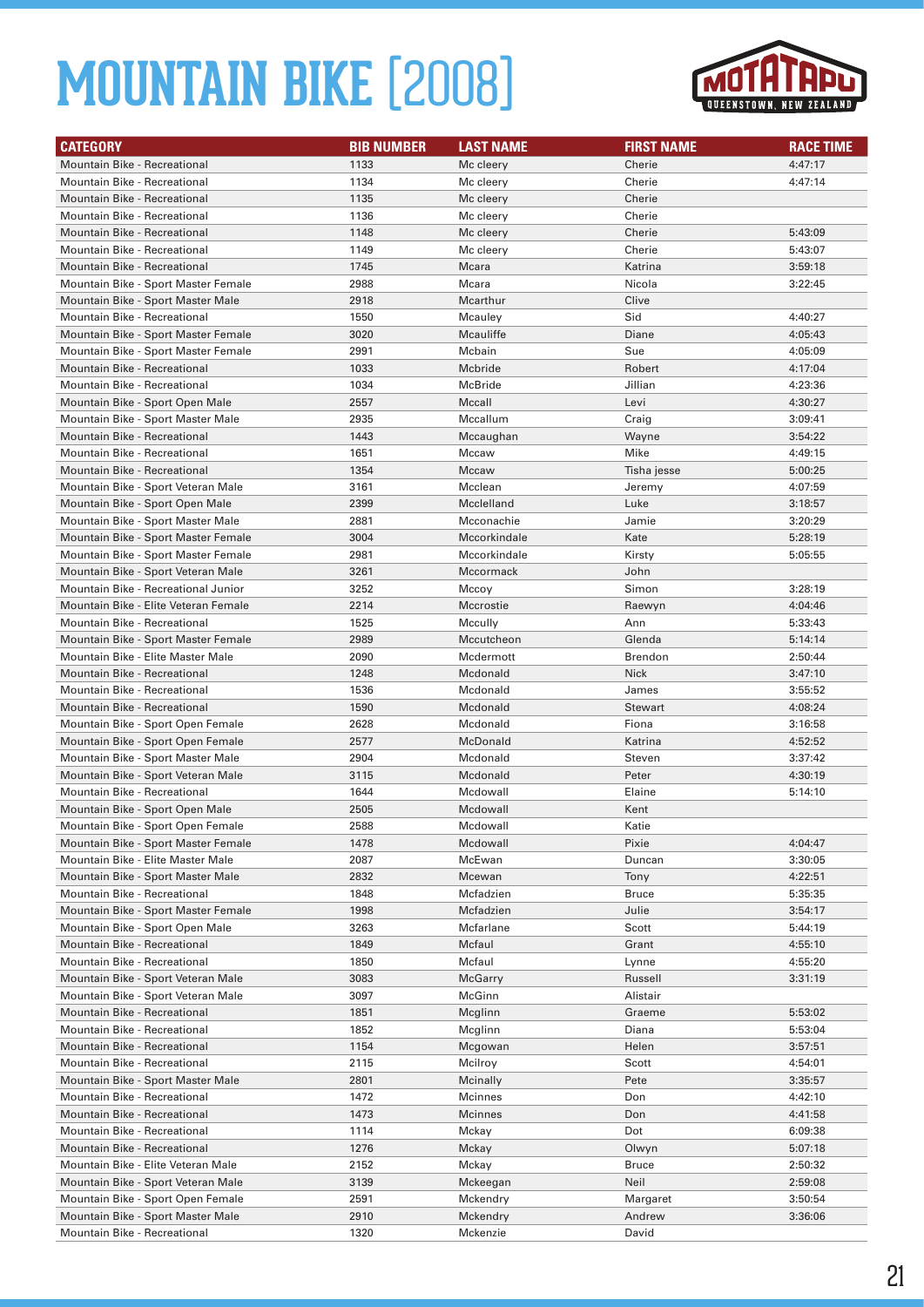

| <b>CATEGORY</b>                     | <b>BIB NUMBER</b> | <b>LAST NAME</b> | <b>FIRST NAME</b> | <b>RACE TIME</b> |
|-------------------------------------|-------------------|------------------|-------------------|------------------|
| <b>Mountain Bike - Recreational</b> | 1676              | Mckenzie         | Judy              | 4:54:50          |
| Mountain Bike - Recreational        | 1796              | Mckenzie         | Sarah             |                  |
| Mountain Bike - Elite Master Male   | 2097              | Mckenzie         | Craig             | 3:33:23          |
| Mountain Bike - Elite Master Male   | 2048              | Mckenzie         | Pete              | 2:24:41          |
| Mountain Bike - Elite Veteran Male  | 2184              | Mckenzie         | <b>Stuart</b>     | 3:11:44          |
| Mountain Bike - Sport Open Male     | 2469              | Mckenzie         | Daniel            |                  |
| Mountain Bike - Sport Open Male     | 2426              | Mckenzie         | Scott             |                  |
| Mountain Bike - Sport Open Male     | 2353              | Mckenzie         | Jason             | 3:29:56          |
| Mountain Bike - Sport Open Male     | 2449              | Mckenzie         | David             | 3:35:42          |
| Mountain Bike - Sport Open Female   | 2623              | Mckenzie         | Juliet            |                  |
| Mountain Bike - Sport Master Male   | 2868              | Mckenzie         | David             | 4:28:57          |
| Mountain Bike - Sport Open Male     | 2300              | Mckeown          | Damian            | 3:10:41          |
| <b>Mountain Bike - Recreational</b> | 1300              | Mckerchar        | Deb               |                  |
| Mountain Bike - Recreational        | 1028              | Mckerchar        | Dave              |                  |
| Mountain Bike - Sport Open Male     | 2480              | Mckernan         | Daiman            | 4:50:05          |
| Mountain Bike - Recreational        | 1456              | Mckewen          | Stephen           |                  |
| Mountain Bike - Sport Open Male     | 2362              | Mckewen          | Patrick           | 4:27:01          |
| Mountain Bike - Recreational        | 1461              | Mckinlay         | Sarah             | 5:31:13          |
| Mountain Bike - Sport Open Male     | 2384              | Mckinney         | Dave              | 3:11:45          |
| Mountain Bike - Sport Junior Female | 2259              | Mclachlan        | Kathryn           | 4:26:53          |
| <b>Mountain Bike - Recreational</b> | 1881              | Mclaren          | Steve             | 4:48:35          |
| Mountain Bike - Sport Master Male   | 2843              | Mclauchlan       | Barry             | 3:17:58          |
| Mountain Bike - Sport Master Female | 3000              | Mclauchlan       | Barry             | 4:35:27          |
| Mountain Bike - Elite Open Male     | 2023              | Mclaughlan       | Dayle             | 4:47:14          |
| Mountain Bike - Sport Master Male   | 2719              | Mclaughlan       | Kevin             | 2:55:18          |
| Mountain Bike - Recreational        | 1616              | Mclean           | Craig             | 3:58:47          |
| <b>Mountain Bike - Recreational</b> | 1384              | Mclean           | <b>Stewart</b>    | 6:11:57          |
| Mountain Bike - Recreational        | 1385              | Mclean           | Jan               | 6:11:58          |
| Mountain Bike - Sport Open Male     | 2415              | Mclean           | <b>Basil</b>      |                  |
| Mountain Bike - Sport Open Male     | 2386              | Mclean           | John              |                  |
| Mountain Bike - Sport Veteran Male  | 3156              | Mclean           | Alan              | 4:18:21          |
| Mountain Bike - Sport Veteran Male  | 3194              | Mcleary          | <b>Bob</b>        | 3:53:19          |
| <b>Mountain Bike - Recreational</b> | 1919              | Mcleay           | Adam              | 4:45:11          |
| Mountain Bike - Recreational        | 1920              | Mcleay           | Jean              | 4:45:08          |
| Mountain Bike - Sport Master Male   | 2927              | Mcleay           | <b>Brad</b>       | 3:14:59          |
| <b>Mountain Bike - Recreational</b> | 1281              | Mclellan         | Carrick           | 4:17:00          |
| <b>Mountain Bike - Recreational</b> | 1844              | Mclellan         | Robert            | 4:48:34          |
| Mountain Bike - Sport Open Male     | 2545              | Mclellan         | Graham            | 3:59:47          |
| Mountain Bike - Sport Veteran Male  | 3150              | Mclellan         | Hugh              | 4:10:48          |
| Mountain Bike - Recreational        | 1073              | Mcleod           | John              | 4:53:26          |
| <b>Mountain Bike - Recreational</b> | 1611              | Mcleod           | Helen             | 3:42:08          |
| Mountain Bike - Recreational        | 1393              | Mcleod           | Jenny             | 4:36:23          |
| Mountain Bike - Recreational        | 1392              | Mcleod           | Peter             | 4:51:23          |
| Mountain Bike - Sport Open Female   | 2636              | Mcleod           | Joanne            | 5:06:44          |
| Mountain Bike - Recreational        | 1573              | Mclintock        | Craig             | 3:40:16          |
| Mountain Bike - Sport Open Male     | 2287              | Mclister         | Dallas            | 2:45:15          |
| Mountain Bike - Sport Open Male     | 2288              | Mclister         | Garry             | 3:07:56          |
| Mountain Bike - Sport Master Male   | 2887              | Mcmaster         | Trevor            | 5:46:00          |
| Mountain Bike - Recreational        | 1485              | Mcmillan         | Craig             | 5:46:17          |
| Mountain Bike - Sport Open Male     | 2496              | Mcmillan         | Justin            |                  |
| Mountain Bike - Sport Open Female   | 2563              | Mcmillan         | Christine         | 3:43:00          |
| Mountain Bike - Sport Open Male     | 2410              | Mcnamara         | Warren            | 3:11:56          |
| Mountain Bike - Elite Veteran Male  | 2145              | Mcnaught         | <b>Bruce</b>      |                  |
| Mountain Bike - Recreational        | 1151              | Mcnaughton       | Judith            | 5:47:21          |
| Mountain Bike - Recreational Junior | 3256              | Mcnaughton       | Judith            |                  |
| Mountain Bike - Sport Master Male   | 2818              | Mcneish          | Grant             | 4:34:36          |
| Mountain Bike - Recreational        | 1418              | Mcpherson        | lan               |                  |
| Mountain Bike - Recreational        | 1419              | Mcpherson        | lan               | 4:16:20          |
| Mountain Bike - Elite Veteran Male  | 2161              | Mcrae            | Kevin             |                  |
| Mountain Bike - Recreational        | 1716              | Mcrandle         | Adam              | 5:50:25          |
| Mountain Bike - Sport Open Male     | 2531              | Mctavish         | Gordon            |                  |
| Mountain Bike - Sport Open Male     | 2285              | Mcwhirter        | Blair             |                  |
| Mountain Bike - Recreational        | 1364              | Meegan           | John              | 4:26:04          |
| Mountain Bike - Recreational        | 1365              | Meegan           | John              | 4:26:03          |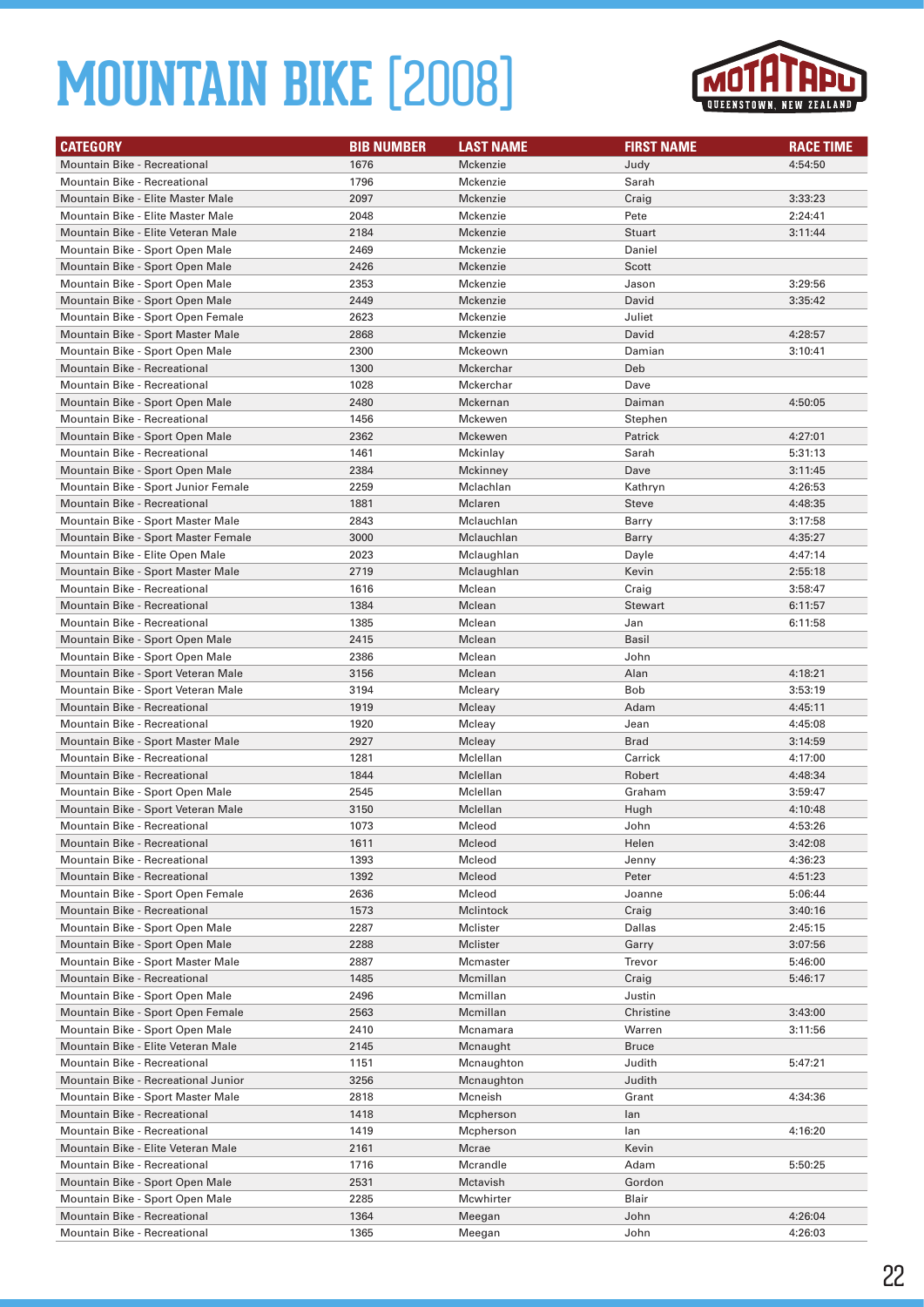

| <b>CATEGORY</b>                     | <b>BIB NUMBER</b> | <b>LAST NAME</b> | <b>FIRST NAME</b> | <b>RACE TIME</b> |
|-------------------------------------|-------------------|------------------|-------------------|------------------|
| Mountain Bike - Elite Junior Male   | 1991              | Meffan           | Patrick           |                  |
| Mountain Bike - Elite Veteran Male  | 2128              | Meffan           | Patrick           | 2:16:51          |
| Mountain Bike - Sport Junior Male   | 2238              | Meffan           | Patrick           |                  |
| Mountain Bike - Recreational        | 1451              | Meldrum          | Nicole            | 6:14:22          |
| <b>Mountain Bike - Recreational</b> | 1452              | Meldrum          | Hugh              | 4:18:00          |
| Mountain Bike - Recreational        | 1439              | Menzies          | Kate              | 5:09:21          |
| Mountain Bike - Sport Open Male     | 2484              | <b>Menzies</b>   | Ed                | 3:38:09          |
| Mountain Bike - Recreational        | 1940              | Merigold         | Diana             | 4:29:02          |
| <b>Mountain Bike - Recreational</b> | 1172              | Metcalfe         | Neil              |                  |
| Mountain Bike - Recreational        | 1173              | Metcalfe         | Claire            |                  |
| <b>Mountain Bike - Recreational</b> | 1266              | Meyer            | Annalisa          | 5:57:42          |
| Mountain Bike - Elite Master Male   | 3272              | Mezger           | John              | 2:21:02          |
| Mountain Bike - Sport Open Male     | 2425              | Michael          | Goldsmith         | 3:39:42          |
| Mountain Bike - Elite Open Male     | 2015              | Micheal          | John              | 2:59:41          |
| Mountain Bike - Recreational        | 1258              | Middlemass       | Blair             | 4:40:25          |
| Mountain Bike - Recreational        | 1120              | Middleton        | Liz               | 5:27:19          |
| Mountain Bike - Elite Veteran Male  | 2193              | Middleton        | Liz               | 3:27:51          |
| Mountain Bike - Sport Open Male     | 2463              | Millar           | Michael           | 4:04:18          |
| Mountain Bike - Recreational        | 1595              | Miller           | Nic               | 5:24:16          |
| Mountain Bike - Elite Open Male     | 2017              | Miller           | Brent             | 2:21:56          |
| Mountain Bike - Elite Veteran Male  | 2182              | Miller           | Tim               | 2:52:29          |
| Mountain Bike - Sport Junior Male   | 2248              | Miller           | Andrew            | 2:59:12          |
| Mountain Bike - Sport Master Male   | 2879              | Miller           | Jason             | 3:02:31          |
| Mountain Bike - Sport Master Male   | 2871              | Miller           | Quentin           | 3:29:49          |
| Mountain Bike - Sport Master Female | 3005              | Miller           | Meaghan           | 5:30:05          |
| Mountain Bike - Recreational        | 1098              | Milliken         | Tom               | 3:21:15          |
| Mountain Bike - Sport Veteran Male  | 3163              | Milne            | David             | 2:44:47          |
| Mountain Bike - Sport Master Male   | 2706              | Minnema          | Ron               | 4:31:06          |
| <b>Mountain Bike - Recreational</b> | 1314              | Mitchell         | Hamish            |                  |
| Mountain Bike - Recreational        | 1083              | Mitchell         | Lois              | 4:45:28          |
| Mountain Bike - Recreational        | 1645              | Mitchell         | Michelle          |                  |
| Mountain Bike - Recreational        | 1084              | Mitchell         | Katrina           | 4:23:21          |
| Mountain Bike - Sport Open Male     | 2509              | Mitchell         | Geoff             | 2:56:20          |
| Mountain Bike - Sport Open Male     | 2521              | Mitchell         | Paul              | 2:40:15          |
| Mountain Bike - Sport Master Male   | 2724              | Mitchell         | Kenneth           | 3:09:52          |
| Mountain Bike - Sport Master Female | 3018              | Mitchell         | Jane              |                  |
| Mountain Bike - Sport Veteran Male  | 3066              | Mitchell         | Steve             | 3:39:36          |
| Mountain Bike - Elite Open Male     | 2007              | Moes             | Terry             | 2:18:21          |
| <b>Mountain Bike - Recreational</b> | 1264              | Moginie          | Wendy             | 5:09:50          |
| Mountain Bike - Elite Master Male   | 2076              | Molony           | Michael           | 2:48:58          |
| Mountain Bike - Sport Open Male     | 2538              | Monk             | Sam               | 3:06:45          |
| Mountain Bike - Sport Master Male   | 2772              | Monteath         | David             | 3:15:19          |
| Mountain Bike - Recreational        | 1634              | Montgomery       | Gerard            | 5:47:48          |
| Mountain Bike - Recreational        | 1441              | Moodie           | Stephen           | 4:29:31          |
| Mountain Bike - Sport Open Male     | 2400              | Moon             | Jeremy            |                  |
| Mountain Bike - Recreational        | 1378              | Moore            | Karalyn           |                  |
| Mountain Bike - Recreational        | 1284              | Moore            | Lester            |                  |
| Mountain Bike - Elite Master Male   | 2095              | Moore            | Ross              | 2:58:34          |
| Mountain Bike - Sport Open Male     | 2417              | Moore            | Nathan            | 2:56:49          |
| Mountain Bike - Sport Open Female   | 2632              | Moore            | Kirstina          | 4:36:39          |
| <b>Mountain Bike - Recreational</b> | 1643              | More             | Fergus            | 5:06:22          |
| Mountain Bike - Elite Veteran Male  | 2176              | Moreton          | Deane             | 3:02:22          |
| Mountain Bike - Recreational        | 1947              | Morgan           | lan               | 4:29:06          |
| Mountain Bike - Recreational        | 1892              | Morris           | Ben               | 3:24:00          |
| Mountain Bike - Sport Open Male     | 2370              | Morris           | Shane             |                  |
| Mountain Bike - Sport Open Female   | 2654              | Morris           | Tania             |                  |
| Mountain Bike - Recreational        | 3309              | Morrison         | Brendan           | 3:11:17          |
| Mountain Bike - Recreational        | 1941              | Morrison         | Derek             | 3:48:28          |
| Mountain Bike - Recreational        | 1240              | Morrison         | Neil              | 6:11:07          |
| Mountain Bike - Recreational        | 1335              | Morrison         | Judy              | 6:02:37          |
| Mountain Bike - Sport Master Male   | 2908              | Morrison         | Paul              | 3:17:36          |
| Mountain Bike - Sport Veteran Male  | 3165              | Morsink          | Herman            | 3:52:20          |
| Mountain Bike - Recreational        | 1358              | Mortimer         | Amanda            | 3:51:24          |
| Mountain Bike - Sport Open Male     | 2413              | Mortimer         | Peter             | 3:04:08          |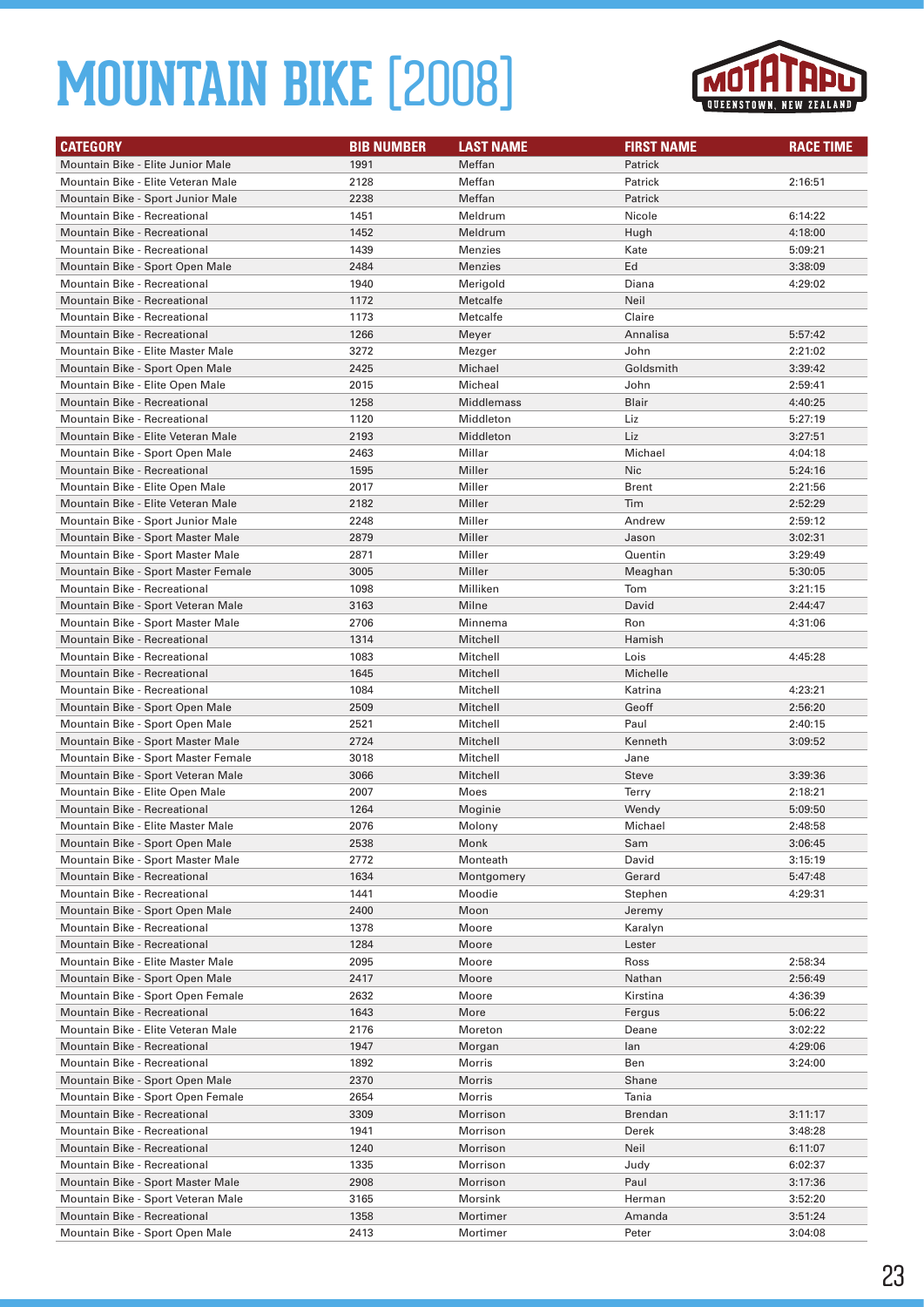

| <b>CATEGORY</b>                     | <b>BIB NUMBER</b> | <b>LAST NAME</b> | <b>FIRST NAME</b> | <b>RACE TIME</b> |
|-------------------------------------|-------------------|------------------|-------------------|------------------|
| <b>Mountain Bike - Recreational</b> | 1144              | Morton           | Andrew            | 4:13:59          |
| Mountain Bike - Recreational        | 1749              | Morton           | Bryan             |                  |
| <b>Mountain Bike - Recreational</b> | 1816              | <b>Moses</b>     | Ryan              |                  |
| Mountain Bike - Sport Open Male     | 2341              | Mount            | Cameron           | 4:29:10          |
| <b>Mountain Bike - Recreational</b> | 1559              | Muir             | <b>Bathan</b>     |                  |
| Mountain Bike - Recreational        | 1556              | Muir             | Jane              | 3:43:28          |
| Mountain Bike - Sport Open Male     | 2458              | Muir             | Hamish            | 3:19:19          |
| Mountain Bike - Sport Master Male   | 2742              | Muir             | Stephen           | 3:46:02          |
| Mountain Bike - Sport Master Male   | 2733              | Mulder           | Tom               | 3:30:36          |
| Mountain Bike - Sport Open Female   | 2641              | Mulligan         | Kerry             | 2:56:45          |
| <b>Mountain Bike - Recreational</b> | 1362              | Mullin           | <b>Bernie</b>     | 5:47:16          |
| Mountain Bike - Sport Master Female | 2967              | Mullins          | Jane              | 3:48:08          |
| <b>Mountain Bike - Recreational</b> | 1382              | Munro            | Julianne          | 5:13:36          |
| Mountain Bike - Sport Master Male   | 2780              | Munro            | David             | 2:48:50          |
| Mountain Bike - Sport Master Female | 2986              | Munro            | Ann-maree         | 5:42:37          |
| Mountain Bike - Sport Master Female | 2987              | Munro            | Ann-maree         | 5:42:37          |
| Mountain Bike - Recreational Junior | 3242              | Munro            | Ann-maree         |                  |
| Mountain Bike - Recreational Junior | 3243              | Munro            | Ann-maree         |                  |
| <b>Mountain Bike - Recreational</b> | 1820              | Murchland        | Alister           | 3:47:11          |
| Mountain Bike - Recreational        | 1822              | Murchland        | Wayne             | 4:01:53          |
| Mountain Bike - Elite Master Female | 2112              | Murdoch          | Mitch             | 2:45:40          |
| Mountain Bike - Sport Open Female   | 2627              | Murphy           | Bridget           | 4:03:53          |
| Mountain Bike - Sport Master Male   | 3320              | Murphy           | Paul              | 3:20:10          |
| Mountain Bike - Recreational        | 1600              | Murray           | Ken               |                  |
| Mountain Bike - Recreational        | 1894              | Murray           | Michael           | 4:13:22          |
| Mountain Bike - Recreational        | 1092              | Murray           | Sarah             |                  |
| Mountain Bike - Elite Master Male   | 2096              | Murray           | Graeme            |                  |
| Mountain Bike - Sport Open Male     | 2471              | Murray           | Andy              | 4:34:12          |
| Mountain Bike - Sport Open Female   | 2664              | Murray           | Angela            | 4:34:10          |
| Mountain Bike - Sport Master Male   | 2736              | Murray           | Wayne             | 3:31:02          |
| Mountain Bike - Recreational Junior | 3228              | Murray           | Jacob             | 3:31:00          |
| Mountain Bike - Sport Master Male   | 2707              | Murrell          | Robert            | 3:53:19          |
| <b>Mountain Bike - Recreational</b> | 1313              | <b>Myers</b>     | Roy               | 3:57:18          |
| Mountain Bike - Recreational        | 1494              | Nally            | Chris             |                  |
| Mountain Bike - Sport Open Male     | 2529              | Nally            | Benjamin          | 5:24:24          |
| Mountain Bike - Elite Master Male   | 2051              | Nash             | Aaron             | 3:05:21          |
| <b>Mountain Bike - Recreational</b> | 1119              | Nation           | Andrew            |                  |
| Mountain Bike - Sport Junior Male   | 2220              | Naylor           | Nicholas          |                  |
| Mountain Bike - Sport Open Male     | 2358              | Neal             | Grant             | 3:38:07          |
| Mountain Bike - Sport Open Female   | 2655              | Neal             | Nicola            | 4:12:39          |
| Mountain Bike - Recreational Junior | 3248              | Needs            | Laura             | 4:36:54          |
| Mountain Bike - Recreational        | 1249              | Nelson           | Judy              | 4:39:01          |
| Mountain Bike - Sport Master Male   | 2755              | Nesbit           | Andy              | 4:01:44          |
| Mountain Bike - Recreational        | 1810              | Nester           | Kelly             |                  |
| Mountain Bike - Sport Master Male   | 2795              | Nester           | Keith             |                  |
| Mountain Bike - Recreational        | 1442              | Newbold          | Richard           | 4:07:03          |
| Mountain Bike - Recreational        | 1361              | Newnham          | Luke              | 3:28:40          |
| Mountain Bike - Sport Master Male   | 2788              | Newton           | Richard           | 3:48:39          |
| <b>Mountain Bike - Recreational</b> | 1775              | Nicholl          | Kirsten           |                  |
| Mountain Bike - Sport Master Female | 2976              | Nicholson        | Deborah           |                  |
| Mountain Bike - Sport Veteran Male  | 3128              | Nicholson        | Alistair          |                  |
| Mountain Bike - Sport Open Male     | 2474              | Nickolls         | Mark              | 2:59:19          |
| Mountain Bike - Recreational        | 1368              | Nicol            | Judy              | 5:49:20          |
| Mountain Bike - Elite Open Male     | 2020              | Nieper           | Craig             | 2:41:36          |
| Mountain Bike - Recreational        | 1215              | Nimmo            | Peter             | 6:53:31          |
| Mountain Bike - Recreational        | 1216              | Nimmo            | Jane              | 6:53:30          |
| Mountain Bike - Elite Open Male     | 2019              | Nixon            | David             |                  |
| Mountain Bike - Recreational        | 1910              | Noble            | Joanne            | 5:07:05          |
| Mountain Bike - Recreational        | 1911              | Noble            | Mark              | 5:07:06          |
| Mountain Bike - Sport Master Male   | 2762              | Noble            | Simon             | 3:11:54          |
| Mountain Bike - Recreational        | 1944              | Norris           | Emma              | 3:30:14          |
| Mountain Bike - Recreational        | 1943              | Norris           | Greg              | 3:37:25          |
| Mountain Bike - Recreational        | 1529              | <b>Norriss</b>   | Hugh              | 5:10:46          |
| Mountain Bike - Sport Open Male     | 2552              | North            | Roger             | 3:26:08          |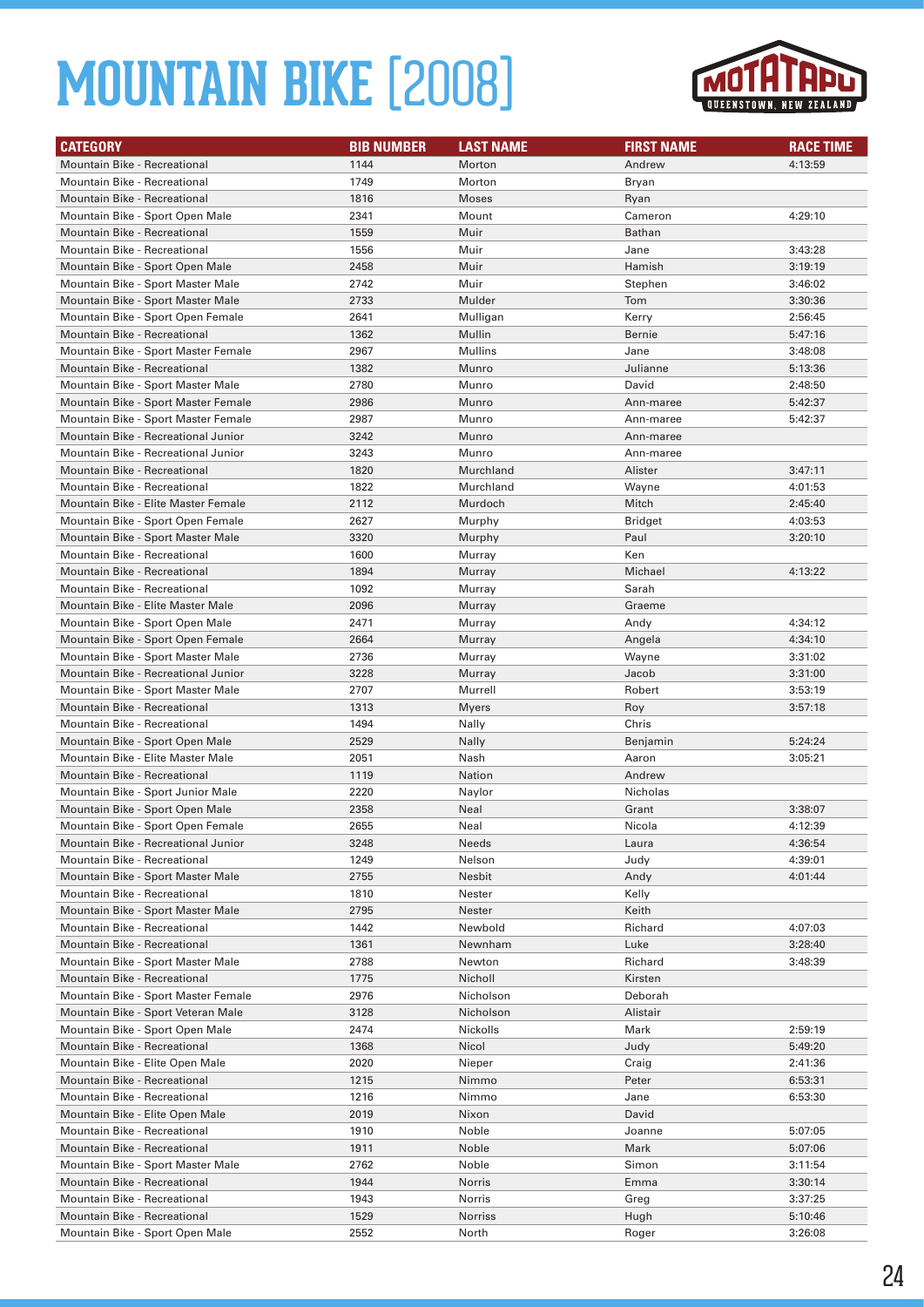

| <b>CATEGORY</b>                                                     | <b>BIB NUMBER</b> | <b>LAST NAME</b>     | <b>FIRST NAME</b> | <b>RACE TIME</b>   |
|---------------------------------------------------------------------|-------------------|----------------------|-------------------|--------------------|
| Mountain Bike - Elite Veteran Male                                  | 2147              | Norton               | Steve             | 2:34:18            |
| Mountain Bike - Sport Open Female                                   | 2617              | Norton               | Kirsten           |                    |
| Mountain Bike - Sport Veteran Male                                  | 3140              | Norton               | Tim (chief)       | 3:33:28            |
| Mountain Bike - Recreational                                        | 1880              | Nossiter             |                   |                    |
| Mountain Bike - Sport Junior Male                                   | 2227              | Notman               | Howard<br>Jeff    | 4:05:24<br>2:33:05 |
|                                                                     | 2757              | Notman               | Peter             | 3:55:07            |
| Mountain Bike - Sport Master Male                                   |                   | Nuttall              |                   |                    |
| <b>Mountain Bike - Recreational</b><br>Mountain Bike - Recreational | 1401<br>2121      |                      | Elizabeth         | 4:19:24<br>4:34:20 |
|                                                                     |                   | Nuttridge            | Graeme            |                    |
| Mountain Bike - Recreational<br>Mountain Bike - Recreational        | 1457<br>1794      | O'brien<br>O'connell | Gavin             | 3:57:43            |
|                                                                     |                   |                      | Sean              |                    |
| <b>Mountain Bike - Recreational</b>                                 | 1417              | Odlin                | Felicity          | 4:33:49            |
| Mountain Bike - Recreational                                        | 2035              | Odlin                | Cam               | 5:15:18            |
| Mountain Bike - Recreational                                        | 1501              | O'kane               | Marc              | 3:20:34            |
| Mountain Bike - Elite Veteran Male                                  | 2151              | Olds                 | Wayne             | 2:38:11            |
| <b>Mountain Bike - Recreational</b>                                 | 1874              | O'leary              | Chris             | 3:48:50            |
| Mountain Bike - Sport Open Male                                     | 2337              | Oliver               | Steve             | 3:29:58            |
| Mountain Bike - Sport Master Male                                   | 2725              | Oliver               | David             | 3:45:33            |
| Mountain Bike - Sport Master Female                                 | 3030              | Oliver               | Kathryn           | 3:20:30            |
| <b>Mountain Bike - Recreational</b>                                 | 1218              | O'malley             | Richie            | 4:08:55            |
| Mountain Bike - Sport Open Male                                     | 2456              | O'Malley             | Ben               | 3:27:28            |
| Mountain Bike - Recreational                                        | 1467              | O'neill              | Michelle          | 5:53:40            |
| <b>Mountain Bike - Recreational</b>                                 | 1468              | O'neill              | Shaun             | 5:53:41            |
| Mountain Bike - Elite Master Male                                   | 2104              | O'neill              | Charlie           | 2:41:56            |
| Mountain Bike - Elite Master Female                                 | 2107              | O'neill              | Deborah           | 3:56:51            |
| Mountain Bike - Sport Master Male                                   | 2876              | O'neill              | Kieran            | 4:02:47            |
| Mountain Bike - Recreational                                        | 1678              | Opie                 | Karen             | 5:05:40            |
| <b>Mountain Bike - Recreational</b>                                 | 1336              | Oram                 | Rod               | 4:27:46            |
| Mountain Bike - Recreational                                        | 1363              | Osborne              | Craig             | 3:27:13            |
| <b>Mountain Bike - Recreational</b>                                 | 1929              | Osteen               | Susan             | 5:17:02            |
| Mountain Bike - Recreational                                        | 1930              | Ovendale             | David             |                    |
| Mountain Bike - Sport Open Male                                     | 2324              | Owens                | Rob               | 2:38:34            |
| Mountain Bike - Sport Open Male                                     | 2412              | Paddon               | Mark              | 3:25:24            |
| Mountain Bike - Sport Veteran Female                                | 3199              | Pairman              | Sally             |                    |
| Mountain Bike - Recreational                                        | 1802              | Palmer               | David             | 6:05:44            |
| Mountain Bike - Recreational                                        | 1811              | Palmer               | David             | 6:05:43            |
| Mountain Bike - Elite Veteran Male                                  | 2122              | Palmer               | Tony              | 3:21:53            |
| Mountain Bike - Sport Junior Male                                   | 2246              | Palmer               | Scott             | 3:21:43            |
| Mountain Bike - Sport Open Male                                     | 2541              | Palmer               | Aaron             | 3:03:58            |
| Mountain Bike - Sport Master Female                                 | 3017              | Palmer               | Dawn              |                    |
| Mountain Bike - Sport Veteran Male                                  | 3121              | Palmer               | Dennis            | 3:24:46            |
| Mountain Bike - Sport Veteran Female                                | 3206              | Palmer               | Sheryl            | 4:33:03            |
| Mountain Bike - Recreational                                        | 1885              | Palmisano            | Rosanne           |                    |
| Mountain Bike - Sport Open Male                                     | 2450              | Parish               | Jeremy            | 3:13:56            |
| Mountain Bike - Elite Veteran Male                                  | 2135              | Park                 | Wayne             | 2:24:20            |
| Mountain Bike - Recreational                                        | 1725              | Parker               | Sarah             | 4:50:39            |
| Mountain Bike - Recreational                                        | 2013              | Parker               | Phil              | 4:42:17            |
| Mountain Bike - Sport Open Female                                   | 2597              | Parker               | Louise            | 4:05:05            |
| Mountain Bike - Recreational                                        | 1909              | Parker               | Donna             | 5:38:16            |
| Mountain Bike - Recreational                                        | 1836              | Parkes               | Robyn             | 5:58:57            |
| Mountain Bike - Sport Veteran Male                                  | 3082              | Parkinson            | Stephen           | 4:53:05            |
| Mountain Bike - Recreational                                        | 1533              | Parr                 | Sarah             | 4:04:14            |
| Mountain Bike - Sport Open Female                                   | 2693              | Parrott              | Kate              | 3:59:00            |
| Mountain Bike - Sport Open Male                                     | 2532              | Pasco                | Sharon            | 4:57:03            |
| Mountain Bike - Sport Open Female                                   | 2576              | Pasco                | Sharon            | 4:57:02            |
| Mountain Bike - Recreational                                        | 1728              | Pasquale             | Garrett           | 4:34:53            |
| Mountain Bike - Recreational                                        | 1628              | Paterson             | Karen marie       | 4:50:11            |
| Mountain Bike - Recreational                                        | 1629              | Paterson             | Matthew           | 5:54:32            |
| Mountain Bike - Recreational                                        | 1914              | Paterson             | Ralph             | 5:10:15            |
| Mountain Bike - Recreational                                        | 1110              | Paterson             | Cynthia           | 6:05:45            |
| Mountain Bike - Sport Open Male                                     | 2424              | Paterson             | Lee               | 3:28:34            |
| Mountain Bike - Sport Open Male                                     | 2486              | Paterson             | Gerald            | 4:22:26            |
| Mountain Bike - Sport Master Male                                   | 2905              | Paterson             | Greg              | 4:33:43            |
| Mountain Bike - Recreational                                        | 1026              | Patten               | Paul              |                    |
| Mountain Bike - Sport Open Male                                     | 2342              | Patten               | Andrew            | 3:55:37            |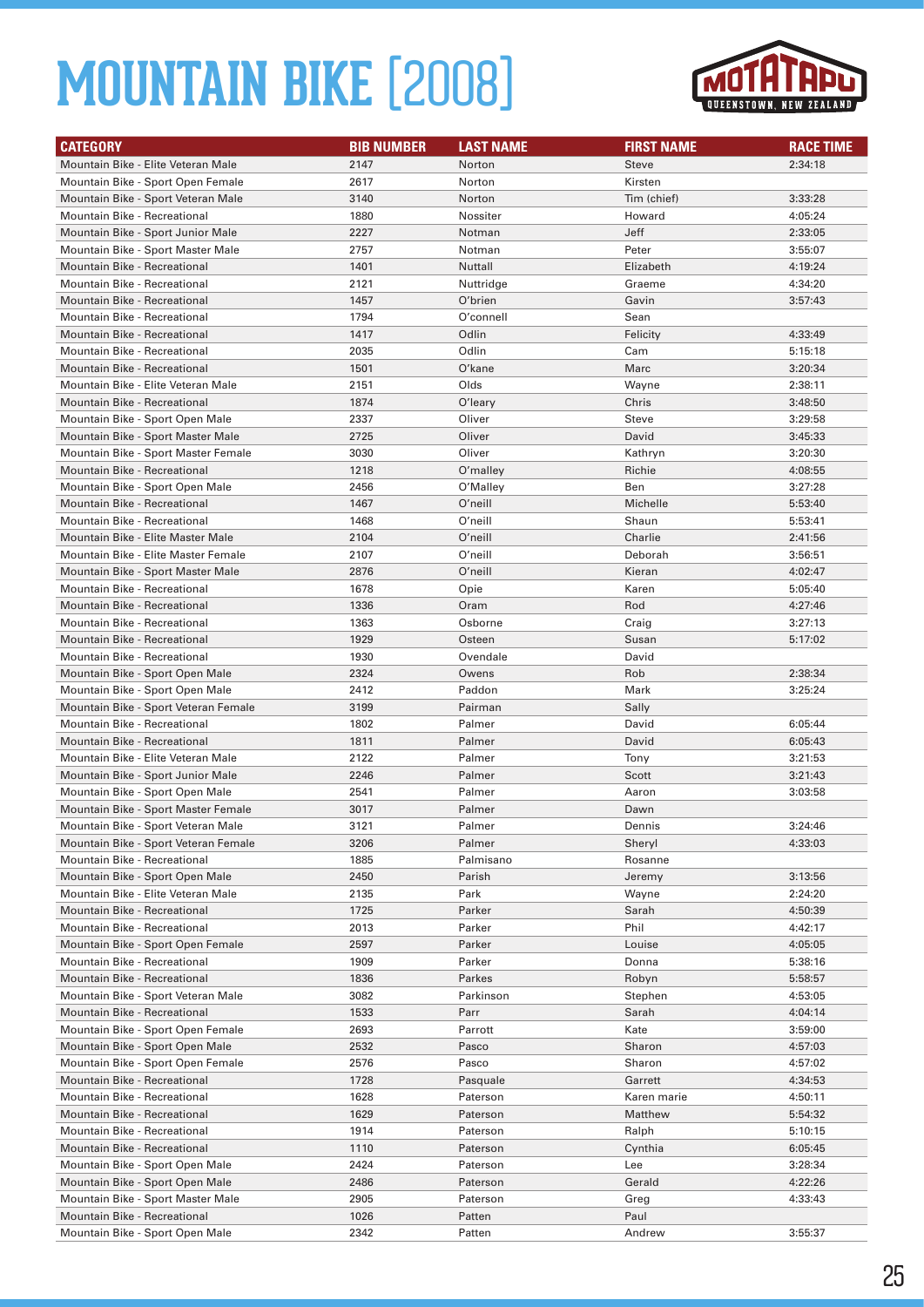

| <b>CATEGORY</b>                                                        | <b>BIB NUMBER</b> | <b>LAST NAME</b> | <b>FIRST NAME</b> | <b>RACE TIME</b>   |
|------------------------------------------------------------------------|-------------------|------------------|-------------------|--------------------|
| <b>Mountain Bike - Recreational</b>                                    | 1465              | Patterson        | Robin             | 4:03:16            |
| Mountain Bike - Recreational                                           | 1131              | Patterson        | Gerald            | 5:19:34            |
| Mountain Bike - Elite Master Male                                      | 2055              | Patterson        | Mal               | 2:45:46            |
| Mountain Bike - Recreational                                           | 1247              | Patton           | Vicki             | 4:36:58            |
| <b>Mountain Bike - Recreational</b>                                    | 1058              | Paul             | Lyndon            |                    |
| Mountain Bike - Sport Master Male                                      | 2958              | Paul             | Wayne             | 3:34:51            |
| Mountain Bike - Sport Master Female                                    | 2996              | Paurini          | Fiona             |                    |
| Mountain Bike - Recreational                                           | 1481              | Pauwels          | John              | 3:58:03            |
| Mountain Bike - Recreational                                           | 1127              | Pawson           | David             | 4:11:52            |
| Mountain Bike - Recreational Junior                                    | 3231              | Pawson           | James             | 4:11:51            |
| Mountain Bike - Sport Master Male                                      | 2875              | Payne            | Noel              |                    |
| <b>Mountain Bike - Recreational</b>                                    | 1574              | Pearce           | Louise            | 4:35:48            |
| <b>Mountain Bike - Recreational</b>                                    | 1243              | Pearce           | Andrew            | 4:46:08            |
| Mountain Bike - Sport Master Male                                      | 2873              | Pearce           | Chris             | 3:16:02            |
| Mountain Bike - Sport Veteran Male                                     | 3180              | Pearce           | David             |                    |
| Mountain Bike - Sport Open Male                                        | 2382              | Pearson          | Simon             | 3:12:53            |
| Mountain Bike - Sport Open Male                                        | 2361              | Pearson          | <b>Stuart</b>     | 3:35:49            |
| Mountain Bike - Sport Veteran Male                                     | 3093              | Pearson          | Richard           | 3:19:47            |
| Mountain Bike - Sport Open Male                                        | 2408              | Peddie           | Chris             | 5:04:37            |
| Mountain Bike - Sport Open Male                                        | 2314              | Pemberton        | Bernard           | 2:44:24            |
| <b>Mountain Bike - Recreational</b>                                    | 1053              | Penman           | Claire            | 5:10:58            |
| Mountain Bike - Sport Veteran Male                                     | 3169              | Percival         | Rod               | 3:12:04            |
| Mountain Bike - Sport Open Male                                        | 2398              | Percy            | Edward            | 5:03:30            |
| Mountain Bike - Sport Open Female                                      | 2642              | Percy            | Stephanie         | 4:59:46            |
| Mountain Bike - Recreational                                           | 1170              | Perkins          | Mark              | 3:58:45            |
| Mountain Bike - Recreational                                           | 1052              | Perkins          | Nigel             | 5:11:56            |
| Mountain Bike - Sport Open Male                                        | 2559              | Perriam          | <b>Stew</b>       | 5:38:12            |
| Mountain Bike - Recreational                                           | 1669              | Perry            | Tony              |                    |
| Mountain Bike - Sport Open Male                                        | 2558              | Perry            | Andrew            | 2:59:04            |
| Mountain Bike - Sport Master Male                                      | 2941              | Perry            | Vernon            | 3:41:22            |
| Mountain Bike - Recreational                                           | 1596              | Peryer           | Bill              | 4:18:05            |
| Mountain Bike - Recreational                                           | 1561              | Peter            | Philip            | 5:42:36            |
| Mountain Bike - Elite Master Male                                      | 2072              | Peters           | Jason             | 3:43:18            |
| Mountain Bike - Sport Open Male                                        | 2418              | Peters           | Karl              | 4:16:30            |
| Mountain Bike - Sport Open Male                                        | 2475              | Pettit           | Tristan           | 3:55:30            |
| Mountain Bike - Sport Open Male                                        | 2434              | Pfahlert         | Nick              | 3:20:01            |
| Mountain Bike - Elite Master Female                                    | 2116              | Pfluger          | Yvonne            | 2:47:40            |
| Mountain Bike - Sport Open Male                                        | 2455              | Phelan           | Jeff              | 3:36:51            |
| Mountain Bike - Sport Master Male                                      | 2799              | Phelvin          | Kerry             | 3:47:18            |
| <b>Mountain Bike - Recreational</b>                                    | 1295              | Phillips         | Mike              | 3:41:22            |
| Mountain Bike - Elite Master Male                                      | 2092              | Phillips         | Ben               | 2:38:23            |
| Mountain Bike - Sport Open Male                                        | 2350              | Phillips         | Charlie           | 3:16:40            |
| Mountain Bike - Sport Master Male                                      | 2766              | Phillips         | John              | 3:06:49            |
| Mountain Bike - Sport Master Male                                      | 2826              | Phillipson       | Gregory           | 3:40:36            |
| Mountain Bike - Sport Master Female                                    | 3010              | Phillipson       | Annabel           | 3:38:31            |
| Mountain Bike - Recreational                                           | 1934              | Pickering        | Tremayne          | 6:14:44            |
| Mountain Bike - Sport Open Female<br>Mountain Bike - Sport Master Male | 2575              | Pike             | Nicola            | 3:49:56<br>3:06:00 |
| Mountain Bike - Sport Master Male                                      | 2947<br>2945      | Pike<br>Pike     | Michael<br>Rickie |                    |
| Mountain Bike - Sport Veteran Male                                     | 3060              | Pike             | David             | 2:50:27            |
| Mountain Bike - Recreational                                           | 1965              | Pilbrow          | Trudy             | 3:56:02            |
| Mountain Bike - Recreational                                           | 1681              | Platts           | Peter             | 3:13:41            |
| Mountain Bike - Recreational                                           | 1682              | Plowman          | Graham            | 5:05:56            |
| Mountain Bike - Sport Veteran Male                                     | 3078              | Pohlen           | Paul              | 4:39:48            |
| Mountain Bike - Recreational                                           | 1139              | Pollard          | Paul              | 3:03:31            |
| Mountain Bike - Sport Veteran Male                                     | 3159              | Pollock          | Brian             | 3:43:21            |
| Mountain Bike - Sport Master Male                                      | 2784              | Pollok           | Michael           |                    |
| Mountain Bike - Elite Veteran Male                                     | 2124              | Pool             | Wayne             | 2:42:53            |
| Mountain Bike - Elite Veteran Female                                   | 2215              | Poole            | Prue              | 3:46:52            |
| Mountain Bike - Recreational                                           | 1765              | Popenhagen       | Nicola            |                    |
| Mountain Bike - Sport Master Male                                      | 2915              | Poppelwell       | Martin            | 3:32:52            |
| Mountain Bike - Sport Open Female                                      | 2621              | Potts            | Janine            | 4:19:05            |
| Mountain Bike - Recreational                                           | 1520              | Poulsen          | Miichael          |                    |
| Mountain Bike - Recreational                                           | 1980              | Poulton          | Sean              | 6:01:53            |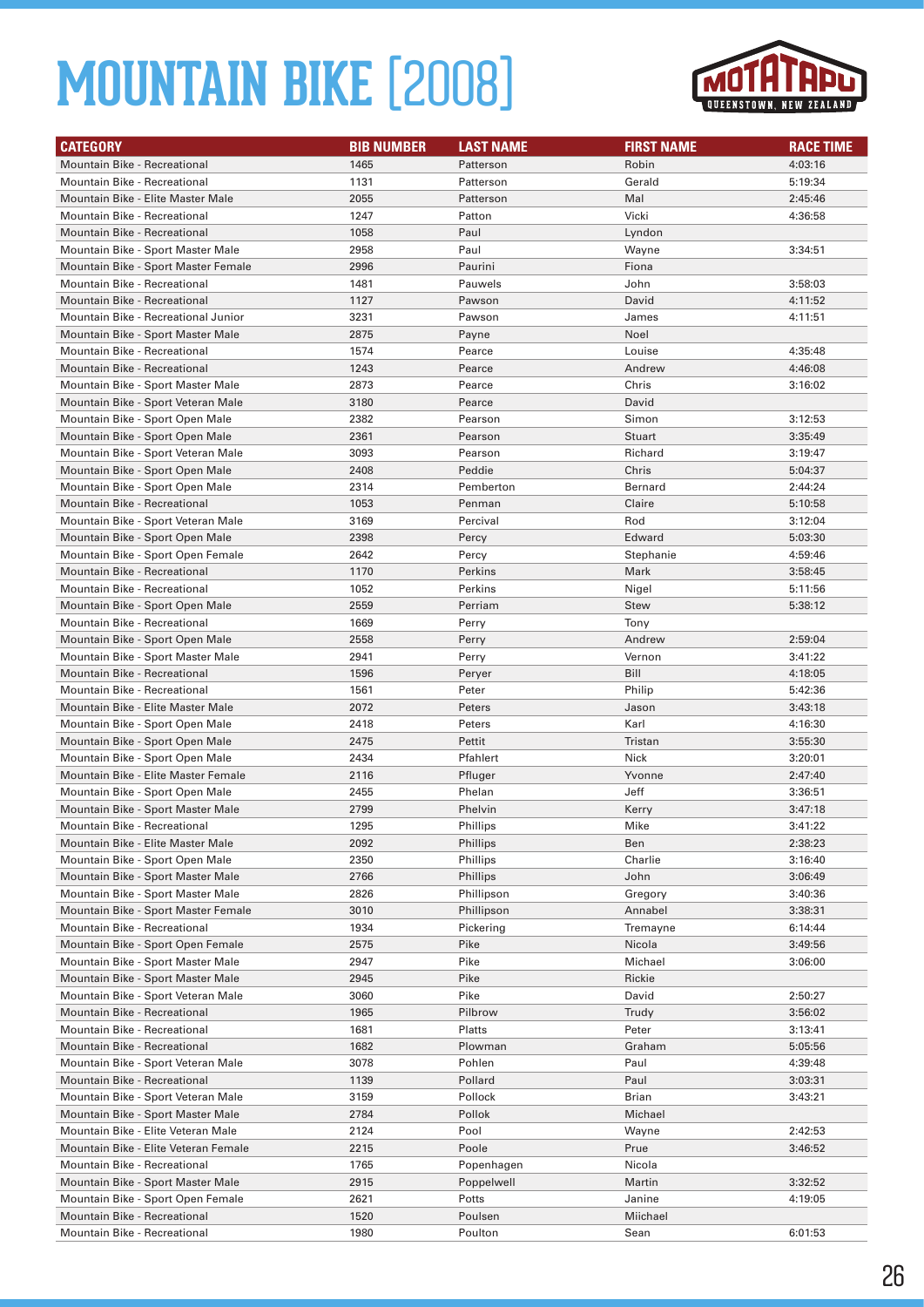

| <b>CATEGORY</b>                                                        | <b>BIB NUMBER</b> | <b>LAST NAME</b> | <b>FIRST NAME</b>    | <b>RACE TIME</b>   |
|------------------------------------------------------------------------|-------------------|------------------|----------------------|--------------------|
| Mountain Bike - Sport Open Female                                      | 2581              | Powell           | Louise               | 4:16:02            |
| Mountain Bike - Recreational                                           | 1779              | Powell           | Michael              | 3:58:33            |
| Mountain Bike - Sport Master Male                                      | 2767              | Prattley         | Laurence             | 4:50:23            |
| Mountain Bike - Sport Veteran Male                                     | 3155              | Prattley         | Austin               | 3:53:50            |
| Mountain Bike - Sport Veteran Male                                     | 3072              | Prattley         | Laurence             | 4:01:11            |
| Mountain Bike - Sport Master Female                                    | 3028              | Presbury         | Helen                | 4:00:52            |
| Mountain Bike - Sport Veteran Male                                     | 3055              | Presbury         | Max                  | 4:22:19            |
| Mountain Bike - Recreational                                           | 1757              | Preston          | Nina                 | 5:33:00            |
| Mountain Bike - Sport Master Male                                      | 2751              | Preston          | Kim                  | 4:38:18            |
| Mountain Bike - Sport Master Female                                    | 3029              | Preston          | Kathryn              | 4:44:10            |
| Mountain Bike - Recreational                                           | 1337              | Price            | John                 | 5:05:07            |
| Mountain Bike - Sport Open Male                                        | 2299              | Primmer          | Nathan               | 3:14:26            |
| <b>Mountain Bike - Recreational</b>                                    | 1699              | Prince           | Malcolm              | 4:42:22            |
| Mountain Bike - Recreational                                           | 1542              | Pringle          | John                 | 5:16:15            |
| Mountain Bike - Sport Open Male                                        | 2295              | Pringle          | Nath                 | 3:59:52            |
| Mountain Bike - Recreational                                           | 1900              | Pritchard        | Ben                  | 3:42:23            |
| <b>Mountain Bike - Recreational</b>                                    | 1137              | Prouting         | Mike                 | 5:39:42            |
| Mountain Bike - Elite Veteran Female                                   | 2217              | Prutton          | Sharon               | 2:47:26            |
| <b>Mountain Bike - Recreational</b>                                    | 1096              | Pullman          | Dave                 | 3:51:56            |
| Mountain Bike - Sport Open Female                                      | 2671              | Putt             | Fiona                | 4:39:57            |
| Mountain Bike - Sport Open Female                                      | 2652              | Pye              | <b>Bernice</b>       | 3:36:11            |
| Mountain Bike - Sport Open Female                                      | 2608              | Quill            | Janine               | 4:20:08            |
| Mountain Bike - Recreational                                           | 1491              | Quinlivan        | Tony                 |                    |
| Mountain Bike - Sport Open Male                                        | 2470              | Quinn            | Sean                 | 3:55:33            |
| Mountain Bike - Sport Master Male                                      | 2929              | Quinonez         | Miguel               | 3:23:31            |
| Mountain Bike - Sport Master Female                                    | 3016              | Radburnd         | Rosalie              |                    |
| <b>Mountain Bike - Recreational</b>                                    | 1766              | Radford          | Jack                 |                    |
| Mountain Bike - Recreational                                           | 1094              | Rae              | Malcolm              |                    |
| <b>Mountain Bike - Recreational</b>                                    | 1000              | Rae              | Paula                | 5:41:39            |
| Mountain Bike - Sport Master Female                                    | 2995              | Rae              | Carolyn              |                    |
| Mountain Bike - Sport Open Female                                      | 2583<br>1938      | Ralston          | Karen<br>Malcolm     | 4:16:48            |
| Mountain Bike - Recreational                                           | 2346              | Ramsay<br>Ramsay | Alex                 | 3:45:55<br>3:31:45 |
| Mountain Bike - Sport Open Male<br>Mountain Bike - Sport Master Female | 2966              |                  | Karen                | 4:27:32            |
| Mountain Bike - Elite Master Male                                      | 2094              | Ramsay<br>Ramsey | Aaron                | 2:50:27            |
| Mountain Bike - Elite Master Male                                      | 2050              | Rankin           | Mike                 | 3:03:02            |
| Mountain Bike - Elite Veteran Male                                     | 2165              | Rapley           | James                | 3:53:47            |
| Mountain Bike - Sport Master Male                                      | 2728              | Rapley           | Beau                 | 3:21:21            |
| Mountain Bike - Sport Master Male                                      | 2878              | Raudon           | Kevan                | 2:52:33            |
| Mountain Bike - Sport Open Male                                        | 2543              | Rawstorn         | Brad                 | 3:15:35            |
| Mountain Bike - Sport Master Male                                      | 2917              | Read             | Steve                | 3:34:00            |
| Mountain Bike - Sport Veteran Male                                     | 3051              | Read             | Simon                | 4:11:25            |
| Mountain Bike - Sport Veteran Female                                   | 3219              | Read             | Karon                | 4:38:49            |
| Mountain Bike - Recreational                                           | 1845              | Redding          | Diane                | 5:13:20            |
| Mountain Bike - Sport Open Male                                        | 2331              | Redpath          | Todd                 | 3:11:40            |
| Mountain Bike - Sport Master Male                                      | 2807              | Redpath          | Peter                | 3:18:46            |
| Mountain Bike - Recreational                                           | 1111              | Reedy            | Tama                 | 3:54:42            |
| Mountain Bike - Recreational                                           | 1369              | Reid             | Angus                | 4:15:35            |
| Mountain Bike - Recreational                                           | 1649              | Reid             | Peter                | 4:26:21            |
| Mountain Bike - Sport Open Male                                        | 2378              | Reid             | Doug                 | 4:15:18            |
| Mountain Bike - Sport Master Male                                      | 2877              | Reid             | Darren               | 3:00:47            |
| Mountain Bike - Sport Open Male                                        | 2335              | Reidy            | <b>Brent william</b> | 3:48:05            |
| Mountain Bike - Elite Veteran Male                                     | 2211              | Rewiri           | Cathy                | 3:15:16            |
| Mountain Bike - Recreational                                           | 1024              | Reynolds         | Alistair             | 5:39:11            |
| Mountain Bike - Recreational                                           | 1620              | Reynolds         | Paul                 | 5:31:48            |
| Mountain Bike - Recreational                                           | 1622              | Reynolds         | Paul                 | 4:20:15            |
| Mountain Bike - Recreational                                           | 1025              | Reynolds         | Craig                | 4:22:05            |
| Mountain Bike - Sport Open Male                                        | 2261              | Reynolds         | Adam                 | 4:38:10            |
| Mountain Bike - Sport Veteran Male                                     | 3065              | Reynolds         | Craig                | 3:54:06            |
| Mountain Bike - Recreational                                           | 1517              | Richards         | Barbara              |                    |
| Mountain Bike - Recreational                                           | 1015              | Richards         | Suzanne              |                    |
| Mountain Bike - Elite Open Male                                        | 2018              | Richardson       | Jon                  | 2:06:54            |
| Mountain Bike - Elite Veteran Male                                     | 2169              | Richardson       | Darren               | 3:48:57            |
| Mountain Bike - Elite Open Female                                      | 2030              | Riches           | Philippa             | 2:52:15            |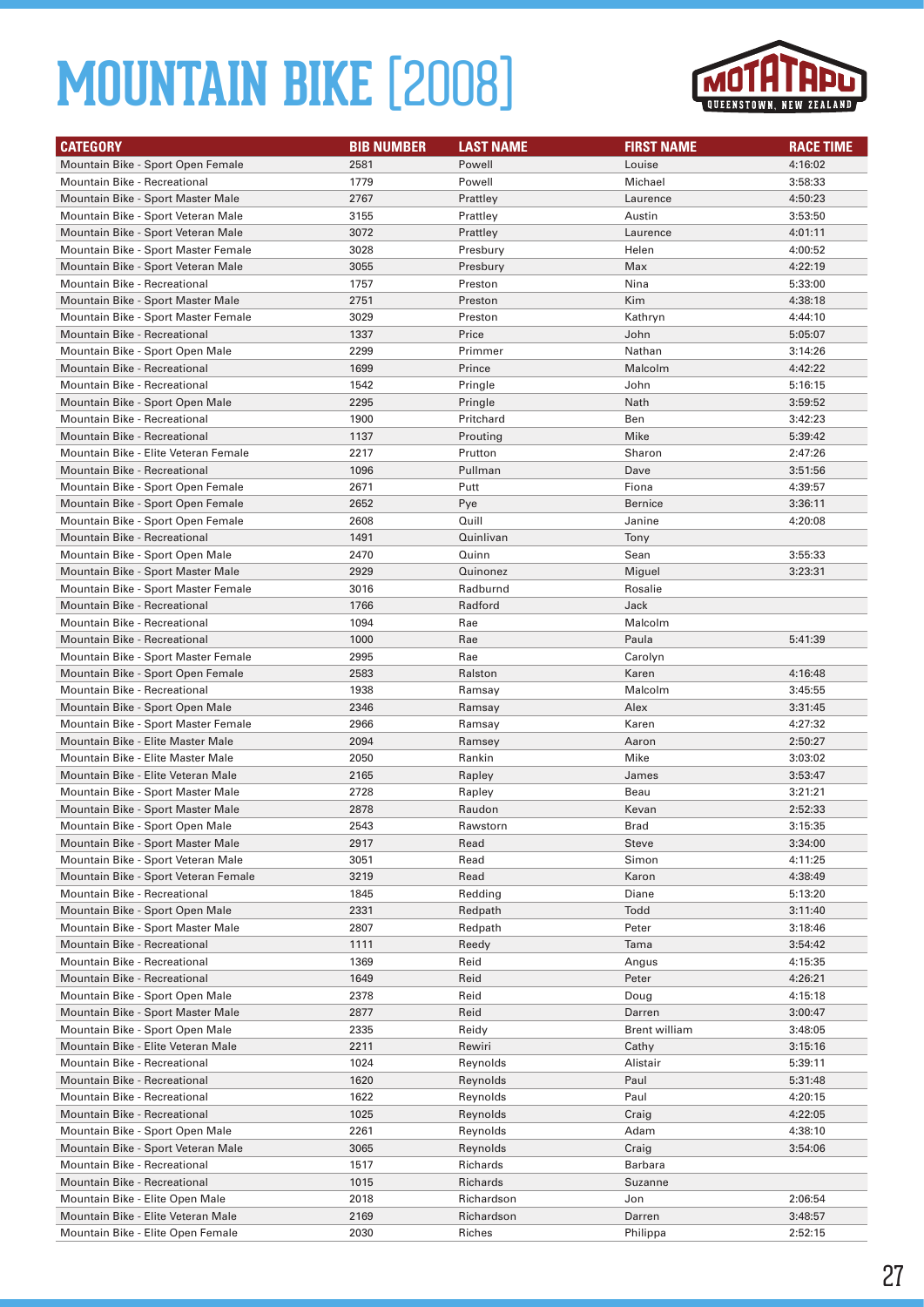

| <b>CATEGORY</b>                                                   | <b>BIB NUMBER</b> | <b>LAST NAME</b>   | <b>FIRST NAME</b> | <b>RACE TIME</b> |
|-------------------------------------------------------------------|-------------------|--------------------|-------------------|------------------|
| Mountain Bike - Sport Open Male                                   | 2334              | Rickerby           | Nigel             | 4:07:01          |
| Mountain Bike - Sport Open Male                                   | 2440              | Rickerby           | Paul              | 3:14:17          |
| Mountain Bike - Recreational                                      | 1075              | Ridd               | Geoff             |                  |
| Mountain Bike - Recreational                                      | 3307              | Ridder             | Graeme            | 3:51:50          |
| <b>Mountain Bike - Recreational</b>                               | 1843              | Riley              | Marianne          | 5:23:19          |
| Mountain Bike - Elite Junior Male                                 | 1993              | Riley              | Glen              | 2:25:27          |
| Mountain Bike - Sport Open Male                                   | 2506              | Riley              | <b>Nick</b>       | 2:29:34          |
| Mountain Bike - Elite Veteran Male                                | 2134              | Riordan            | Andrew            | 3:16:20          |
| Mountain Bike - Sport Open Male                                   | 2374              | Ritchie            | Pete              |                  |
| Mountain Bike - Sport Open Male                                   | 2560              | Ritchie            | Hamish            |                  |
| Mountain Bike - Sport Open Female                                 | 2684              | Ritchie            | Annabel           | 4:09:26          |
| Mountain Bike - Sport Veteran Male                                | 3157              | Ritchie            | Miles             | 4:27:55          |
| <b>Mountain Bike - Recreational</b>                               | 1835              | Robb               | Dean              | 3:45:40          |
| Mountain Bike - Recreational                                      | 1016              | Robbie             | Lisa              | 6:08:40          |
| Mountain Bike - Sport Junior Male                                 | 2219              | Robbins            | Jim               | 2:59:38          |
| Mountain Bike - Recreational                                      | 1471              | Robert             | Karen             | 5:03:58          |
| Mountain Bike - Sport Master Male                                 | 2856              | Robert             | Jack              | 4:01:39          |
| Mountain Bike - Sport Open Male                                   | 2338              | Roberts            | Brett             | 3:10:35          |
| Mountain Bike - Sport Open Male                                   | 2286              | Roberts            | Dan               | 3:16:46          |
| Mountain Bike - Sport Veteran Female                              | 3210              | Roberts            | Lizzie            | 4:40:30          |
| Mountain Bike - Elite Master Female                               | 2109              | Robertshawe        | <b>Bridget</b>    |                  |
| Mountain Bike - Sport Open Male                                   | 2446              | Robertson          | Peter             | 3:20:24          |
| Mountain Bike - Sport Open Female                                 | 2614              | Robertson          | Joanna            | 5:40:16          |
| Mountain Bike - Sport Veteran Male                                | 3132              | Robertson          | Barry             | 3:21:41          |
| Mountain Bike - Sport Veteran Male                                | 3186              | Robertson          | Graeme            | 3:32:57          |
| Mountain Bike - Recreational                                      | 1244              | Robinson           | Peter             | 3:35:46          |
| <b>Mountain Bike - Recreational</b>                               | 1306              | Robinson           | Michael           | 3:36:13          |
| Mountain Bike - Recreational                                      | 1662              | Robinson           | Fiona             | 5:00:13          |
| <b>Mountain Bike - Recreational</b>                               | 1982              | Robinson           | Graham            | 3:51:13          |
| Mountain Bike - Recreational                                      | 1763              | Robinson           | Geoffrey          |                  |
| Mountain Bike - Recreational                                      | 2624              | Robinson           | Simone a          | 4:42:16          |
| Mountain Bike - Sport Open Male                                   | 2302              | Robinson           | Bernard           | 2:34:47          |
| Mountain Bike - Sport Open Male                                   | 2281              | Robinson           | Simon             |                  |
| Mountain Bike - Sport Open Male                                   | 1806              | Robinson           | Simon             | 3:38:51          |
| Mountain Bike - Sport Open Female                                 | 2679              | Robinson           | Fenella           | 4:03:33          |
| Mountain Bike - Sport Master Male                                 | 2811              | Robinson           | Andrew            | 4:31:25          |
| Mountain Bike - Sport Master Male                                 | 2957              | Robinson           | Peter             |                  |
| Mountain Bike - Elite Veteran Male                                | 2140              | Robson             | Ash               | 4:15:12          |
| Mountain Bike - Sport Open Female                                 | 2596              | Robson             | Jennifer          | 3:53:49          |
| <b>Mountain Bike - Recreational</b>                               | 1162              | Rodger             | Nicholas          |                  |
| Mountain Bike - Sport Master Male                                 | 2961              | Rodger             | Jeff              |                  |
| Mountain Bike - Recreational                                      | 1431              | Rodgers            | Ann               | 5:24:28          |
| Mountain Bike - Recreational                                      | 1302              | Rodgers            | Gaynor            | 5:15:54          |
| Mountain Bike - Recreational                                      | 1424              | Rodgers            | Paul              | 5:09:31          |
| Mountain Bike - Sport Master Male                                 | 2920              | Rodgers            | Anthony           | 4:10:17          |
| Mountain Bike - Sport Veteran Male                                | 3105              | Rodgers            | Gordon            | 4:05:15          |
| Mountain Bike - Elite Veteran Male                                | 2210              | Rogan              | Phil              | 3:02:19          |
| Mountain Bike - Recreational                                      | 1366              | Rolfe              | Trudie            | 4:55:34          |
| Mountain Bike - Recreational                                      | 1689              | Rollason           | Kate              | 5:21:30          |
| Mountain Bike - Recreational                                      | 1455              | Ronald             | Dean              | 4:02:53          |
| Mountain Bike - Sport Open Male                                   | 2438              | Rookes             | Richard           | 3:22:40          |
| Mountain Bike - Sport Veteran Male                                | 3069              | Roper-lindsay      | John              | 3:11:55          |
| Mountain Bike - Sport Master Male                                 | 2911              | Rose               | Matthew           | 4:00:19          |
| Mountain Bike - Sport Master Female                               | 2979              | Rose               | Rachel            | 4:00:15          |
| Mountain Bike - Sport Open Male                                   | 2419              | Rosemergy          | Hugh              | 3:49:53          |
| Mountain Bike - Elite Open Male                                   | 2022              | Ross               | Nick              | 2:16:24          |
| Mountain Bike - Sport Open Male                                   | 2355              | Ross               | Gordon            | 3:46:30          |
| Mountain Bike - Sport Master Male                                 | 2848              | Ross               | Martin            | 3:26:15          |
| Mountain Bike - Sport Master Female                               | 2997              | Ross               | Judy              | 3:42:21          |
| Mountain Bike - Recreational<br>Mountain Bike - Elite Master Male | 1949<br>2053      | Roussy<br>Rowcroft | Rejean            | 5:31:44          |
| Mountain Bike - Sport Open Male                                   | 2366              | Rowcroft           | Anthony<br>Nick   |                  |
| Mountain Bike - Sport Open Male                                   | 2307              | Rowse              | Jake              | 2:33:34          |
| Mountain Bike - Sport Open Female                                 | 2676              | Rowse              | Tamara            | 3:25:30          |
|                                                                   |                   |                    |                   |                  |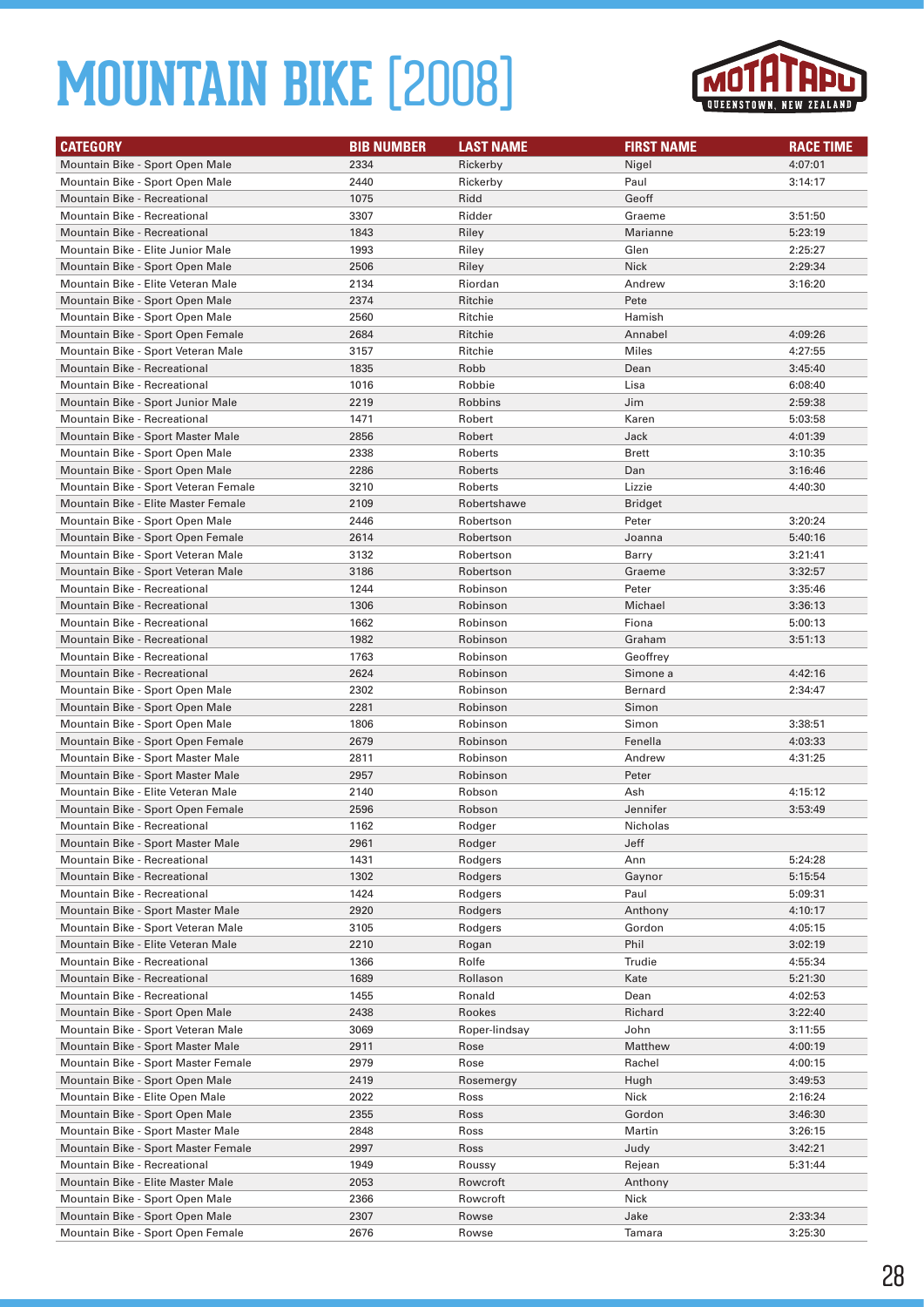

| <b>CATEGORY</b>                                                        | <b>BIB NUMBER</b> | <b>LAST NAME</b>   | <b>FIRST NAME</b> | <b>RACE TIME</b>   |
|------------------------------------------------------------------------|-------------------|--------------------|-------------------|--------------------|
| Mountain Bike - Recreational                                           | 1516              | Roy                | Sean              | 5:21:03            |
| Mountain Bike - Elite Open Male                                        | 2028              | Roy                | <b>Marcus</b>     | 1:57:47            |
| Mountain Bike - Elite Veteran Male                                     | 2204              | Roy                | Colin             | 2:39:21            |
| <b>Mountain Bike - Recreational</b>                                    | 1939              | Rufus              | Stuart            | 5:27:10            |
| Mountain Bike - Sport Open Female                                      | 2668              | Ruiterman          | Cynthia           |                    |
| Mountain Bike - Recreational                                           | 1519              | Rusbatch           | Cherie            | 4:00:21            |
| <b>Mountain Bike - Recreational</b>                                    | 1163              | Russell            | Max               | 4:50:40            |
| Mountain Bike - Recreational                                           | 1146              | Russell            | John              | 6:00:35            |
| <b>Mountain Bike - Recreational</b>                                    | 1696              | Russell            | Kate              | 4:08:07            |
| Mountain Bike - Elite Junior Male                                      | 1994              | Russell            | Hamish            | 2:49:35            |
| <b>Mountain Bike - Recreational</b>                                    | 1031              | Rutherford         | Gill              |                    |
| Mountain Bike - Recreational                                           | 1756              | Rutledge           | Dan               | 5:54:49            |
| <b>Mountain Bike - Recreational</b>                                    | 1697              | Ryan               | Chris             | 4:51:14            |
| Mountain Bike - Recreational                                           | 1303              | Ryan               | Hannah            | 5:02:55            |
| Mountain Bike - Elite Veteran Male                                     | 2119              | Ryan               | Philip            |                    |
| Mountain Bike - Sport Master Male                                      | 2777              | Ryan               | Justin            | 3:16:37            |
| Mountain Bike - Sport Open Female                                      | 2562              | Ryan               | Emma              | 4:04:45            |
| Mountain Bike - Recreational                                           | 1778              | Ryder              | Perry             | 3:57:03            |
| Mountain Bike - Recreational                                           | 1036              | Salkeld            | John              | 3:18:29            |
| Mountain Bike - Recreational                                           | 1492              | Salt               | Alistair          | 4:28:26            |
| Mountain Bike - Sport Master Male                                      | 2730              | Sanderson          | <b>Steve</b>      | 3:45:30            |
| Mountain Bike - Recreational                                           | 1963              | <b>Santos</b>      | Jannette          | 3:49:15            |
| Mountain Bike - Sport Open Male                                        | 2431              | Sarjeant           | Mike              | 3:21:38            |
| Mountain Bike - Sport Veteran Male                                     | 3059              | Sasse              | Ron               | 3:42:56            |
| Mountain Bike - Recreational                                           | 1660              | Sawyer             | Susan             | 5:48:25            |
| Mountain Bike - Sport Master Male                                      | 2790              | Scammell           | Robert            | 2:55:34            |
| Mountain Bike - Elite Master Male                                      | 2045              | <b>Scarlet</b>     | Pete              | 3:59:11            |
| Mountain Bike - Elite Master Male                                      | 2102              | Scheiwe            | James             | 3:28:28            |
| Mountain Bike - Sport Junior Male                                      | 2247              | Scherger           | Harrison          | 4:05:58            |
| Mountain Bike - Sport Master Male                                      | 2859              | Scherger           | lan               | 4:11:35            |
| Mountain Bike - Recreational                                           | 1841              | Schmelz            | Kate              | 5:13:24            |
| Mountain Bike - Sport Junior Male                                      | 2222              | Schrama            | Jacob             | 3:47:31            |
| Mountain Bike - Sport Junior Male                                      | 2223              | Schrama            | Toby              | 3:55:34            |
| Mountain Bike - Sport Master Female                                    | 3024              | Schroder           | Mary-Louise       |                    |
| Mountain Bike - Sport Master Female                                    | 2992              | Schumann           | Gerdi             |                    |
| Mountain Bike - Sport Master Male                                      | 2700              | Schurink           | John              | 3:46:43            |
| Mountain Bike - Sport Master Male<br>Mountain Bike - Sport Master Male | 2758<br>2748      | Scobie<br>Scoringe | Mark<br>Paul      | 3:56:24<br>4:27:52 |
| <b>Mountain Bike - Recreational</b>                                    | 1546              | Scott              | Gina              |                    |
| Mountain Bike - Recreational                                           | 1275              | Scott              | Graeme            | 4:34:43            |
| Mountain Bike - Sport Veteran Male                                     | 3118              | Scott              | Nicholas          | 4:49:52            |
| Mountain Bike - Recreational                                           | 1755              | Scurr              | Anne              |                    |
| Mountain Bike - Recreational                                           | 1514              | Searle             | Kay               | 5:14:56            |
| Mountain Bike - Sport Veteran Male                                     | 3182              | Selbie             | Laurie            | 3:59:56            |
| Mountain Bike - Sport Veteran Male                                     | 3183              | Selbie             | Laurie            | 3:38:45            |
| Mountain Bike - Sport Open Female                                      | 2640              | Setz               | Karen             | 3:36:28            |
| Mountain Bike - Sport Master Male                                      | 2937              | Sexton             | Garry             | 3:47:10            |
| Mountain Bike - Sport Master Male                                      | 2933              | Shanahan           | Simon             | 3:37:22            |
| Mountain Bike - Sport Master Female                                    | 2973              | Shanahan           | Lynden            | 4:00:56            |
| Mountain Bike - Sport Open Male                                        | 2364              | Shanks             | Clayton           | 3:31:42            |
| Mountain Bike - Sport Master Male                                      | 2746              | Shapcott           | Peter             | 3:15:02            |
| Mountain Bike - Recreational                                           | 1377              | Shaw               | Jo                | 5:43:55            |
| Mountain Bike - Recreational                                           | 1048              | Shaw               | John              | 4:02:44            |
| Mountain Bike - Recreational                                           | 1047              | Shaw               | Kate              | 4:09:47            |
| Mountain Bike - Sport Open Male                                        | 2540              | Shaw               | Tony              | 3:48:56            |
| Mountain Bike - Sport Master Male                                      | 2949              | Shea               | <b>Brett</b>      | 2:58:22            |
| Mountain Bike - Recreational                                           | 1521              | Shearer            | Lyall             | 5:05:25            |
| Mountain Bike - Recreational                                           | 1370              | Shearer            | Dara              | 5:16:17            |
| Mountain Bike - Elite Veteran Male                                     | 2158              | Shearer            | Dara              | 2:52:09            |
| Mountain Bike - Sport Master Male                                      | 2963              | Shearer            | Jeremy            | 3:13:46            |
| Mountain Bike - Recreational                                           | 1977              | Shepherd           | Mort              | 3:33:18            |
| Mountain Bike - Sport Open Female                                      | 2578              | Shepherd           | Deb               | 4:29:00            |
| Mountain Bike - Sport Master Male                                      | 2737              | Shepherd           | Simon             | 3:19:57            |
| Mountain Bike - Sport Veteran Male                                     | 3129              | Shepherd           | Max               | 4:23:45            |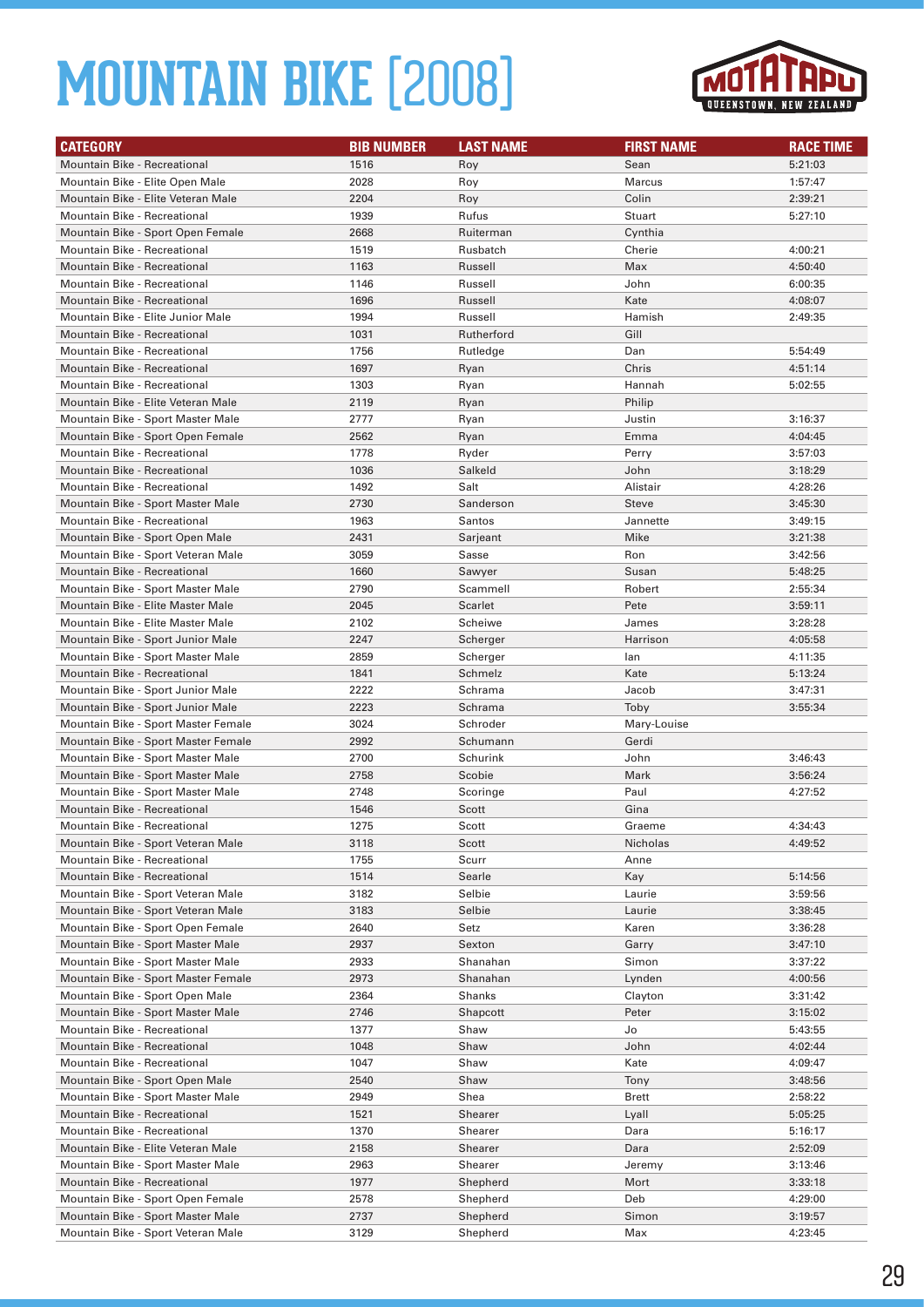

| <b>CATEGORY</b>                      | <b>BIB NUMBER</b> | <b>LAST NAME</b> | <b>FIRST NAME</b> | <b>RACE TIME</b> |
|--------------------------------------|-------------------|------------------|-------------------|------------------|
| Mountain Bike - Sport Open Male      | 2311              | Sheppard         | Craig             | 3:14:24          |
| Mountain Bike - Recreational         | 1603              | Sherlock         | Wendy             | 4:46:21          |
| Mountain Bike - Recreational         | 1780              | Shernthanner     | Liesl             | 3:58:20          |
| Mountain Bike - Sport Master Male    | 2901              | Sherriff         | Andrew            | 3:15:20          |
| Mountain Bike - Sport Master Male    | 2761              | Shervey          | Warren            |                  |
| Mountain Bike - Recreational         | 1515              | Sherwin          | Darryl keith      |                  |
| Mountain Bike - Elite Open Male      | 2011              | Shirley          | Greig             | 2:58:26          |
| Mountain Bike - Sport Open Female    | 2687              | Shirley          | Rachel            |                  |
| Mountain Bike - Sport Veteran Male   | 3062              | Shore            | lan               | 3:50:28          |
| Mountain Bike - Sport Open Female    | 2625              | Short            | Paula             | 3:41:36          |
| Mountain Bike - Recreational         | 1558              | Sidery           | Janine            |                  |
| Mountain Bike - Elite Master Male    | 2039              | Sidery           | Dave              | 3:02:06          |
| <b>Mountain Bike - Recreational</b>  | 1510              | Silvester        | Robyn             | 5:13:35          |
| Mountain Bike - Sport Open Male      | 2481              | Sime             | Grant             | 3:35:22          |
| Mountain Bike - Sport Open Male      | 2397              | Simmonds         | <b>Nick</b>       | 4:24:42          |
| Mountain Bike - Sport Master Male    | 2885              | Simms            | Andrew            | 4:42:49          |
| <b>Mountain Bike - Recreational</b>  | 1733              | Simpkin          | Paul              | 4:47:14          |
| Mountain Bike - Recreational         | 1373              | Simpson          | Sue               | 5:26:55          |
| Mountain Bike - Elite Veteran Male   | 2183              | Simpson          | Graeme            | 3:36:48          |
| Mountain Bike - Sport Open Male      | 2515              | Simpson          | James             | 3:51:31          |
| Mountain Bike - Sport Master Male    | 2789              | Simpson          | Milne             | 3:17:57          |
| Mountain Bike - Sport Open Male      | 2508              | Sims             | Glenn             | 3:19:50          |
| Mountain Bike - Recreational         | 1185              | Sinclair         | Emma              | 6:37:38          |
| Mountain Bike - Recreational         | 1414              | Sinclair         | Christine         | 5:00:27          |
| Mountain Bike - Elite Junior Male    | 1990              | Sinclair         | <b>Brent</b>      | 2:27:39          |
| Mountain Bike - Sport Master Male    | 2769              | Sinclair         | Garth             |                  |
| Mountain Bike - Sport Master Female  | 2993              | Sinclair         | Nan               | 4:37:41          |
| Mountain Bike - Recreational         | 1005              | Sinnamon         | Dianne            |                  |
| Mountain Bike - Sport Open Male      | 2297              | Skerratt         | Max               |                  |
| Mountain Bike - Recreational         | 1168              | Skerrett         | Warren            | 3:49:47          |
| Mountain Bike - Elite Veteran Male   | 2144              | Sladen           | Alister           | 2:47:46          |
| Mountain Bike - Recreational         | 1117              | Slattery-smith   | Margaret          | 4:09:08          |
| Mountain Bike - Elite Master Male    | 3262              | Small            | Geoff             |                  |
| Mountain Bike - Recreational         | 1097              | Smith            | <b>Bruce</b>      | 3:51:53          |
| Mountain Bike - Recreational         | 1199              | Smith            | Krissteen         | 4:45:11          |
| Mountain Bike - Recreational         | 1915              | Smith            | Greg              | 4:42:07          |
| Mountain Bike - Elite Master Male    | 2054              | Smith            | Jason             | 4:37:42          |
| Mountain Bike - Elite Master Female  | 2113              | Smith            | Sally             | 3:22:47          |
| Mountain Bike - Sport Open Male      | 2320              | Smith            | Alistair          | 3:36:09          |
| Mountain Bike - Sport Open Male      | 2323              | Smith            | Greg              |                  |
| Mountain Bike - Sport Open Male      | 2270              | Smith            | Phillip           | 4:33:29          |
| Mountain Bike - Sport Master Male    | 2889              | Smith            | Steve             | 3:36:09          |
| Mountain Bike - Sport Master Male    | 2816              | Smith            | <b>Nick</b>       |                  |
| Mountain Bike - Sport Master Female  | 3019              | Smith            | Kathryn           | 3:49:17          |
| Mountain Bike - Sport Veteran Male   | 3119              | Smith            | Andrew            | 3:25:36          |
| Mountain Bike - Sport Veteran Male   | 3148              | Smith            | Ned               | 4:46:12          |
| Mountain Bike - Sport Veteran Male   | 3091              | Smith            | Graeme            | 3:29:03          |
| Mountain Bike - Recreational         | 2330              | Smith            | Kim               | 6:39:05          |
| Mountain Bike - Elite Open Female    | 3305              | Smith            | Imogen            |                  |
| Mountain Bike - Sport Veteran Female | 3217              | Smitheram        | Nola              | 3:57:45          |
| Mountain Bike - Elite Junior Female  | 2003              | Smithies         | Harriet           | 2:56:09          |
| Mountain Bike - Sport Master Male    | 2808              | Sole             | Matt              | 4:06:09          |
| Mountain Bike - Recreational         | 1006              | Somerville       | Richard           | 4:55:30          |
| Mountain Bike - Sport Veteran Male   | 3052              | Somerville       | Richard           | 3:56:51          |
| Mountain Bike - Elite Veteran Male   | 2189              | Soper            | Errol             | 2:41:14          |
| Mountain Bike - Sport Master Female  | 3008              | Soper            | Jenny             |                  |
| Mountain Bike - Sport Master Male    | 2721              | Soundy           | Peter             | 4:09:27          |
| Mountain Bike - Recreational Junior  | 3227              | Spain            | Joab              |                  |
| Mountain Bike - Recreational         | 1906              | Sparrow          | Sonja             | 4:26:03          |
| Mountain Bike - Sport Open Male      | 2385              | Sparrow          | Edward            | 3:38:32          |
| Mountain Bike - Sport Veteran Male   | 3045              | Sparrow          | John              | 3:20:24          |
| Mountain Bike - Recreational         | 1633              | Speight          | Carolyn           | 5:29:52          |
| Mountain Bike - Recreational         | 1241              | Speight          | Felicity          | 4:36:23          |
| Mountain Bike - Sport Junior Male    | 2253              | Speight          | Thomas            | 3:49:44          |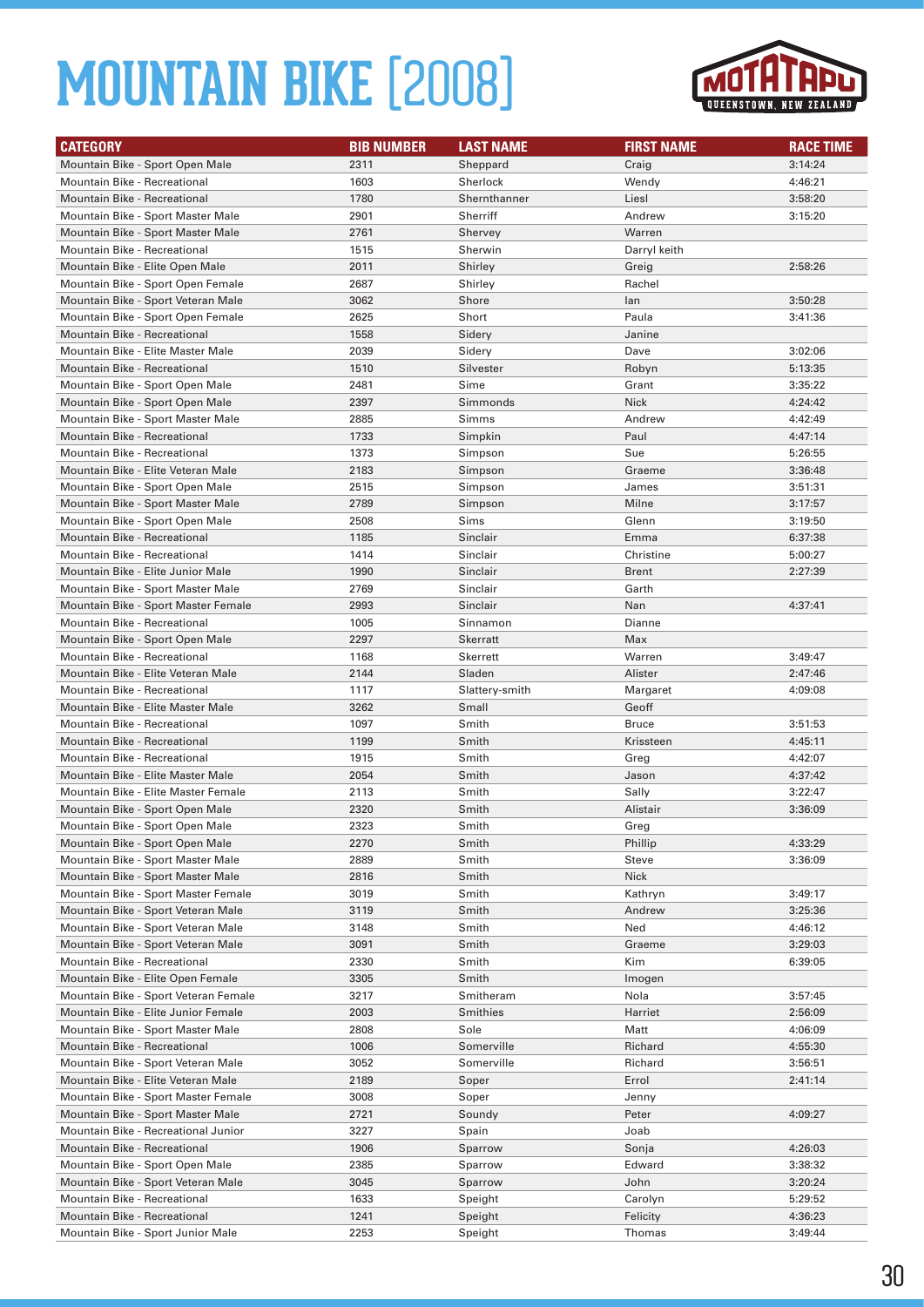

| <b>CATEGORY</b>                      | <b>BIB NUMBER</b> | <b>LAST NAME</b> | <b>FIRST NAME</b> | <b>RACE TIME</b> |
|--------------------------------------|-------------------|------------------|-------------------|------------------|
| Mountain Bike - Sport Master Male    | 2715              | Spencer          | <b>Nick</b>       | 2:33:20          |
| Mountain Bike - Sport Master Male    | 2838              | Spencer          | Stephen           | 3:00:45          |
| Mountain Bike - Recreational         | 1463              | Spiers           | Peter             | 3:13:25          |
| Mountain Bike - Recreational         | 1740              | Spoelstra        | Mark              | 5:39:39          |
| Mountain Bike - Sport Open Male      | 2423              | Spring           | Damian            |                  |
| Mountain Bike - Sport Open Male      | 2369              | Squires          | Sean              |                  |
| <b>Mountain Bike - Recreational</b>  | 1764              | Stableford       | Emma              |                  |
| Mountain Bike - Sport Open Female    | 2658              | Stalker          | Michelle          | 3:21:07          |
| <b>Mountain Bike - Recreational</b>  | 1583              | Standen          | Ross              | 3:45:33          |
| Mountain Bike - Sport Master Female  | 2994              | Standfield       | Trish             | 3:34:09          |
| Mountain Bike - Sport Master Male    | 2754              | Standring        | Peter             | 4:21:03          |
| Mountain Bike - Recreational         | 1855              | Staniford        | Simon             |                  |
| Mountain Bike - Elite Veteran Male   | 2198              | Stanley          | Mike              | 3:53:49          |
| Mountain Bike - Sport Veteran Male   | 3109              | <b>Staples</b>   | Roger             | 3:53:56          |
| Mountain Bike - Recreational         | 1562              | Stapper          | Hil               | 6:14:22          |
| Mountain Bike - Sport Veteran Female | 3215              | Stead            | Diane             | 3:19:32          |
| Mountain Bike - Sport Master Male    | 2750              | <b>Steans</b>    | Bill              | 4:04:28          |
| Mountain Bike - Sport Open Male      | 2444              | Stechmann        | Dion              | 2:40:39          |
| <b>Mountain Bike - Recreational</b>  | 1551              | Steed            | Michael           | 4:23:53          |
| Mountain Bike - Recreational         | 1547              | Steed            | William           | 4:23:54          |
| <b>Mountain Bike - Recreational</b>  | 1331              | <b>Steele</b>    | Jo                | 6:15:12          |
| Mountain Bike - Sport Veteran Male   | 3184              | Steele           | Ross              | 6:15:12          |
| Mountain Bike - Sport Open Male      | 2462              | <b>Stephens</b>  | Blair             | 2:39:52          |
| Mountain Bike - Recreational         | 1807              | Stephenson       | Lindsay           | 5:22:48          |
| Mountain Bike - Sport Open Male      | 2347              | Stephenson       | James             | 2:37:59          |
| Mountain Bike - Recreational         | 1509              | Steven           | Chris             | 4:42:41          |
| Mountain Bike - Sport Open Male      | 2303              | Steven           | Sam               | 3:11:20          |
| Mountain Bike - Recreational         | 1038              | <b>Stevens</b>   | Dot               | 6:36:09          |
| <b>Mountain Bike - Recreational</b>  | 1731              | <b>Stevens</b>   | Simon             | 3:59:30          |
| Mountain Bike - Sport Open Male      | 2542              | Stevens          | David             | 3:51:40          |
| Mountain Bike - Sport Master Male    | 2884              | <b>Stevens</b>   | Gavin             | 3:47:11          |
| Mountain Bike - Sport Veteran Male   | 3054              | Stevens          | Alister           | 5:42:12          |
| Mountain Bike - Sport Master Male    | 2938              | Stevenson        | Johnny            | 3:32:13          |
| Mountain Bike - Sport Master Male    | 2828              | Stevenson        | Peter             | 3:39:42          |
| <b>Mountain Bike - Recreational</b>  | 1495              | <b>Stewart</b>   | Chris             | 4:22:27          |
| Mountain Bike - Recreational         | 1496              | Stewart          | Debbie            |                  |
| <b>Mountain Bike - Recreational</b>  | 1531              | <b>Stewart</b>   | Jenny             | 5:30:28          |
| Mountain Bike - Recreational         | 1830              | Stewart          | Ruth              | 5:27:13          |
| <b>Mountain Bike - Recreational</b>  | 1815              | <b>Stewart</b>   | Mike              | 4:20:43          |
| Mountain Bike - Recreational         | 1747              | <b>Stewart</b>   | Jo                | 4:00:14          |
| Mountain Bike - Sport Master Male    | 2854              | Stewart          | Michael           | 3:53:19          |
| Mountain Bike - Sport Master Female  | 3025              | Stewart          | Caroline          | 4:31:23          |
| Mountain Bike - Sport Open Male      | 2278              | Stobo            | Andrew            | 3:48:39          |
| Mountain Bike - Recreational         | 1327              | Stockwell        | Paul              | 4:53:40          |
| Mountain Bike - Recreational         | 1386              | Stockwell        | Thomas            | 4:27:58          |
| Mountain Bike - Recreational         | 1673              | Stokes           | Stephen           |                  |
| Mountain Bike - Recreational         | 1460              | Stoneman         | Raymond           | 3:43:02          |
| Mountain Bike - Sport Open Male      | 2268              | Stott            | Justin            | 3:36:58          |
| Mountain Bike - Recreational         | 1674              | Stowell          | Lisa              | 4:53:09          |
| Mountain Bike - Recreational         | 1608              | Stoyanof         | John              | 3:54:02          |
| Mountain Bike - Sport Open Male      | 2539              | Strachan         | Nick              |                  |
| Mountain Bike - Recreational         | 1490              | Strain           | Tony              | 4:35:32          |
| Mountain Bike - Elite Veteran Male   | 2133              | Streat           | Chris             | 3:20:06          |
| Mountain Bike - Sport Master Female  | 3026              | Streat           | Elisabet          | 4:02:00          |
| Mountain Bike - Recreational         | 1798              | Stredder         | Simon             | 3:59:13          |
| Mountain Bike - Sport Master Male    | 2948              | Strong           | Alan              | 3:16:45          |
| Mountain Bike - Sport Master Male    | 2731              | Stuart           | Richard wilson    | 3:55:29          |
| Mountain Bike - Sport Veteran Male   | 3037              | Stuart           | Tony              | 3:28:31          |
| Mountain Bike - Elite Master Male    | 2060              | Stubbs           | Sir laffalot      | 3:29:55          |
| Mountain Bike - Recreational         | 1404              | Studholme        | Tom               | 3:30:30          |
| Mountain Bike - Recreational         | 1405              | Studholme        | Tom               | 4:53:03          |
| Mountain Bike - Recreational         | 1356              | Stupples         | Nina              | 5:00:26          |
| Mountain Bike - Elite Veteran Male   | 2130              | Sullivan         | Tony              |                  |
| Mountain Bike - Sport Open Male      | 2383              | Sullivan         | Eamon             | 3:05:07          |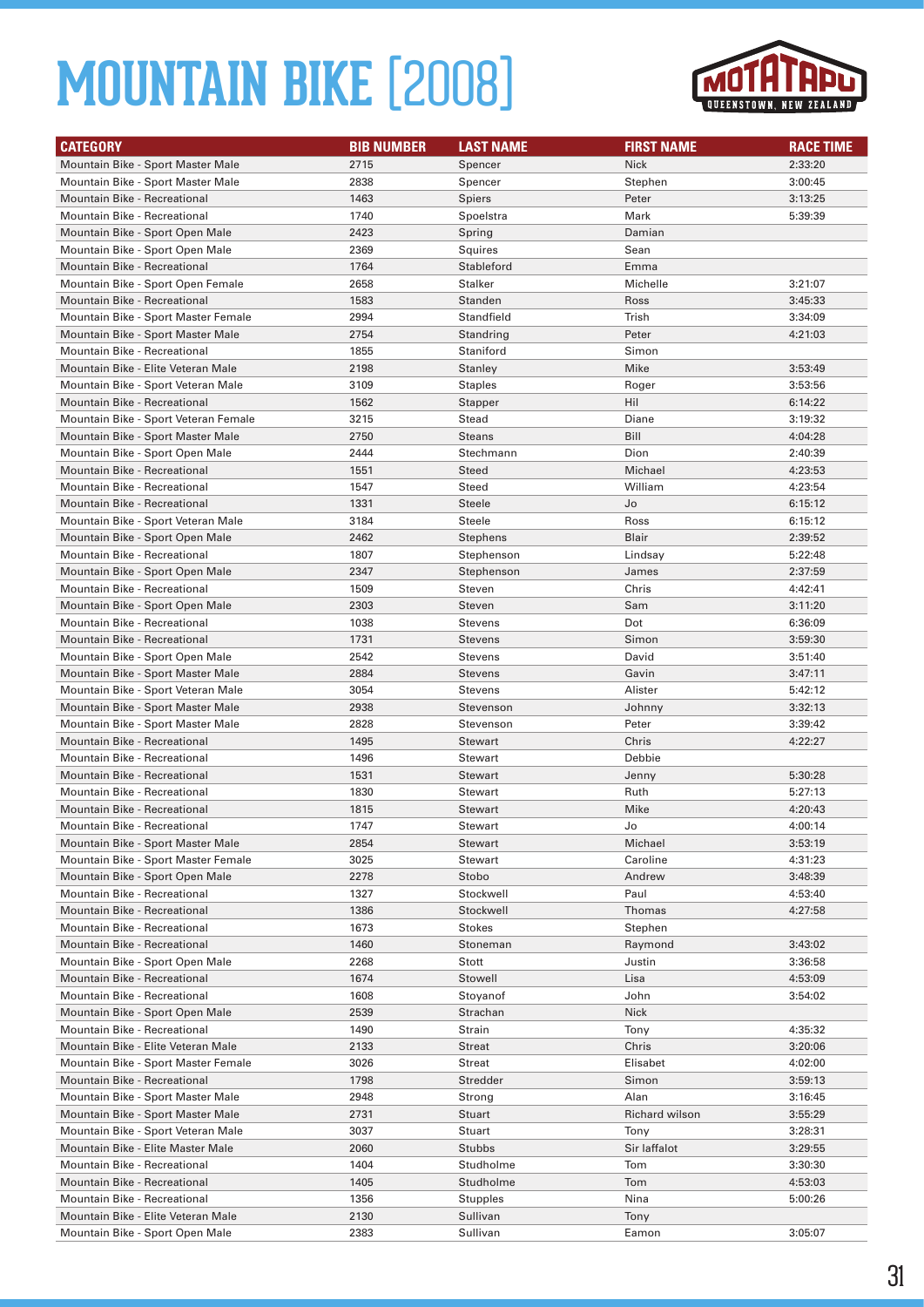

| <b>CATEGORY</b>                      | <b>BIB NUMBER</b> | <b>LAST NAME</b> | <b>FIRST NAME</b> | <b>RACE TIME</b> |
|--------------------------------------|-------------------|------------------|-------------------|------------------|
| <b>Mountain Bike - Recreational</b>  | 1737              | <b>Summers</b>   | Chris             | 4:12:13          |
| Mountain Bike - Recreational         | 1717              | Sunderland       | Jimmy             | 3:39:57          |
| <b>Mountain Bike - Recreational</b>  | 1981              | Sutherland       | Guy               | 3:37:15          |
| Mountain Bike - Recreational         | 1860              | Sutton           | Anne              | 5:16:54          |
| Mountain Bike - Sport Veteran Male   | 3107              | Sutton           | Peter             | 4:04:48          |
| Mountain Bike - Recreational         | 1675              | Swan             | Geoff             | 4:16:08          |
| Mountain Bike - Sport Master Male    | 2932              | Swan             | Richard           | 4:25:58          |
| Mountain Bike - Recreational         | 1524              | Symon            | <b>Bruce</b>      | 3:51:49          |
| Mountain Bike - Sport Open Male      | 3319              | Symon            | Glenn             | 4:28:49          |
| <b>Mountain Bike - Recreational</b>  | 1708              | Szewczyk         | Kasha             | 6:44:02          |
| Mountain Bike - Sport Open Male      | 2544              | Talamahina       | Tim               | 4:37:55          |
| Mountain Bike - Recreational         | 1192              | Talbot           | Rob               | 4:01:58          |
| <b>Mountain Bike - Recreational</b>  | 1828              | Taplin           | Iris              | 5:09:45          |
| Mountain Bike - Sport Veteran Female | 3222              | Tate             | Fran              | 6:21:09          |
| Mountain Bike - Recreational         | 1713              | Tavenier         | Ellen             | 5:32:58          |
| Mountain Bike - Recreational         | 1706              | Taylor           | Blair             | 4:31:30          |
| <b>Mountain Bike - Recreational</b>  | 1554              | Taylor           | Gareth            | 3:39:33          |
| <b>Mountain Bike - Recreational</b>  | 1883              | Taylor           | Kit               | 4:24:23          |
| <b>Mountain Bike - Recreational</b>  | 1297              | Taylor           | John              | 4:39:18          |
| <b>Mountain Bike - Recreational</b>  | 1350              | Taylor           | Chris             | 6:30:14          |
| <b>Mountain Bike - Recreational</b>  | 1308              | Taylor           | Mark              |                  |
| Mountain Bike - Elite Veteran Male   | 2199              | Taylor           | Duncan            |                  |
| Mountain Bike - Elite Veteran Male   | 2120              | Taylor           | Mark              | 3:15:11          |
| Mountain Bike - Sport Open Male      | 2487              | Taylor           | Chris             | 2:28:20          |
| Mountain Bike - Sport Open Female    | 2586              | Taylor           | <b>Bridget</b>    | 5:46:49          |
| Mountain Bike - Sport Open Female    | 2637              | Taylor           | Nicole            | 5:23:15          |
| Mountain Bike - Sport Master Male    | 2714              | Taylor           | Geoff             |                  |
| Mountain Bike - Sport Master Female  | 3006              | Taylor           | Meg               | 3:45:52          |
| Mountain Bike - Sport Master Female  | 3034              | Taylor           | Jane              |                  |
| Mountain Bike - Sport Veteran Male   | 3074              | Taylor           | Evan              | 2:49:15          |
| Mountain Bike - Sport Open Male      | 2522              | Te paa           | Duane             | 3:12:20          |
| Mountain Bike - Sport Open Female    | 2582              | Te paa           | Katie             | 3:29:41          |
| <b>Mountain Bike - Recreational</b>  | 1436              | Te Whata         | <b>Steve</b>      | 3:32:22          |
| Mountain Bike - Recreational         | 1435              | Telfer           | Lesley            |                  |
| Mountain Bike - Sport Veteran Male   | 3101              | <b>Telford</b>   | Ken               | 3:20:58          |
| Mountain Bike - Sport Veteran Male   | 3187              | Templer          | Bill              | 4:31:29          |
| Mountain Bike - Sport Master Male    | 2823              | Thiele           | Colin             | 3:09:43          |
| Mountain Bike - Sport Open Male      | 2524              | Thiem            | Dan               | 3:21:09          |
| <b>Mountain Bike - Recreational</b>  | 1285              | <b>Thomas</b>    | Raoul             | 3:54:42          |
| Mountain Bike - Sport Open Male      | 2376              | Thomas           | Chris             | 4:17:42          |
| Mountain Bike - Sport Open Male      | 1484              | Thomas           | Daniel            | 3:15:45          |
| Mountain Bike - Sport Open Male      | 2392              | Thomas           | Richard           | 3:30:13          |
| Mountain Bike - Recreational         | 1902              | Thompson         | Allan             | 3:28:52          |
| Mountain Bike - Recreational         | 1687              | Thompson         | Colleen           | 5:25:38          |
| Mountain Bike - Recreational         | 1347              | Thompson         | Colleen           | 4:16:06          |
| Mountain Bike - Recreational         | 3144              | Thompson         | Mary              | 5:05:46          |
| Mountain Bike - Elite Veteran Male   | 2188              | Thompson         | John              | 3:11:45          |
| Mountain Bike - Sport Master Male    | 2798              | Thompson         | Stephen           |                  |
| Mountain Bike - Recreational Junior  | 3234              | Thompson         | Chloe             |                  |
| Mountain Bike - Sport Master Female  | 3012              | Thompson-jones   | Suzanne           | 4:02:15          |
| Mountain Bike - Elite Master Male    | 2041              | Thomson          | <b>Bruce</b>      | 3:03:04          |
| Mountain Bike - Sport Open Female    | 2645              | Thomson          | Karen             | 3:56:21          |
| Mountain Bike - Sport Master Male    | 2888              | Thomson          | Brett             | 3:21:28          |
| Mountain Bike - Sport Master Male    | 2738              | Thomson          | Darrell           | 4:21:58          |
| Mountain Bike - Elite Veteran Female | 2212              | Thorne           | Denise            | 3:19:25          |
| Mountain Bike - Sport Junior Male    | 2233              | Thorne           | Douglas           | 3:22:19          |
| Mountain Bike - Sport Junior Male    | 2232              | Thorne           | Neville           |                  |
| Mountain Bike - Recreational         | 1499              | Thornley         | Anne              | 5:16:16          |
| Mountain Bike - Recreational         | 1500              | Thornley         | Norman            | 5:16:16          |
| Mountain Bike - Sport Master Male    | 2902              | Thow             | Martin            | 2:46:22          |
| Mountain Bike - Sport Junior Male    | 2235              | Thurlow          | Isaac             | 4:03:40          |
| Mountain Bike - Sport Open Female    | 2613              | Thurlow          | Stephanie         | 3:59:57          |
| Mountain Bike - Sport Open Male      | 2473              | Tiatia           | Stan              | 3:47:27          |
| Mountain Bike - Recreational         | 1342              | Tiffin           | Tsehai            | 4:28:56          |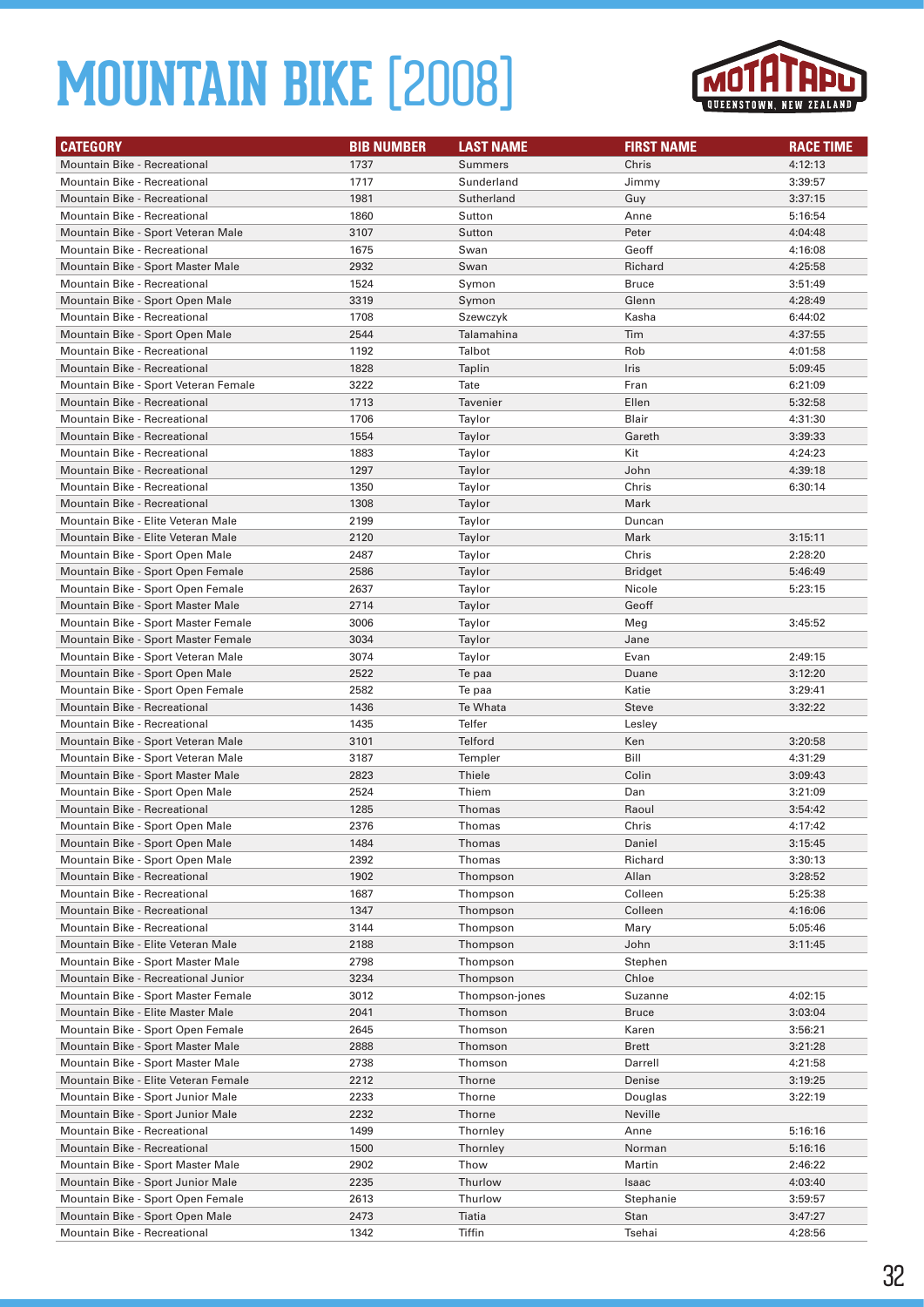

| <b>CATEGORY</b>                                                         | <b>BIB NUMBER</b> | <b>LAST NAME</b>           | <b>FIRST NAME</b> | <b>RACE TIME</b>   |
|-------------------------------------------------------------------------|-------------------|----------------------------|-------------------|--------------------|
| Mountain Bike - Elite Veteran Male                                      | 2191              | Tily                       | Wayne             | 2:46:32            |
| Mountain Bike - Sport Master Female                                     | 3021              | Timms                      | Elizabeth         | 4:47:07            |
| Mountain Bike - Sport Veteran Female                                    | 3214              | Timms                      | Dianne            | 4:47:07            |
| Mountain Bike - Recreational                                            | 1317              | Tipa                       | Anne              |                    |
| <b>Mountain Bike - Recreational</b>                                     | 1762              | Todd                       | Grant             | 3:45:01            |
| Mountain Bike - Elite Master Male                                       | 2088              | Todd                       | Robert            | 3:09:42            |
| <b>Mountain Bike - Recreational</b>                                     | 1856              | Toop                       | Les               |                    |
| Mountain Bike - Sport Master Female                                     | 3015              | Townsend                   | Jane              |                    |
| Mountain Bike - Sport Master Male                                       | 2759              | Treacy                     | Peter             |                    |
| Mountain Bike - Sport Open Female                                       | 2665              | Treharne                   | Amanda            | 4:07:37            |
| <b>Mountain Bike - Recreational</b>                                     | 1792              | Treleaven                  | Bryan             | 4:10:43            |
| Mountain Bike - Elite Junior Male                                       | 3275              | Trethewey                  | Guy               | 2:29:23            |
| Mountain Bike - Sport Veteran Female                                    | 3213              | Trethewey                  | Debbie            | 3:21:05            |
| Mountain Bike - Recreational                                            | 1388              | Trevathan                  | Dave              |                    |
| <b>Mountain Bike - Recreational</b>                                     | 1179              | Trewern                    | Jason             | 4:11:26            |
| Mountain Bike - Recreational                                            | 1932              | Trubuhovich                | Andrea            | 5:14:51            |
| <b>Mountain Bike - Recreational</b>                                     | 1931              | Trubuhovich                | Tony              | 5:14:52            |
| Mountain Bike - Recreational                                            | 1011              | Trumper                    | Andy              | 3:13:10            |
| Mountain Bike - Sport Master Female                                     | 3023              | Tucker                     | Julie             |                    |
| Mountain Bike - Recreational                                            | 1305              | Tully                      | John              | 5:16:31            |
| Mountain Bike - Sport Open Female                                       | 2675              | Turei                      | Charlene          | 4:02:13            |
| Mountain Bike - Elite Veteran Male                                      | 2178              | Turner                     | Ross              | 3:04:46            |
| Mountain Bike - Sport Master Male                                       | 2812              | Turner                     | Jeff              | 3:15:34            |
| Mountain Bike - Sport Open Male                                         | 2352              | Tweed                      | Luke              | 3:27:45            |
| Mountain Bike - Recreational                                            | 1875              | Twiss                      | Tony              | 4:49:18            |
| Mountain Bike - Recreational                                            | 1709              | Tyndall                    | Tony              | 5:13:25            |
| <b>Mountain Bike - Recreational</b>                                     | 1750              | Tyndall                    | Tony              | 5:13:24            |
| Mountain Bike - Sport Open Male                                         | 2479              | Tyne                       | Greig dennis      | 3:13:27            |
| <b>Mountain Bike - Recreational</b>                                     | 1197              | <b>Tyree</b>               | Jill              | 4:55:36            |
| Mountain Bike - Sport Veteran Male                                      | 3176              | Underdown                  | Timothy           | 4:44:20            |
| Mountain Bike - Sport Open Female                                       | 2692              | Uppman                     | Diana             |                    |
| Mountain Bike - Recreational                                            | 1752              | Van asch                   | Emma              | 5:01:53            |
| Mountain Bike - Sport Master Male                                       | 2874              | Van asch                   | Henry             | 3:34:49            |
| Mountain Bike - Sport Master Male                                       | 2912              | Van asch                   | Dan               | 3:23:00            |
| Mountain Bike - Sport Master Female                                     | 2980              | Van dam                    | Jacqui            | 3:47:29            |
| Mountain Bike - Elite Veteran Male                                      | 2194              | Van der lingen             | Jasper            | 2:32:45            |
| Mountain Bike - Sport Open Male                                         | 2277              | Van der peet               | Andrew            |                    |
| Mountain Bike - Sport Veteran Male<br>Mountain Bike - Sport Master Male | 3095<br>2817      | Van der voorn              | Hans              | 3:38:10            |
|                                                                         |                   | Van der zanden             | Tom               |                    |
| Mountain Bike - Sport Open Female                                       | 2572              | Van dijk                   | <b>Tess</b>       | 4:02:17            |
| Mountain Bike - Sport Junior Male<br>Mountain Bike - Recreational       | 2226<br>1333      | Van eeden<br>Van harselaar | Anthony<br>Werner | 3:35:11            |
| Mountain Bike - Recreational                                            | 1334              | Van harselaar              | Kathryn           | 3:26:13<br>3:26:12 |
| Mountain Bike - Recreational                                            | 1642              | Van plateringen            | Richard           |                    |
| Mountain Bike - Sport Master Male                                       | 2749              | Van tilborg                | Jim               | 2:49:31            |
| Mountain Bike - Sport Open Female                                       | 2691              | Van zijp                   | Saskia            | 4:41:12            |
| <b>Mountain Bike - Recreational</b>                                     | 1387              | Vaudrey                    | Justin            | 3:55:29            |
| Mountain Bike - Sport Veteran Male                                      | 3092              | Venz                       | Michael           | 3:16:44            |
| Mountain Bike - Recreational                                            | 1528              | Verbeet                    | Chris             | 6:31:12            |
| Mountain Bike - Elite Veteran Male                                      | 2163              | Vermeulen                  | Dutchy            | 2:49:48            |
| Mountain Bike - Recreational                                            | 1210              | Viana                      | Claudio           | 4:50:40            |
| Mountain Bike - Recreational                                            | 1670              | Vidal                      | Sonia             |                    |
| Mountain Bike - Sport Master Male                                       | 2869              | Viggers                    | Paul              | 3:05:06            |
| Mountain Bike - Sport Open Male                                         | 2519              | Vine                       | <b>Bruce</b>      | 3:14:24            |
| Mountain Bike - Recreational                                            | 1409              | Visser                     | Gary              | 2:19:18            |
| Mountain Bike - Recreational                                            | 1182              | Voss                       | Jill              |                    |
| Mountain Bike - Recreational                                            | 1721              | Wadsworth                  | Jason             | 4:28:15            |
| Mountain Bike - Sport Master Male                                       | 2764              | Wadsworth                  | Garry             | 3:09:21            |
| Mountain Bike - Sport Open Male                                         | 2380              | Wakefield                  | Neil              | 3:10:49            |
| Mountain Bike - Recreational                                            | 1592              | Walden                     | Ben               | 3:52:11            |
| Mountain Bike - Sport Veteran Male                                      | 3174              | Walden                     | Dale              | 3:51:25            |
| Mountain Bike - Recreational                                            | 1102              | Walker                     | Craig             |                    |
| Mountain Bike - Recreational                                            | 1069              | Walker                     | Robert            | 3:17:17            |
| Mountain Bike - Elite Master Female                                     | 2111              | Walker                     | Vanessa           |                    |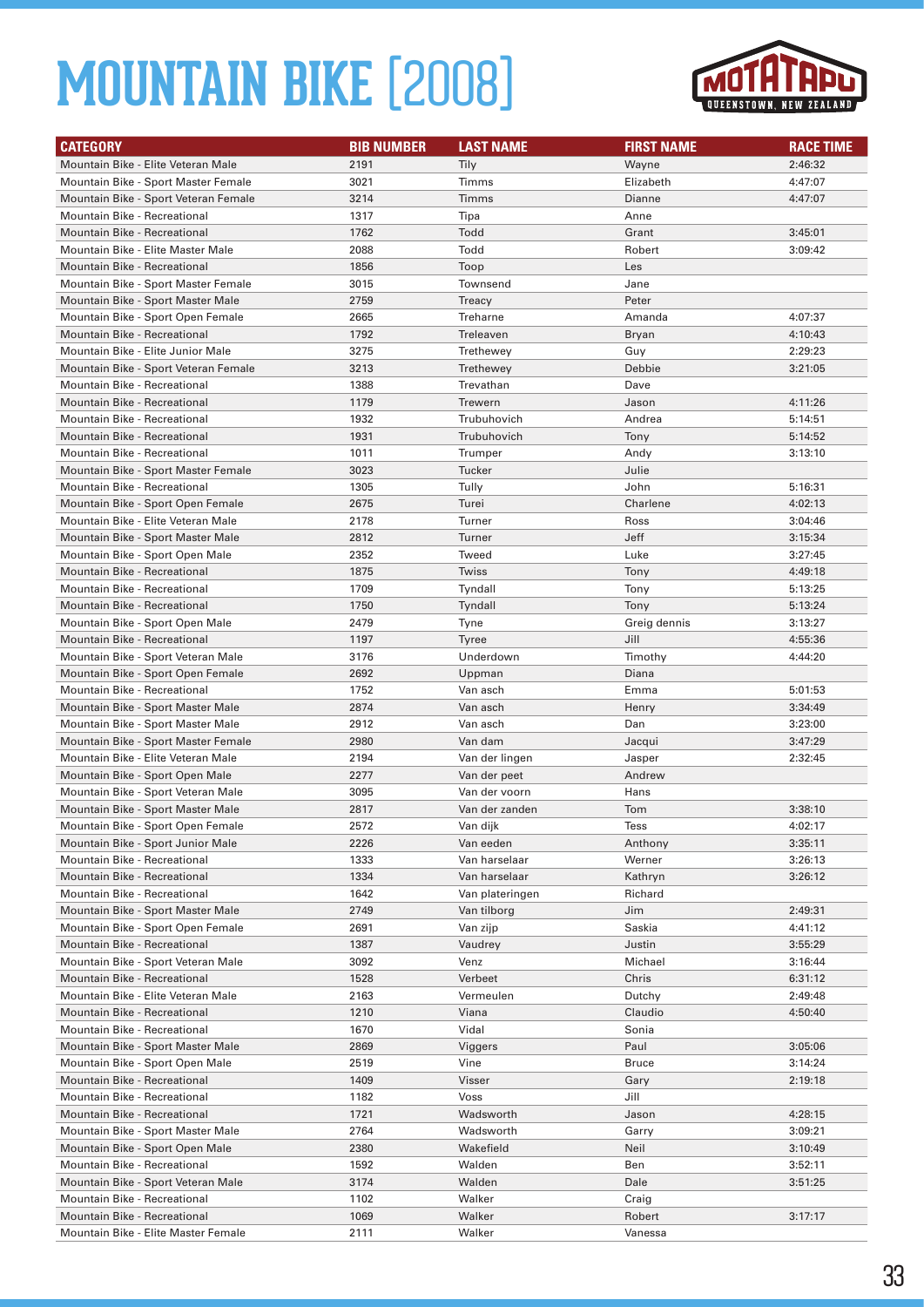

| <b>CATEGORY</b>                      | <b>BIB NUMBER</b> | <b>LAST NAME</b> | <b>FIRST NAME</b> | <b>RACE TIME</b> |
|--------------------------------------|-------------------|------------------|-------------------|------------------|
| Mountain Bike - Sport Master Male    | 2836              | Walker           | Craig             |                  |
| Mountain Bike - Sport Veteran Female | 3175              | Walker           | Rod               | 4:41:40          |
| Mountain Bike - Recreational         | 1826              | Wall             | Michael           | 4:42:30          |
| Mountain Bike - Recreational         | 1868              | Wall             | Robert            | 3:48:44          |
| <b>Mountain Bike - Recreational</b>  | 1029              | Wallace          | Christine         | 5:02:54          |
| Mountain Bike - Sport Open Male      | 2427              | Wallace          | Murray            | 3:55:21          |
| Mountain Bike - Sport Master Male    | 2964              | Wallis           | Murray            | 4:24:19          |
| Mountain Bike - Sport Master Male    | 2844              | Wallis           | Shanda            | 5:09:20          |
| Mountain Bike - Sport Master Female  | 2999              | Wallis           | Shanda            | 5:09:20          |
| Mountain Bike - Elite Veteran Male   | 2190              | Walsh            | Doug              | 3:43:00          |
| Mountain Bike - Sport Veteran Male   | 3057              | Walton           | David             |                  |
| Mountain Bike - Sport Open Male      | 2317              | Wansbrough       | Mark              | 3:10:35          |
| Mountain Bike - Sport Open Female    | 2672              | Wansbrough       | Erin              | 3:13:41          |
| Mountain Bike - Recreational         | 1614              | Warburton        | Andrea            | 5:09:09          |
| Mountain Bike - Recreational         | 1043              | Ward             | Gerry             |                  |
| Mountain Bike - Sport Open Female    | 2568              | Ward             | Samantha          | 4:26:30          |
| Mountain Bike - Sport Master Male    | 2839              | Ward             | Michael           | 4:26:47          |
| Mountain Bike - Sport Master Male    | 2867              | Ward             | Neville           | 3:44:44          |
| Mountain Bike - Recreational Junior  | 3241              | Ward             | <b>Brendan</b>    |                  |
| Mountain Bike - Sport Master Male    | 2936              | Waser            | Patrick           | 3:44:18          |
| <b>Mountain Bike - Recreational</b>  | 1933              | Watkins          | Justin            | 6:14:42          |
| Mountain Bike - Recreational         | 1720              | Watson           | Brett             | 3:41:55          |
| Mountain Bike - Recreational         | 3270              | Watson           | Dean              |                  |
| <b>Mountain Bike - Recreational</b>  | 1263              | Watson           | Graeme            | 4:21:32          |
| Mountain Bike - Recreational         | 1812              | Watson           | Julie             | 4:45:22          |
| Mountain Bike - Recreational         | 1617              | Watson           | Megan             |                  |
| <b>Mountain Bike - Recreational</b>  | 1671              | Watson           | Russ              | 3:22:59          |
| Mountain Bike - Elite Veteran Male   | 2175              | Watson           | Miles             | 2:57:22          |
| Mountain Bike - Sport Master Female  | 3014              | Watson           | Wendy             | 4:31:24          |
| Mountain Bike - Sport Master Female  | 2990              | Watson           | Sarah             | 4:49:31          |
| Mountain Bike - Recreational         | 1625              | Watson-hughes    | Shelly            |                  |
| Mountain Bike - Recreational         | 1282              | Watt             | Chris             | 4:39:22          |
| Mountain Bike - Elite Veteran Male   | 2149              | Watt             | David             | 3:09:34          |
| Mountain Bike - Recreational         | 1113              | Watts            | Matt              | 3:26:36          |
| Mountain Bike - Sport Master Female  | 2971              | Watts            | Sandra            | 3:20:36          |
| Mountain Bike - Recreational         | 3304              | Waugh            | Chris             | 7:04:31          |
| Mountain Bike - Elite Junior Male    | 1995              | Waugh            | Chris             | 3:05:55          |
| Mountain Bike - Elite Junior Male    | 3274              | Waugh            | Chris             | 2:22:53          |
| Mountain Bike - Sport Master Male    | 2870              | Waugh            | Chris             | 3:32:30          |
| Mountain Bike - Recreational Junior  | 3276              | Waugh            | Chris             | 4:42:43          |
| Mountain Bike - Recreational Junior  | 3277              | Waugh            | Chris             | 4:51:11          |
| Mountain Bike - Recreational Junior  | 3278              | Waugh            | Chris             | 3:54:42          |
| Mountain Bike - Recreational Junior  | 3279              | Waugh            | Chris             | 3:30:25          |
| Mountain Bike - Recreational Junior  | 3280              | Waugh            | Chris             | 4:16:02          |
| Mountain Bike - Recreational Junior  | 3281              | Waugh            | Chris             | 5:00:25          |
| Mountain Bike - Recreational Junior  | 3282              | Waugh            | Chris             | 5:27:42          |
| Mountain Bike - Recreational Junior  | 3283              | Waugh            | Chris             | 4:12:42          |
| Mountain Bike - Recreational Junior  | 3284              | Waugh            | Chris             | 6:45:34          |
| Mountain Bike - Recreational Junior  | 3285              | Waugh            | Chris             | 4:42:19          |
| Mountain Bike - Recreational Junior  | 3286              | Waugh            | Chris             | 6:45:12          |
| Mountain Bike - Recreational Junior  | 3287              | Waugh            | Chris             | 4:28:24          |
| Mountain Bike - Recreational Junior  | 3288              | Waugh            | Chris             | 5:09:26          |
| Mountain Bike - Recreational Junior  | 3289              | Waugh            | Chris             | 5:17:41          |
| Mountain Bike - Recreational Junior  | 3290              | Waugh            | Chris             | 7:05:57          |
| Mountain Bike - Recreational Junior  | 3291              | Waugh            | Chris             | 5:00:58          |
| Mountain Bike - Recreational Junior  | 3292              | Waugh            | Chris             | 5:53:19          |
| Mountain Bike - Recreational Junior  | 3293              | Waugh            | Chris             | 4:27:28          |
| Mountain Bike - Recreational Junior  | 3294              | Waugh            | Chris             | 5:22:39          |
| Mountain Bike - Recreational Junior  | 3295              | Waugh            | Chris             | 4:54:47          |
| Mountain Bike - Recreational Junior  | 3296              | Waugh            | Chris             | 6:04:59          |
| Mountain Bike - Recreational Junior  | 3297              | Waugh            | Chris             | 7:06:23          |
| Mountain Bike - Recreational Junior  | 3298              | Waugh            | Chris             | 6:12:49          |
| Mountain Bike - Recreational Junior  | 3299              | Waugh            | Chris             | 4:30:55          |
| Mountain Bike - Recreational Junior  | 3300              | Waugh            | Chris             |                  |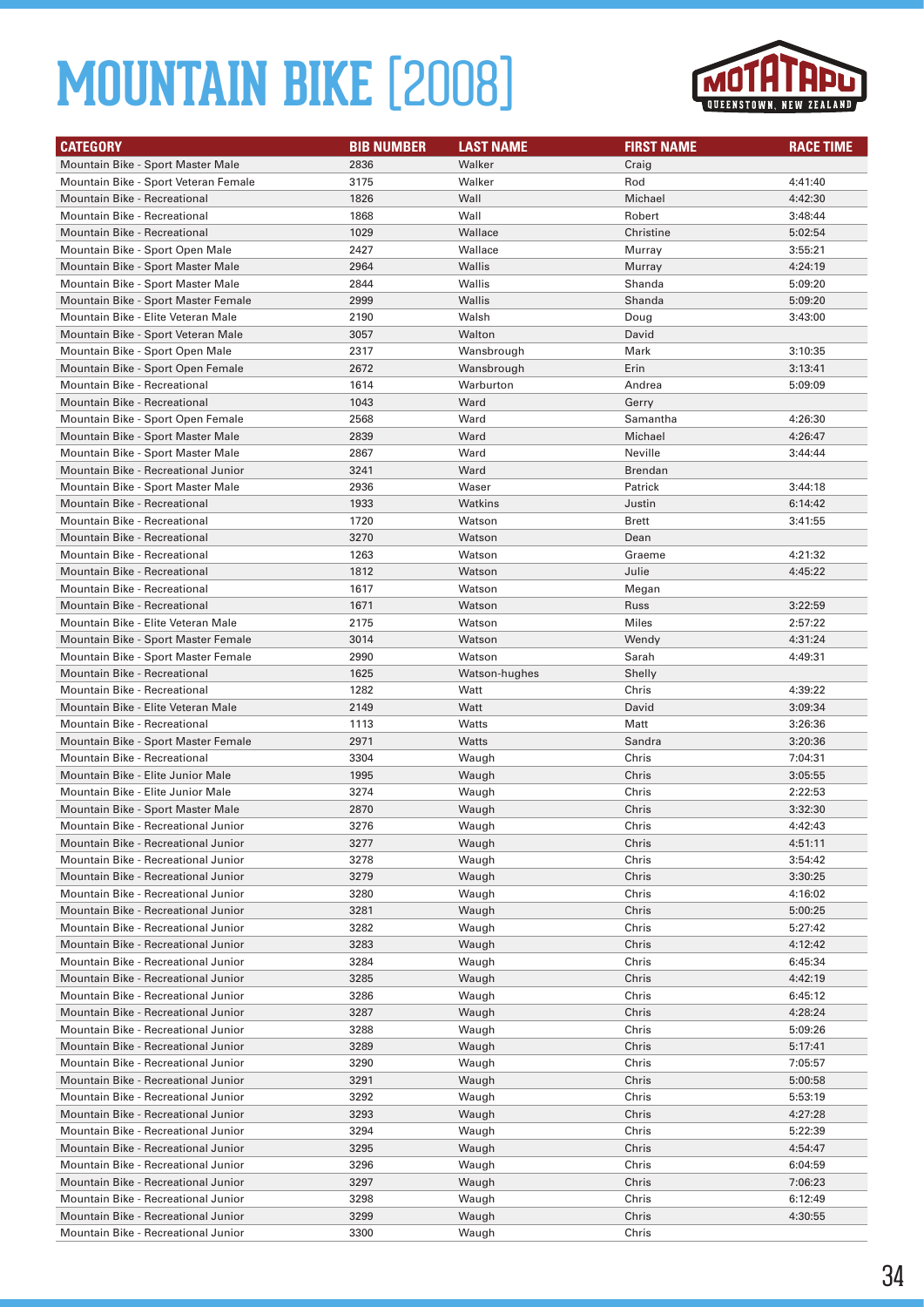

| <b>CATEGORY</b>                      | <b>BIB NUMBER</b> | <b>LAST NAME</b> | <b>FIRST NAME</b> | <b>RACE TIME</b> |
|--------------------------------------|-------------------|------------------|-------------------|------------------|
| Mountain Bike - Recreational Junior  | 3301              | Waugh            | Chris             | 4:22:30          |
| Mountain Bike - Recreational Junior  | 3302              | Waugh            | Chris             | 4:30:41          |
| <b>Mountain Bike - Recreational</b>  | 1188              | Waymouth         | Adele             | 5:14:07          |
| Mountain Bike - Recreational         | 1187              | Waymouth         | Yvette            | 4:39:23          |
| <b>Mountain Bike - Recreational</b>  | 1351              | Weatherall       | Dave              | 4:38:54          |
| Mountain Bike - Sport Veteran Female | 3198              | Weatherall       | Janice            | 4:48:19          |
| <b>Mountain Bike - Recreational</b>  | 1970              | Webb             | Dan               | 4:23:55          |
| Mountain Bike - Sport Open Male      | 2498              | Webb             | David             | 2:56:22          |
| Mountain Bike - Recreational         | 1598              | Weggery          | Jude              | 5:39:50          |
| Mountain Bike - Sport Open Female    | 2653              | Weinert          | Emma              | 4:00:24          |
| <b>Mountain Bike - Recreational</b>  | 1986              | Weir             | Sarah-jane        |                  |
| Mountain Bike - Sport Open Male      | 2414              | Weir             | Steve             | 5:46:10          |
| Mountain Bike - Sport Master Male    | 2852              | Wells            | Chris             | 3:40:36          |
| Mountain Bike - Sport Open Male      | 2272              | West             | Peter             | 3:43:44          |
| Mountain Bike - Sport Open Male      | 2500              | Wheeler          | Gavin             | 4:23:38          |
| Mountain Bike - Sport Open Male      | 2387              | Wheeler          | Simon             |                  |
| Mountain Bike - Recreational         | 1089              | Whitaker         | Graham            | 5:11:52          |
| Mountain Bike - Recreational         | 1206              | Whitau           | Gregory           |                  |
| <b>Mountain Bike - Recreational</b>  | 1878              | White            | David             |                  |
| Mountain Bike - Recreational         | 1879              | White            | David             |                  |
| <b>Mountain Bike - Recreational</b>  | 1280              | White            | Douglas           |                  |
| Mountain Bike - Elite Master Male    | 2065              | White            | Michael           | 2:48:53          |
| Mountain Bike - Sport Open Male      | 2379              | White            | <b>Marcus</b>     |                  |
| Mountain Bike - Sport Open Male      | 2328              | White            | Greg              |                  |
| Mountain Bike - Sport Open Female    | 2647              | White            | Tania             | 4:45:18          |
| Mountain Bike - Recreational Junior  | 3257              | White            | Hamish            |                  |
| <b>Mountain Bike - Recreational</b>  | 1647              | Whitefield       | Tom               | 5:14:08          |
| Mountain Bike - Elite Open Male      | 3310              | Whitehead        | Ashley            | 2:01:28          |
| Mountain Bike - Sport Veteran Male   | 3049              | Whiteman         | Marty             | 4:11:16          |
| Mountain Bike - Sport Master Male    | 2914              | Whitfield        | Allan             | 3:57:52          |
| Mountain Bike - Recreational         | 1804              | Whyte            | Ken               | 5:15:11          |
| Mountain Bike - Recreational         | 1805              | Whyte            | Pauline           | 5:15:10          |
| <b>Mountain Bike - Recreational</b>  | 1917              | Whyte            | Paul              | 3:44:01          |
| Mountain Bike - Elite Master Male    | 2083              | Whyte            | Andrew            | 3:12:43          |
| <b>Mountain Bike - Recreational</b>  | 1680              | Wickes           | Chrissy           | 5:05:40          |
| Mountain Bike - Recreational         | 1679              | Wickes           | Nici              | 5:05:42          |
| <b>Mountain Bike - Recreational</b>  | 1230              | Wicks            | Lyn               | 4:29:50          |
| Mountain Bike - Sport Veteran Female | 2620              | Widfeldt         | Nina              | 4:41:39          |
| Mountain Bike - Sport Open Male      | 2271              | Wiegard          | Paul              | 3:04:57          |
| Mountain Bike - Elite Open Male      | 2027              | Wiegersma        | Leonard           |                  |
| Mountain Bike - Elite Master Male    | 2100              | Wiegersma        | Edwin             |                  |
| Mountain Bike - Sport Open Male      | 2409              | Wilde            | Richard           | 3:33:15          |
| Mountain Bike - Recreational         | 1742              | Williams         | Amy               |                  |
| Mountain Bike - Recreational         | 1087              | Williams         | Steve             | 5:10:50          |
| Mountain Bike - Recreational         | 1088              | Williams         | Lee               | 5:10:48          |
| Mountain Bike - Recreational         | 1741              | Williams         | Tim               | 4:50:18          |
| Mountain Bike - Elite Open Male      | 2012              | Williams         | Mark              | 2:11:52          |
| Mountain Bike - Sport Junior Male    | 2228              | Williams         | Bryn              | 3:50:54          |
| Mountain Bike - Sport Open Male      | 2309              | Williams         | Brent             | 3:09:34          |
| Mountain Bike - Sport Open Male      | 2291              | Williams         | Reece             |                  |
| Mountain Bike - Sport Open Male      | 2401              | Williams         | Mason             | 4:31:18          |
| Mountain Bike - Sport Open Female    | 2615              | Williams         | Anna              | 3:26:57          |
| Mountain Bike - Sport Open Female    | 2688              | Williams         | Lucy              |                  |
| Mountain Bike - Sport Master Female  | 3027              | Williams         | Wendy             |                  |
| Mountain Bike - Sport Veteran Male   | 3098              | Williams         | Mark              | 3:06:02          |
| Mountain Bike - Sport Veteran Male   | 3076              | Williams         | Paul              | 3:53:13          |
| Mountain Bike - Sport Master Female  | 2977              | Williamson       | Lisa              | 4:34:03          |
| Mountain Bike - Sport Veteran Male   | 3104              | Williamson       | lan               | 4:17:13          |
| Mountain Bike - Recreational         | 1229              | Willis           | Lyndal            | 5:26:54          |
| Mountain Bike - Recreational         | 1526              | Willis           | Ann               | 5:51:31          |
| Mountain Bike - Recreational         | 1527              | Willis           | John              | 5:51:32          |
| Mountain Bike - Recreational         | 1480              | Willis           | Paul              | 6:04:01          |
| Mountain Bike - Recreational         | 1476              | Willis           | Robyn             | 6:08:42          |
| Mountain Bike - Sport Veteran Male   | 3046              | Willis           | Derek             | 3:30:55          |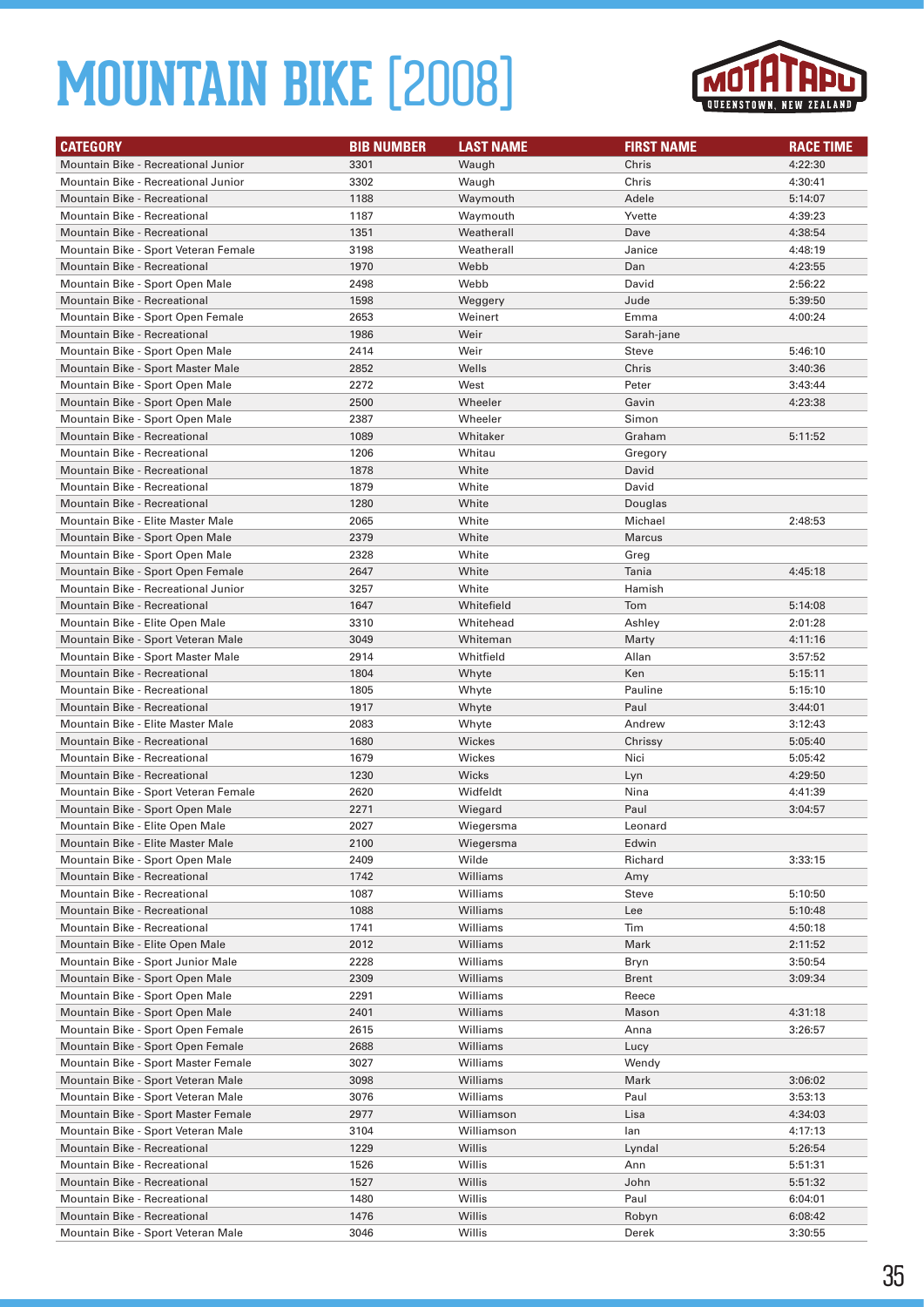

| <b>CATEGORY</b>                                                   | <b>BIB NUMBER</b> | <b>LAST NAME</b> | <b>FIRST NAME</b> | <b>RACE TIME</b>   |
|-------------------------------------------------------------------|-------------------|------------------|-------------------|--------------------|
| Mountain Bike - Sport Master Male                                 | 2820              | Willocks         | Ross              | 4:31:21            |
| Mountain Bike - Sport Open Male                                   | 2312              | Willows          | Brian             | 3:48:41            |
| Mountain Bike - Recreational                                      | 1591              | Wilson           | Johanna           | 5:17:20            |
| Mountain Bike - Recreational                                      | 1665              | Wilson           | Angela            | 5:25:41            |
| <b>Mountain Bike - Recreational</b>                               | 1301              | Wilson           | John              | 5:15:53            |
| Mountain Bike - Recreational                                      | 1178              | Wilson           | Andrew            | 4:30:02            |
| Mountain Bike - Elite Master Male                                 | 2040              | Wilson           | Vergne            | 6:44:03            |
| Mountain Bike - Sport Junior Male                                 | 2234              | Wilson           | <b>Bruce</b>      | 3:39:53            |
| Mountain Bike - Sport Open Male                                   | 2536              | Wilson           | Tony              |                    |
| Mountain Bike - Sport Open Male                                   | 2485              | Wilson           | Ben               | 3:38:11            |
| Mountain Bike - Sport Open Male                                   | 2492              | Wilson           | Cameron           | 4:38:09            |
| Mountain Bike - Sport Open Male                                   | 2345              | Wilson           | David             | 3:18:46            |
| Mountain Bike - Sport Open Male                                   | 2451              | Wilson           | Zane              | 3:42:04            |
| Mountain Bike - Sport Open Female                                 | 1039              | Wilson           | Analise           | 3:55:42            |
| Mountain Bike - Sport Open Female                                 | 2648              | Wilson           | Amy               | 3:22:58            |
| Mountain Bike - Sport Master Male                                 | 1040              | Wilson           | Steve             | 3:32:26            |
| <b>Mountain Bike - Recreational</b>                               | 1803              | Winter           | Nigel             | 5:06:22            |
| Mountain Bike - Elite Veteran Male                                | 2179              | Winter           | <b>Bruce</b>      | 3:02:36            |
| Mountain Bike - Sport Junior Male                                 | 2245              | Winter           | Ben               | 3:21:10            |
| Mountain Bike - Sport Open Female                                 | 2580              | Winter           | Amy               | 4:38:25            |
| Mountain Bike - Sport Open Female                                 | 2579              | Winter           | Emma              | 5:18:58            |
| Mountain Bike - Sport Veteran Male                                | 3181              | Winter           | Neil              | 4:16:05            |
| Mountain Bike - Sport Veteran Female                              | 3201              | Winter           | Mary ann          | 5:36:10            |
| Mountain Bike - Sport Master Male                                 | 2845              | Withers          | Paul              | 5:20:46            |
| Mountain Bike - Sport Veteran Male                                | 3067              | Withy            | Alan              | 5:23:22            |
| Mountain Bike - Recreational                                      | 1124              | Witte            | Gary              | 3:47:46            |
| <b>Mountain Bike - Recreational</b>                               | 1773              | Wolff            | Robert            | 3:43:04            |
| Mountain Bike - Recreational                                      | 1246              | Wollstein        | Colin             | 3:43:02            |
| Mountain Bike - Recreational<br>Mountain Bike - Recreational      | 1415              | Wong<br>Wood     | Hassan<br>Karen   | 3:48:05            |
|                                                                   | 1153<br>1571      |                  |                   | 5:10:50            |
| Mountain Bike - Recreational<br>Mountain Bike - Elite Master Male | 2098              | Wood<br>Wood     | Colin<br>Paul     | 4:29:19<br>4:14:23 |
| Mountain Bike - Sport Open Male                                   | 2547              | Wood             | Craig             | 3:31:54            |
| Mountain Bike - Sport Open Male                                   | 2292              | Wood             | Terry             | 3:28:00            |
| Mountain Bike - Sport Veteran Male                                | 3137              | Wood             | John              | 3:44:22            |
| Mountain Bike - Recreational                                      | 1211              | Woodham          | Chantal           | 4:34:52            |
| Mountain Bike - Sport Veteran Male                                | 3087              | Wooding          | John              | 3:56:08            |
| Mountain Bike - Sport Master Male                                 | 2819              | Woodward         | Rob               | 3:26:46            |
| <b>Mountain Bike - Recreational</b>                               | 1511              | Woodwark         | Andy              | 4:52:04            |
| Mountain Bike - Elite Veteran Male                                | 2172              | Wooff            | Steve             |                    |
| Mountain Bike - Sport Open Male                                   | 2553              | Wooller          | Paul              | 3:48:08            |
| Mountain Bike - Recreational                                      | 1251              | Wotton           | Brett             |                    |
| Mountain Bike - Recreational                                      | 1250              | Wotton           | Rachael           | 4:48:34            |
| <b>Mountain Bike - Recreational</b>                               | 1035              | Wright           | June              | 5:06:28            |
| Mountain Bike - Sport Open Male                                   | 2554              | Wright           | Darren            |                    |
| Mountain Bike - Sport Open Female                                 | 2663              | Wright           | Samantha          | 3:02:39            |
| Mountain Bike - Sport Veteran Male                                | 3120              | Wright           | June rosemary     | 3:49:57            |
| Mountain Bike - Recreational                                      | 1360              | Wrigley          | Robyn             | 6:02:37            |
| Mountain Bike - Elite Master Male                                 | 2075              | Wyatt            | Matt              | 3:04:15            |
| Mountain Bike - Sport Open Female                                 | 2595              | Yeates           | Bronwyn           | 4:52:18            |
| Mountain Bike - Elite Junior Female                               | 2002              | Yeats            | Hannah            | 4:20:02            |
| Mountain Bike - Elite Veteran Male                                | 2160              | Yeats            | Chris             | 3:00:38            |
| Mountain Bike - Sport Veteran Male                                | 3043              | Yee              | Garry             | 3:35:22            |
| Mountain Bike - Elite Junior Female                               | 2001              | Yeo              | Sam               | 3:10:32            |
| Mountain Bike - Sport Master Male                                 | 2741              | Yorkstone        | Grant             | 4:05:51            |
| Mountain Bike - Recreational                                      | 1080              | Young            | Eamon             | 3:31:44            |
| Mountain Bike - Recreational                                      | 1371              | Young            | Laurette          | 4:22:32            |
| Mountain Bike - Recreational                                      | 3308              | Young            | Mark              | 3:38:06            |
| Mountain Bike - Recreational                                      | 1324              | Young            | Robert            | 4:48:57            |
| Mountain Bike - Recreational                                      | 1326              | Young            | Stacey            | 4:48:54            |
| Mountain Bike - Recreational                                      | 1793              | Young            | Rob               | 4:37:34            |
| Mountain Bike - Elite Veteran Male                                | 2141              | Young            | Wayne             | 3:14:50            |
| Mountain Bike - Sport Open Male                                   | 2266              | Young            | David             |                    |
| Mountain Bike - Sport Master Male                                 | 2745              | Young            | Oliver            | 2:39:00            |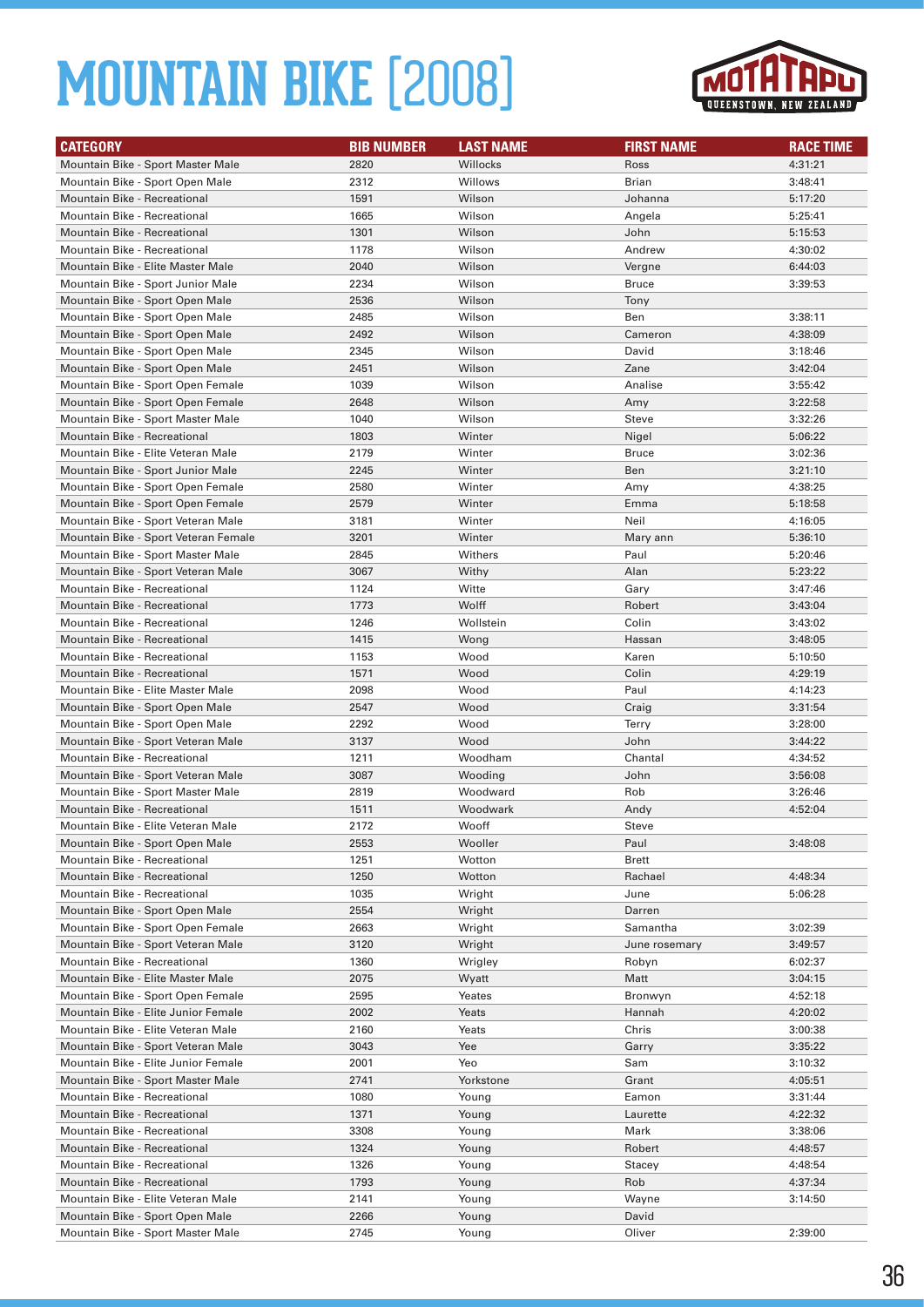

| <b>CATEGORY</b>                      | <b>BIB NUMBER</b> | <b>LAST NAME</b> | <b>FIRST NAME</b> | <b>RACE TIME</b> |
|--------------------------------------|-------------------|------------------|-------------------|------------------|
| Mountain Bike - Sport Master Male    | 2785              | Young            | Daryl             | 3:57:05          |
| Mountain Bike - Sport Veteran Male   | 3053              | Young            | Gavin             | 3:45:18          |
| Mountain Bike - Sport Veteran Male   | 3039              | Young            | John              | 3:46:22          |
| Mountain Bike - Sport Veteran Male   | 3110              | Young            | Ross              | 3:45:44          |
| Mountain Bike - Sport Veteran Female | 3218              | Young            | Helen             |                  |
| Mountain Bike - Sport Open Male      | 2550              | Yung             | Jimmy             | 3:51:15          |
| Mountain Bike - Sport Open Male      | 2264              | Zame             | Michael           | 4:17:42          |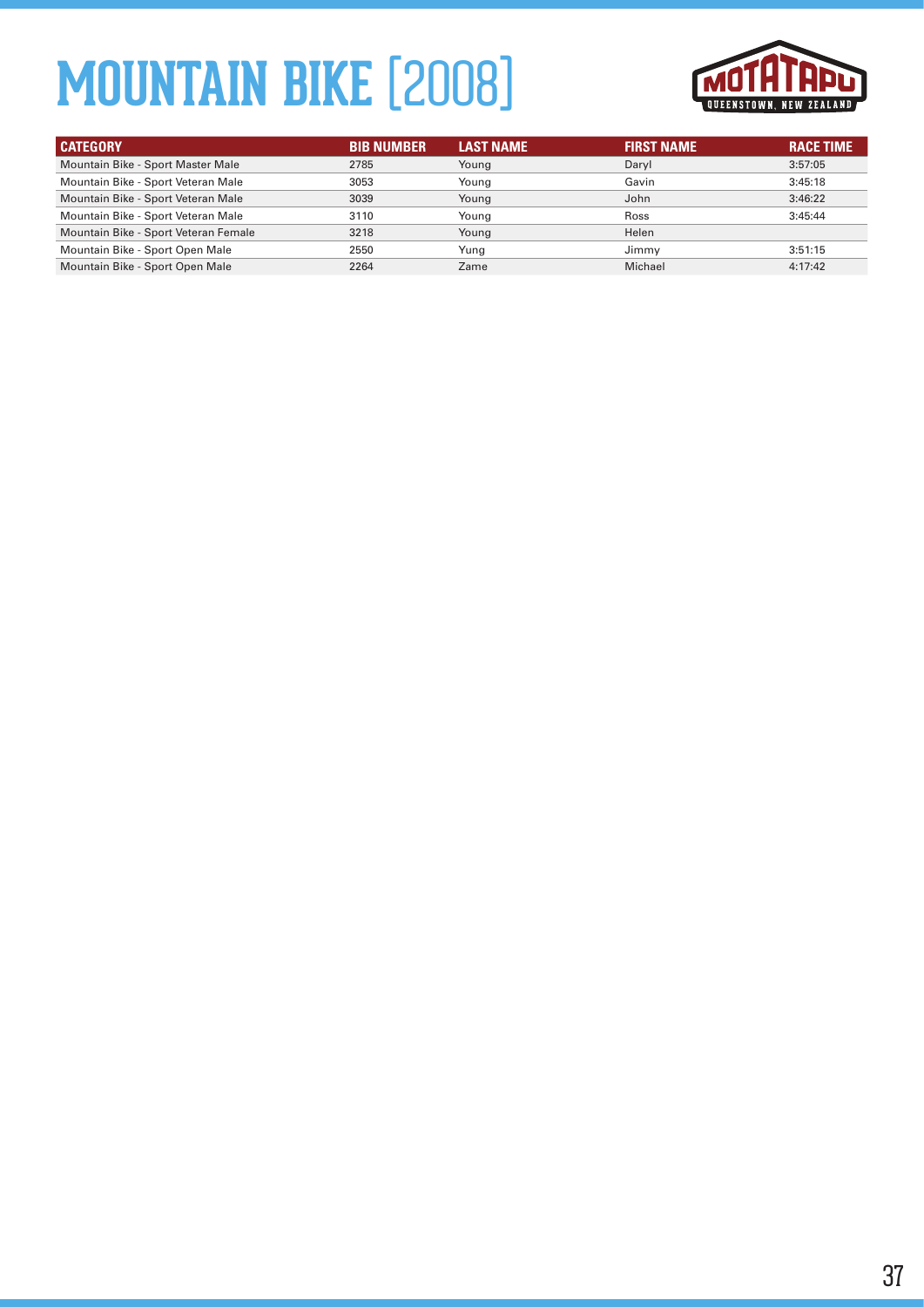

| <b>CATEGORY</b>                | <b>BIB NUMBER</b> | <b>LAST NAME</b> | <b>FIRST NAME</b> | <b>RACE TIME</b> |
|--------------------------------|-------------------|------------------|-------------------|------------------|
| <b>Marathon Master Male</b>    | 308               | Aarsen           | Rene              | 4:00:22          |
| <b>Marathon Master Female</b>  | 465               | Aarsen           | Monica            | 4:39:49          |
| <b>Marathon Open Male</b>      | 80                | Achten           | Robert            | 3:31:48          |
| <b>Marathon Master Female</b>  | 414               | Adam             | Eileen            | 5:18:52          |
| <b>Marathon Veteran Female</b> | 571               | Adam             | Shirley           | 7:29:35          |
| <b>Marathon Master Male</b>    | 390               | Allan            | Roger             | 5:11:06          |
| <b>Marathon Open Male</b>      | 114               | Allott           | Geoff             | 5:16:55          |
| <b>Marathon Open Male</b>      | 140               | Anderson         | Craig             | 4:05:51          |
| <b>Marathon Open Female</b>    | 275               | Anderson         | Sonya             | 4:36:35          |
| <b>Marathon Open Female</b>    | 169               | Anderson         | Wanphen           | 5:09:59          |
| <b>Marathon Master Female</b>  | 450               | Anderson         | Nicola            |                  |
| <b>Marathon Open Male</b>      | 123               | Andrade          | Jose              | 3:57:21          |
| <b>Marathon Open Male</b>      | 128               | Appleton         | Tim               | 4:22:12          |
| <b>Marathon Master Female</b>  | 410               | Arnold           | Debra             | 4:21:24          |
| <b>Marathon Open Male</b>      | 119               | Ashcroft         | Gwyn              | 3:43:19          |
| <b>Marathon Open Male</b>      | 138               | Ashe             | Dave              |                  |
| <b>Marathon Open Male</b>      | 93                | Asher            | Alex              | 3:43:15          |
| <b>Marathon Open Male</b>      | $\overline{2}$    | <b>Bagley</b>    | Ben               | 3:45:35          |
| <b>Marathon Open Male</b>      | 137               | <b>Bailey</b>    | Adrian            | 2:58:36          |
| <b>Marathon Open Female</b>    | 162               | <b>Bailey</b>    | Kellie            |                  |
| <b>Marathon Open Female</b>    | 270               | <b>Baillie</b>   | Heidi             | 5:29:11          |
| <b>Marathon Master Male</b>    | 341               | <b>Baker</b>     | Peter             | 3:45:05          |
| <b>Marathon Open Female</b>    | 232               | <b>Balchin</b>   | Megan             | 4:02:12          |
| <b>Marathon Open Male</b>      | 74                | <b>Barber</b>    | William           |                  |
| <b>Marathon Master Male</b>    | 353               | <b>Bashford</b>  | Mike              |                  |
| <b>Marathon Open Male</b>      | 50                | Baxter           | Warrick           | 5:14:04          |
| <b>Marathon Veteran Male</b>   | 512               | Beckingsale      | John              |                  |
| <b>Marathon Open Male</b>      | 132               | Bell             | Wayne             | 5:07:21          |
| <b>Marathon Master Female</b>  | 474               | Bellamy          | Leonie            | 4:30:39          |
| <b>Marathon Open Female</b>    | 164               | Bennett          | Tania             | 4:02:48          |
| <b>Marathon Master Female</b>  | 461               | Bentley          | Jennifer          | 4:46:35          |
| <b>Marathon Veteran Male</b>   | 499               | Bermingham       | Blair             | 3:36:09          |
| <b>Marathon Open Male</b>      | 155               | Berry            | Jacob             | 4:16:20          |
| <b>Marathon Open Male</b>      | 102               | <b>Bickley</b>   | Ryan              |                  |
| <b>Marathon Open Male</b>      | 78                | <b>Bodle</b>     | Mike              | 5:22:15          |
| <b>Marathon Master Male</b>    | 334               | Bone             | Richard           | 4:57:09          |
| <b>Marathon Open Male</b>      | 95                | Bonnar           | Derek             | 5:16:54          |
| <b>Marathon Master Female</b>  | 423               | Bonnar           | Elizabeth         | 5:16:52          |
| <b>Marathon Master Female</b>  | 431               | <b>Borrie</b>    | Eunice            | 5:10:40          |
| <b>Marathon Veteran Male</b>   | 513               | <b>Bowie</b>     | Michael           | 4:53:23          |
| <b>Marathon Master Female</b>  | 412               | Bowley           | Marta             | 4:39:07          |
| <b>Marathon Open Male</b>      | 12                | <b>Bradford</b>  | Mike              | 4:52:05          |
| <b>Marathon Master Female</b>  | 415               | <b>Bradley</b>   | Maria             | 4:39:44          |
| <b>Marathon Master Female</b>  | 455               | <b>Brockies</b>  | Jane              | 4:30:12          |
| <b>Marathon Veteran Male</b>   | 505               | <b>Brockies</b>  | John              | 4:40:18          |
| <b>Marathon Open Male</b>      | 96                | <b>Brookes</b>   | Shaun             | 3:31:49          |
| <b>Marathon Open Male</b>      | 118               | <b>Brown</b>     | Blair             |                  |
| <b>Marathon Master Male</b>    | 387               | Buchanan         | Ross              | 4:34:03          |
| <b>Marathon Master Female</b>  | 401               | Buchanan         | Polly             | 4:33:39          |
| <b>Marathon Open Female</b>    | 263               | <b>Burnett</b>   | Angela            | 4:53:48          |
| <b>Marathon Veteran Male</b>   | 554               | <b>Buxton</b>    | Ross              | 5:41:59          |
| <b>Marathon Veteran Male</b>   | 529               | Bylsma           | Jane              | 4:34:45          |
| <b>Marathon Master Male</b>    | 316               | Callaghan        | Simon             |                  |
| <b>Marathon Open Female</b>    | 212               | Callahan         | Laura             | 3:54:35          |
| <b>Marathon Open Male</b>      | 129               | Cameron          | Jason             | 2:55:41          |
| <b>Marathon Open Female</b>    | 592               | Cameron          | Sonya             | 5:28:41          |
| <b>Marathon Open Female</b>    | 261               | Campbell         | Lisa              | 5:10:24          |
| <b>Marathon Open Male</b>      | 83                | Campbell         | Malcolm           | 4:25:47          |
| <b>Marathon Master Male</b>    | 330               | Carden-horton    | Bill              | 4:12:21          |
| <b>Marathon Master Male</b>    | 586               | Carpenter        | Kim               | 5:33:51          |
| <b>Marathon Open Male</b>      | 20                | Carr             | lain              | 3:12:30          |
| <b>Marathon Master Female</b>  | 595               | Casbolt          | Rachael           | 5:06:48          |
| <b>Marathon Master Female</b>  | 457               | Casson           | Michelle          |                  |
| <b>Marathon Open Male</b>      | 154               | Castiglione      | Jim               |                  |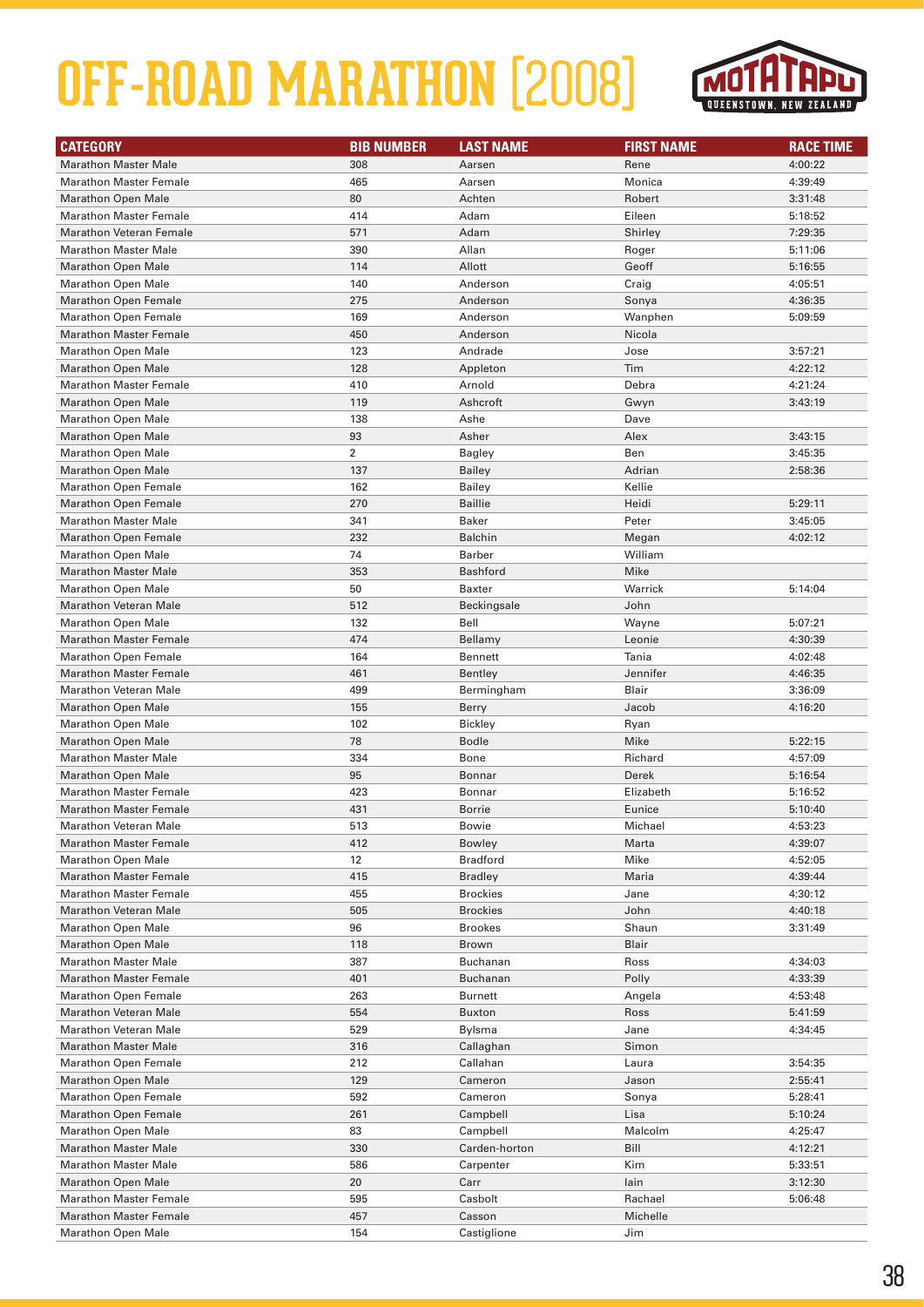

| <b>CATEGORY</b>                                               | <b>BIB NUMBER</b> | <b>LAST NAME</b>   | <b>FIRST NAME</b>  | <b>RACE TIME</b>   |
|---------------------------------------------------------------|-------------------|--------------------|--------------------|--------------------|
| <b>Marathon Open Female</b>                                   | 173               | Castiglione        | Karen              |                    |
| <b>Marathon Veteran Female</b>                                | 581               | Cavanagh           | Anne               | 4:36:56            |
| <b>Marathon Veteran Male</b>                                  | 548               | Chandler           | Bert               | 4:42:21            |
| <b>Marathon Open Male</b>                                     | 98                | Charteris          | Paul               |                    |
| <b>Marathon Master Female</b>                                 | 471               | Chignell           | Helen              | 4:48:01            |
| <b>Marathon Open Male</b>                                     | 31                | Chisholm           | Glen               | 3:55:17            |
| <b>Marathon Open Female</b>                                   | 190               | Chisholm           | Julie              |                    |
| <b>Marathon Open Male</b>                                     | 32                | Christie           | Adrian             | 4:49:30            |
| <b>Marathon Master Female</b>                                 | 408               | Clark              | Christie           | 4:39:26            |
| <b>Marathon Open Male</b>                                     | 92                | Clarke             | Tim                | 4:50:13            |
| <b>Marathon Open Female</b>                                   | 195               | Clarke             | Fiona              | 5:10:32            |
| <b>Marathon Open Female</b>                                   | 249               | Clarkson           | Robert             | 5:35:30            |
| <b>Marathon Master Female</b>                                 | 411               | Clay               | Heather            | 4:53:51            |
| <b>Marathon Master Female</b>                                 | 484               | Coales             | Sarah              |                    |
| <b>Marathon Master Male</b>                                   | 375               | Cockroft           | Mark               | 4:32:12            |
| <b>Marathon Master Male</b>                                   | 380               | Cogley             | Toby               | 3:52:51            |
| <b>Marathon Open Female</b>                                   | 265               | Colhoun            | Karen              | 5:29:32            |
| <b>Marathon Master Female</b>                                 | 418               | Connaghan          | Jackie             | 5:00:54            |
| <b>Marathon Master Male</b>                                   | 370               | Coombe             | Mike               | 3:29:25            |
| <b>Marathon Open Male</b>                                     | 24                | Cooney             | Simon james        | 4:48:10            |
| <b>Marathon Master Male</b>                                   | 379               | Cooney             | Paul               |                    |
| <b>Marathon Master Female</b>                                 | 475               | Cooper             | Sandra             | 4:32:37            |
| <b>Marathon Veteran Female</b>                                | 564               | Cooper             | Lyn                | 6:42:46            |
| <b>Marathon Master Male</b>                                   | 388               | Cossens            | John               | 4:51:41            |
| <b>Marathon Master Female</b>                                 | 400               | Cossens            | Trish              | 5:13:35            |
| <b>Marathon Open Male</b>                                     | 65                | Costello           | Drew               | 4:36:27            |
| <b>Marathon Open Male</b>                                     | 68                | Cox                | Craig              | 4:08:09            |
| <b>Marathon Veteran Female</b>                                | 573               | Craig              | Jan                | 4:15:27            |
| <b>Marathon Open Female</b>                                   | 236               | Crane              | Kristina           | 3:35:01            |
| <b>Marathon Open Female</b>                                   | 207               | Crawford           | Helen              |                    |
| <b>Marathon Open Male</b>                                     | 47                | Crimp              | Robin              |                    |
| <b>Marathon Open Female</b>                                   | 208               | cron               | <b>Theresa</b>     | 4:36:48            |
| <b>Marathon Master Female</b>                                 | 479               | Cunningham         | Trish              | 4:50:58            |
| <b>Marathon Open Male</b>                                     | 39                | Currie             | Andrew             | 3:51:14            |
| <b>Marathon Master Female</b>                                 | 433               | Cuthbert           | Sue                | 3:26:12            |
| <b>Marathon Open Female</b>                                   | 193               | Dagg               | Whitney            | 4:19:24            |
| <b>Marathon Master Male</b>                                   | 366               | Dagg               | Chris              | 2:47:22            |
| <b>Marathon Veteran Male</b><br><b>Marathon Master Female</b> | 510<br>481        | Dagg               | Chris<br>Shona     | 4:50:16            |
| <b>Marathon Open Female</b>                                   | 170               | Dalzell<br>Dalziel | Penny              | 3:57:12            |
|                                                               |                   |                    |                    | 5:48:27<br>5:20:50 |
| <b>Marathon Master Female</b><br><b>Marathon Master Male</b>  | 467<br>324        | Dalziel<br>Davis   | Deidre<br>Jonathan | 3:35:18            |
| <b>Marathon Veteran Male</b>                                  | 535               | Dawson             | Jim                |                    |
| <b>Marathon Open Male</b>                                     | 85                | De wit             | Marcel             |                    |
| <b>Marathon Open Female</b>                                   | 215               | De wit             | Marcel             |                    |
| <b>Marathon Veteran Male</b>                                  | 515               | Deeley             | Geoff              | 6:15:22            |
| <b>Marathon Open Male</b>                                     | 91                | Delaforce          | Jason              | 4:36:18            |
| Marathon Open Female                                          | 254               | Deuchrass          | Andrea             | 5:04:36            |
| <b>Marathon Master Male</b>                                   | 395               | Dickson            | Andrew             | 4:19:46            |
| <b>Marathon Master Male</b>                                   | 386               | Dickson            | Peter              |                    |
| <b>Marathon Master Female</b>                                 | 458               | Dickson            | Andrew             |                    |
| <b>Marathon Open Female</b>                                   | 183               | Dinnis             | Diane              | 5:06:38            |
| <b>Marathon Open Female</b>                                   | 205               | Dixon              | Kara               |                    |
| <b>Marathon Open Male</b>                                     | 88                | Dobson             | Steve              |                    |
| <b>Marathon Open Female</b>                                   | 209               | Dobson             | Andrea             |                    |
| <b>Marathon Open Male</b>                                     | 16                | Donaldson          | Craig              |                    |
| <b>Marathon Master Male</b>                                   | 385               | Dooley             | Michael            |                    |
| <b>Marathon Open Male</b>                                     | 8                 | Dore               | Hayden             | 3:51:09            |
| <b>Marathon Open Male</b>                                     | 594               | Dowd               | Shane              | 4:54:17            |
| <b>Marathon Master Male</b>                                   | 384               | Doyle              | Murray             | 5:38:35            |
| <b>Marathon Master Female</b>                                 | 404               | Doyle              | Clare              | 5:52:13            |
| <b>Marathon Open Female</b>                                   | 271               | Dryland            | Angelene           | 4:20:04            |
| <b>Marathon Open Female</b>                                   | 188               | Dryland            | Rebecca            | 4:02:42            |
| <b>Marathon Master Female</b>                                 | 398               | Dufresne           | Louise             | 6:00:16            |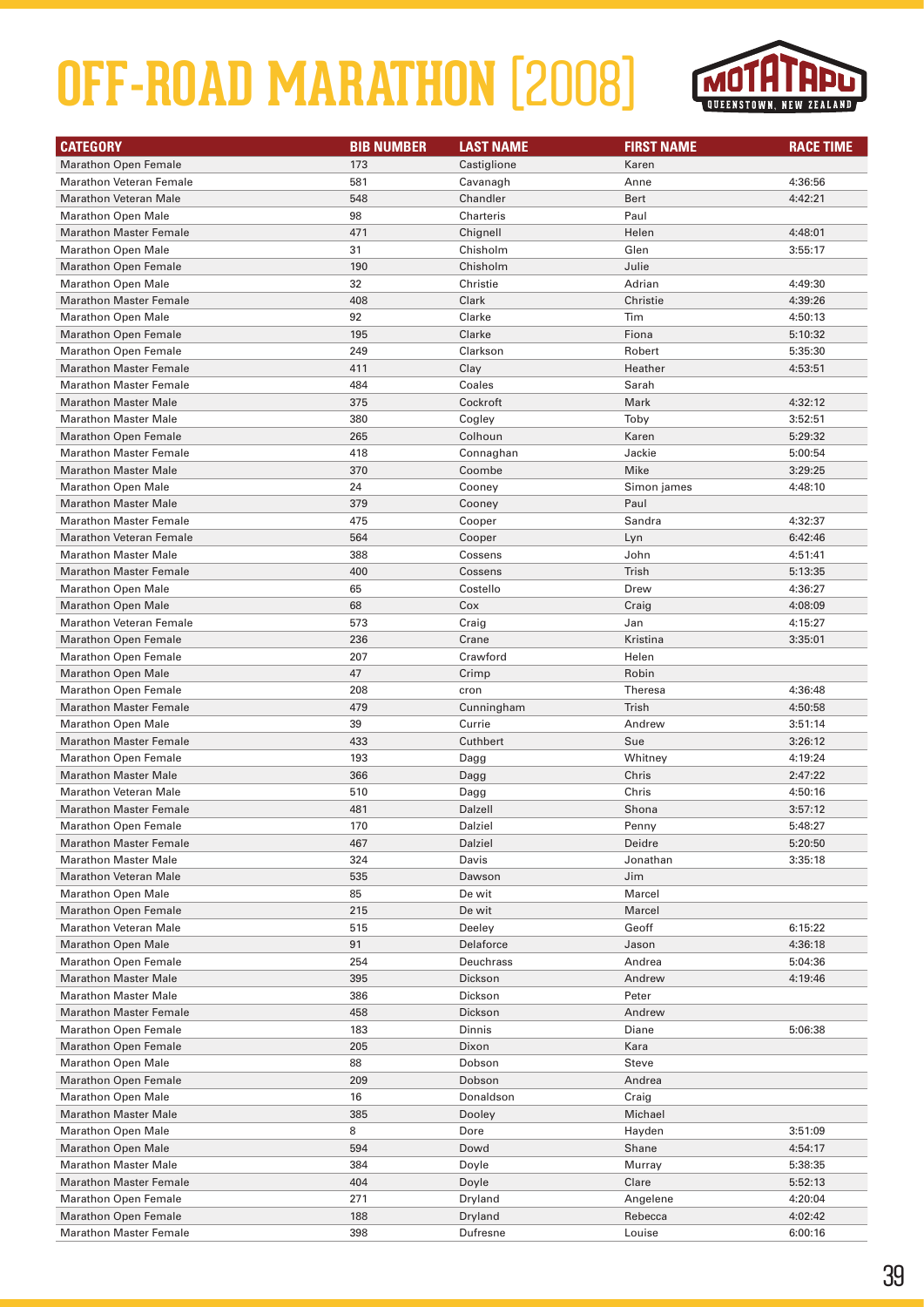

| <b>CATEGORY</b>                | <b>BIB NUMBER</b> | <b>LAST NAME</b> | <b>FIRST NAME</b> | <b>RACE TIME</b> |
|--------------------------------|-------------------|------------------|-------------------|------------------|
| <b>Marathon Open Male</b>      | 157               | Dunsheath        | Ben               | 3:37:51          |
| <b>Marathon Open Male</b>      | 51                | Durkin           | Paul              | 5:03:17          |
| <b>Marathon Master Female</b>  | 432               | Duthie           | Kathryn           | 5:28:15          |
| <b>Marathon Master Male</b>    | 389               | <b>Dykes</b>     | Ken               | 5:36:17          |
| <b>Marathon Open Male</b>      | 35                | Easton           | Tim               |                  |
| <b>Marathon Veteran Male</b>   | 538               | Eaton            | Dave              | 4:16:16          |
| <b>Marathon Open Male</b>      | 53                | Eckhoff          | William           | 3:19:10          |
| <b>Marathon Open Male</b>      | $\overline{7}$    | Edmonds          | John              | 4:25:09          |
| <b>Marathon Veteran Male</b>   | 511               | Elder            | George            | 4:54:42          |
| <b>Marathon Open Female</b>    | 260               | Ellis            | Venetia           | 4:42:35          |
| <b>Marathon Open Female</b>    | 277               | Ellis            | Toni              | 5:17:17          |
| <b>Marathon Open Male</b>      | 66                | Elsmore-cary     | David             | 4:58:52          |
| <b>Marathon Master Female</b>  | 435               | English          | Sharon            | 5:31:28          |
| <b>Marathon Open Female</b>    | 206               | Ewer             | Katherine         | 4:40:29          |
| <b>Marathon Veteran Male</b>   | 530               | Eyers            | <b>Bruce</b>      |                  |
| <b>Marathon Veteran Female</b> | 562               | Eyers            | Vivien            | 4:35:46          |
| <b>Marathon Veteran Female</b> | 574               | Farnan           | <b>Bernadette</b> | 5:55:38          |
| <b>Marathon Master Male</b>    | 331               | Feeley           | Adam              | 5:10:47          |
| <b>Marathon Veteran Male</b>   | 550               | Ferguson         | Neville           | 5:17:05          |
| <b>Marathon Open Female</b>    | 197               | Ffiske           | Jacqui            |                  |
| <b>Marathon Open Male</b>      | 45                | Field            | James             | 4:32:46          |
| <b>Marathon Open Female</b>    | 214               | Fillion          | Amelie            | 6:18:33          |
| <b>Marathon Open Female</b>    | 240               | Findlater        | Shelley           | 4:10:34          |
| <b>Marathon Open Female</b>    | 233               | Findlay          | Sandra            |                  |
| <b>Marathon Veteran Male</b>   | 489               | Finnigan         | Paddy             | 6:31:26          |
| <b>Marathon Veteran Female</b> | 570               | Fitzgerald       | Margaret          | 5:28:25          |
| <b>Marathon Open Female</b>    | 237               | Flanagan         | Juanita           | 4:23:09          |
| <b>Marathon Open Male</b>      | 125               | Flannery         | James             | 4:04:18          |
| <b>Marathon Veteran Male</b>   | 544               | Fleming          | Cameron           | 7:29:32          |
| <b>Marathon Veteran Female</b> | 558               | Fleming          | Fiona             | 7:29:37          |
| <b>Marathon Open Male</b>      | 158               | Flintoft         | John              | 5:05:40          |
| <b>Marathon Veteran Female</b> | 563               | Ford             | Marie             | 4:36:12          |
| <b>Marathon Open Male</b>      | 36                | Forrest          | Simon             |                  |
| <b>Marathon Master Male</b>    | 374               | Frater           | Mark              | 4:16:29          |
| <b>Marathon Master Female</b>  | 444               | Frost            | Clare             | 5:24:50          |
| <b>Marathon Master Male</b>    | 376               | Fry              | John              | 3:48:58          |
| <b>Marathon Master Male</b>    | 311               | Gallaher         | Keith             | 4:15:58          |
| <b>Marathon Master Female</b>  | 478               | Gallaway         | Annie             | 5:51:46          |
| <b>Marathon Open Male</b>      | 113               | Garandel         | Morgan            | 3:14:21          |
| <b>Marathon Master Male</b>    | 301               | Gaudin           | Rosco             |                  |
| <b>Marathon Master Female</b>  | 443               | Gawn             | Karen             | 6:37:21          |
| <b>Marathon Master Male</b>    | 372               | Gerard           | Phil              | 4:46:59          |
| <b>Marathon Master Male</b>    | 347               | Getley           | Tony              | 3:23:36          |
| <b>Marathon Open Male</b>      | 23                | Gibson           | Grant             | 5:28:26          |
| <b>Marathon Master Female</b>  | 476               | Gieck            | Tracey            |                  |
| <b>Marathon Master Male</b>    | 338               | Gilbert          | David             | 4:25:53          |
| <b>Marathon Open Female</b>    | 282               | Gillespie        | Pip               |                  |
| <b>Marathon Veteran Male</b>   | 508               | Gillespie        | Alan              | 4:30:35          |
| <b>Marathon Master Female</b>  | 451               | Gillings         | Pip               |                  |
| <b>Marathon Open Female</b>    | 227               | Gilmour          | Kimberley         |                  |
| <b>Marathon Open Male</b>      | 105               | Glasgow          | Tom               | 4:44:53          |
| <b>Marathon Open Male</b>      | 110               | Goddard          | Chris             |                  |
| <b>Marathon Open Female</b>    | 280               | Goff             | Clarissa jade     |                  |
| <b>Marathon Veteran Male</b>   | 543               | Gordon           | John              | 3:25:35          |
| <b>Marathon Open Male</b>      | 77                | Gough            | Max               |                  |
| <b>Marathon Master Male</b>    | 314               | Graham           | Tim               | 3:26:55          |
| <b>Marathon Master Female</b>  | 448               | Graham           | Jennifer          | 5:18:57          |
| <b>Marathon Veteran Male</b>   | 542               | Grant            | Mike              | 4:33:31          |
| <b>Marathon Master Male</b>    | 302               | Gray             | Sandy             | 4:33:35          |
| <b>Marathon Master Female</b>  | 588               | Gray             | Anne              | 5:00:56          |
| <b>Marathon Open Male</b>      | 42                | Green            | Ben               |                  |
| <b>Marathon Open Male</b>      | 59                | Green            | Peter             | 4:23:24          |
| <b>Marathon Open Male</b>      | 5                 | Green            | Richard           | 5:13:36          |
| <b>Marathon Veteran Male</b>   | 593               | Green            | Wayne             | 5:29:21          |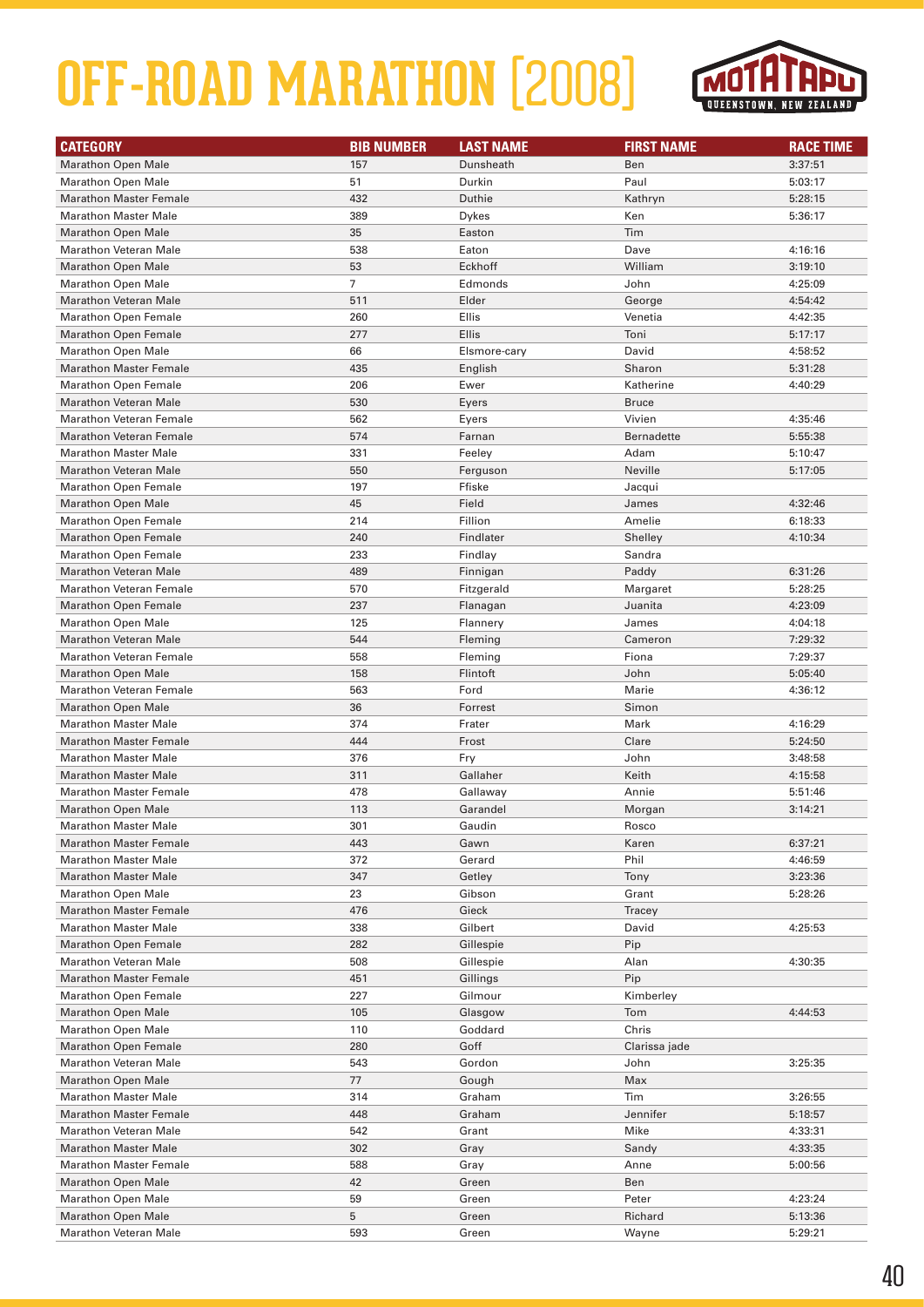

| <b>CATEGORY</b>                | <b>BIB NUMBER</b> | <b>LAST NAME</b> | <b>FIRST NAME</b>    | <b>RACE TIME</b> |
|--------------------------------|-------------------|------------------|----------------------|------------------|
| <b>Marathon Master Male</b>    | 367               | Griffin          | Peter                | 4:33:28          |
| <b>Marathon Master Female</b>  | 405               | Guthrie          | John                 | 7:54:30          |
| <b>Marathon Veteran Male</b>   | 552               | Guthrie          | John                 |                  |
| <b>Marathon Master Female</b>  | 486               | Guy              | Ruthy                | 4:41:16          |
| <b>Marathon Master Male</b>    | 339               | Guzik            | Matthew              | 3:37:25          |
| <b>Marathon Master Male</b>    | 333               | Haggart          | Ross william charles |                  |
| <b>Marathon Veteran Male</b>   | 585               | Hall             | Bryan                |                  |
| <b>Marathon Open Female</b>    | 172               | Hamilton         | Kate                 | 4:48:31          |
| <b>Marathon Open Female</b>    | 234               | Hamilton         | Roz                  | 4:39:47          |
| <b>Marathon Master Female</b>  | 483               | Hamilton         | Julie                | 6:15:00          |
| <b>Marathon Veteran Male</b>   | 528               | Hamilton         | lan                  | 7:01:09          |
| <b>Marathon Open Female</b>    | 220               | Hankin           | Elyshia              | 3:31:53          |
| <b>Marathon Master Male</b>    | 297               | Hanson           | Kelvin               | 4:23:34          |
| <b>Marathon Master Female</b>  | 477               | Hanson           | Helen                | 4:54:24          |
| <b>Marathon Open Male</b>      | 54                | Haora            | Johnny               | 4:48:24          |
| <b>Marathon Master Male</b>    | 378               | Harding          | John                 | 5:31:42          |
| <b>Marathon Master Female</b>  | 399               | Harrex           | Michelle             | 4:10:29          |
| <b>Marathon Open Male</b>      | 9                 | Hartland         | Vaughan              | 4:03:27          |
| <b>Marathon Master Male</b>    | 325               | Hartland         | Paul                 | 3:26:38          |
| <b>Marathon Veteran Male</b>   | 549               | Harvey           | Paul                 | 4:19:31          |
| <b>Marathon Open Male</b>      | 70                | Hawke            | Gavin                | 3:29:51          |
| <b>Marathon Open Male</b>      | 71                | Hawthorne        | Jonathan             |                  |
| <b>Marathon Master Female</b>  | 422               | Hay              | John                 | 6:16:21          |
| <b>Marathon Veteran Female</b> | 565               | Hayton           | Melinda              | 6:24:18          |
| <b>Marathon Veteran Female</b> | 577               | Hazelwood        | Margaret             | 5:24:05          |
| <b>Marathon Open Female</b>    | 242               | Helles           | Margrethe            | 5:00:31          |
| <b>Marathon Open Male</b>      | 148               | Henderson        | John                 | 4:59:36          |
| <b>Marathon Master Male</b>    | 368               | Henderson        | Rich                 | 3:50:24          |
| <b>Marathon Master Male</b>    | 598               | Hendry           | Richard              | 3:08:50          |
| <b>Marathon Open Male</b>      | 3                 | Herrick          | Jonathan             |                  |
| <b>Marathon Open Male</b>      | 109               | Herron           | Joshua               | 3:30:10          |
| <b>Marathon Open Male</b>      | 40                | Hill             | Daryl                | 7:07:19          |
| <b>Marathon Open Male</b>      | 150               | Hill             | Fraser               | 4:02:20          |
| <b>Marathon Open Female</b>    | 257               | Hill             | Tracy                | 7:18:07          |
| <b>Marathon Master Male</b>    | 317               | Hill             | Nigel                | 5:31:49          |
| <b>Marathon Master Male</b>    | 383               | Hill             | James                | 4:47:40          |
| <b>Marathon Master Male</b>    | 296               | Hines            | Alastair             |                  |
| <b>Marathon Master Male</b>    | 363               | Hishon           | Richard              |                  |
| <b>Marathon Master Female</b>  | 438               | Hocquard         | Nikki                |                  |
| <b>Marathon Open Male</b>      | 143               | Hogg             | Nathan               | 4:07:37          |
| <b>Marathon Open Female</b>    | 276               | Hohneck          | Kelly                |                  |
| <b>Marathon Open Male</b>      | 44                | Holgate          | <b>Blake</b>         | 3:45:43          |
| <b>Marathon Master Male</b>    | 310               | Holland          | Dave                 | 3:28:34          |
| <b>Marathon Veteran Male</b>   | 517               | Holland          | James                | 8:01:03          |
| <b>Marathon Veteran Female</b> | 569               | Holland          | Robyn                | 8:00:59          |
| <b>Marathon Open Female</b>    | 175               | Hollands         | Michelle             | 4:42:46          |
| <b>Marathon Open Male</b>      | 587               | Hollebon         | Duncan               | 5:09:25          |
| Marathon Open Female           | 248               | Hope             | Linda                | 4:52:00          |
| Marathon Veteran Male          | 523               | Hopkins          | Richard              | 4:37:15          |
| <b>Marathon Open Male</b>      | 61                | Horan            | Jacob                | 7:06:58          |
| <b>Marathon Open Male</b>      | 28                | Horder           | David                | 4:42:36          |
| <b>Marathon Veteran Female</b> | 575               | Horgan           | Maree                | 6:16:08          |
| <b>Marathon Open Male</b>      | 122               | Horne            | Mike                 | 4:12:28          |
| Marathon Open Female           | 194               | Horne            | Katrina              | 5:28:43          |
| <b>Marathon Open Female</b>    | 199               | Horrell          | Jo                   |                  |
| <b>Marathon Master Male</b>    | 304               | Hughes           | Peter                | 4:08:44          |
| <b>Marathon Master Male</b>    | 360               | Hulcombe         | <b>Brad</b>          | 3:37:38          |
| <b>Marathon Open Male</b>      | 33                | Hunt             | Tom                  | 3:09:01          |
| <b>Marathon Open Male</b>      | 81                | Hunter           | Mark                 | 4:33:09          |
| <b>Marathon Open Male</b>      | 86                | Hunter           | Stu                  | 5:29:34          |
| Marathon Master Female         | 470               | Hunter           | Miranda              | 6:03:44          |
| <b>Marathon Open Male</b>      | 146               | Hutchins         | Nick                 | 4:54:29          |
| <b>Marathon Master Female</b>  | 430               | Huuskes          | Rosalyn              | 5:16:25          |
| <b>Marathon Open Male</b>      | 43                | Ingram           | Ross                 | 4:21:40          |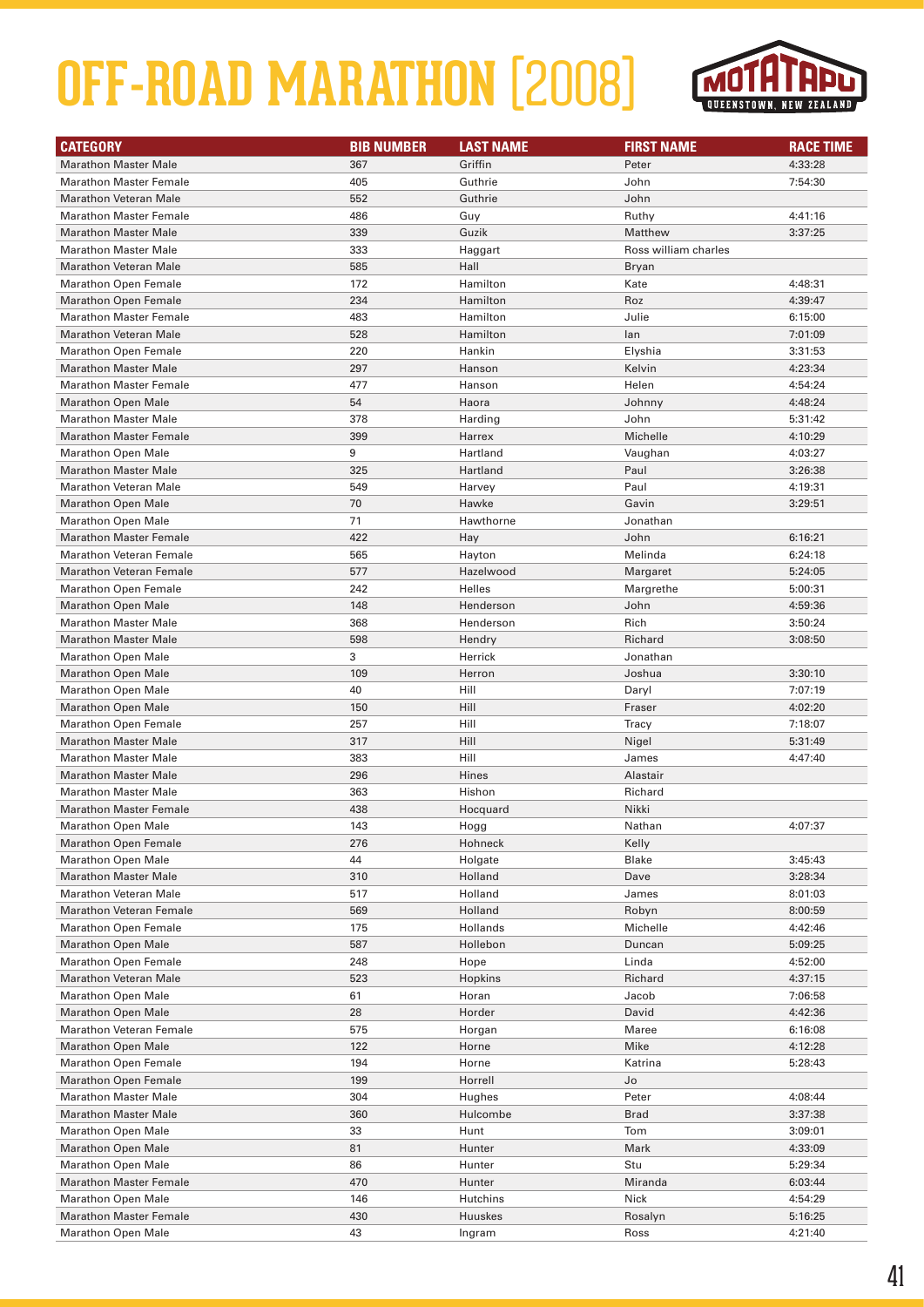

| <b>CATEGORY</b>                | <b>BIB NUMBER</b> | <b>LAST NAME</b> | <b>FIRST NAME</b> | <b>RACE TIME</b> |
|--------------------------------|-------------------|------------------|-------------------|------------------|
| <b>Marathon Master Female</b>  | 409               | Ingram           | Jo                | 4:48:29          |
| <b>Marathon Open Male</b>      | 106               | Insull           | David             | 4:17:10          |
| <b>Marathon Master Female</b>  | 440               | Jackson          | Sarah             |                  |
| <b>Marathon Master Female</b>  | 407               | James            | Sandra            | 4:54:48          |
| <b>Marathon Veteran Male</b>   | 534               | James            | Gary              | 5:03:00          |
| <b>Marathon Master Male</b>    | 327               | Jaquiery         | Ken               | 4:29:27          |
| <b>Marathon Master Female</b>  | 439               | Jaquiery         | Nicky             | 4:13:20          |
| <b>Marathon Veteran Male</b>   | 514               | Jarman           | Robert            | 4:56:32          |
| <b>Marathon Open Male</b>      | 99                | Jarvis           | Mark              |                  |
| <b>Marathon Master Male</b>    | 326               | Jarvis           | <b>Bruce</b>      | 4:54:07          |
| <b>Marathon Master Male</b>    | 312               | Jarvis           | Robert            | 3:31:51          |
| <b>Marathon Veteran Male</b>   | 522               | Jenkins          | Alan              | 6:47:27          |
| <b>Marathon Veteran Female</b> | 557               | Jenkins          | Kath              | 6:52:27          |
| <b>Marathon Open Male</b>      | 142               | Johnson          | Damian            | 4:24:41          |
| <b>Marathon Veteran Male</b>   | 500               | Johnson          | Noel              | 6:24:45          |
| <b>Marathon Master Male</b>    | 336               | Johnston         | Grant             | 4:23:59          |
| <b>Marathon Master Male</b>    | 365               | Johnston         | Robbie            | 3:05:24          |
| <b>Marathon Open Female</b>    | 284               | Jones            | Katie             |                  |
| <b>Marathon Master Male</b>    | 289               | Jones            | Clive             | 4:02:26          |
| <b>Marathon Veteran Male</b>   | 584               | Jones            | Neville           | 6:12:30          |
| <b>Marathon Open Female</b>    | 230               | Jordan           | Tania             |                  |
| <b>Marathon Open Female</b>    | 174               | Josebachvili     | Maia              | 4:50:30          |
| <b>Marathon Master Male</b>    | 393               | Judd             | lan               | 3:28:21          |
| <b>Marathon Master Male</b>    | 355               | Kalb             | Jim               |                  |
| <b>Marathon Open Male</b>      | 25                | Kay              | Simon             | 5:57:39          |
| <b>Marathon Master Male</b>    | 332               | Keay             | Rory              |                  |
| <b>Marathon Open Male</b>      | 136               | Keen             | Adam              | 3:49:39          |
| <b>Marathon Open Female</b>    | 163               | Keen             | Nadine            | 5:14:30          |
| <b>Marathon Open Male</b>      | 160               | Kelly            | Michael           |                  |
| <b>Marathon Veteran Male</b>   | 504               | Kelly            | Mike              | 4:22:59          |
| <b>Marathon Veteran Female</b> | 568               | Kenman           | Desma             |                  |
| <b>Marathon Open Male</b>      | 90                | Kennedy          | Scott             | 4:46:27          |
| <b>Marathon Veteran Male</b>   | 526               | Kerr             | Trevor            | 6:26:21          |
| <b>Marathon Veteran Female</b> | 566               | Kerr             | Vivienne          | 6:26:18          |
| <b>Marathon Open Male</b>      | 100               | Kettle           | Hugh              | 4:13:01          |
| <b>Marathon Master Female</b>  | 420               | Kilpatrick       | Severna           | 5:21:27          |
| <b>Marathon Open Male</b>      | 153               | King             | Blair             | 4:22:00          |
| <b>Marathon Open Male</b>      | 48                | King             | Richard           | 5:06:31          |
| <b>Marathon Open Male</b>      | 49                | King             | Robert            | 4:36:00          |
| <b>Marathon Open Female</b>    | 251               | King             | Michelle          | 4:49:11          |
| <b>Marathon Master Male</b>    | 345               | King             | Eddie             | 4:49:08          |
| <b>Marathon Master Male</b>    | 392               | King             | Peter             | 3:52:08          |
| <b>Marathon Veteran Male</b>   | 518               | Kirkman          | Gary              | 4:45:55          |
| <b>Marathon Master Male</b>    | 377               | Kitai            | Eiji              | 4:25:03          |
| <b>Marathon Open Female</b>    | 222               | Klee             | Rebecca           |                  |
| <b>Marathon Master Male</b>    | 343               | Klemick          | Antony            | 4:07:56          |
| <b>Marathon Open Male</b>      | 41                | Lamb             | <b>Bradley</b>    | 3:45:38          |
| <b>Marathon Open Male</b>      | 117               | Lamb             | John              |                  |
| <b>Marathon Master Female</b>  | 397               | Laming           | Toni              |                  |
| <b>Marathon Open Female</b>    | 217               | Lang             | Tracey            |                  |
| <b>Marathon Master Male</b>    | 313               | Lanham           | Tim               | 3:58:04          |
| <b>Marathon Open Female</b>    | 243               | Laugesen         | Wendy             | 4:25:18          |
| <b>Marathon Open Female</b>    | 247               | Laurie           | Kylie             | 5:08:35          |
| <b>Marathon Master Male</b>    | 381               | Leat             | Steven            | 4:52:51          |
| <b>Marathon Open Female</b>    | 228               | Lewis            | Kerrey            | 5:50:59          |
| <b>Marathon Open Female</b>    | 246               | Lewis            | Toni              | 4:46:15          |
| <b>Marathon Open Male</b>      | 134               | L'hostis         | Florian           | 5:24:25          |
| <b>Marathon Open Male</b>      | 19                | Liddell          | Justin            | 4:12:53          |
| <b>Marathon Master Male</b>    | 394               | Lilburne         | John-paul         | 3:18:15          |
| <b>Marathon Open Female</b>    | 239               | Litton           | Lisa              | 5:19:27          |
| <b>Marathon Open Female</b>    | 259               | Lo               | Min               | 5:57:33          |
| <b>Marathon Open Female</b>    | 198               | Ludwig           | Jodie             | 4:55:17          |
| <b>Marathon Master Female</b>  | 485               | Macewan          | Sue               | 4:57:47          |
| <b>Marathon Master Male</b>    | 320               | Mackinnon        | Blair             | 5:18:59          |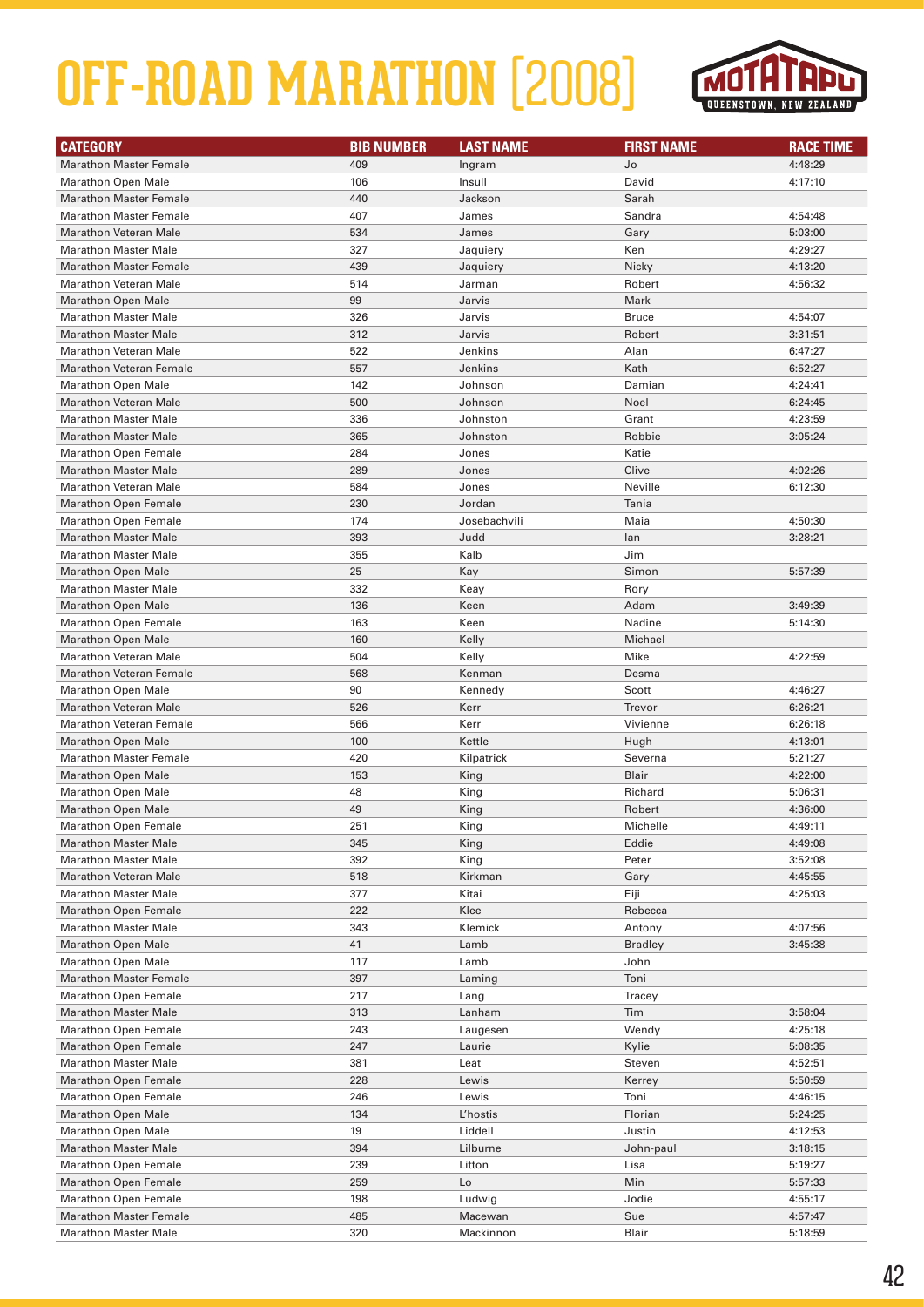

| <b>CATEGORY</b>                | <b>BIB NUMBER</b> | <b>LAST NAME</b> | <b>FIRST NAME</b> | <b>RACE TIME</b> |
|--------------------------------|-------------------|------------------|-------------------|------------------|
| <b>Marathon Master Female</b>  | 403               | Maclachlan       | Kathy             | 3:53:01          |
| <b>Marathon Master Male</b>    | 337               | Maclennan        | lan               | 4:35:13          |
| <b>Marathon Open Male</b>      | 10                | Maddison         | Jared             | 5:20:51          |
| <b>Marathon Open Male</b>      | 75                | Magon            | Aaron             |                  |
| <b>Marathon Open Male</b>      | 145               | Mallarkey        | Stu               | 4:37:30          |
| <b>Marathon Open Female</b>    | 231               | Manga            | Kush              | 6:34:31          |
| <b>Marathon Open Female</b>    | 191               | Mark             | <b>Bridget</b>    | 4:42:39          |
| <b>Marathon Open Male</b>      | 63                | Marsala          | David             |                  |
| <b>Marathon Open Male</b>      | 18                | Marsden          | Luke              | 4:54:04          |
| <b>Marathon Open Male</b>      | 121               | Martin           | Christian         | 3:19:46          |
| <b>Marathon Master Male</b>    | 348               | Matthews         | David             | 4:40:32          |
| <b>Marathon Master Female</b>  | 454               | Mawhinney        | Susan             | 4:38:39          |
| <b>Marathon Open Male</b>      | $\overline{4}$    | Maxwell          | Nathan            | 4:58:40          |
| <b>Marathon Master Male</b>    | 292               | Mcaleer          | Kevin             | 5:20:36          |
| <b>Marathon Master Male</b>    | 294               | Mcconachie       | Mike              |                  |
| <b>Marathon Veteran Male</b>   | 506               | Mccorkindale     | Bryan             | 3:36:44          |
| <b>Marathon Veteran Female</b> | 576               | Mccorkindale     | Janice            | 4:42:41          |
| <b>Marathon Master Female</b>  | 426               | Mccrostie        | Anne-marie        | 5:16:49          |
| <b>Marathon Open Female</b>    | 258               | Mcglade          | Diana             | 5:24:32          |
| <b>Marathon Veteran Male</b>   | 488               | Mcgoldrick       | Paul              | 5:28:54          |
| <b>Marathon Master Male</b>    | 300               | Mckenzie         | David             | 4:53:33          |
| <b>Marathon Open Female</b>    | 180               | Mckinnel         | Kay               | 5:13:44          |
| <b>Marathon Master Female</b>  | 424               | <b>Mckinnel</b>  | Robyn             | 5:21:50          |
| <b>Marathon Veteran Female</b> | 561               | Mckinney         | Sue               | 4:23:44          |
| <b>Marathon Open Female</b>    | 223               | McLeod           | Rebecca           | 4:57:23          |
| <b>Marathon Master Male</b>    | 318               | Mcleod           | Lachie            | 4:52:57          |
| <b>Marathon Open Male</b>      | 38                | Mcmahon          | Quinn             | 4:56:53          |
| <b>Marathon Open Female</b>    | 202               | Mcmillan         | Michelle          | 4:44:48          |
| <b>Marathon Open Female</b>    | 235               | Mcmurray         | Jennifer          |                  |
| <b>Marathon Open Female</b>    | 267               | Mcshane          | Kylee             | 6:30:27          |
| <b>Marathon Veteran Female</b> | 560               | Meade            | Lesley            | 6:08:45          |
| <b>Marathon Open Female</b>    | 168               | Medvedskaya      | Natalia           | 5:04:38          |
| <b>Marathon Open Male</b>      | 108               | Meffan           | <b>Brendan</b>    | 4:50:52          |
| <b>Marathon Open Male</b>      | 135               | Meffan           | Matthew           | 3:46:42          |
| <b>Marathon Master Female</b>  | 406               | <b>Mehrtens</b>  | Jenny             | 6:43:47          |
| <b>Marathon Master Male</b>    | 329               | Melrose          | David             |                  |
| <b>Marathon Master Male</b>    | 382               | Merrie           | Arend             |                  |
| <b>Marathon Master Male</b>    | 359               | Meyer            | Roland            |                  |
| <b>Marathon Master Female</b>  | 421               | Meyer            | Valerie           | 5:10:30          |
| <b>Marathon Open Female</b>    | 264               | Mika             | Jane              | 4:24:05          |
| <b>Marathon Master Female</b>  | 480               | Millar           | Amanda            |                  |
| <b>Marathon Open Male</b>      | 144               | Miller           | Paul              |                  |
| <b>Marathon Veteran Male</b>   | 545               | Miller           | Horace            | 5:24:44          |
| <b>Marathon Master Male</b>    | 351               | Mirfin           | Philip            | 4:44:18          |
| <b>Marathon Master Male</b>    | 321               | Mitchell         | Peter             | 4:32:30          |
| <b>Marathon Master Female</b>  | 434               | Mitchell         | Carole            | 4:57:17          |
| <b>Marathon Open Female</b>    | 252               | Molony           | Nik               | 4:59:33          |
| <b>Marathon Open Female</b>    | 255               | Montgomery       | Jane              |                  |
| <b>Marathon Open Female</b>    | 177               | Moon             | Melissa           | 3:19:56          |
| <b>Marathon Master Female</b>  | 462               | Moonlight        | Pammie            |                  |
| <b>Marathon Open Female</b>    | 225               | Moore            | Lisa              | 5:50:31          |
| <b>Marathon Master Female</b>  | 436               | Moore            | Beth              | 5:51:22          |
| <b>Marathon Master Female</b>  | 449               | Moore            | Alison            | 5:19:57          |
| <b>Marathon Master Male</b>    | 322               | Morel            | Michael           | 4:35:29          |
| <b>Marathon Master Male</b>    | 306               | Morgan           | Michael           | 4:23:27          |
| <b>Marathon Master Male</b>    | 299               | Morris           | Andy              |                  |
| <b>Marathon Open Female</b>    | 283               | Mortimer         | Rachel            | 4:37:58          |
| <b>Marathon Open Male</b>      | 111               | Muir             | Dawson            | 3:45:25          |
| <b>Marathon Open Male</b>      | 84                | Muir             | Phillip           | 3:40:30          |
| <b>Marathon Open Female</b>    | 253               | Muir             | Julia             | 5:04:34          |
| <b>Marathon Master Male</b>    | 305               | Muir             | Euan              |                  |
| <b>Marathon Open Female</b>    | 262               | Muirden          | Kelly             | 4:48:12          |
| Marathon Open Female           | 161               | Muller           | Karen             | 3:46:09          |
| <b>Marathon Master Male</b>    | 293               | Munro            | Ann-maree         | 3:53:24          |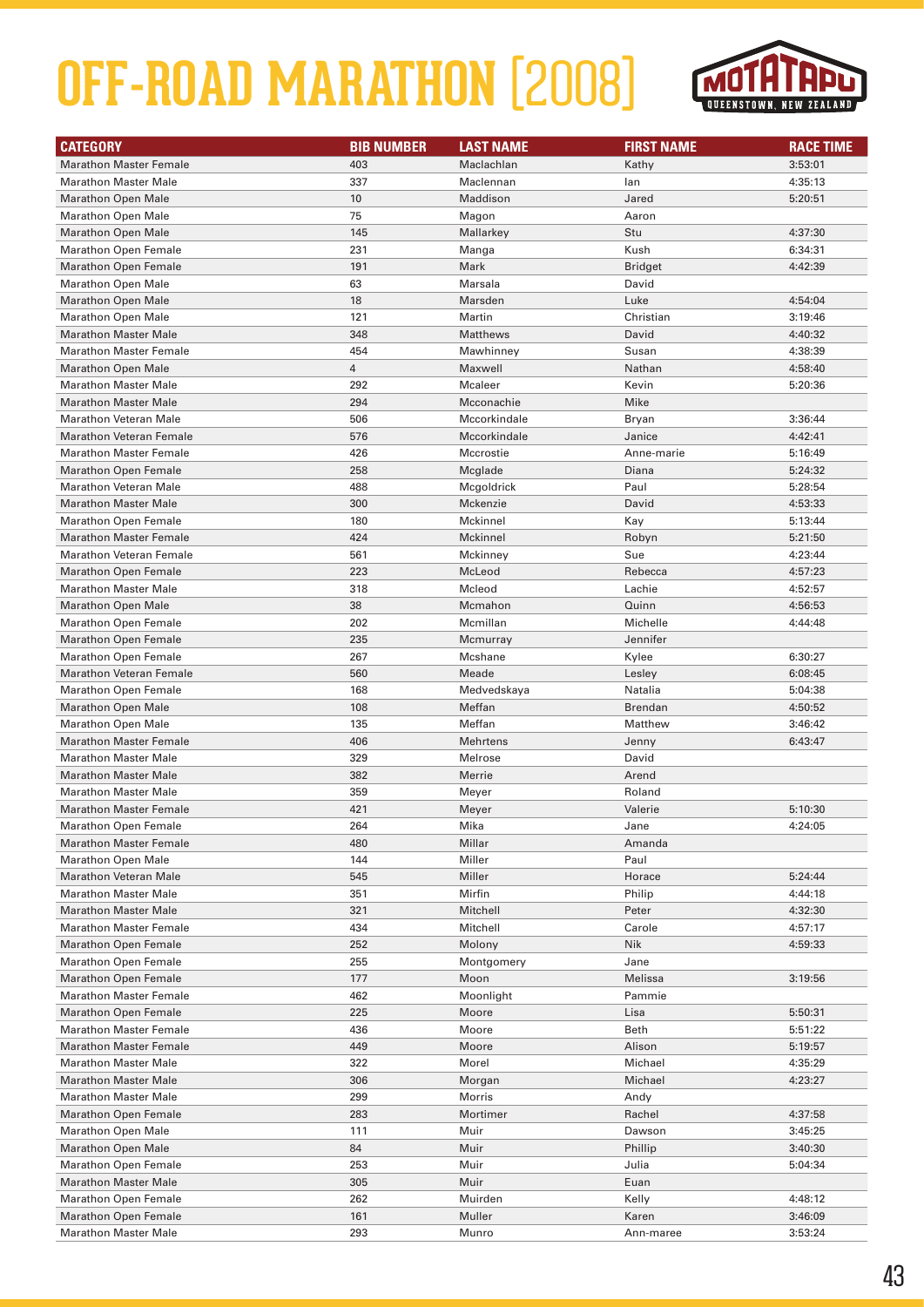

| <b>CATEGORY</b>                                                | <b>BIB NUMBER</b> | <b>LAST NAME</b>   | <b>FIRST NAME</b> | <b>RACE TIME</b> |
|----------------------------------------------------------------|-------------------|--------------------|-------------------|------------------|
| <b>Marathon Open Female</b>                                    | 269               | Murdcoh            | Maxine            | 5:59:35          |
| <b>Marathon Open Female</b>                                    | 238               | Murrell            | Carissa           | 6:34:02          |
| <b>Marathon Open Female</b>                                    | 171               | Nacewa             | Kelera            | 4:39:34          |
| <b>Marathon Open Female</b>                                    | 224               | Naeny              | Margaret          | 5:31:44          |
| <b>Marathon Open Male</b>                                      | 152               | Nakazono           | Shigeki           | 3:43:24          |
| <b>Marathon Master Female</b>                                  | 437               | Naylor             | Andrea            | 6:37:28          |
| <b>Marathon Open Female</b>                                    | 186               | <b>Nelmes</b>      | Julie             |                  |
| <b>Marathon Open Male</b>                                      | 147               | Newlands           | John              | 4:38:28          |
| <b>Marathon Open Female</b>                                    | 229               | Newman             | Julie             | 5:51:00          |
| <b>Marathon Master Female</b>                                  | 416               | Nicoll             | Sally             | 4:39:02          |
| <b>Marathon Master Female</b>                                  | 466               | Nicolson           | Kim               | 6:03:33          |
| <b>Marathon Veteran Male</b>                                   | 502               | Nicolson           | Peter             | 5:19:36          |
| <b>Marathon Master Male</b>                                    | 599               | Nolet              | Peter             | 5:59:20          |
| <b>Marathon Open Female</b>                                    | 589               | North              | Shonagh           | 4:26:01          |
| <b>Marathon Master Male</b>                                    | 358               | O'connell          | John              | 5:23:54          |
| <b>Marathon Open Female</b>                                    | 210               | O'kane             | Jenna             |                  |
| <b>Marathon Master Female</b>                                  | 445               | O'kane             | Carolyn           | 6:13:49          |
| <b>Marathon Open Female</b>                                    | 213               | Osborn             | Cassandra         | 4:23:13          |
| <b>Marathon Master Female</b>                                  | 453               | Ottrey             | Sarah c           | 5:55:36          |
| <b>Marathon Open Male</b>                                      | 57                | Palmer             | Jason             | 3:03:42          |
| <b>Marathon Open Male</b>                                      | 115               | Parkinson          | Stephen           | 3:45:27          |
| <b>Marathon Master Female</b>                                  | 482               | Parr               | Nicola            |                  |
| <b>Marathon Veteran Male</b>                                   | 491               | Parr               | Robert            |                  |
| <b>Marathon Open Male</b>                                      | 159               | Partridge          | Michael           | 3:21:08          |
| <b>Marathon Veteran Female</b>                                 | 572               | Paterson           | Jeanette          | 5:11:09          |
| <b>Marathon Veteran Female</b>                                 | 578               | Patrick            | Stevie            | 6:24:11          |
| <b>Marathon Veteran Male</b>                                   | 536               | Patterson          | Noel              | 4:59:26          |
| <b>Marathon Master Male</b>                                    | 391               | Pearce             | Jan               | 4:59:37          |
| <b>Marathon Master Male</b>                                    | 350               | Pears              | Andrew            | 5:16:37          |
| <b>Marathon Master Female</b>                                  | 428               | Pears              | <b>Bridget</b>    | 5:23:26          |
| <b>Marathon Open Female</b>                                    | 273               | Pearson            | Vanessa           | 6:41:36          |
| <b>Marathon Master Female</b>                                  | 419               | Pearson            | Stacey            | 3:39:40          |
| <b>Marathon Veteran Male</b>                                   | 525               | Pell               | Tim               | 4:52:46          |
| <b>Marathon Open Male</b>                                      | 103               | Pfahlert           | Chris             | 3:17:19          |
| <b>Marathon Master Male</b>                                    | 340               | Pfeifer            | Mark              | 4:24:26          |
| <b>Marathon Master Female</b>                                  | 468               | Pike               | Valerie           | 6:23:12          |
| <b>Marathon Veteran Male</b>                                   | 501               | Pike               | Ray               |                  |
| <b>Marathon Open Female</b>                                    | 241               | Pleasence          | Caroline          | 4:20:39          |
| <b>Marathon Open Female</b>                                    | 176               | Potter             | Victoria          | 5:11:43          |
| <b>Marathon Veteran Male</b>                                   | 540               | Preddy             | Terence           | 4:29:16          |
| <b>Marathon Open Male</b>                                      | 130               | Price              | Chris             | 4:47:59          |
| <b>Marathon Open Female</b>                                    | 181               | Prior              | Claire            | 5:31:52          |
| <b>Marathon Open Male</b>                                      | 52                | Purvis             | Tony              |                  |
| <b>Marathon Master Female</b>                                  | 442               | Quaid              | Eleanor           | 6:01:28          |
| <b>Marathon Veteran Male</b>                                   | 520               | Quaid              | Patrick           | 6:01:22          |
| <b>Marathon Open Female</b>                                    | 200               | Quirke             | Justine           | 3:59:19          |
| <b>Marathon Master Male</b>                                    | 342               | Radburnd           | Mark              |                  |
| <b>Marathon Open Male</b>                                      | 131               | Raeburn            | Tim               | 5:01:32          |
| <b>Marathon Open Male</b>                                      | 13                | Rammelt            | Thomas            | 4:27:42          |
| <b>Marathon Open Male</b>                                      | 21                | Ramsey             | lain              |                  |
| <b>Marathon Master Male</b>                                    | 352               | Rea                | Robbie            | 5:14:56          |
| <b>Marathon Open Male</b>                                      | 101               | Redwood            | Stephen           | 5:51:42          |
| <b>Marathon Open Female</b>                                    | 218               | Reece              | Gwenda            |                  |
| <b>Marathon Open Female</b>                                    | 274               | Revie              | Janice            | 4:42:00          |
| <b>Marathon Master Female</b><br><b>Marathon Master Female</b> | 417               | Rhodes<br>Richards | Lindsey<br>Cate   | 5:30:41          |
|                                                                | 452               |                    |                   | 5:23:02          |
| <b>Marathon Open Male</b>                                      | 69                | Rikiti             | Dominic           | 4:53:42          |
| <b>Marathon Veteran Male</b>                                   | 546               | Riordan            | Paul              | 4:36:14          |
| <b>Marathon Open Male</b>                                      | 112               | Rive               | Willie            | 3:24:22          |
| <b>Marathon Open Female</b>                                    | 278               | Rive               | Kate              |                  |
| <b>Marathon Open Male</b><br><b>Marathon Veteran Male</b>      | 151               | Robb               | Hamish            |                  |
| <b>Marathon Master Male</b>                                    | 507               | Robertson          | Chris             |                  |
|                                                                | 298               | Roe                | Andrew            | 4:54:50          |
| <b>Marathon Veteran Male</b>                                   | 541               | Roffe              | Richard           | 4:23:11          |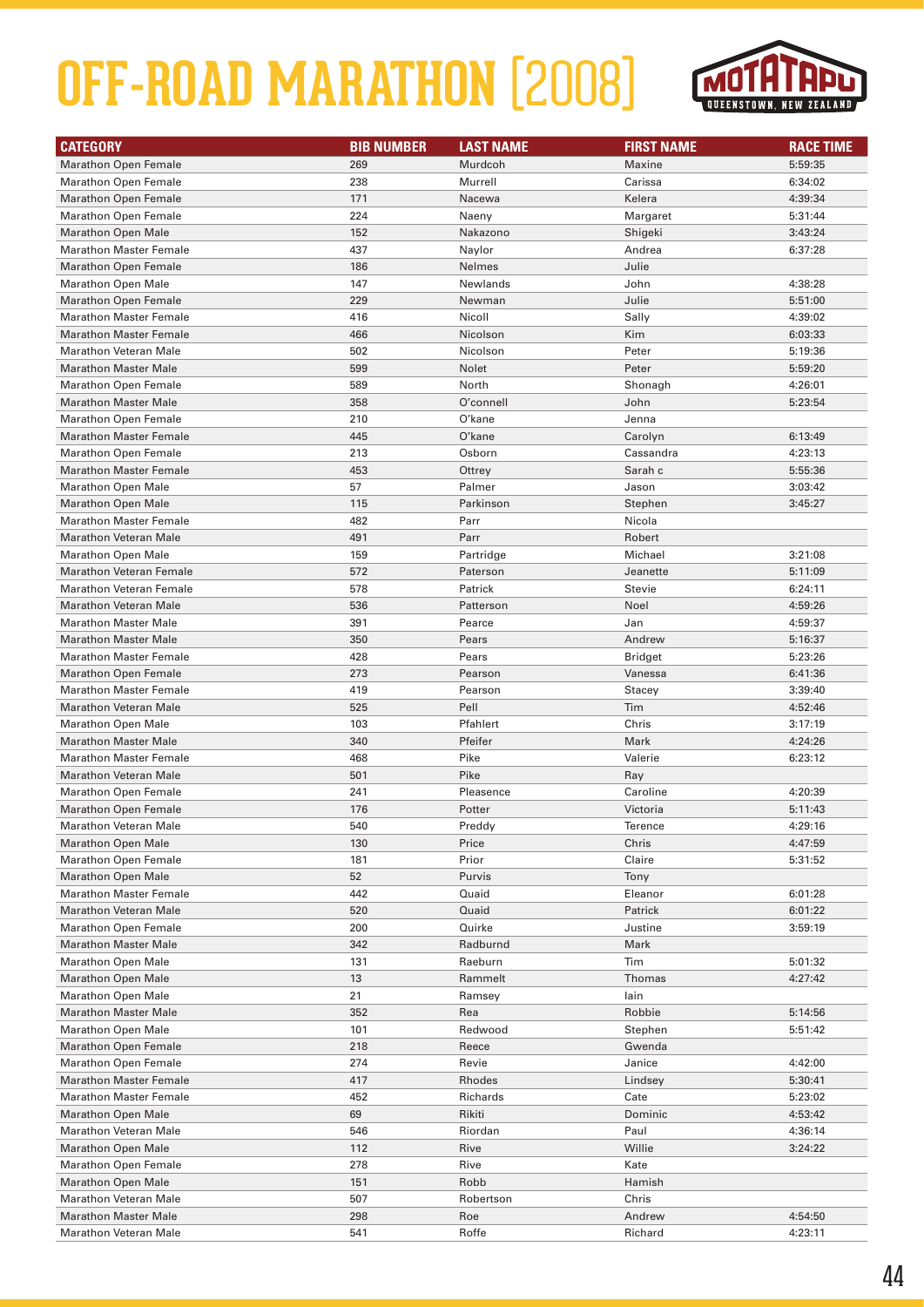

| <b>CATEGORY</b>                                            | <b>BIB NUMBER</b> | <b>LAST NAME</b> | <b>FIRST NAME</b>   | <b>RACE TIME</b>   |
|------------------------------------------------------------|-------------------|------------------|---------------------|--------------------|
| <b>Marathon Veteran Female</b>                             | 567               | Rogers           | Pamela              | 5:56:19            |
| <b>Marathon Open Female</b>                                | 192               | Rose             | Rachel              | 4:42:44            |
| <b>Marathon Master Male</b>                                | 356               | Rose             | Stuart              | 8:24:15            |
| <b>Marathon Open Male</b>                                  | 87                | Ross             | Daniel              |                    |
| <b>Marathon Veteran Male</b>                               | 519               | Ross             | Eric                | 3:54:03            |
| <b>Marathon Open Male</b>                                  | 79                | Rowland          | Laurence            | 5:00:14            |
| <b>Marathon Master Male</b>                                | 524               | Russell          | Richard             | 6:42:49            |
| <b>Marathon Open Female</b>                                | 184               | Ryall            | Tracey              | 4:51:23            |
| <b>Marathon Open Female</b>                                | 266               | Sada             | Kiyomi              | 4:40:46            |
| <b>Marathon Master Male</b>                                | 315               | Sage             | Mark                |                    |
| <b>Marathon Open Male</b>                                  | 34                | Samuel           | Jody                | 3:28:48            |
| <b>Marathon Master Male</b>                                | 335               | Sanders          | Mark                |                    |
| <b>Marathon Open Female</b>                                | 268               | Sanford          | Susan               | 5:20:48            |
| <b>Marathon Open Female</b>                                | 187               | Sargeant         | Alison              | 4:39:32            |
| <b>Marathon Master Female</b>                              | 429               | Sato             | Yumi                | 4:47:49            |
| <b>Marathon Veteran Male</b>                               | 527               | Saulsbury        | Keith               | 4:51:03            |
| <b>Marathon Master Female</b>                              | 469               | Savory           | Julie               |                    |
| <b>Marathon Open Male</b>                                  | $\mathbf{1}$      | Scarf            | Damian              |                    |
| <b>Marathon Open Male</b>                                  | 116               | Schindler        | Louis               | 3:45:30            |
| <b>Marathon Master Male</b>                                | 319               | Schindler        | David               | 5:22:39            |
| <b>Marathon Open Female</b>                                | 201               | Schneider        | Ann                 | 5:17:06            |
| <b>Marathon Open Female</b>                                | 182               | Schoenwetter     | Tara                | 4:28:21            |
| <b>Marathon Veteran Female</b>                             | 582               | Schrader         | Kay                 | 5:45:41            |
| <b>Marathon Open Female</b>                                | 272               | Schreiber        | Chrissy             | 5:28:13            |
| <b>Marathon Open Female</b>                                | 167               | Schultze         | Wibke               | 5:24:29            |
| <b>Marathon Open Female</b>                                | 226               | Schulze          | Melanie             | 4:43:37            |
| <b>Marathon Open Male</b>                                  | 156               | Sciascia         | Caleb               | 4:40:56            |
| <b>Marathon Open Male</b>                                  | 94                | Scott            | Stephen             | 4:18:17            |
| <b>Marathon Master Male</b>                                | 349               | Scott            | Jon                 | 5:21:25            |
| <b>Marathon Master Male</b>                                | 291               | Scott            | Robert              |                    |
| <b>Marathon Open Male</b>                                  | 97                | Sewell           | Richard             | 4:50:44            |
| <b>Marathon Veteran Male</b>                               | 492               | Sewell           | Malcolm             | 4:53:07            |
| <b>Marathon Open Male</b>                                  | 60                | Sharp            | Graeme              | 4:47:15            |
| <b>Marathon Open Female</b>                                | 245               | Sharratt         | Sandy               |                    |
| <b>Marathon Master Male</b>                                | 323               | Sharratt         | Tim                 |                    |
| <b>Marathon Open Male</b>                                  | 89                | Shaw             | Jonathan            | 4:42:30            |
| <b>Marathon Open Female</b>                                | 250               | Shaw             | Kathryn             | 5:59:06            |
| <b>Marathon Veteran Male</b>                               | 532               | Sherlock         | Paul                | 5:11:42            |
| <b>Marathon Open Female</b>                                | 166               | Shieffelbein     | Andrina             | 4:53:46            |
| <b>Marathon Open Male</b>                                  | 107               | Shoemack         | David               | 3:58:34            |
| <b>Marathon Open Male</b>                                  | 127               | Siggers          | Andrew              | 3:17:59            |
| <b>Marathon Veteran Male</b>                               | 509               | <b>Sillars</b>   | Matt                | 5:02:40            |
| <b>Marathon Master Female</b>                              | 402               | Sim              | Judy                | 5:07:59            |
| <b>Marathon Open Male</b>                                  | 46                | Sjoberg          | William             | 4:23:31            |
| <b>Marathon Open Male</b>                                  | 17                | Slaten           | David               | 4:19:35            |
| <b>Marathon Open Male</b><br><b>Marathon Master Female</b> | 56<br>413         | Slater<br>Smaill | David               | 3:34:58<br>5:27:28 |
| <b>Marathon Open Female</b>                                | 219               | Small            | Ann<br>Maria        |                    |
|                                                            |                   |                  |                     | 4:38:08            |
| <b>Marathon Open Male</b><br><b>Marathon Open Male</b>     | 73<br>37          | Smith<br>Smith   | Eric<br>David lewis | 3:43:55<br>6:32:10 |
| <b>Marathon Open Female</b>                                | 211               | Smyth            | Anna                |                    |
| <b>Marathon Master Male</b>                                | 396               | Soole            | Stephen             | 5:04:49            |
| <b>Marathon Open Male</b>                                  | 26                | Stacey           | Jonathan            | 4:40:36            |
| <b>Marathon Open Female</b>                                | 281               | Stark            | Diane               | 4:04:37            |
| <b>Marathon Open Male</b>                                  | 104               | Steele           | Henry               | 4:25:40            |
| <b>Marathon Veteran Male</b>                               | 521               | Steele           | Ross                | 4:39:28            |
| <b>Marathon Veteran Male</b>                               | 531               | Steele           | Tom                 | 5:32:13            |
| <b>Marathon Open Female</b>                                | 285               | Steinmetz        | Monika              |                    |
| <b>Marathon Open Female</b>                                | 178               | Steven           | Abigail             |                    |
| <b>Marathon Master Female</b>                              | 473               | Stevens          | Penny               | 4:39:38            |
| <b>Marathon Master Female</b>                              | 456               | <b>Stevens</b>   | Susan               |                    |
| <b>Marathon Master Female</b>                              | 447               | Stevenson        | Kate                | 6:14:54            |
| <b>Marathon Veteran Male</b>                               | 553               | Stewart          | Michael             | 4:39:55            |
| <b>Marathon Open Male</b>                                  | 30                | Stockwell        | Jonathan            | 4:34:56            |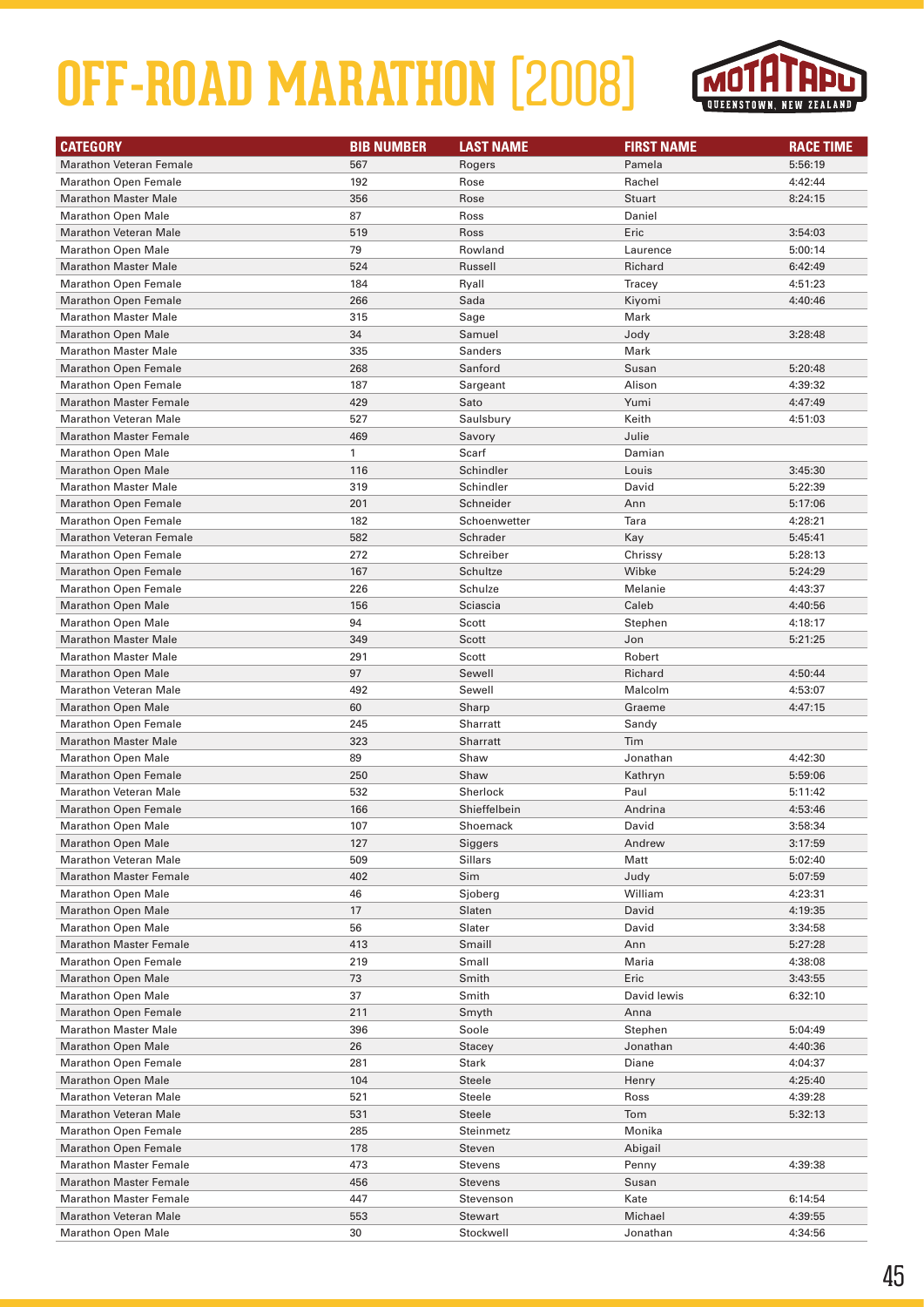

| <b>CATEGORY</b>                | <b>BIB NUMBER</b> | <b>LAST NAME</b> | <b>FIRST NAME</b> | <b>RACE TIME</b> |
|--------------------------------|-------------------|------------------|-------------------|------------------|
| <b>Marathon Open Male</b>      | 14                | Stockwell        | Simon             | 4:39:05          |
| <b>Marathon Open Female</b>    | 185               | Stockwell        | Mirabai           | 5:31:57          |
| <b>Marathon Master Male</b>    | 307               | Stone            | Michael           | 4:11:57          |
| <b>Marathon Open Male</b>      | 11                | Stott            | Graham            | 3:45:35          |
| <b>Marathon Master Male</b>    | 346               | Stroud           | Peter             | 4:31:19          |
| <b>Marathon Veteran Male</b>   | 537               | Stuart           | Graham            | 4:41:13          |
| <b>Marathon Open Male</b>      | 141               | Sullivan         | James             | 4:28:59          |
| <b>Marathon Veteran Male</b>   | 533               | Sullivan         | John              |                  |
| <b>Marathon Master Male</b>    | 364               | Sumar            | Uros              | 4:56:18          |
| <b>Marathon Open Male</b>      | 120               | Sutton           | Glenn             | 3:57:26          |
| <b>Marathon Open Male</b>      | 82                | Switzer          | Graeme            | 6:18:31          |
| <b>Marathon Open Male</b>      | 27                | Sycamore         | Tony              | 5:11:47          |
| <b>Marathon Master Male</b>    | 362               | Tarry            | <b>Mick</b>       | 4:57:21          |
| <b>Marathon Open Male</b>      | 55                | Taylor           | Craig             | 5:01:16          |
| <b>Marathon Master Male</b>    | 600               | Taylor           | Russ              | 4:28:47          |
| <b>Marathon Veteran Male</b>   | 551               | Taylor           | Mark              |                  |
| <b>Marathon Open Female</b>    | 165               | Thomas           | Jody              | 4:28:19          |
| <b>Marathon Open Male</b>      | 124               | Thompson         | Richard           | 4:15:01          |
| <b>Marathon Open Male</b>      | 6                 | Thompson         | Rob               |                  |
| <b>Marathon Master Male</b>    | 371               | Thompson         | Nigel             |                  |
| <b>Marathon Open Female</b>    | 179               | Thorn            | Jessica           |                  |
| <b>Marathon Open Male</b>      | 72                | Timbs            | Damien            |                  |
| <b>Marathon Veteran Male</b>   | 487               | Tinning          | William           |                  |
| <b>Marathon Veteran Male</b>   | 555               | Tobin            |                   |                  |
| <b>Marathon Veteran Female</b> | 556               | Todd             | Christopher       |                  |
|                                |                   |                  | Jane              | 6:15:18          |
| <b>Marathon Open Female</b>    | 189               | Topham-kindley   | Liane             | 4:56:06          |
| <b>Marathon Open Female</b>    | 288               | Tramschek        | Ruth              | 4:25:33          |
| <b>Marathon Veteran Male</b>   | 494               | Trengrove        | Peter             |                  |
| <b>Marathon Master Female</b>  | 463               | Turner           | Sandy             | 6:15:25          |
| <b>Marathon Veteran Male</b>   | 503               | Turner           | Jeff              | 5:42:09          |
| <b>Marathon Veteran Female</b> | 579               | Turner           | Lesley            | 5:07:41          |
| <b>Marathon Open Female</b>    | 590               | Ulmer            | Sarah             | 5:19:29          |
| <b>Marathon Open Male</b>      | 58                | Valentine        | <b>Blair</b>      | 5:17:33          |
| <b>Marathon Veteran Male</b>   | 539               | Verstappen       | Eric              | 6:02:31          |
| Marathon Veteran Female        | 559               | Verstappen       | Heather           | 6:02:33          |
| <b>Marathon Master Female</b>  | 464               | Vincent          | Karen             | 5:19:31          |
| <b>Marathon Open Male</b>      | 139               | Walker           | Matt              | 4:01:25          |
| <b>Marathon Master Male</b>    | 357               | Walker           | Stephen           | 5:59:23          |
| <b>Marathon Veteran Male</b>   | 516               | Walker           | Rod               | 4:53:58          |
| <b>Marathon Veteran Male</b>   | 498               | Walker           | <b>Brian</b>      |                  |
| <b>Marathon Veteran Female</b> | 580               | Walker           | Alison            | 5:28:17          |
| <b>Marathon Open Female</b>    | 216               | Wallace          | Janey             | 4:27:01          |
| <b>Marathon Open Female</b>    | 286               | Wallace          | Sarah             | 4:43:34          |
| <b>Marathon Open Male</b>      | 133               | Walters          | David             | 3:41:25          |
| <b>Marathon Open Female</b>    | 221               | Warbrick         | Makuini           |                  |
| <b>Marathon Open Male</b>      | 29                | Ward             | Jeff              | 4:58:08          |
| <b>Marathon Master Male</b>    | 354               | Wareing          | Mark              | 3:51:00          |
| <b>Marathon Open Female</b>    | 204               | Waters           | Bronwen           |                  |
| <b>Marathon Open Female</b>    | 287               | Watkins          | Sonja             | 5:59:10          |
| <b>Marathon Master Male</b>    | 295               | Watson           | Tony              | 4:06:37          |
| <b>Marathon Master Female</b>  | 472               | Watson           | Sue               |                  |
| <b>Marathon Veteran Male</b>   | 497               | Watson           | John              | 4:41:57          |
| <b>Marathon Master Male</b>    | 591               | Watson           | Jock              | 4:52:27          |
| <b>Marathon Open Female</b>    | 256               | Watt             | Alisha            |                  |
| <b>Marathon Master Female</b>  | 460               | Watt             | Chris             | 6:14:51          |
| <b>Marathon Master Female</b>  | 425               | Wells            | Cherie            |                  |
| <b>Marathon Open Female</b>    | 203               | Wesley           | Sandra            |                  |
| <b>Marathon Open Male</b>      | 22                | White            | Nick              | 3:53:51          |
| <b>Marathon Master Female</b>  | 427               | White            | Pip               |                  |
| <b>Marathon Master Male</b>    | 309               | Wilkinson        | Greg              | 4:08:38          |
| <b>Marathon Open Male</b>      | 67                | Williams         | Alan              | 4:49:03          |
| <b>Marathon Veteran Male</b>   | 547               | Williams         | Graham            | 4:54:59          |
| <b>Marathon Open Male</b>      | 149               | Willis           | Bill              | 3:55:39          |
| <b>Marathon Master Male</b>    | 373               | Wilson           | Bayden            | 6:11:05          |